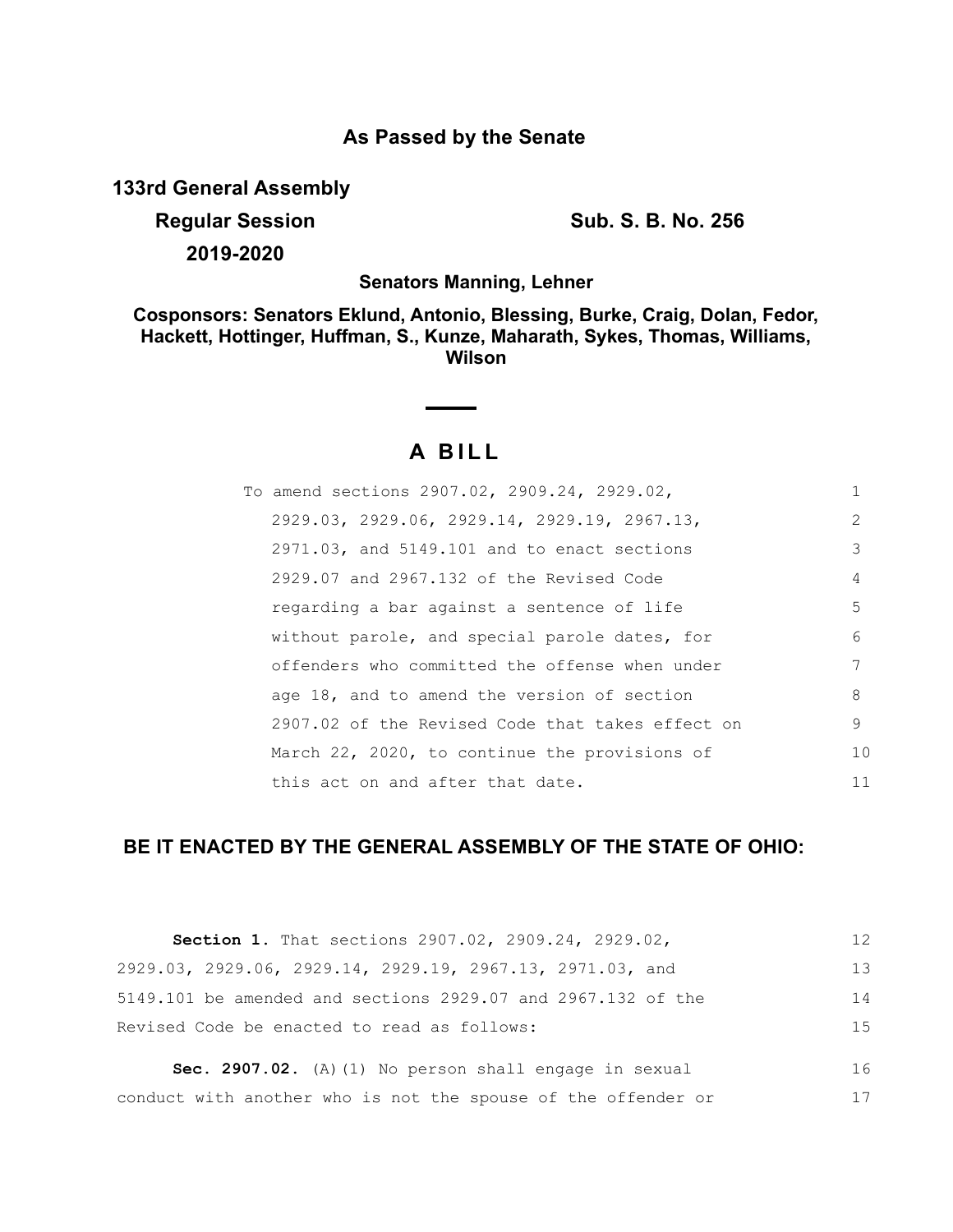apart from the offender, when any of the following applies: (a) For the purpose of preventing resistance, the offender substantially impairs the other person's judgment or control by administering any drug, intoxicant, or controlled substance to the other person surreptitiously or by force, threat of force, or deception. (b) The other person is less than thirteen years of age, whether or not the offender knows the age of the other person. (c) The other person's ability to resist or consent is substantially impaired because of a mental or physical condition or because of advanced age, and the offender knows or has reasonable cause to believe that the other person's ability to resist or consent is substantially impaired because of a mental or physical condition or because of advanced age. (2) No person shall engage in sexual conduct with another when the offender purposely compels the other person to submit by force or threat of force. (B) Whoever violates this section is guilty of rape, a felony of the first degree. If the offender under division (A) (1)(a) of this section substantially impairs the other person's judgment or control by administering any controlled substance described in section 3719.41 of the Revised Code to the other person surreptitiously or by force, threat of force, or deception, the prison term imposed upon the offender shall be one of the definite prison terms prescribed for a felony of the first degree in division (A)(1)(b) of section 2929.14 of the Revised Code that is not less than five years, except that if the violation is committed on or after-the effective date of 19 20 21 22 23  $24$ 25 26 27 28 29 30 31 32 33 34 35 36 37 38 39 40 41 42 43 44 45 46

who is the spouse of the offender but is living separate and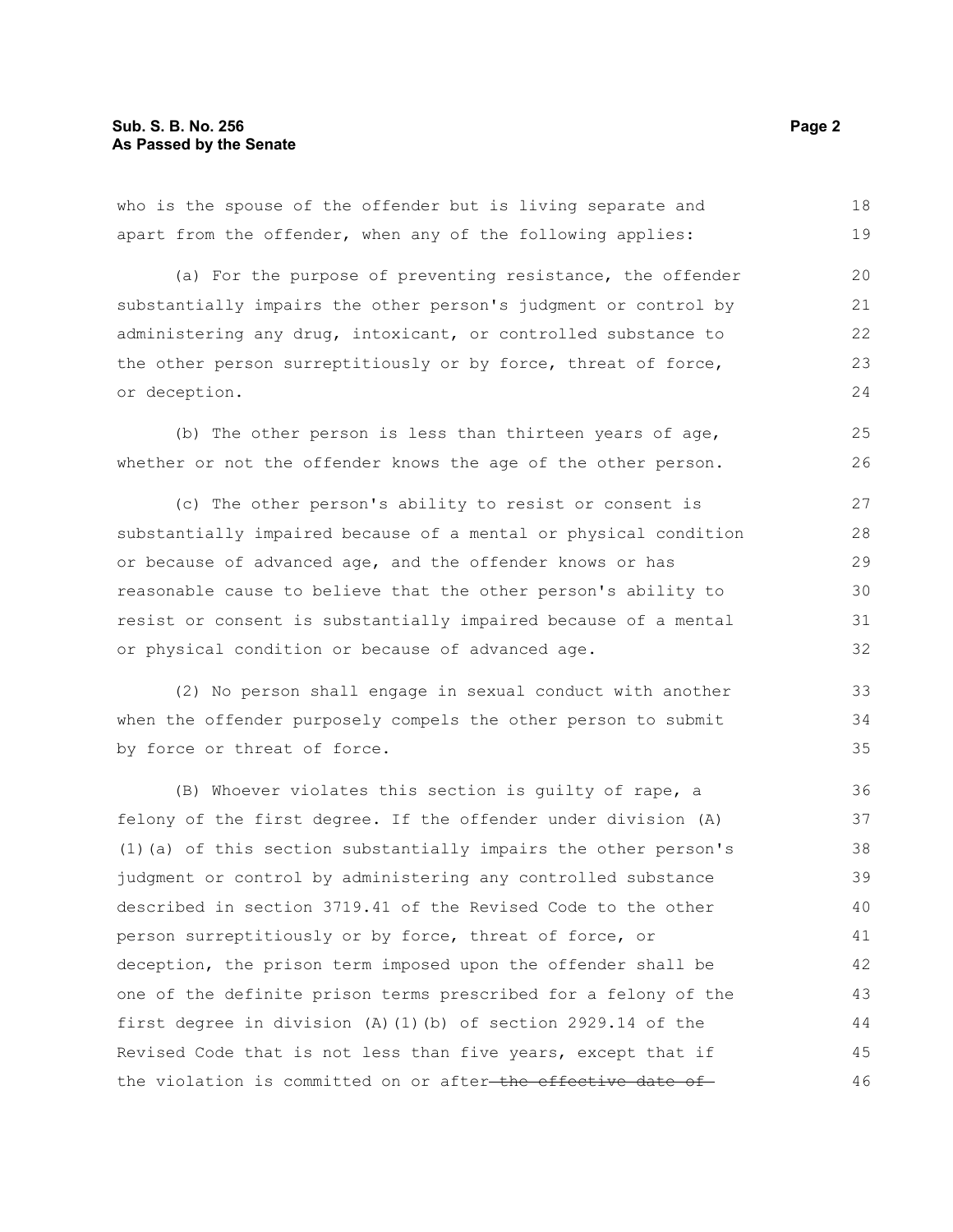#### **Sub. S. B. No. 256 Page 3 As Passed by the Senate**

this amendment March 22, 2019, the court shall impose as the minimum prison term for the offense a mandatory prison term that is one of the minimum terms prescribed for a felony of the first degree in division (A)(1)(a) of section 2929.14 of the Revised Code that is not less than five years. Except as otherwise provided in this division, notwithstanding sections 2929.11 to 2929.14 of the Revised Code, an offender under division (A)(1) (b) of this section shall be sentenced to a prison term or term of life imprisonment pursuant to section 2971.03 of the Revised Code. If an offender is convicted of or pleads guilty to a violation of division  $(A)$   $(1)$   $(b)$  of this section, if the offender was less than sixteen years of age at the time the offender committed the violation of that division, and if the offender during or immediately after the commission of the offense did not cause serious physical harm to the victim, the victim was ten years of age or older at the time of the commission of the violation, and the offender has not previously been convicted of or pleaded guilty to a violation of this section or a substantially similar existing or former law of this state, another state, or the United States, the court shall not sentence the offender to a prison term or term of life imprisonment pursuant to section 2971.03 of the Revised Code, and instead the court shall sentence the offender as otherwise provided in this division. If an offender under division (A)(1) (b) of this section previously has been convicted of or pleaded guilty to violating division (A)(1)(b) of this section or to violating an existing or former law of this state, another state, or the United States that is substantially similar to division (A)(1)(b) of this section, if the offender during or immediately after the commission of the offense caused serious physical harm to the victim, or if the victim under division (A) (1)(b) of this section is less than ten years of age, in lieu of 47 48 49 50 51 52 53 54 55 56 57 58 59 60 61 62 63 64 65 66 67 68 69 70 71 72 73 74 75 76 77 78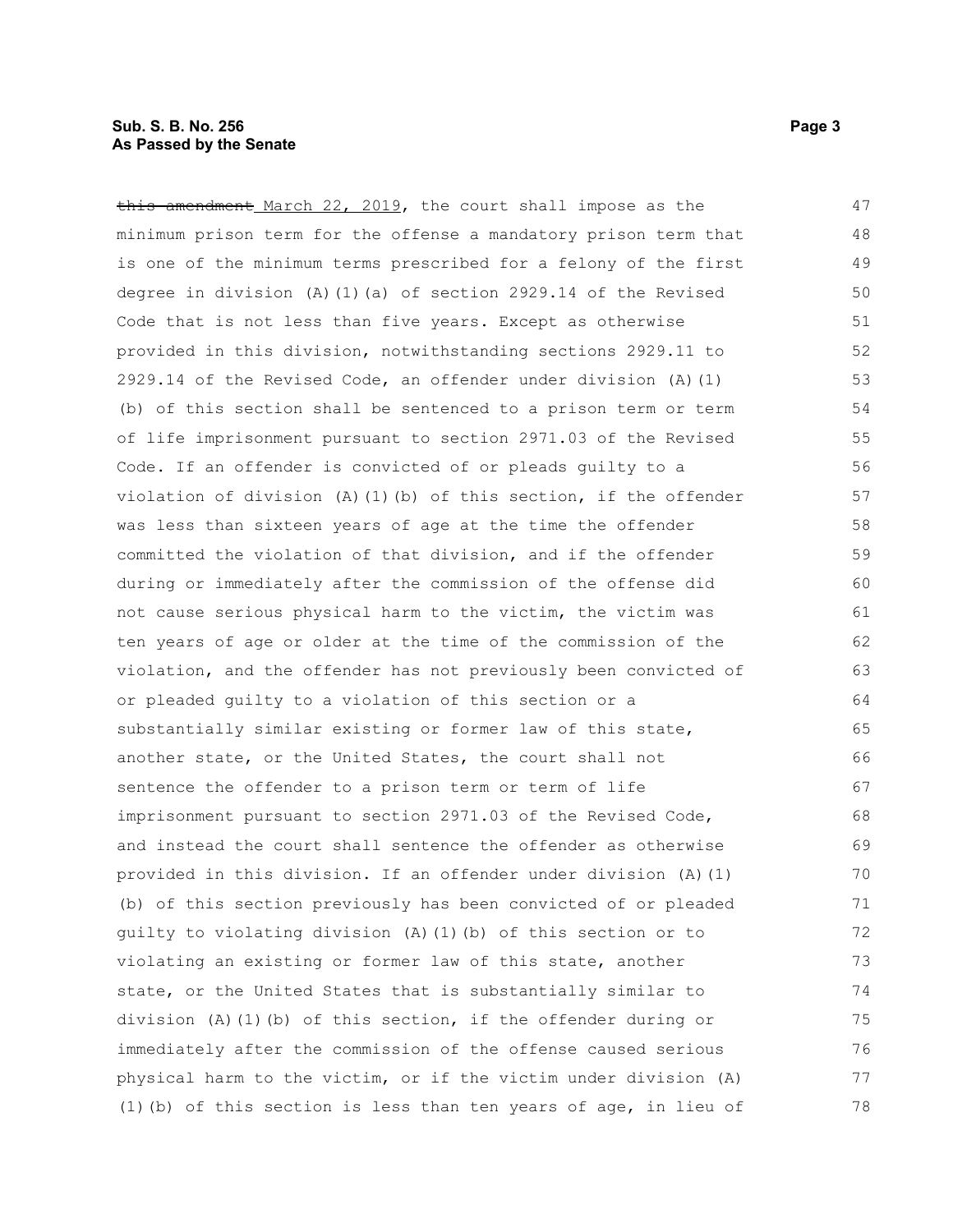sentencing the offender to a prison term or term of life imprisonment pursuant to section 2971.03 of the Revised Code, except as otherwise provided in this division, the court may impose upon the offender a term of life without parole. If the court imposes a term of life without parole pursuant to this division, division (F) of section 2971.03 of the Revised Code applies, and the offender automatically is classified a tier III sex offender/child-victim offender, as described in that division. A court shall not impose a term of life without parole on an offender for rape if the offender was under eighteen years of age at the time of the offense. 79 80 81 82 83 84 85 86 87 88 89

(C) A victim need not prove physical resistance to the offender in prosecutions under this section.

(D) Evidence of specific instances of the victim's sexual activity, opinion evidence of the victim's sexual activity, and reputation evidence of the victim's sexual activity shall not be admitted under this section unless it involves evidence of the origin of semen, pregnancy, or disease, or the victim's past sexual activity with the offender, and only to the extent that the court finds that the evidence is material to a fact at issue in the case and that its inflammatory or prejudicial nature does not outweigh its probative value.

Evidence of specific instances of the defendant's sexual activity, opinion evidence of the defendant's sexual activity, and reputation evidence of the defendant's sexual activity shall not be admitted under this section unless it involves evidence of the origin of semen, pregnancy, or disease, the defendant's past sexual activity with the victim, or is admissible against the defendant under section 2945.59 of the Revised Code, and only to the extent that the court finds that the evidence is 101 102 103 104 105 106 107 108

90 91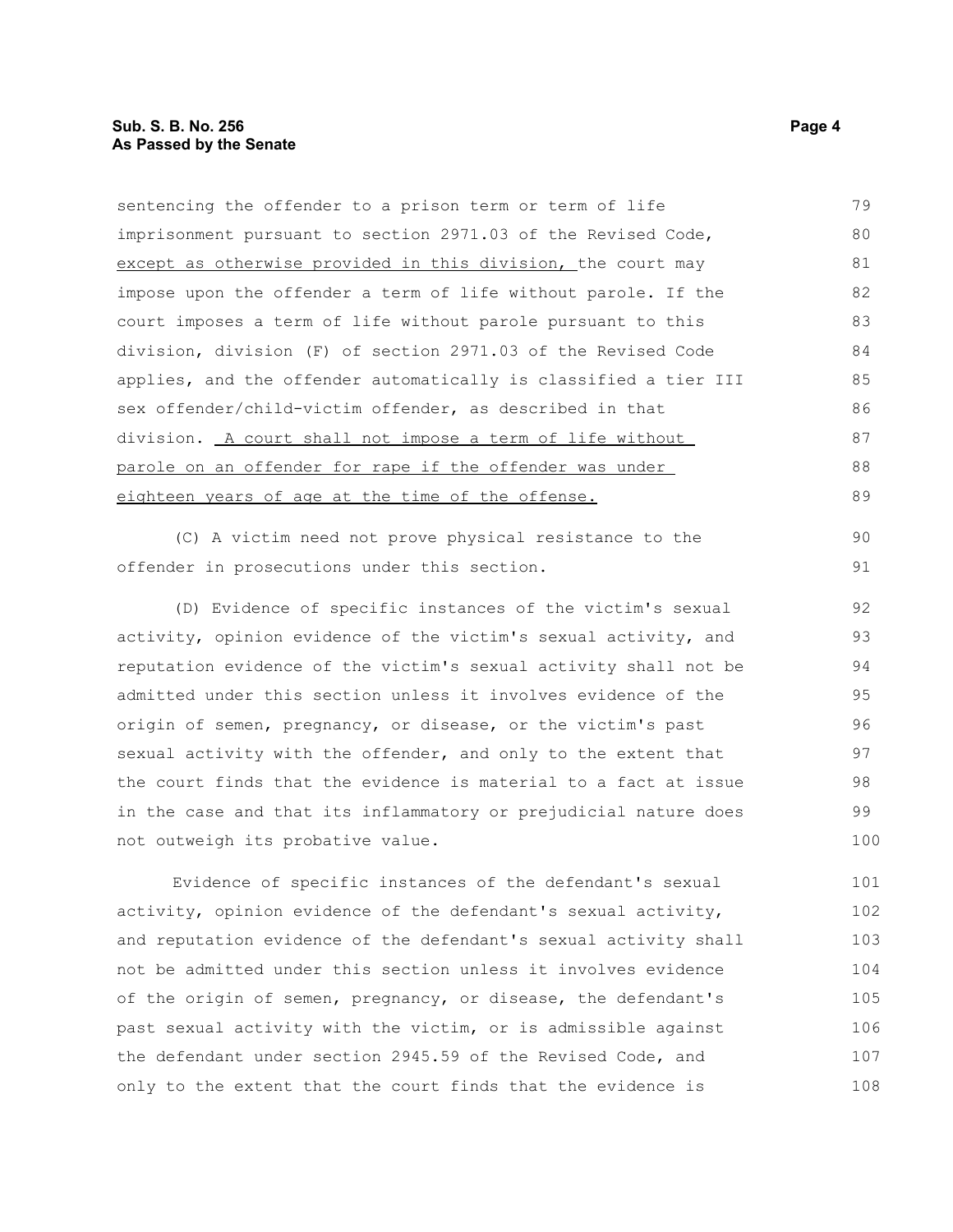| material to a fact at issue in the case and that its             | 109 |
|------------------------------------------------------------------|-----|
| inflammatory or prejudicial nature does not outweigh its         | 110 |
| probative value.                                                 | 111 |
| (E) Prior to taking testimony or receiving evidence of any       | 112 |
| sexual activity of the victim or the defendant in a proceeding   | 113 |
| under this section, the court shall resolve the admissibility of | 114 |
| the proposed evidence in a hearing in chambers, which shall be   | 115 |
| held at or before preliminary hearing and not less than three    | 116 |
| days before trial, or for good cause shown during the trial.     | 117 |
| (F) Upon approval by the court, the victim may be                | 118 |
| represented by counsel in any hearing in chambers or other       | 119 |
| proceeding to resolve the admissibility of evidence. If the      | 120 |
| victim is indigent or otherwise is unable to obtain the services | 121 |
| of counsel, the court, upon request, may appoint counsel to      | 122 |
| represent the victim without cost to the victim.                 | 123 |
| (G) It is not a defense to a charge under division (A) (2)       | 124 |
| of this section that the offender and the victim were married or | 125 |
| were cohabiting at the time of the commission of the offense.    | 126 |
| Sec. 2909.24. (A) No person shall commit a specified             | 127 |
| offense with purpose to do any of the following:                 | 128 |
| (1) Intimidate or coerce a civilian population;                  | 129 |
| (2) Influence the policy of any government by intimidation       | 130 |
| or coercion;                                                     | 131 |
| (3) Affect the conduct of any government by the specified        | 132 |
| offense.                                                         | 133 |
| (B) (1) Whoever violates this section is guilty of               | 134 |
| terrorism.                                                       | 135 |
| (2) Except as otherwise provided in divisions (B) (3) and        | 136 |
|                                                                  |     |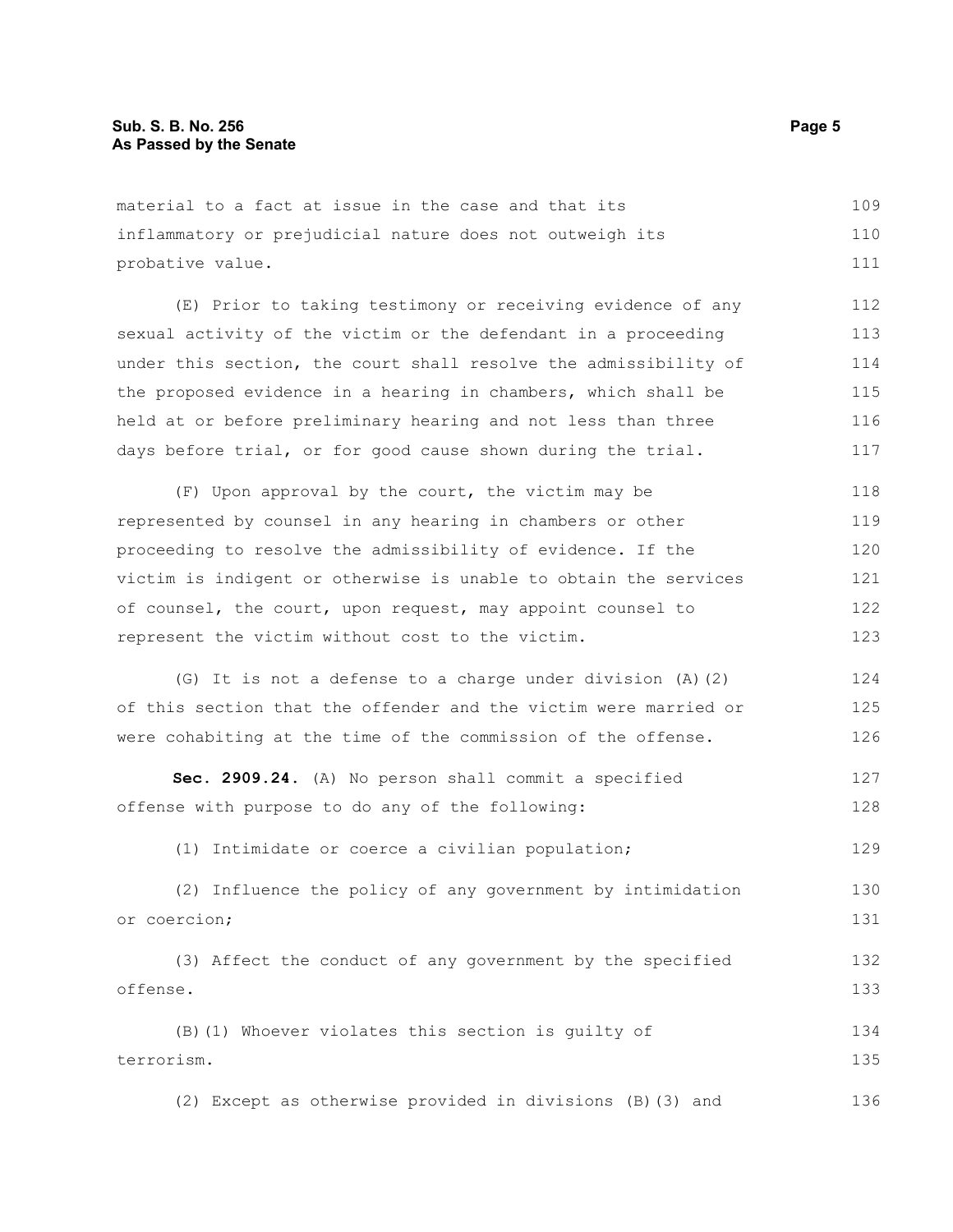(4) of this section, terrorism is an offense one degree higher than the most serious underlying specified offense the defendant committed. 137 138 139

(3)  $H$ Except as provided in division (B)(6) of this section, if the most serious underlying specified offense the defendant committed is a felony of the first degree or murder, the person shall be sentenced to life imprisonment without parole. 140 141 142 143 144

(4) If Except as provided in division (B)(6) of this section, if the most serious underlying specified offense the defendant committed is aggravated murder, the offender shall be sentenced to life imprisonment without parole or death pursuant to sections 2929.02 to 2929.06 of the Revised Code. 145 146 147 148 149

(5) Section 2909.25 of the Revised Code applies regarding an offender who is convicted of or pleads guilty to a violation of this section.

(6) If a person commits a violation of this section, if the most serious underlying specified offense the offender committed is aggravated murder, murder, or a felony of the first degree, and if the offender was under eighteen years of age at the time of the violation, the offender shall not be sentenced to life imprisonment without parole, but instead the offender shall be sentenced to an indefinite prison term of thirty years to life. 153 154 155 156 157 158 159 160

**Sec. 2929.02.** (A) Whoever is convicted of or pleads guilty to aggravated murder in violation of section 2903.01 of the Revised Code shall suffer death or be imprisoned for life, as determined pursuant to sections 2929.022, 2929.03, and 2929.04 of the Revised Code, except that no person who is not found to 161 162 163 164 165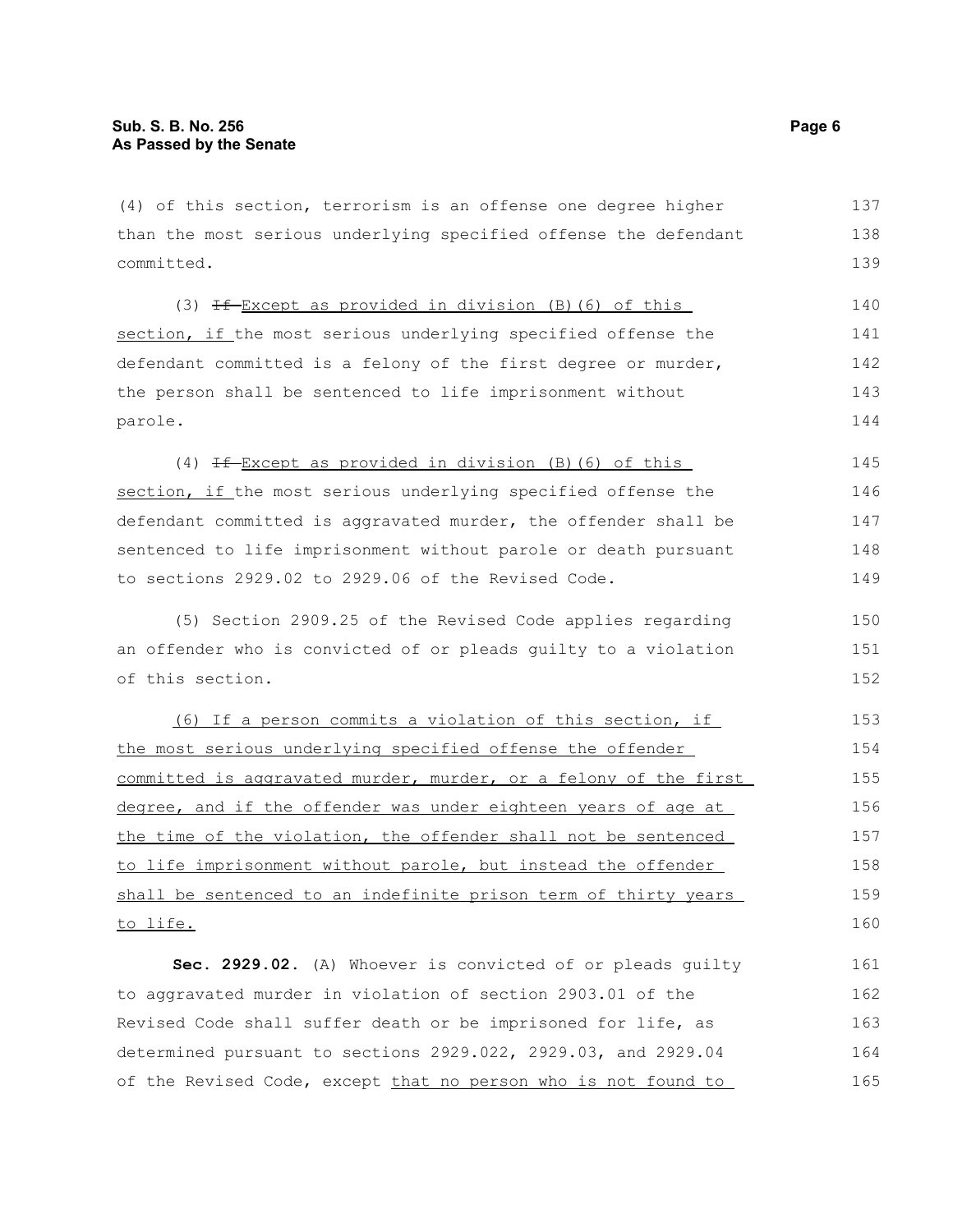| have been eighteen years of age or older at the time of the      | 166 |
|------------------------------------------------------------------|-----|
| commission of the offense shall be imprisoned for life without   | 167 |
| parole, and that no person who raises the matter of age pursuant | 168 |
| to section 2929.023 of the Revised Code and who is not found to  | 169 |
| have been eighteen years of age or older at the time of the      | 170 |
| commission of the offense shall suffer death. In addition, the   | 171 |
| offender may be fined an amount fixed by the court, but not more | 172 |
| than twenty-five thousand dollars.                               | 173 |

(B)(1) Except as otherwise provided in division (B)(2) or (3) of this section, whoever is convicted of or pleads guilty to murder in violation of section 2903.02 of the Revised Code shall be imprisoned for an indefinite term of fifteen years to life. 174 175 176 177

(2) Except as otherwise provided in division (B)(3) of this section, if a person is convicted of or pleads guilty to murder in violation of section 2903.02 of the Revised Code, the victim of the offense was less than thirteen years of age, and the offender also is convicted of or pleads guilty to a sexual motivation specification that was included in the indictment, count in the indictment, or information charging the offense, the court shall impose an indefinite prison term of thirty years to life pursuant to division (B)(3) of section 2971.03 of the Revised Code. 178 179 180 181 182 183 184 185 186 187

(3) If Except as otherwise provided in this division, if a person is convicted of or pleads guilty to murder in violation of section 2903.02 of the Revised Code and also is convicted of or pleads guilty to a sexual motivation specification and a sexually violent predator specification that were included in the indictment, count in the indictment, or information that charged the murder, the court shall impose upon the offender a term of life imprisonment without parole that shall be served 188 189 190 191 192 193 194 195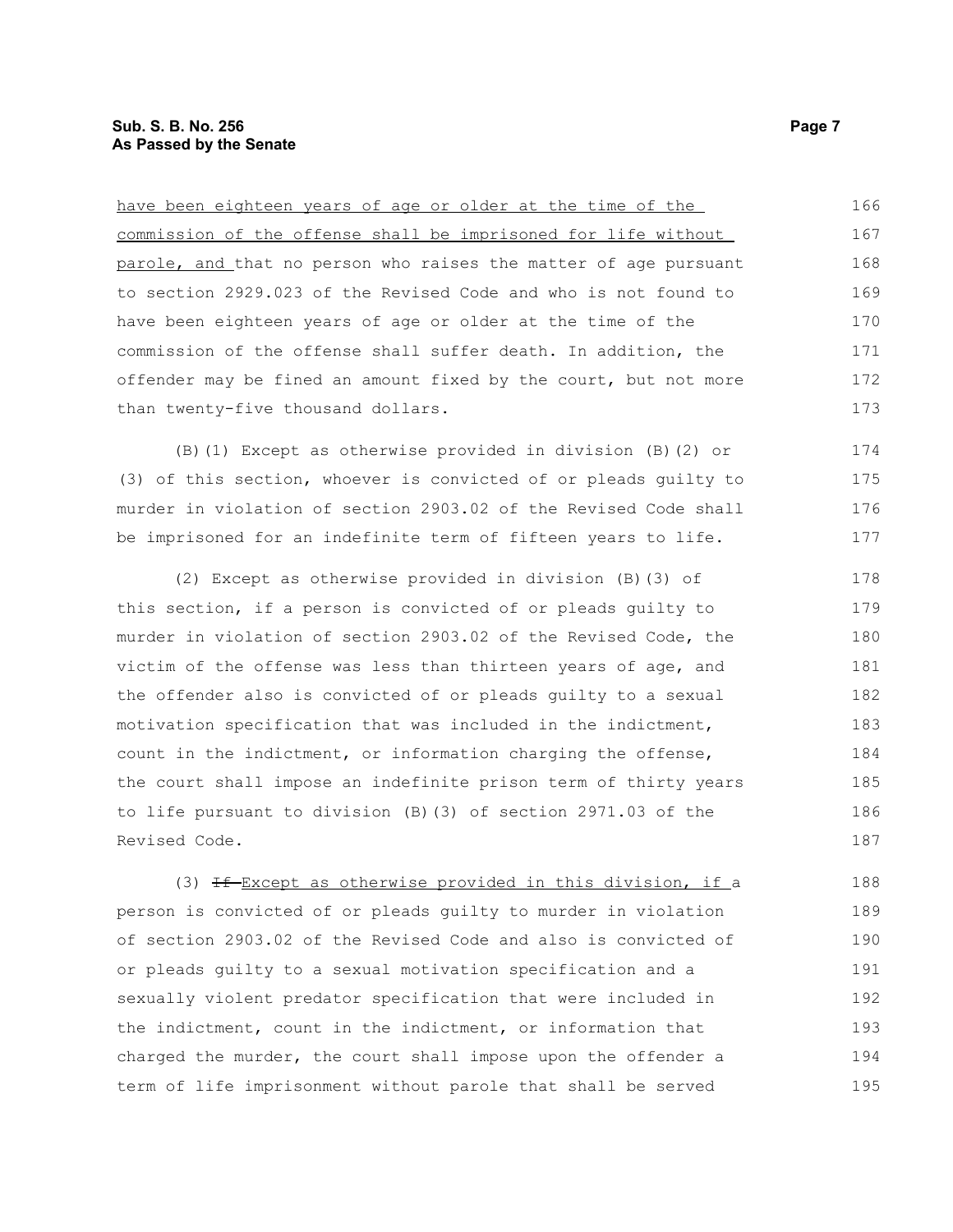| pursuant to section 2971.03 of the Revised Code. If the offender   | 196 |
|--------------------------------------------------------------------|-----|
| was under eighteen years of age at the time of the offense, the    | 197 |
| court shall impose an indefinite prison term of thirty years to    | 198 |
| life.                                                              | 199 |
| (4) In addition, the offender may be fined an amount fixed         | 200 |
| by the court, but not more than fifteen thousand dollars.          | 201 |
| (C) If an offender receives or received a sentence of life         | 202 |
| imprisonment without parole, a sentence of life imprisonment, a    | 203 |
| definite sentence, or a sentence to an indefinite prison term      | 204 |
| under this chapter for an aggravated murder or murder that was     | 205 |
| committed when the offender was under eighteen years of age, the   | 206 |
| offender's parole eligibility shall be determined under section    | 207 |
| 2967.132 of the Revised Code.                                      | 208 |
| (D) The court shall not impose a fine or fines for                 | 209 |
| aggravated murder or murder which, in the aggregate and to the     | 210 |
| extent not suspended by the court, exceeds the amount which the    | 211 |
| offender is or will be able to pay by the method and within the    | 212 |
| time allowed without undue hardship to the offender or to the      | 213 |
| dependents of the offender, or will prevent the offender from      | 214 |
| making reparation for the victim's wrongful death.                 | 215 |
| $(D)$ $(1)$ $(E)$ $(1)$ In addition to any other sanctions imposed | 216 |
| for a violation of section 2903.01 or 2903.02 of the Revised       | 217 |
| Code, if the offender used a motor vehicle as the means to         | 218 |
| commit the violation, the court shall impose upon the offender a   | 219 |
| class two suspension of the offender's driver's license,           | 220 |
| commercial driver's license, temporary instruction permit,         | 221 |
| probationary license, or nonresident operating privilege as        | 222 |
| specified in division (A) (2) of section $4510.02$ of the Revised  | 223 |
| Code.                                                              | 224 |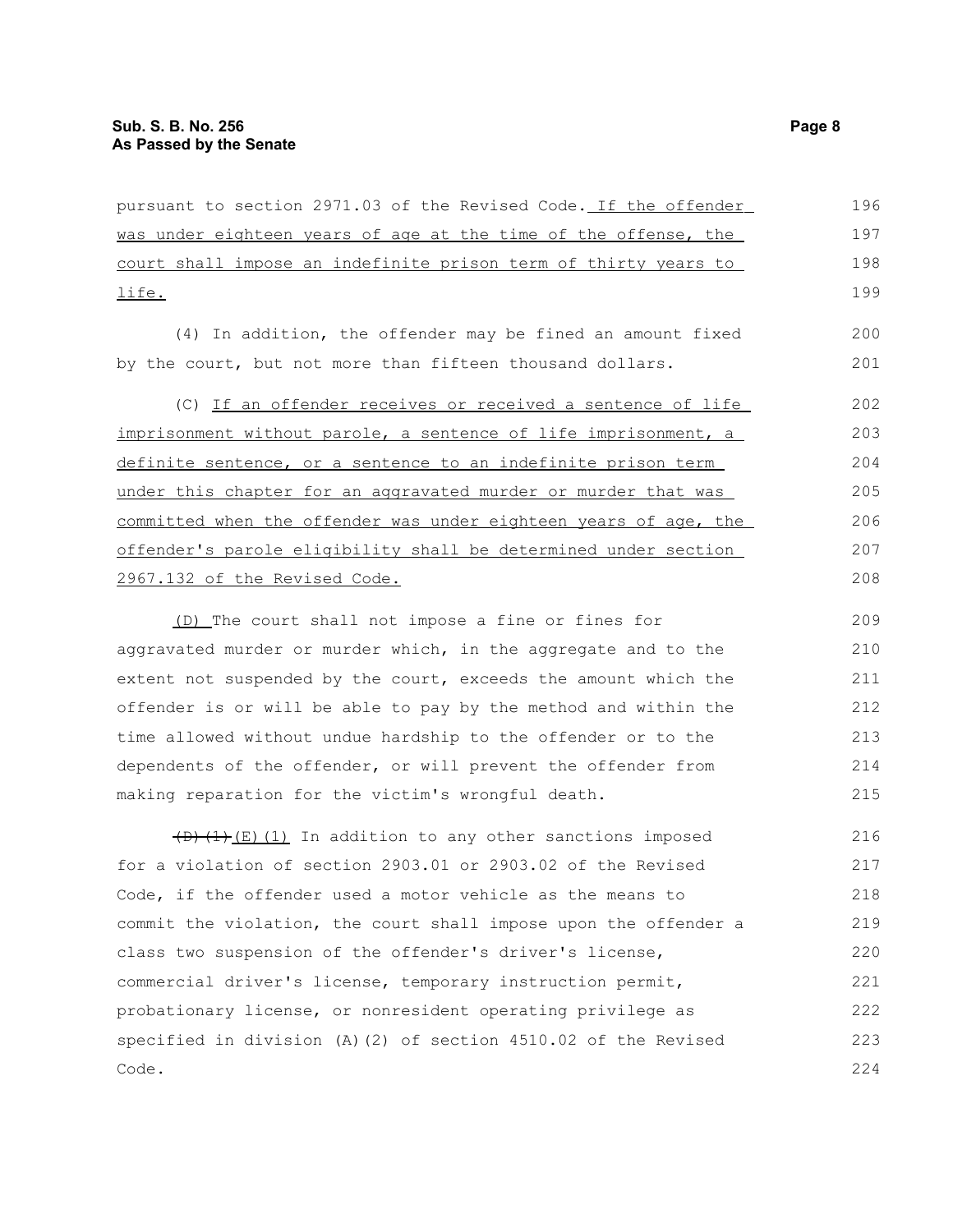(2) As used in division  $(D)$  (E) of this section, "motor vehicle" has the same meaning as in section 4501.01 of the Revised Code. **Sec. 2929.03.** (A) If the indictment or count in the indictment charging aggravated murder does not contain one or more specifications of aggravating circumstances listed in division (A) of section 2929.04 of the Revised Code, then, following a verdict of guilty of the charge of aggravated murder, the trial court shall impose sentence on the offender as follows: (1) Except as provided in division (A)(2)  $or$  (H) of this section, the trial court shall impose one of the following sentences on the offender: (a) Life imprisonment without parole; (b) Subject to division (A)(1)(e) of this section, life imprisonment with parole eligibility after serving twenty years of imprisonment; (c) Subject to division (A)(1)(e) of this section, life imprisonment with parole eligibility after serving twenty-five full years of imprisonment; (d) Subject to division (A)(1)(e) of this section, life imprisonment with parole eligibility after serving thirty full years of imprisonment; (e) If the victim of the aggravated murder was less than thirteen years of age, the offender also is convicted of or pleads guilty to a sexual motivation specification that was included in the indictment, count in the indictment, or information charging the offense, and the trial court does not impose a sentence of life imprisonment without parole on the 225 226 227 228 229 230 231 232 233 234 235 236 237 238 239 240 241 242 243 244 245 246 247 248 249 250 251 252 253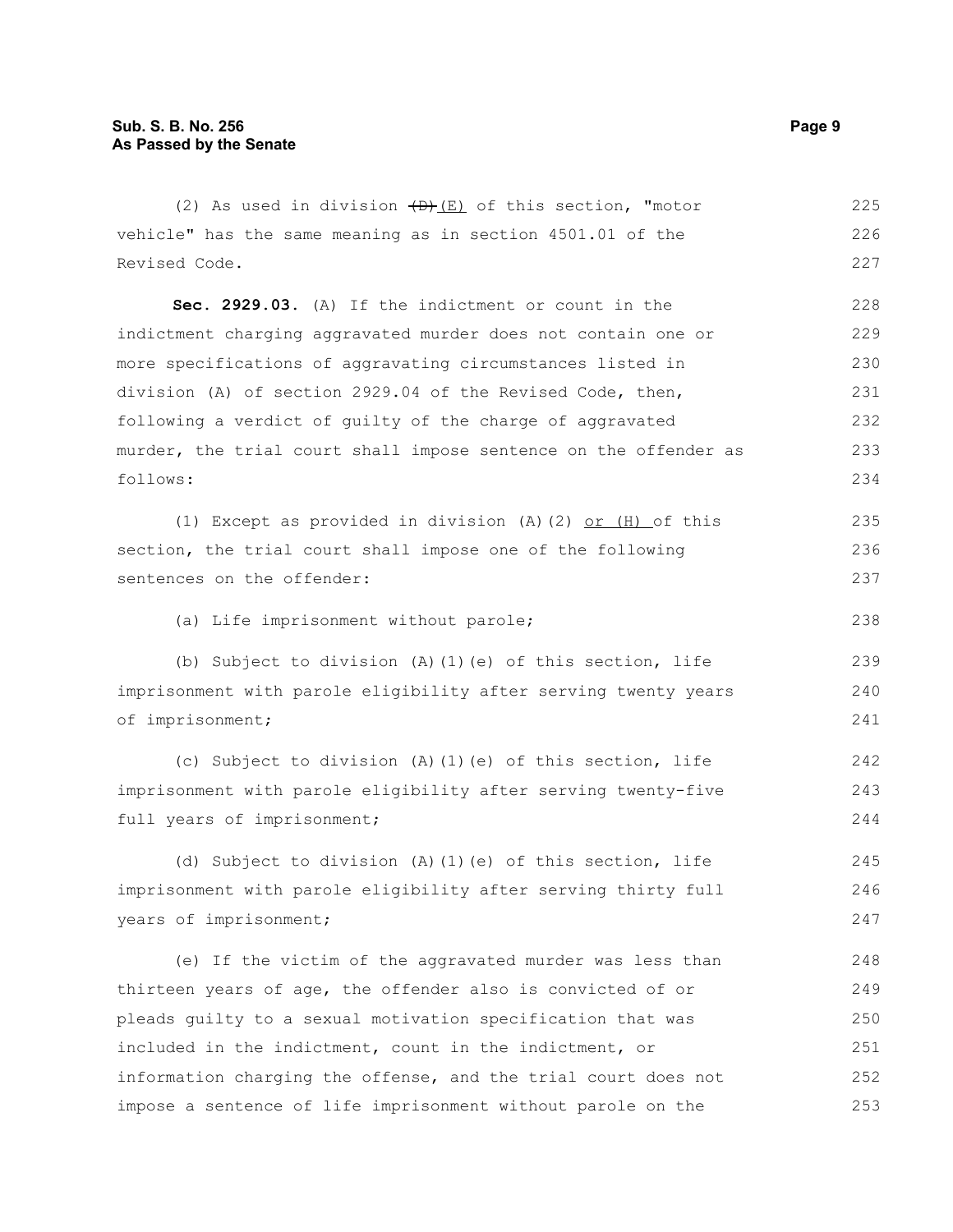#### **Sub. S. B. No. 256 Page 10 As Passed by the Senate**

offender pursuant to division  $(A)$   $(1)$   $(a)$  of this section, the trial court shall sentence the offender pursuant to division (B) (3) of section 2971.03 of the Revised Code to an indefinite term consisting of a minimum term of thirty years and a maximum term of life imprisonment that shall be served pursuant to that section. 254 255 256 257 258 259

(2) If the offender also is convicted of or pleads guilty to a sexual motivation specification and a sexually violent predator specification that are included in the indictment, count in the indictment, or information that charged the aggravated murder, except as provided in division (H) of this section, the trial court shall impose upon the offender a sentence of life imprisonment without parole that shall be served pursuant to section 2971.03 of the Revised Code. 260 261 262 263 264 265 266 267

(B) If the indictment or count in the indictment charging aggravated murder contains one or more specifications of aggravating circumstances listed in division (A) of section 2929.04 of the Revised Code, the verdict shall separately state whether the accused is found guilty or not guilty of the principal charge and, if guilty of the principal charge, whether the offender was eighteen years of age or older at the time of the commission of the offense, if the matter of age was raised by the offender pursuant to section 2929.023 of the Revised Code, and whether the offender is guilty or not guilty of each specification. The jury shall be instructed on its duties in this regard. The instruction to the jury shall include an instruction that a specification shall be proved beyond a reasonable doubt in order to support a guilty verdict on the specification, but the instruction shall not mention the penalty that may be the consequence of a guilty or not guilty verdict on any charge or specification. 268 269 270 271 272 273 274 275 276 277 278 279 280 281 282 283 284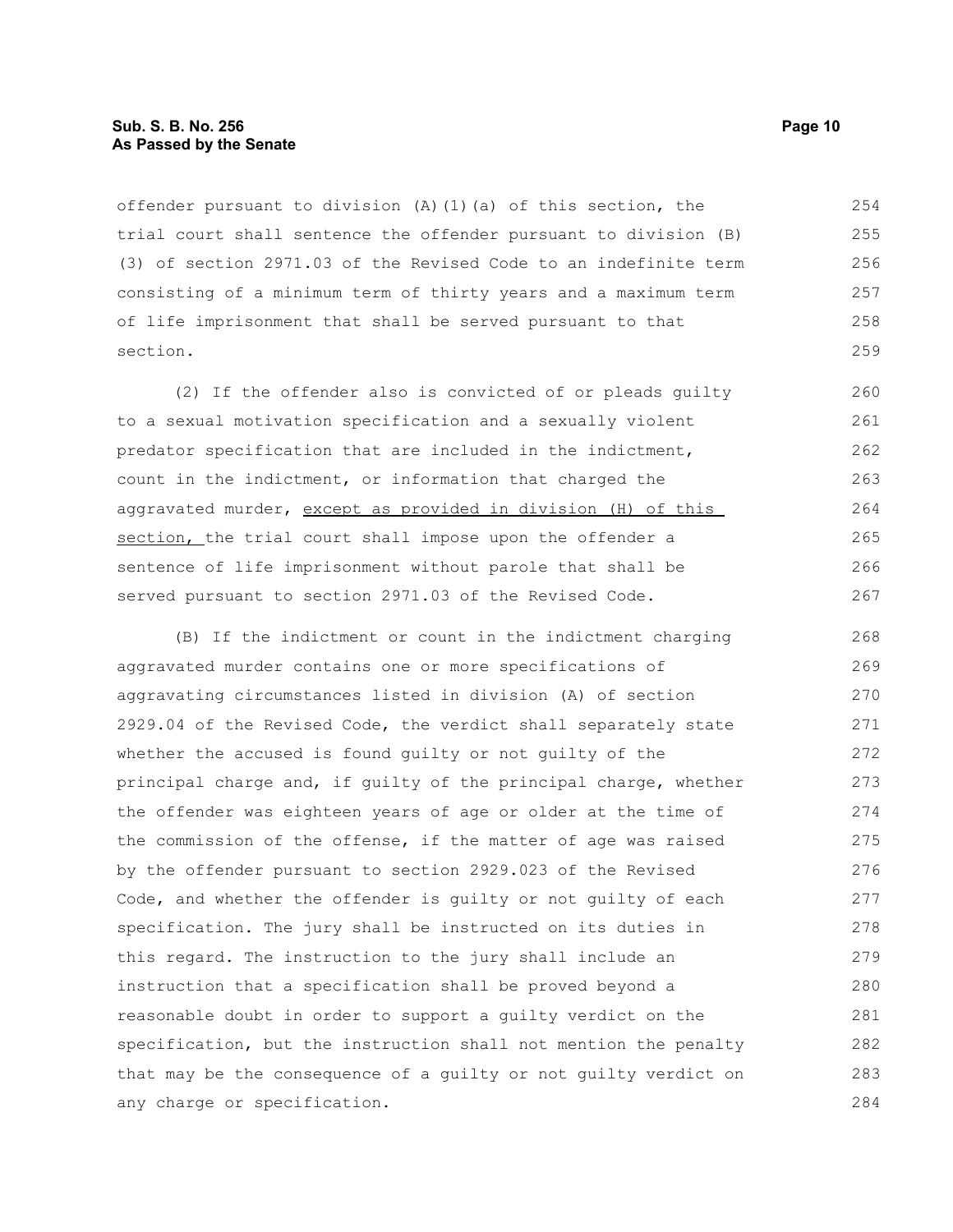### **Sub. S. B. No. 256 Page 11 As Passed by the Senate**

| (C) (1) If the indictment or count in the indictment                 | 285 |
|----------------------------------------------------------------------|-----|
| charging aggravated murder contains one or more specifications       | 286 |
| of aggravating circumstances listed in division (A) of section       | 287 |
| 2929.04 of the Revised Code, then, following a verdict of quilty     | 288 |
| of the charge but not guilty of each of the specifications, and      | 289 |
| regardless of whether the offender raised the matter of age          | 290 |
| pursuant to section 2929.023 of the Revised Code, the trial          | 291 |
| court shall impose sentence on the offender as follows:              | 292 |
| (a) Except as provided in division (C) (1) (b) $or$ (H) of           | 293 |
| this section, the trial court shall impose one of the following      | 294 |
| sentences on the offender:                                           | 295 |
| (i) Life imprisonment without parole;                                | 296 |
| (ii) Subject to division $(C)$ $(1)$ $(a)$ $(v)$ of this section,    | 297 |
| life imprisonment with parole eligibility after serving twenty       | 298 |
| years of imprisonment;                                               | 299 |
| (iii) Subject to division $(C)$ $(1)$ $(a)$ $(v)$ of this section,   | 300 |
| life imprisonment with parole eligibility after serving twenty-      | 301 |
| five full years of imprisonment;                                     | 302 |
| (iv) Subject to division $(C)$ $(1)$ $(a)$ $(v)$ of this section,    | 303 |
| life imprisonment with parole eligibility after serving thirty       | 304 |
| full years of imprisonment;                                          | 305 |
| (v) If the victim of the aggravated murder was less than             | 306 |
| thirteen years of age, the offender also is convicted of or          | 307 |
| pleads quilty to a sexual motivation specification that was          | 308 |
| included in the indictment, count in the indictment, or              | 309 |
| information charging the offense, and the trial court does not       | 310 |
| impose a sentence of life imprisonment without parole on the         | 311 |
| offender pursuant to division $(C)$ (1) (a) (i) of this section, the | 312 |
| trial court shall sentence the offender pursuant to division (B)     | 313 |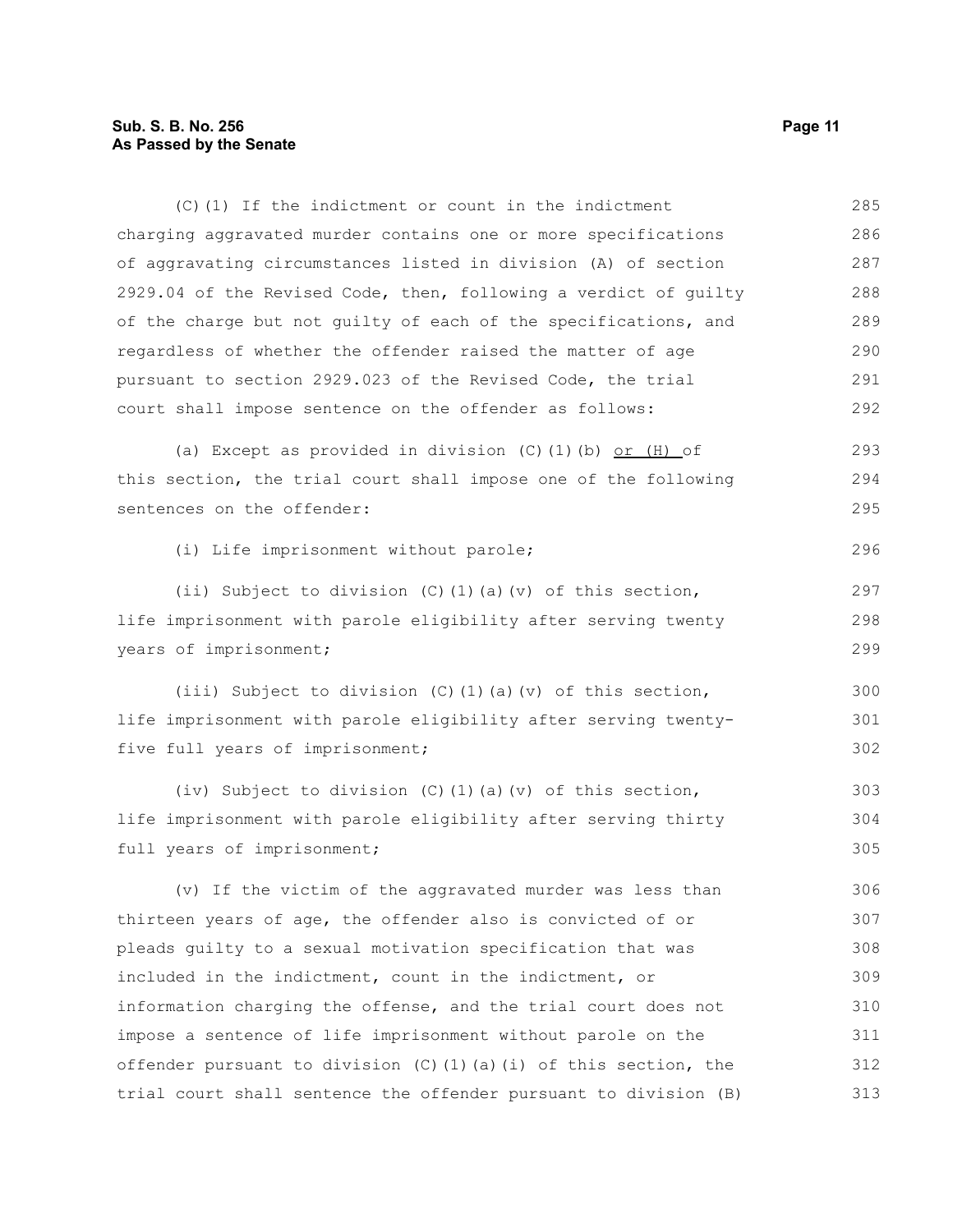(3) of section 2971.03 of the Revised Code to an indefinite term consisting of a minimum term of thirty years and a maximum term of life imprisonment. 314 315 316

(b) If the offender also is convicted of or pleads guilty to a sexual motivation specification and a sexually violent predator specification that are included in the indictment, count in the indictment, or information that charged the aggravated murder, except as provided in division (H) of this section, the trial court shall impose upon the offender a sentence of life imprisonment without parole that shall be served pursuant to section 2971.03 of the Revised Code. 317 318 319 320 321 322 323 324

(2)(a) If the indictment or count in the indictment contains one or more specifications of aggravating circumstances listed in division (A) of section 2929.04 of the Revised Code and if the offender is found guilty of both the charge and one or more of the specifications, the penalty to be imposed on the offender shall be one of the following:

(i) Except as provided in division (C)(2)(a)(ii)  $-6f$ <sub>1</sub> (C)  $(2)$  (a)(iii), or (H) of this section, the penalty to be imposed on the offender shall be death, life imprisonment without parole, life imprisonment with parole eligibility after serving twenty-five full years of imprisonment, or life imprisonment with parole eligibility after serving thirty full years of imprisonment. 331 332 333 334 335 336 337

(ii) Except as provided in division (C)(2)(a)(iii) or  $(H)$ of this section, if the victim of the aggravated murder was less than thirteen years of age, the offender also is convicted of or pleads guilty to a sexual motivation specification that was included in the indictment, count in the indictment, or information charging the offense, and the trial court does not 338 339 340 341 342 343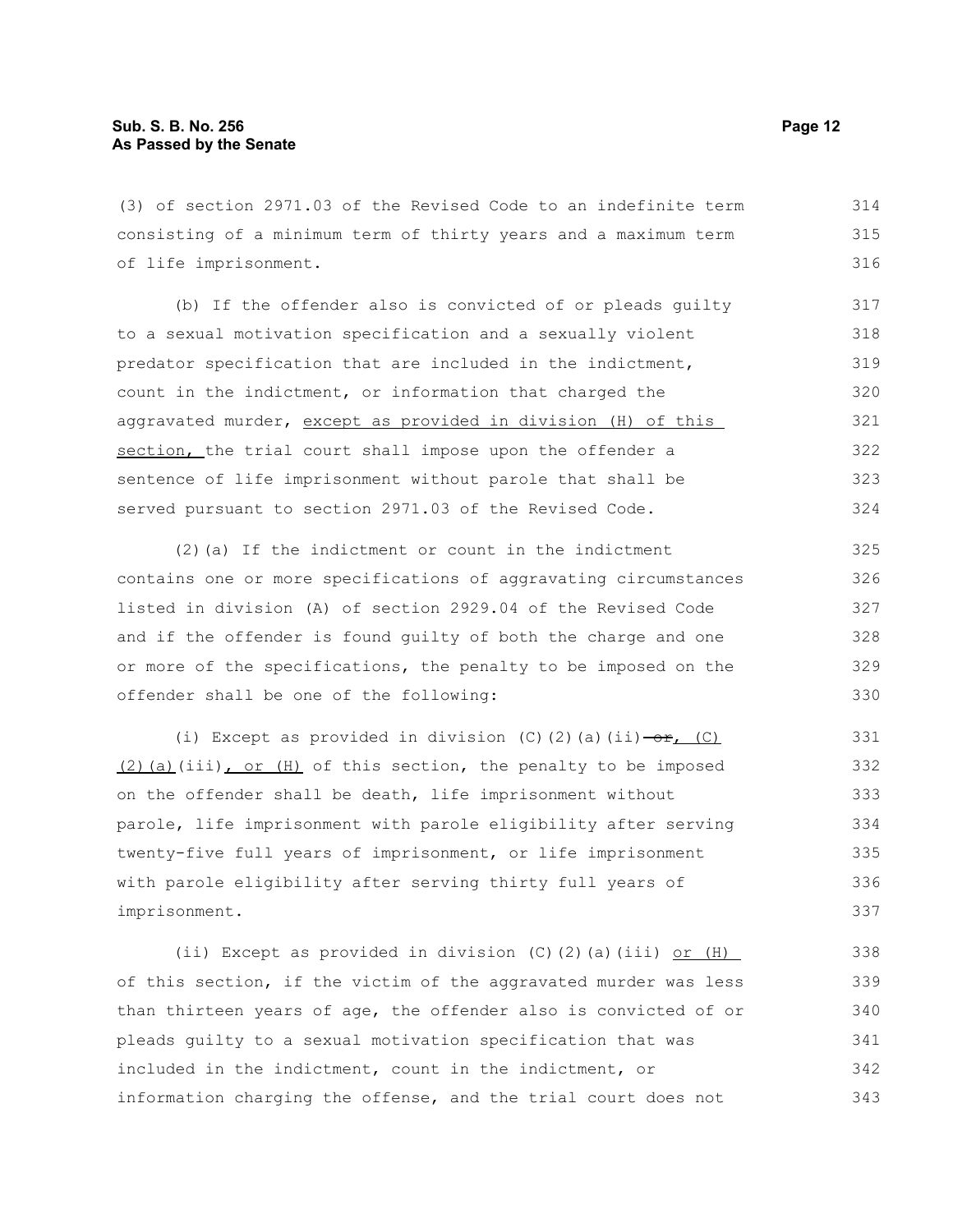#### **Sub. S. B. No. 256 Page 13 As Passed by the Senate**

impose a sentence of death or life imprisonment without parole on the offender pursuant to division  $(C)$   $(2)$   $(a)$   $(i)$  of this section, the penalty to be imposed on the offender shall be an indefinite term consisting of a minimum term of thirty years and a maximum term of life imprisonment that shall be imposed pursuant to division (B)(3) of section 2971.03 of the Revised Code and served pursuant to that section. 344 345 346 347 348 349 350

(iii) If the offender also is convicted of or pleads guilty to a sexual motivation specification and a sexually violent predator specification that are included in the indictment, count in the indictment, or information that charged the aggravated murder, except as provided in division (H) of this section, the penalty to be imposed on the offender shall be death or life imprisonment without parole that shall be served pursuant to section 2971.03 of the Revised Code. 351 352 353 354 355 356 357 358

(b) A penalty imposed pursuant to division (C)(2)(a)(i), (ii), or (iii) of this section shall be determined pursuant to divisions (D) and (E) of this section and shall be determined by one of the following:

(i) By the panel of three judges that tried the offender upon the offender's waiver of the right to trial by jury; 363 364

(ii) By the trial jury and the trial judge, if the offender was tried by jury. 365 366

(D)(1) Death may not be imposed as a penalty for aggravated murder if the offender raised the matter of age at trial pursuant to section 2929.023 of the Revised Code and was not found at trial to have been eighteen years of age or older at the time of the commission of the offense. When death may be imposed as a penalty for aggravated murder, the court shall 367 368 369 370 371 372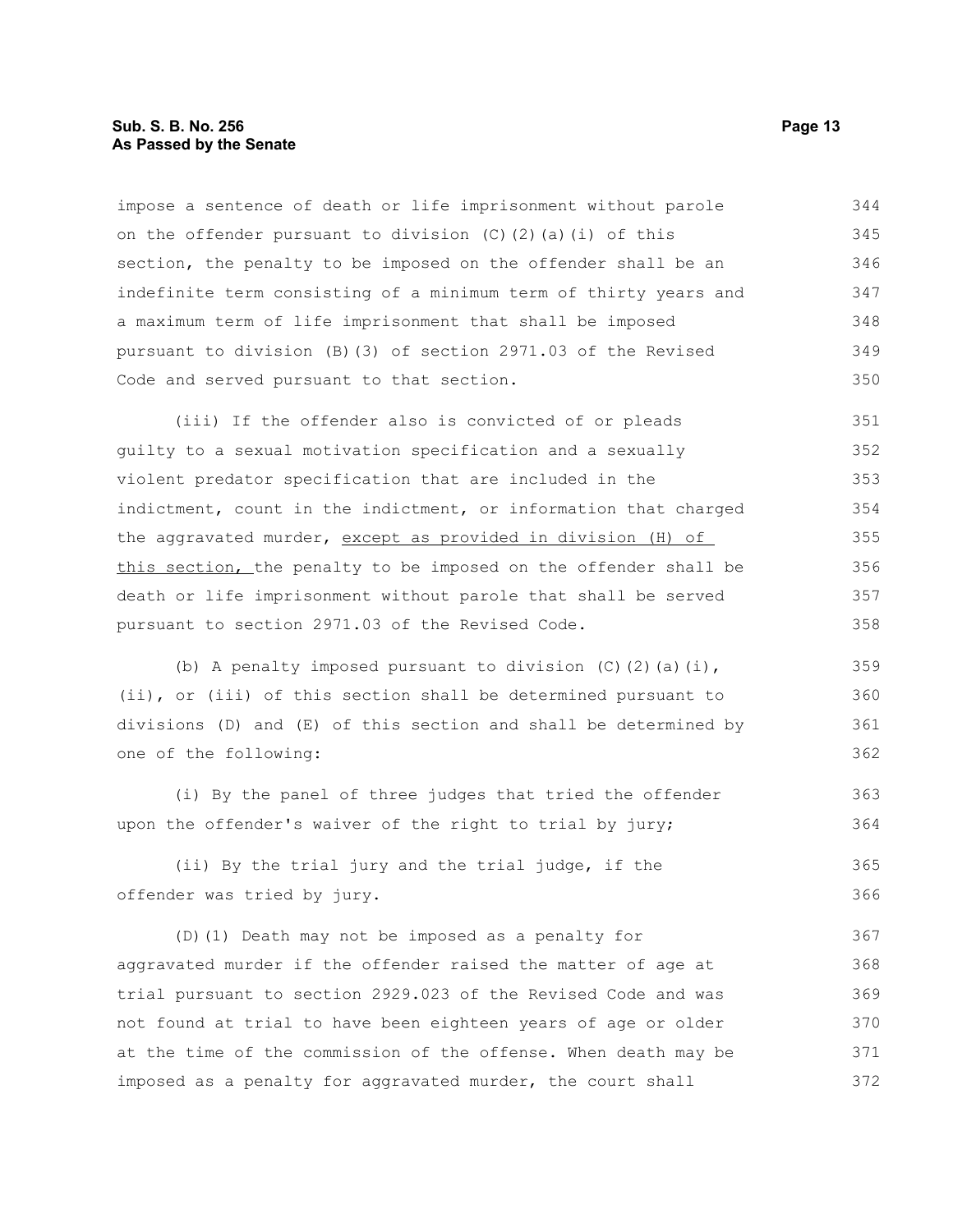proceed under this division. When death may be imposed as a penalty, the court, upon the request of the defendant, shall require a pre-sentence investigation to be made and, upon the request of the defendant, shall require a mental examination to be made, and shall require reports of the investigation and of any mental examination submitted to the court, pursuant to section 2947.06 of the Revised Code. No statement made or information provided by a defendant in a mental examination or proceeding conducted pursuant to this division shall be disclosed to any person, except as provided in this division, or be used in evidence against the defendant on the issue of guilt in any retrial. A pre-sentence investigation or mental examination shall not be made except upon request of the defendant. Copies of any reports prepared under this division shall be furnished to the court, to the trial jury if the offender was tried by a jury, to the prosecutor, and to the offender or the offender's counsel for use under this division. The court, and the trial jury if the offender was tried by a jury, shall consider any report prepared pursuant to this division and furnished to it and any evidence raised at trial that is relevant to the aggravating circumstances the offender was found guilty of committing or to any factors in mitigation of the imposition of the sentence of death, shall hear testimony and other evidence that is relevant to the nature and circumstances of the aggravating circumstances the offender was found guilty of committing, the mitigating factors set forth in division (B) of section 2929.04 of the Revised Code, and any other factors in mitigation of the imposition of the sentence of death, and shall hear the statement, if any, of the offender, and the arguments, if any, of counsel for the defense and prosecution, that are relevant to the penalty that should be imposed on the offender. The defendant shall be given great 373 374 375 376 377 378 379 380 381 382 383 384 385 386 387 388 389 390 391 392 393 394 395 396 397 398 399 400 401 402 403 404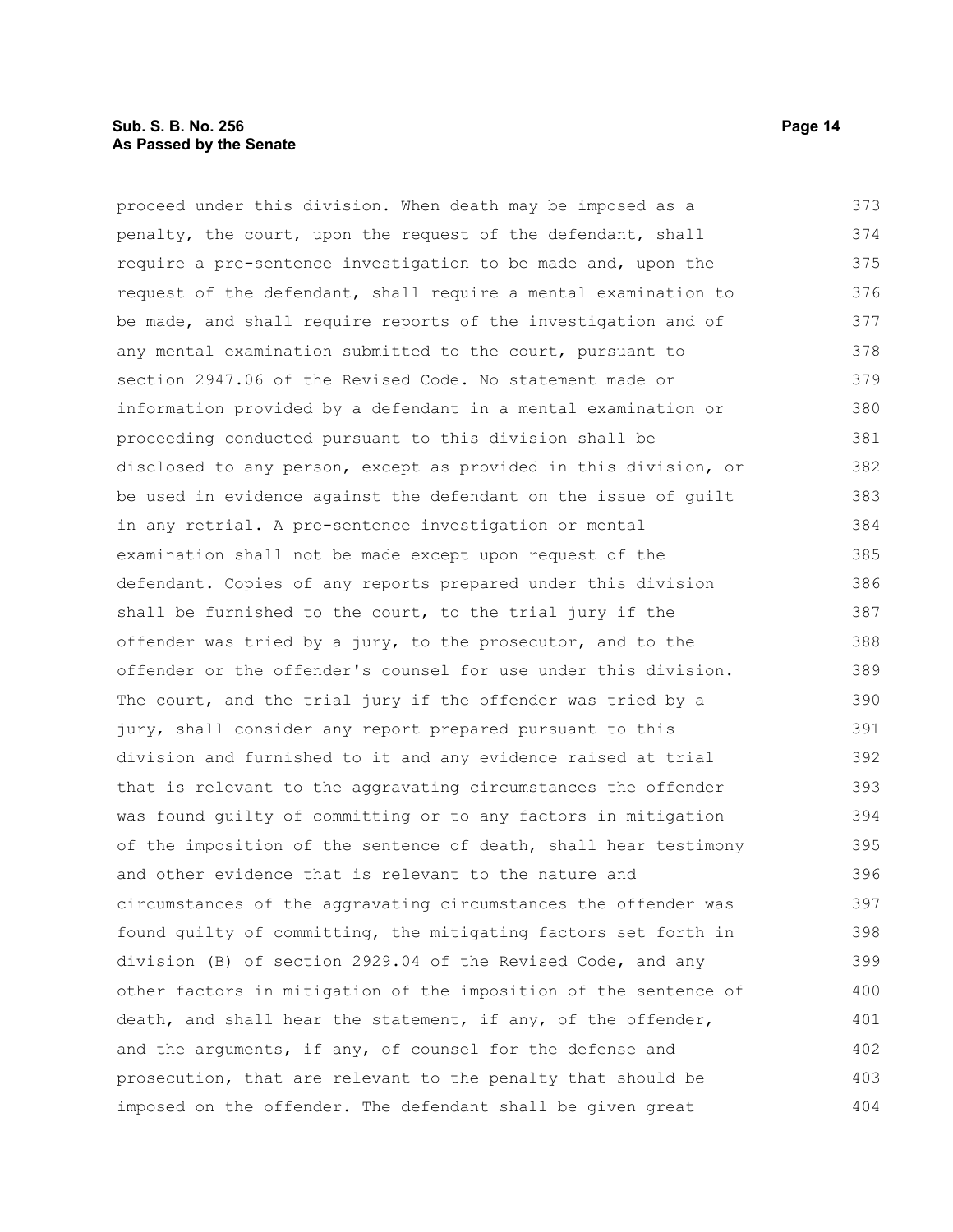#### **Sub. S. B. No. 256 Page 15 As Passed by the Senate**

latitude in the presentation of evidence of the mitigating factors set forth in division (B) of section 2929.04 of the Revised Code and of any other factors in mitigation of the imposition of the sentence of death. If the offender chooses to make a statement, the offender is subject to cross-examination only if the offender consents to make the statement under oath or affirmation. 405 406 407 408 409 410 411

The defendant shall have the burden of going forward with the evidence of any factors in mitigation of the imposition of the sentence of death. The prosecution shall have the burden of proving, by proof beyond a reasonable doubt, that the aggravating circumstances the defendant was found guilty of committing are sufficient to outweigh the factors in mitigation of the imposition of the sentence of death. 412 413 414 415 416 417 418

(2) Upon consideration of the relevant evidence raised at trial, the testimony, other evidence, statement of the offender, arguments of counsel, and, if applicable, the reports submitted pursuant to division (D)(1) of this section, the trial jury, if the offender was tried by a jury, shall determine whether the aggravating circumstances the offender was found guilty of committing are sufficient to outweigh the mitigating factors present in the case. If the trial jury unanimously finds, by proof beyond a reasonable doubt, that the aggravating circumstances the offender was found guilty of committing outweigh the mitigating factors, the trial jury shall recommend to the court that the sentence of death be imposed on the offender. Absent such a finding, the jury shall recommend that the offender be sentenced to one of the following: 419 420 421 422 423 424 425 426 427 428 429 430 431 432

(a) Except as provided in division (D)(2)(b)  $-6r$ , (D)(2) (c), or (H) of this section, to life imprisonment without 433 434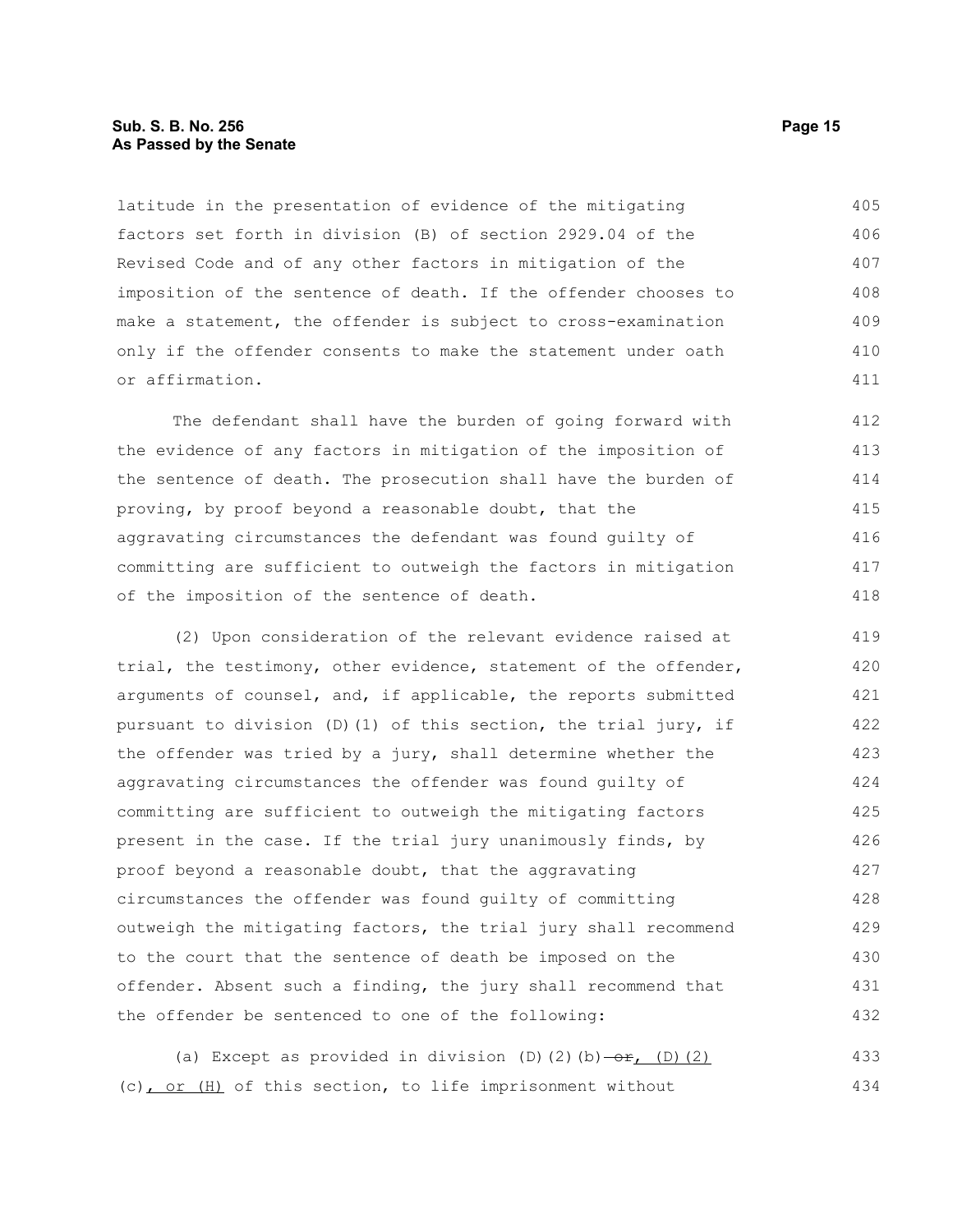parole, life imprisonment with parole eligibility after serving twenty-five full years of imprisonment, or life imprisonment with parole eligibility after serving thirty full years of imprisonment; 435 436 437 438

(b) Except as provided in division (D)(2)(c)  $or$  (H) of this section, if the victim of the aggravated murder was less than thirteen years of age, the offender also is convicted of or pleads guilty to a sexual motivation specification that was included in the indictment, count in the indictment, or information charging the offense, and the jury does not recommend a sentence of life imprisonment without parole pursuant to division (D)(2)(a) of this section, to an indefinite term consisting of a minimum term of thirty years and a maximum term of life imprisonment to be imposed pursuant to division (B) (3) of section 2971.03 of the Revised Code and served pursuant to that section. 439 440 441 442 443 444 445 446 447 448 449 450

(c) If the offender also is convicted of or pleads guilty to a sexual motivation specification and a sexually violent predator specification that are included in the indictment, count in the indictment, or information that charged the aggravated murder, except as provided in division (H) of this section, to life imprisonment without parole. 451 452 453 454 455 456

If the trial jury recommends that the offender be sentenced to life imprisonment without parole, life imprisonment with parole eligibility after serving twenty-five full years of imprisonment, life imprisonment with parole eligibility after serving thirty full years of imprisonment, or an indefinite term consisting of a minimum term of thirty years and a maximum term of life imprisonment to be imposed pursuant to division (B)(3) of section 2971.03 of the Revised Code, except as provided in 457 458 459 460 461 462 463 464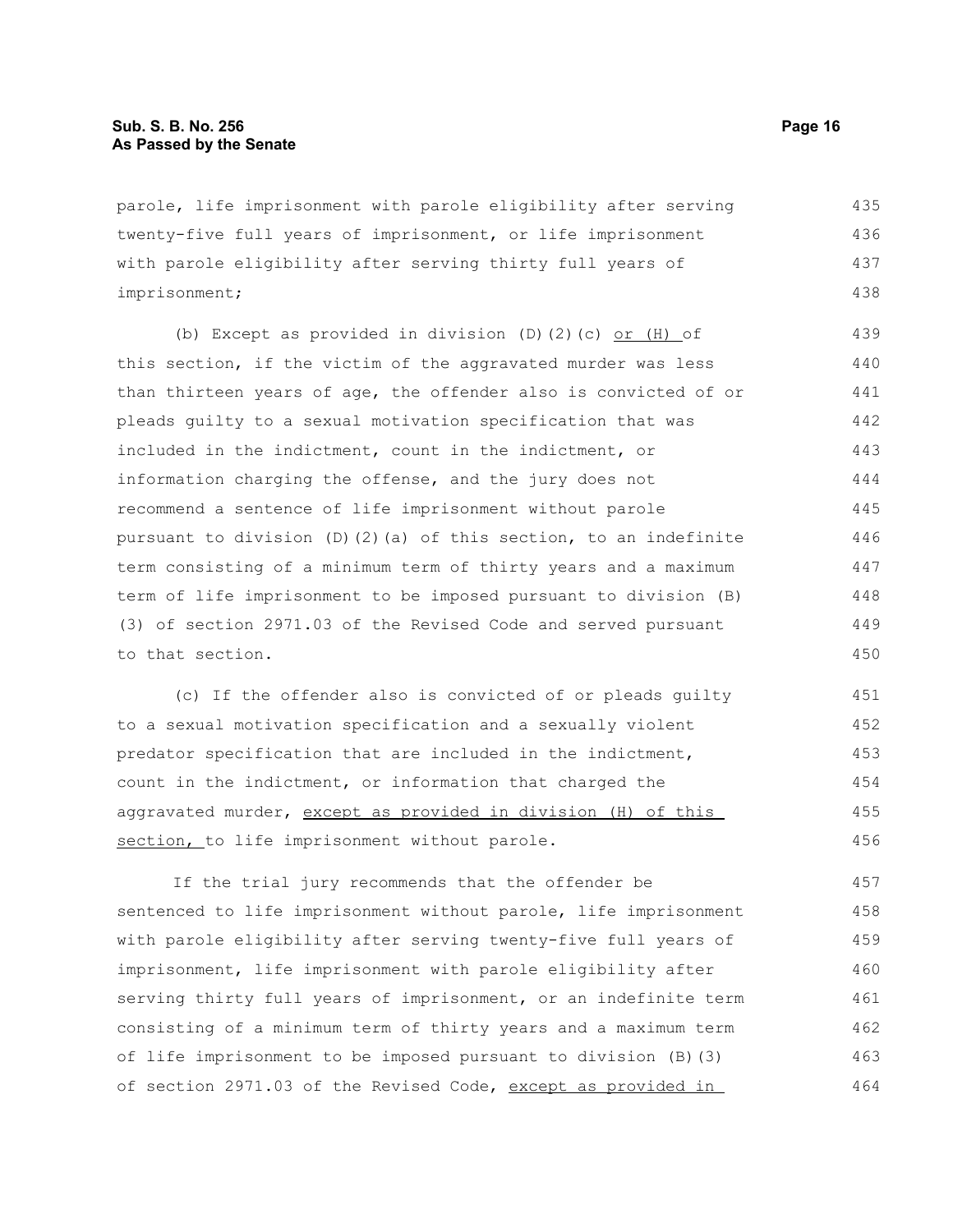| division (H) of this section, the court shall impose the                 | 465 |
|--------------------------------------------------------------------------|-----|
| sentence recommended by the jury upon the offender. If the               | 466 |
| sentence is an indefinite term consisting of a minimum term of           | 467 |
| thirty years and a maximum term of life imprisonment imposed as          | 468 |
| described in division $(D)$ $(2)$ $(b)$ of this section or a sentence of | 469 |
| life imprisonment without parole imposed under division (D)(2)           | 470 |
| (c) of this section, the sentence shall be served pursuant to            | 471 |
| section 2971.03 of the Revised Code. If the trial jury                   | 472 |
| recommends that the sentence of death be imposed upon the                | 473 |
| offender, the court shall proceed to impose sentence pursuant to         | 474 |
| division (D) (3) of this section.                                        | 475 |
| (3) Upon consideration of the relevant evidence raised at                | 476 |
| trial, the testimony, other evidence, statement of the offender,         | 477 |
| arguments of counsel, and, if applicable, the reports submitted          | 478 |
| to the court pursuant to division $(D)$ (1) of this section, if,         | 479 |
| after receiving pursuant to division (D) (2) of this section the         | 480 |
| trial jury's recommendation that the sentence of death be                | 481 |
| imposed, the court finds, by proof beyond a reasonable doubt, or         | 482 |
| if the panel of three judges unanimously finds, by proof beyond          | 483 |
| a reasonable doubt, that the aggravating circumstances the               | 484 |
| offender was found guilty of committing outweigh the mitigating          | 485 |
| factors, it shall impose sentence of death on the offender.              | 486 |
| Absent such a finding by the court or panel, the court or the            | 487 |
| panel shall impose one of the following sentences on the                 | 488 |
| offender:                                                                | 489 |
| (a) Except as provided in division (D) (3) (b) $or$ (H) of               | 490 |
| this section, one of the following:                                      | 491 |
| (i) Life imprisonment without parole;                                    | 492 |
| (ii) Subject to division (D) (3) (a) (iv) of this section,               | 493 |
| life imprisonment with parole eligibility after serving twenty-          | 494 |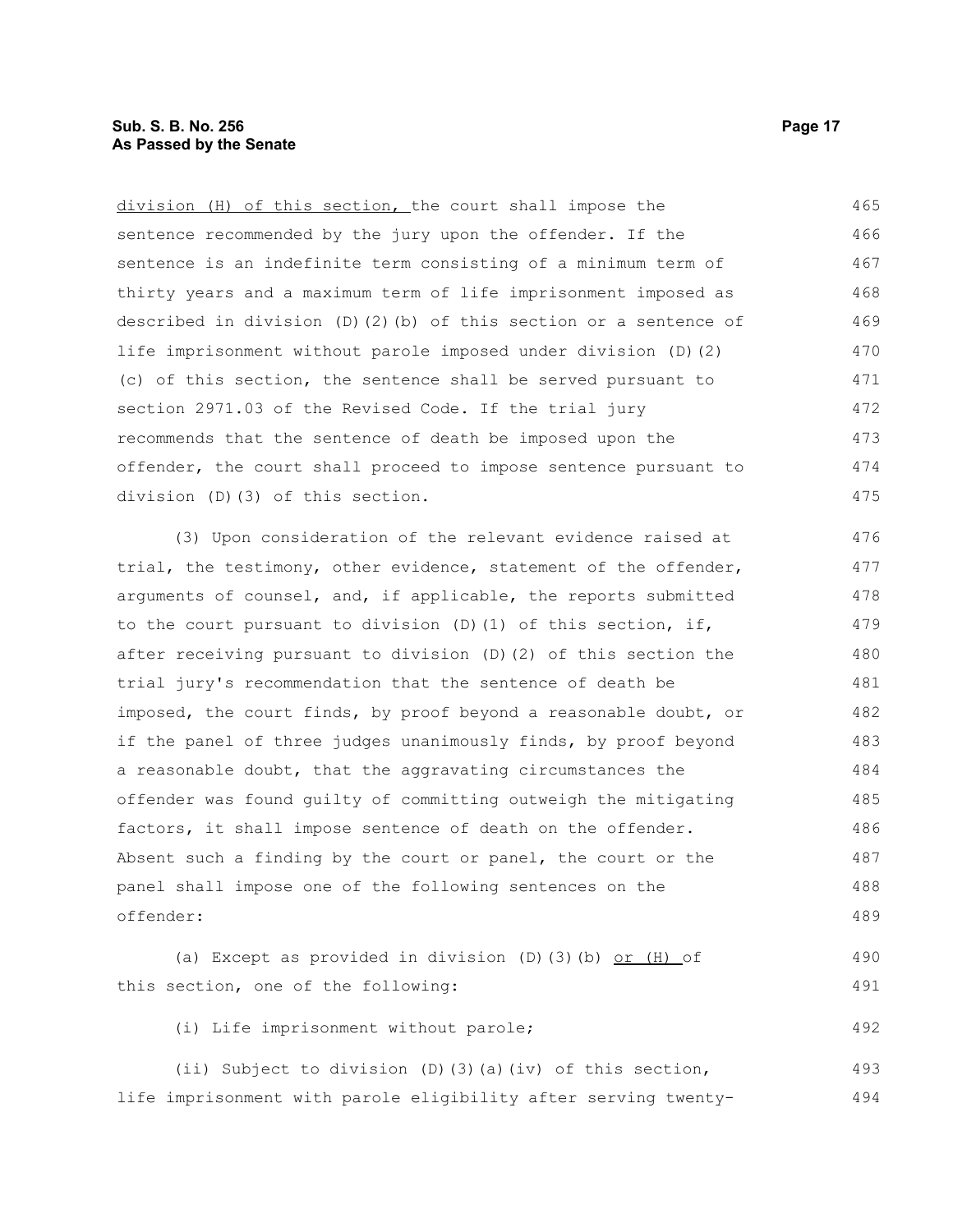five full years of imprisonment;

(iii) Subject to division (D)(3)(a)(iv) of this section, life imprisonment with parole eligibility after serving thirty full years of imprisonment; 496 497 498

(iv) If the victim of the aggravated murder was less than thirteen years of age, the offender also is convicted of or pleads guilty to a sexual motivation specification that was included in the indictment, count in the indictment, or information charging the offense, and the trial court does not impose a sentence of life imprisonment without parole on the offender pursuant to division  $(D)$  (3)(a)(i) of this section, the court or panel shall sentence the offender pursuant to division (B)(3) of section 2971.03 of the Revised Code to an indefinite term consisting of a minimum term of thirty years and a maximum term of life imprisonment. 499 500 501 502 503 504 505 506 507 508 509

(b) If the offender also is convicted of or pleads guilty to a sexual motivation specification and a sexually violent predator specification that are included in the indictment, count in the indictment, or information that charged the aggravated murder, except as provided in division (H) of this section, life imprisonment without parole that shall be served pursuant to section 2971.03 of the Revised Code.

(E) If the offender raised the matter of age at trial pursuant to section 2929.023 of the Revised Code, was convicted of aggravated murder and one or more specifications of an aggravating circumstance listed in division (A) of section 2929.04 of the Revised Code, and was not found at trial to have been eighteen years of age or older at the time of the commission of the offense, the court or the panel of three judges shall not impose a sentence of death on the offender. 517 518 519 520 521 522 523 524

495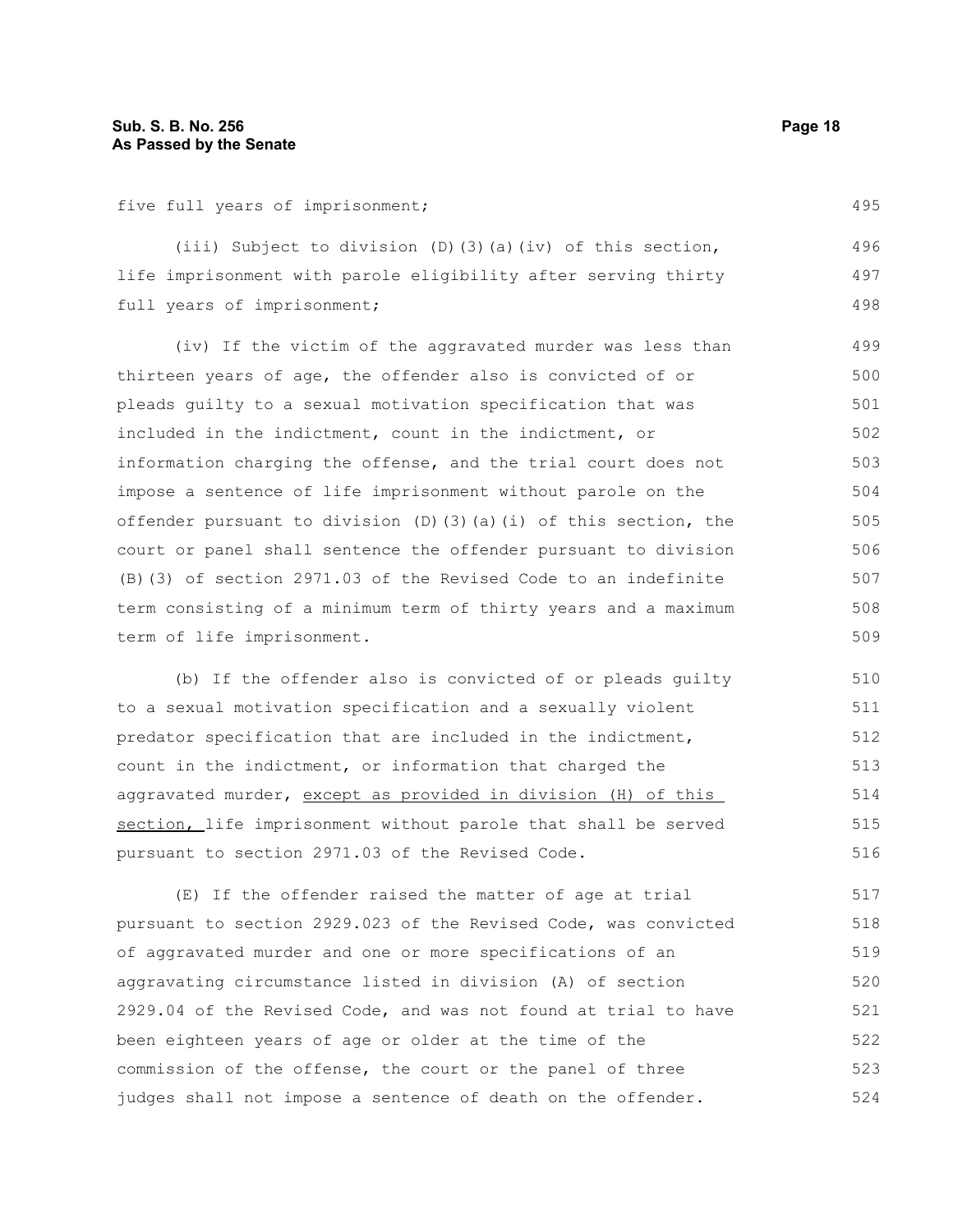| Instead, the court or panel shall impose one of the following |  |                                                               |  |  |  |  |
|---------------------------------------------------------------|--|---------------------------------------------------------------|--|--|--|--|
| sentences on the offender:                                    |  |                                                               |  |  |  |  |
|                                                               |  | (1) Except as provided in division $(E)$ (2) or $(H)$ of this |  |  |  |  |

section, one of the following:

(a) Life imprisonment without parole;

(b) Subject to division  $(E)$  (2)(d) of this section, life imprisonment with parole eligibility after serving twenty-five full years of imprisonment; 530 531 532

(c) Subject to division (E)(2)(d) of this section, life imprisonment with parole eligibility after serving thirty full years of imprisonment; 533 534 535

(d) If the victim of the aggravated murder was less than thirteen years of age, the offender also is convicted of or pleads guilty to a sexual motivation specification that was included in the indictment, count in the indictment, or information charging the offense, and the trial court does not impose a sentence of life imprisonment without parole on the offender pursuant to division  $(E)$  (2)(a) of this section, the court or panel shall sentence the offender pursuant to division (B)(3) of section 2971.03 of the Revised Code to an indefinite term consisting of a minimum term of thirty years and a maximum term of life imprisonment. 536 537 538 539 540 541 542 543 544 545 546

(2) If the offender also is convicted of or pleads guilty to a sexual motivation specification and a sexually violent predator specification that are included in the indictment, count in the indictment, or information that charged the aggravated murder, except as provided in division (H) of this section, life imprisonment without parole that shall be served pursuant to section 2971.03 of the Revised Code. 547 548 549 550 551 552 553

525 526

527 528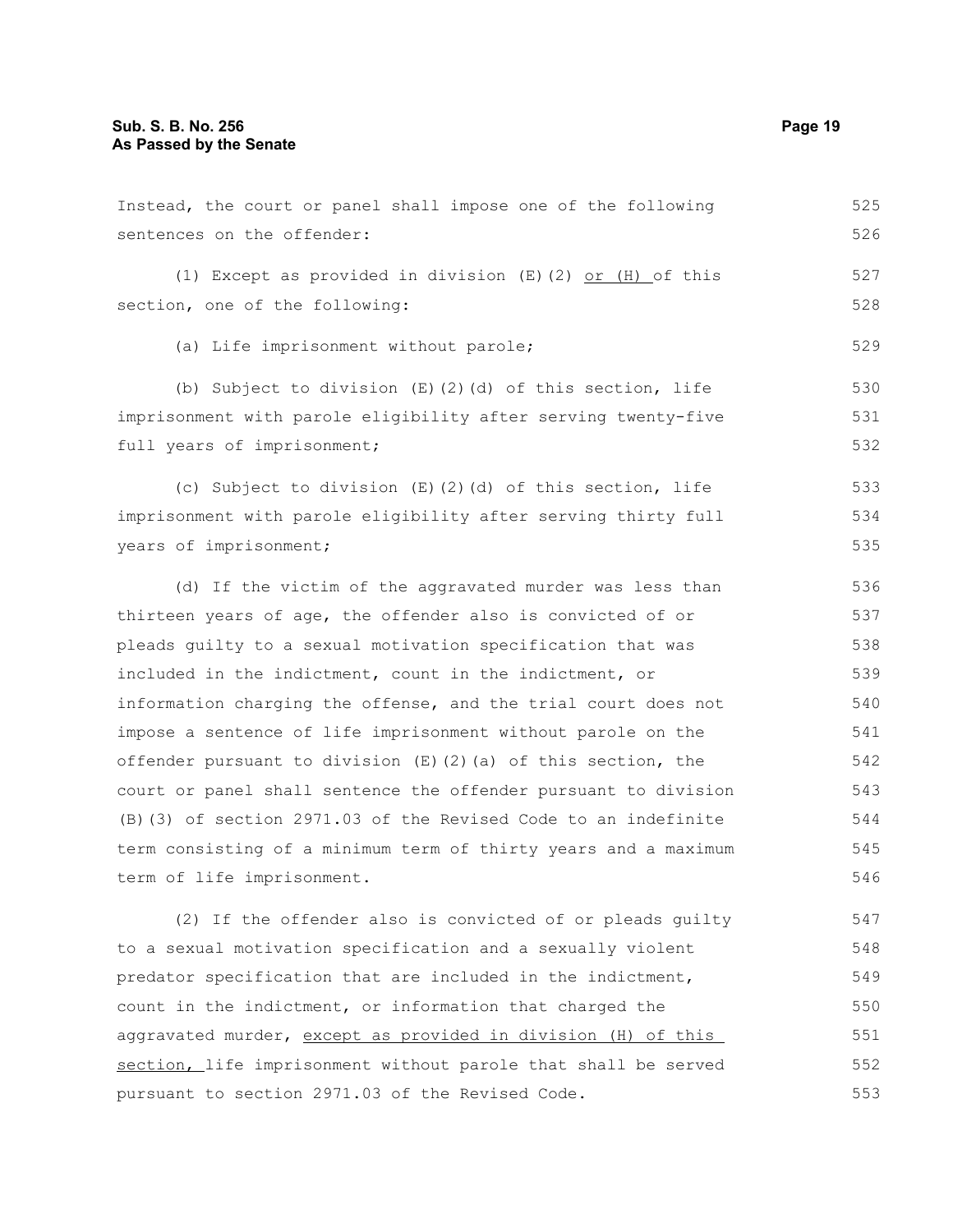#### **Sub. S. B. No. 256 Page 20 As Passed by the Senate**

(F) The court or the panel of three judges, when it imposes sentence of death, shall state in a separate opinion its specific findings as to the existence of any of the mitigating factors set forth in division (B) of section 2929.04 of the Revised Code, the existence of any other mitigating factors, the aggravating circumstances the offender was found guilty of committing, and the reasons why the aggravating circumstances the offender was found guilty of committing were sufficient to outweigh the mitigating factors. The court or panel, when it imposes life imprisonment or an indefinite term consisting of a minimum term of thirty years and a maximum term of life imprisonment under division (D) of this section, shall state in a separate opinion its specific findings of which of the mitigating factors set forth in division (B) of section 2929.04 of the Revised Code it found to exist, what other mitigating factors it found to exist, what aggravating circumstances the offender was found guilty of committing, and why it could not find that these aggravating circumstances were sufficient to outweigh the mitigating factors. For cases in which a sentence of death is imposed for an offense committed before January 1, 1995, the court or panel shall file the opinion required to be prepared by this division with the clerk of the appropriate court of appeals and with the clerk of the supreme court within fifteen days after the court or panel imposes sentence. For cases in which a sentence of death is imposed for an offense committed on or after January 1, 1995, the court or panel shall file the opinion required to be prepared by this division with the clerk of the supreme court within fifteen days after the court or panel imposes sentence. The judgment in a case in which a sentencing hearing is held pursuant to this section is not final until the opinion is filed. 554 555 556 557 558 559 560 561 562 563 564 565 566 567 568 569 570 571 572 573 574 575 576 577 578 579 580 581 582 583 584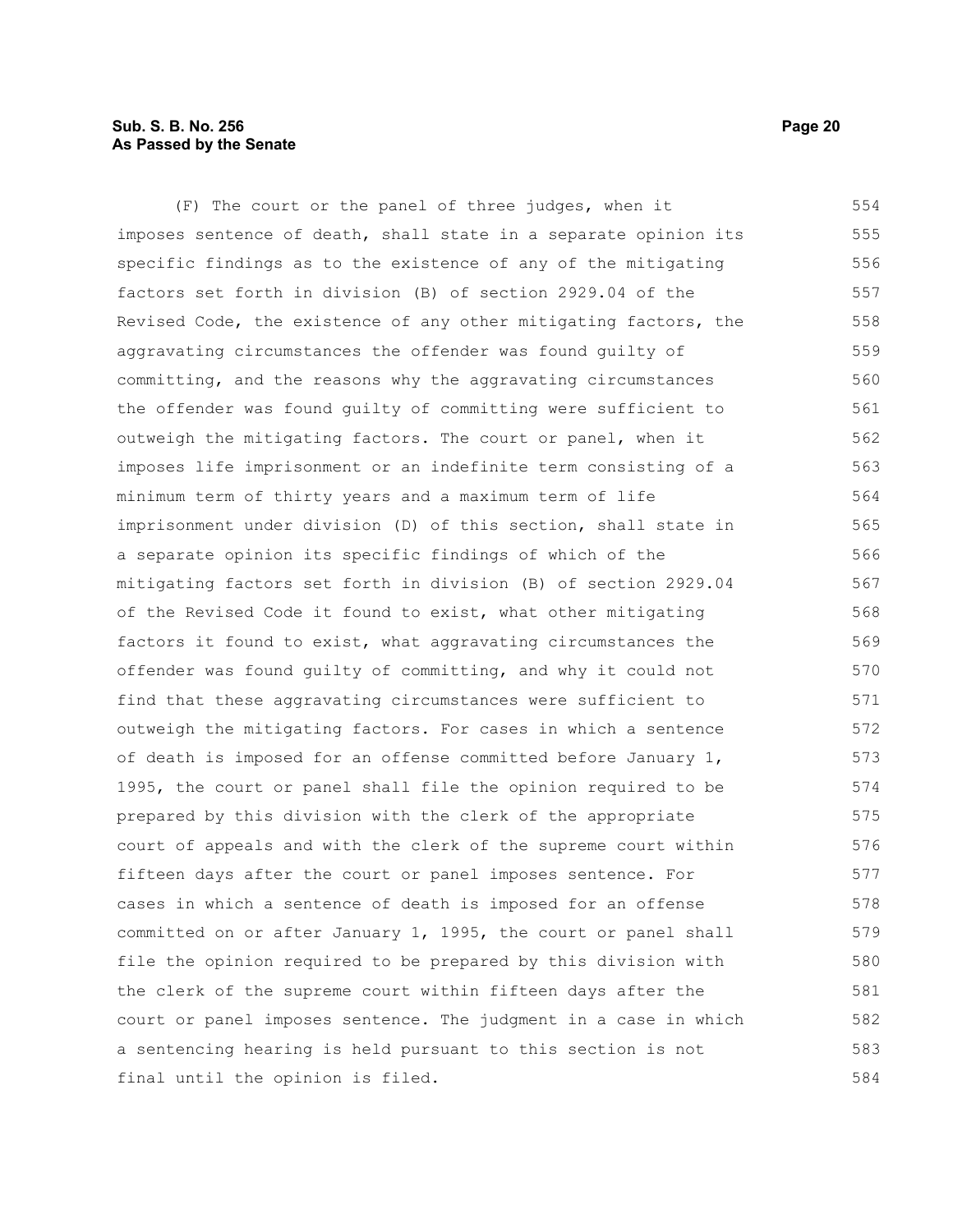#### **Sub. S. B. No. 256 Page 21 As Passed by the Senate**

(G)(1) Whenever the court or a panel of three judges imposes a sentence of death for an offense committed before January 1, 1995, the clerk of the court in which the judgment is rendered shall make and retain a copy of the entire record in the case, and shall deliver the original of the entire record in the case to the appellate court. 585 586 587 588 589 590

(2) Whenever the court or a panel of three judges imposes a sentence of death for an offense committed on or after January 1, 1995, the clerk of the court in which the judgment is rendered shall make and retain a copy of the entire record in the case, and shall deliver the original of the entire record in the case to the supreme court. 591 592 593 594 595 596

| (H) A court shall not impose a sentence of life                                       | 597 |
|---------------------------------------------------------------------------------------|-----|
| imprisonment without parole on a person under division (A) (1) or                     | 598 |
| $(2)$ , $(C)$ $(1)$ or $(2)$ , $(D)$ $(2)$ or $(3)$ , or $(E)$ $(1)$ or $(2)$ of this | 599 |
| section for an offense that was committed when the person was                         | 600 |
| under eighteen years of age.                                                          | 601 |

**Sec. 2929.06.** (A) If a sentence of death imposed upon an offender is set aside, nullified, or vacated because the court of appeals, in a case in which a sentence of death was imposed for an offense committed before January 1, 1995, or the supreme court, in cases in which the supreme court reviews the sentence upon appeal, could not affirm the sentence of death under the standards imposed by section 2929.05 of the Revised Code, is set aside, nullified, or vacated for the sole reason that the statutory procedure for imposing the sentence of death that is set forth in sections 2929.03 and 2929.04 of the Revised Code is unconstitutional, is set aside, nullified, or vacated pursuant to division (C) of section 2929.05 of the Revised Code, or is set aside, nullified, or vacated because a court has determined 602 603 604 605 606 607 608 609 610 611 612 613 614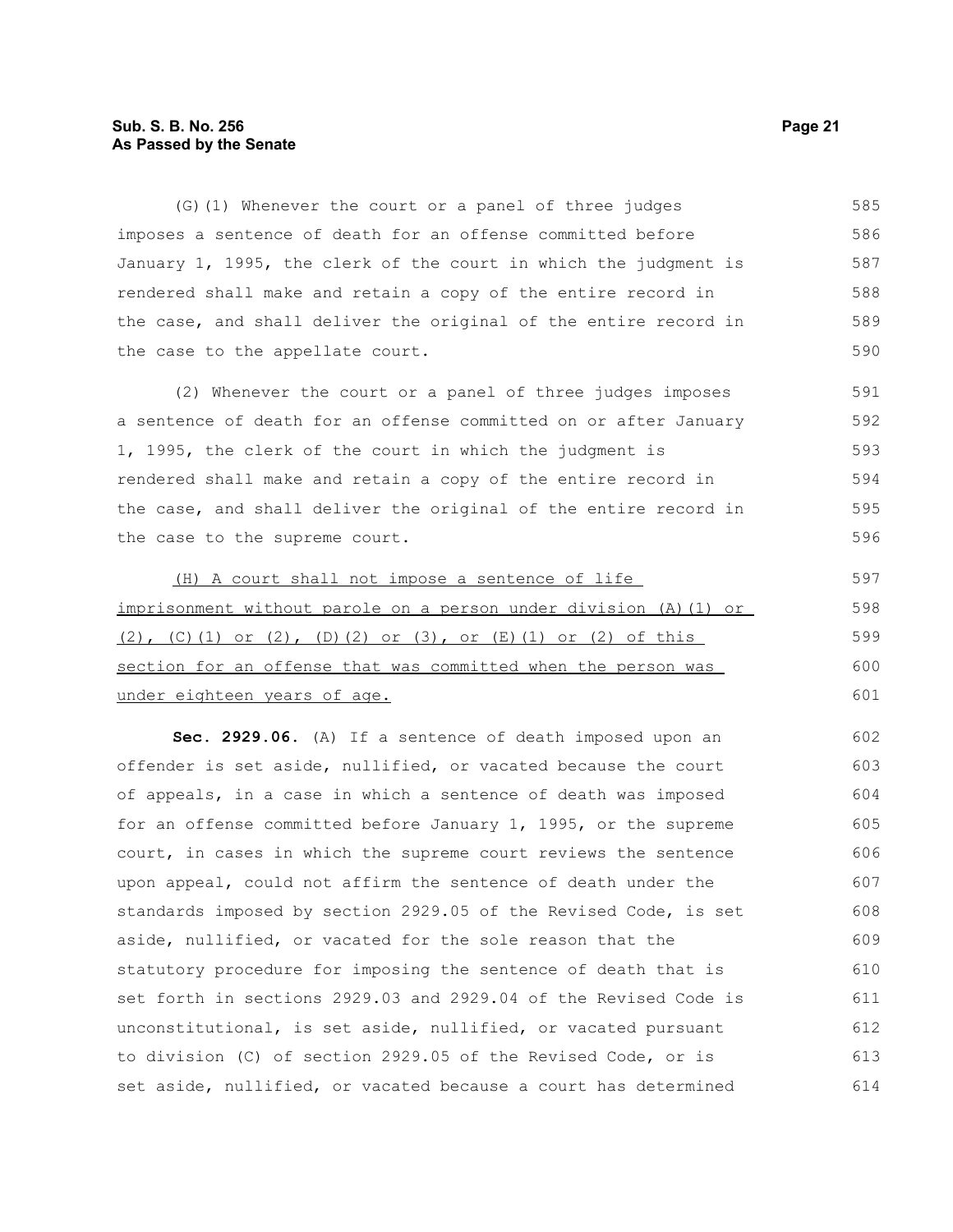#### **Sub. S. B. No. 256 Page 22 As Passed by the Senate**

that the offender is a person with an intellectual disability under standards set forth in decisions of the supreme court of this state or the United States supreme court, the trial court that sentenced the offender shall conduct a hearing to resentence the offender. At the resentencing hearing, the court shall impose upon the offender a sentence of life imprisonment or an indefinite term consisting of a minimum term of thirty years and a maximum term of life imprisonment that is determined as specified in this division. If division (D) of section 2929.03 of the Revised Code, at the time the offender committed the aggravated murder for which the sentence of death was imposed, required the imposition when a sentence of death was not imposed of a sentence of life imprisonment without parole or a sentence of an indefinite term consisting of a minimum term of thirty years and a maximum term of life imprisonment to be imposed pursuant to division (A) or (B)(3) of section 2971.03 of the Revised Code and served pursuant to that section, except as provided in division (F) of this section, the court shall impose the sentence so required. In all other cases, except as provided in division (F) of this section, the sentences of life imprisonment that are available at the hearing, and from which the court shall impose sentence, shall be the same sentences of life imprisonment that were available under division (D) of section 2929.03 or under section 2909.24 of the Revised Code at the time the offender committed the offense for which the sentence of death was imposed. Nothing in this division regarding the resentencing of an offender shall affect the operation of section 2971.03 of the Revised Code. 615 616 617 618 619 620 621 622 623 624 625 626 627 628 629 630 631 632 633 634 635 636 637 638 639 640 641 642

(B) Whenever any court of this state or any federal court sets aside, nullifies, or vacates a sentence of death imposed upon an offender because of error that occurred in the 643 644 645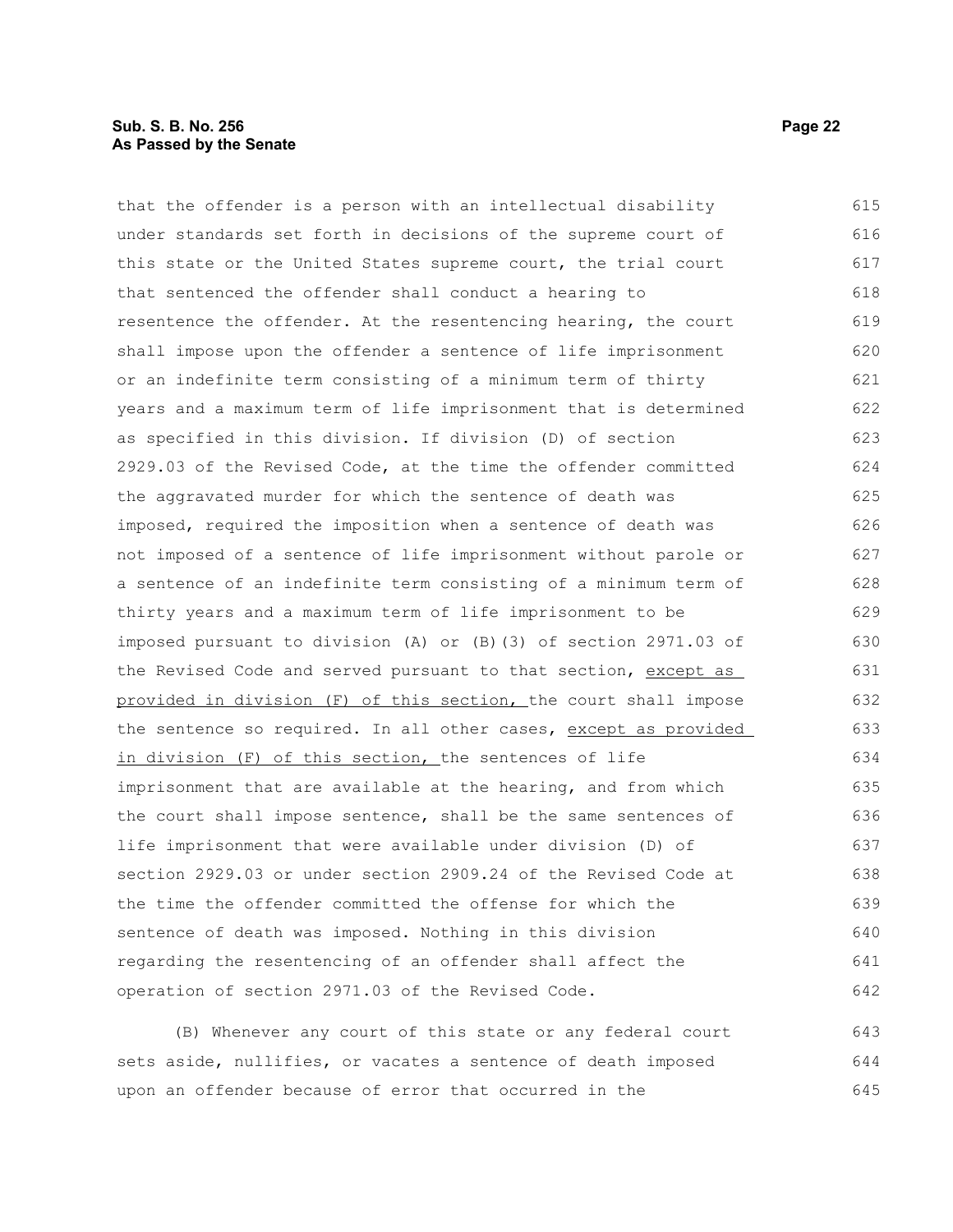#### **Sub. S. B. No. 256 Page 23 As Passed by the Senate**

sentencing phase of the trial and if division (A) of this section does not apply, the trial court that sentenced the offender shall conduct a new hearing to resentence the offender. If the offender was tried by a jury, the trial court shall impanel a new jury for the hearing. If the offender was tried by a panel of three judges, that panel or, if necessary, a new panel of three judges shall conduct the hearing. At the hearing, the court or panel shall follow the procedure set forth in division (D) of section 2929.03 of the Revised Code in determining whether to impose upon the offender a sentence of death, a sentence of life imprisonment, or an indefinite term consisting of a minimum term of thirty years and a maximum term of life imprisonment. If, pursuant to that procedure, the court or panel determines that it will impose a sentence other than a sentence of death, except as provided in division (F) of this section, the court or panel shall impose upon the offender one of the sentences of life imprisonment that could have been imposed at the time the offender committed the offense for which the sentence of death was imposed, determined as specified in this division, or an indefinite term consisting of a minimum term of thirty years and a maximum term of life imprisonment that is determined as specified in this division. If division (D) of section 2929.03 of the Revised Code, at the time the offender committed the aggravated murder for which the sentence of death was imposed, required the imposition when a sentence of death was not imposed of a sentence of life imprisonment without parole or a sentence of an indefinite term consisting of a minimum term of thirty years and a maximum term of life imprisonment to be imposed pursuant to division (A) or (B)(3) of section 2971.03 of the Revised Code and served pursuant to that section, except as provided in division (F) of this section, the court or panel shall impose the sentence so required. In all 646 647 648 649 650 651 652 653 654 655 656 657 658 659 660 661 662 663 664 665 666 667 668 669 670 671 672 673 674 675 676 677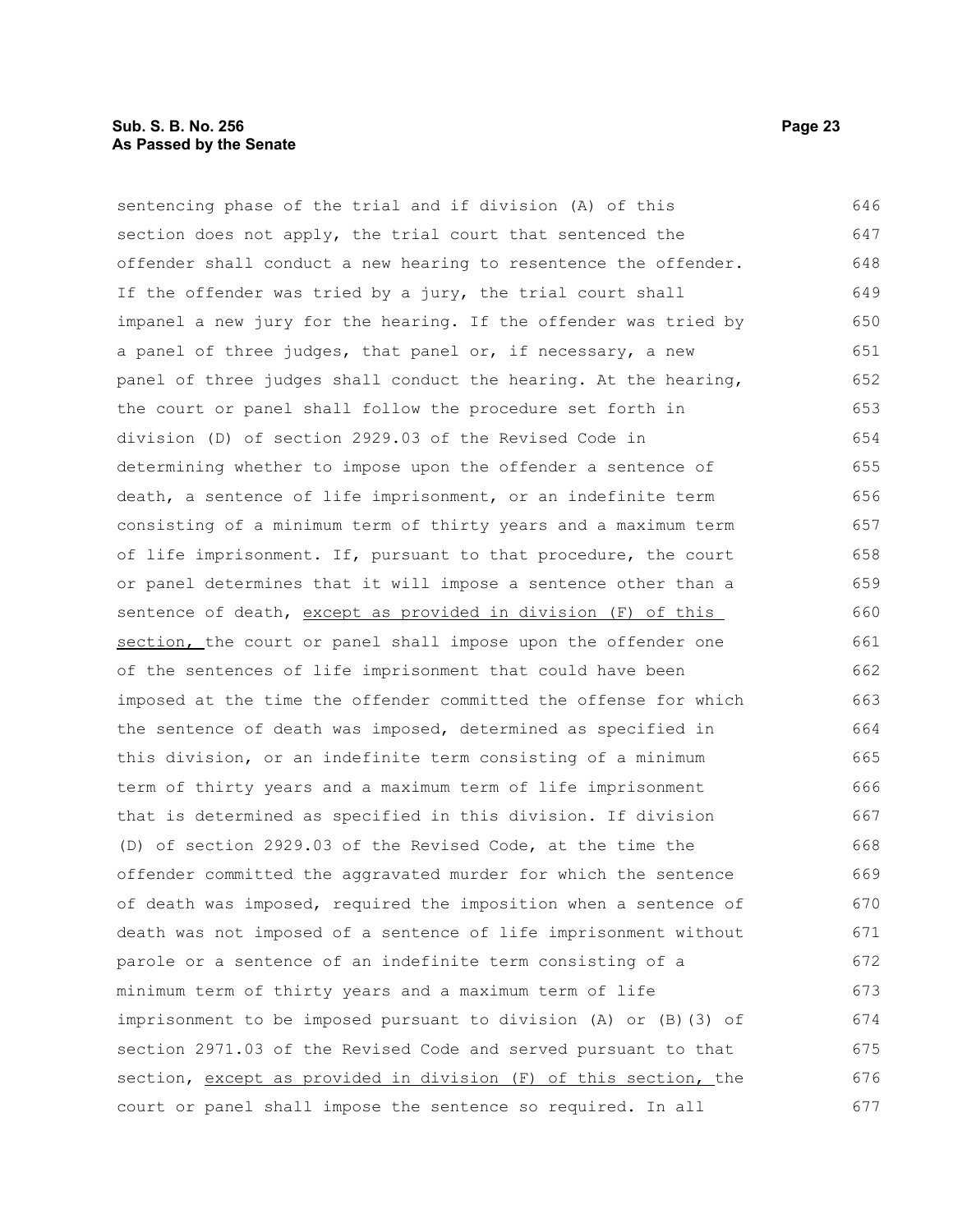other cases, except as provided in division (F) of this section, the sentences of life imprisonment that are available at the hearing, and from which the court or panel shall impose sentence, shall be the same sentences of life imprisonment that were available under division (D) of section 2929.03 or under section 2909.24 of the Revised Code at the time the offender committed the offense for which the sentence of death was imposed. 678 679 680 681 682 683 684 685

(C) If a sentence of life imprisonment without parole imposed upon an offender pursuant to section 2929.021 or 2929.03 of the Revised Code is set aside, nullified, or vacated for the sole reason that the statutory procedure for imposing the sentence of life imprisonment without parole that is set forth in sections 2929.03 and 2929.04 of the Revised Code is unconstitutional, the trial court that sentenced the offender shall conduct a hearing to resentence the offender to life imprisonment with parole eligibility after serving twenty-five full years of imprisonment or to life imprisonment with parole eligibility after serving thirty full years of imprisonment. 686 687 688 689 690 691 692 693 694 695 696

(D) Nothing in this section limits or restricts the rights of the state to appeal any order setting aside, nullifying, or vacating a conviction or sentence of death, when an appeal of that nature otherwise would be available. 697 698 699 700

(E) This section, as amended by H.B. 184 of the 125th general assembly, shall apply to all offenders who have been sentenced to death for an aggravated murder that was committed on or after October 19, 1981, or for terrorism that was committed on or after May 15, 2002. This section, as amended by H.B. 184 of the 125th general assembly, shall apply equally to all such offenders sentenced to death prior to, on, or after 701 702 703 704 705 706 707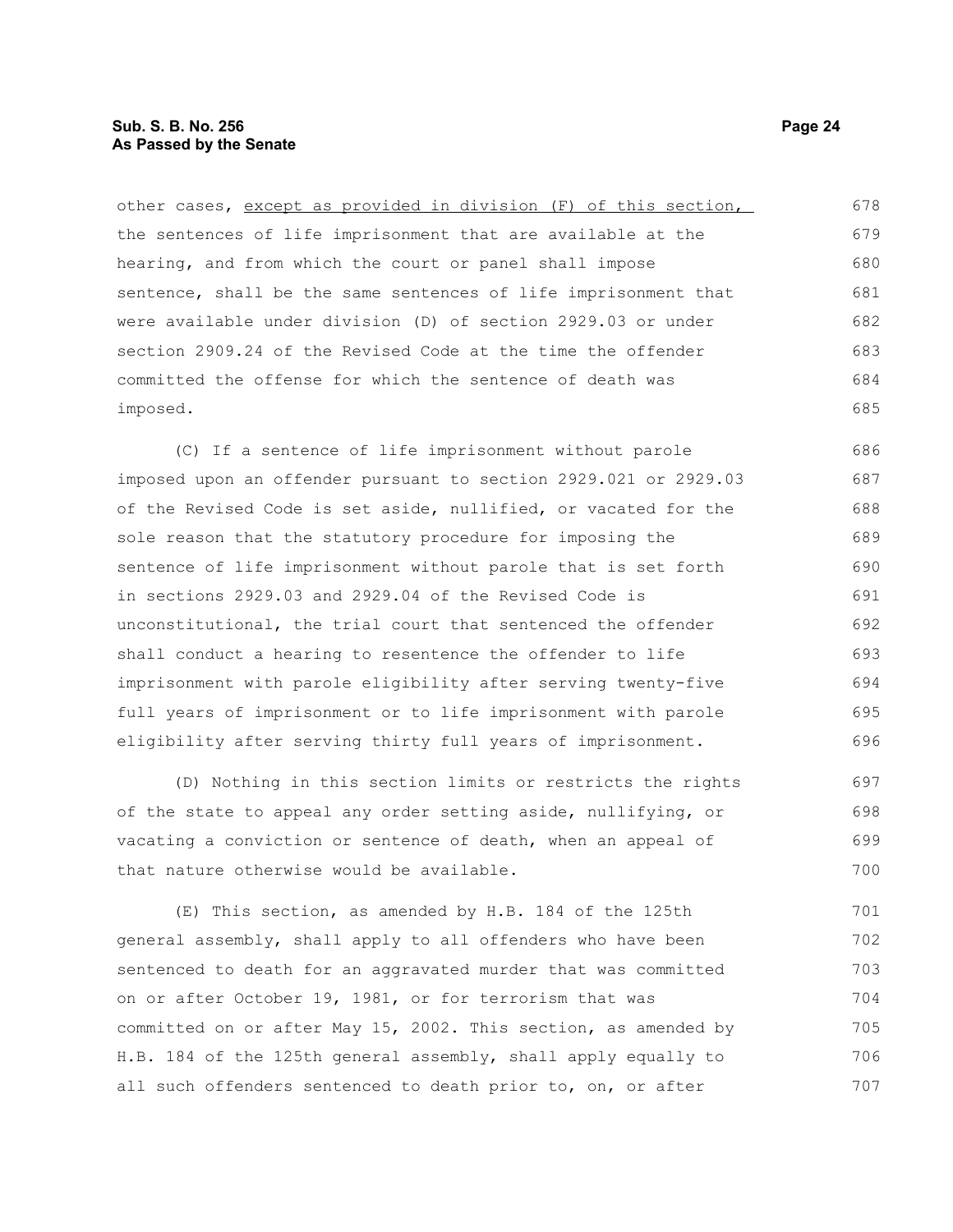March 23, 2005, including offenders who, on March 23, 2005, are challenging their sentence of death and offenders whose sentence of death has been set aside, nullified, or vacated by any court of this state or any federal court but who, as of March 23, 2005, have not yet been resentenced. 708 709 710 711 712

(F) A court shall not impose a sentence of life imprisonment without parole on a person under division (A) or (B) of this section for an offense that was committed when the person was under eighteen years of age. 713 714 715 716

 **Sec. 2929.07.** (A) Notwithstanding any provision of the Revised Code to the contrary, a court shall not impose a sentence of life imprisonment without parole on any person for an offense that was committed when the person was under eighteen years of age. 717 718 719 720 721

(B) If an offender receives or received a sentence of life imprisonment without parole for an offense that was committed when the offender was under eighteen years of age, the offender's parole eligibility shall be determined under section 2967.132 of the Revised Code. 722 723 724 725 726

**Sec. 2929.14.** (A) Except as provided in division (B)(1), (B)(2), (B)(3), (B)(4), (B)(5), (B)(6), (B)(7), (B)(8), (B)(9), (B)(10), (B)(11), (E), (G), (H), (J), or (K) of this section or in division (D)(6) of section 2919.25 of the Revised Code and except in relation to an offense for which a sentence of death or life imprisonment is to be imposed, if the court imposing a sentence upon an offender for a felony elects or is required to impose a prison term on the offender pursuant to this chapter, the court shall impose a prison term that shall be one of the following: 727 728 729 730 731 732 733 734 735 736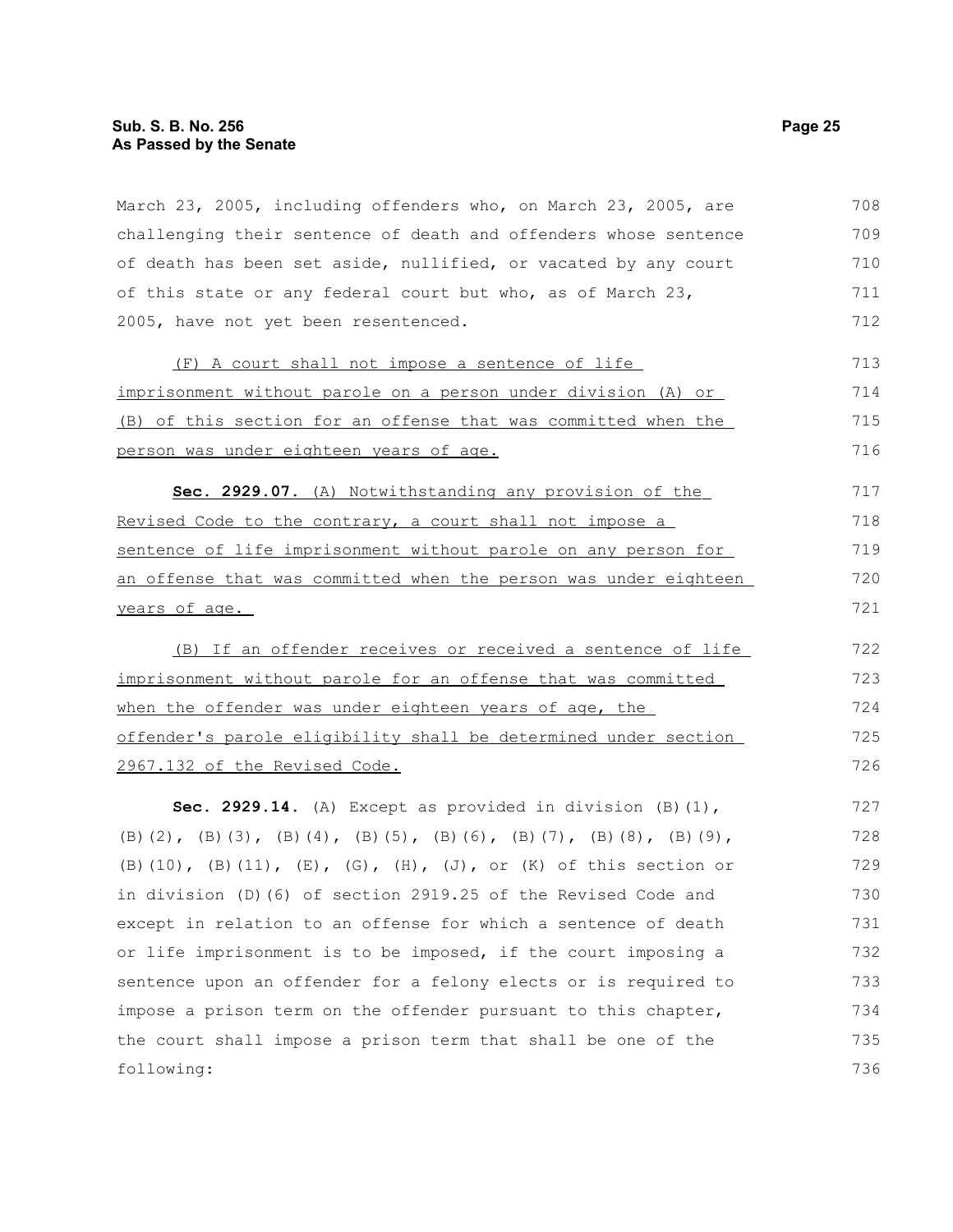#### **Sub. S. B. No. 256 Page 26 As Passed by the Senate**

(1)(a) For a felony of the first degree committed on or after the effective date of this amendment, the prison term shall be an indefinite prison term with a stated minimum term selected by the court of three, four, five, six, seven, eight, nine, ten, or eleven years and a maximum term that is determined pursuant to section 2929.144 of the Revised Code, except that if the section that criminalizes the conduct constituting the felony specifies a different minimum term or penalty for the offense, the specific language of that section shall control in determining the minimum term or otherwise sentencing the offender but the minimum term or sentence imposed under that specific language shall be considered for purposes of the Revised Code as if it had been imposed under this division. 737 738 739 740 741 742 743 744 745 746 747 748 749

(b) For a felony of the first degree committed prior to the effective date of this amendment, the prison term shall be a definite prison term of three, four, five, six, seven, eight, nine, ten, or eleven years. 750 751 752 753

(2)(a) For a felony of the second degree committed on or after the effective date of this amendment, the prison term shall be an indefinite prison term with a stated minimum term selected by the court of two, three, four, five, six, seven, or eight years and a maximum term that is determined pursuant to section 2929.144 of the Revised Code, except that if the section that criminalizes the conduct constituting the felony specifies a different minimum term or penalty for the offense, the specific language of that section shall control in determining the minimum term or otherwise sentencing the offender but the minimum term or sentence imposed under that specific language shall be considered for purposes of the Revised Code as if it had been imposed under this division. 754 755 756 757 758 759 760 761 762 763 764 765 766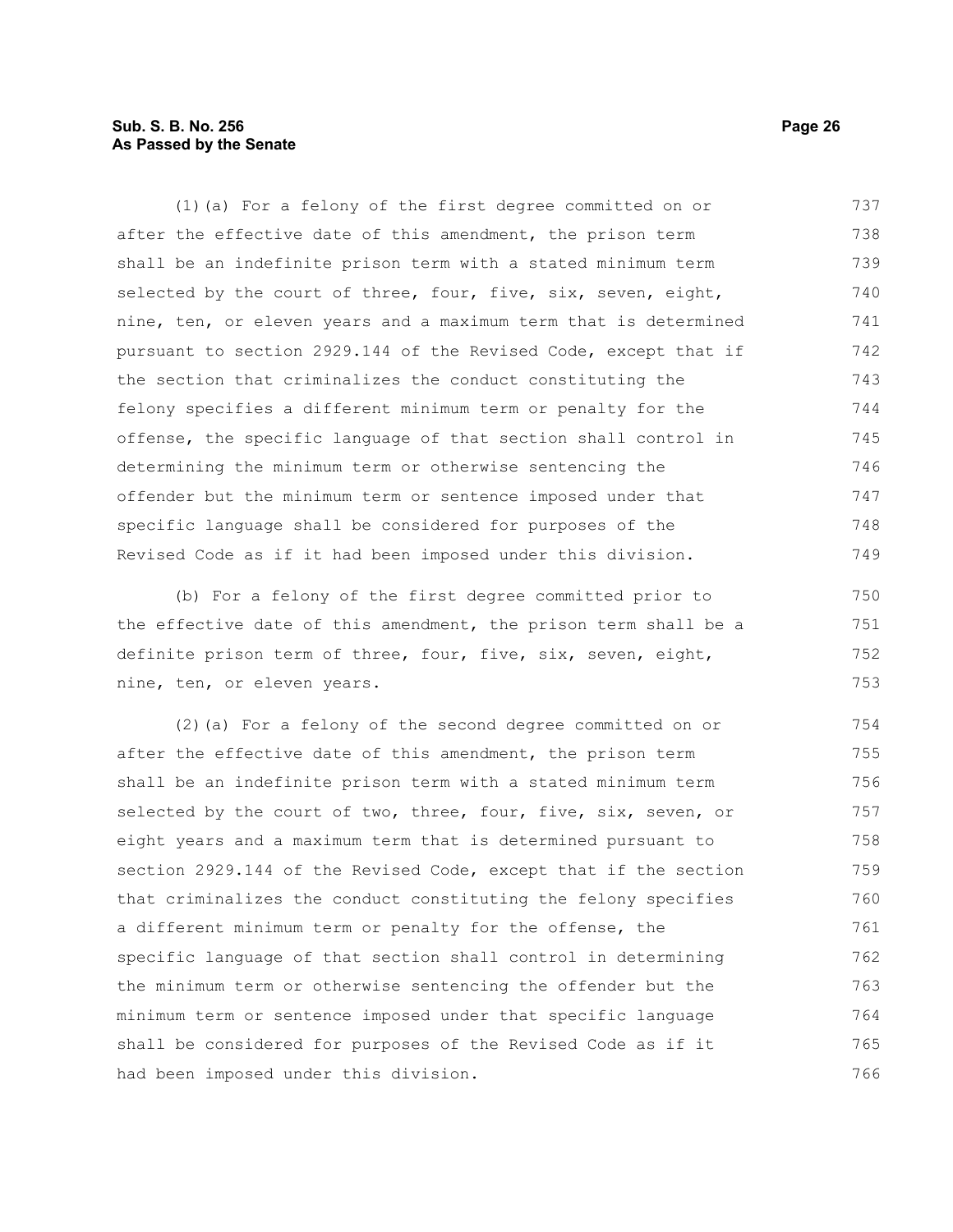(b) For a felony of the second degree committed prior to the effective date of this amendment, the prison term shall be a definite term of two, three, four, five, six, seven, or eight years. 767 768 769 770

(3)(a) For a felony of the third degree that is a violation of section 2903.06, 2903.08, 2907.03, 2907.04, 2907.05, 2907.321, 2907.322, 2907.323, or 3795.04 of the Revised Code or that is a violation of section 2911.02 or 2911.12 of the Revised Code if the offender previously has been convicted of or pleaded guilty in two or more separate proceedings to two or more violations of section 2911.01, 2911.02, 2911.11, or 2911.12 of the Revised Code, the prison term shall be a definite term of twelve, eighteen, twenty-four, thirty, thirty-six, forty-two, forty-eight, fifty-four, or sixty months.

(b) For a felony of the third degree that is not an offense for which division  $(A)$   $(3)$   $(a)$  of this section applies, the prison term shall be a definite term of nine, twelve, eighteen, twenty-four, thirty, or thirty-six months. 781 782 783 784

(4) For a felony of the fourth degree, the prison term shall be a definite term of six, seven, eight, nine, ten, eleven, twelve, thirteen, fourteen, fifteen, sixteen, seventeen, or eighteen months. 785 786 787 788

(5) For a felony of the fifth degree, the prison term shall be a definite term of six, seven, eight, nine, ten, eleven, or twelve months. 789 790 791

(B)(1)(a) Except as provided in division (B)(1)(e) of this section, if an offender who is convicted of or pleads guilty to a felony also is convicted of or pleads guilty to a specification of the type described in section 2941.141, 792 793 794 795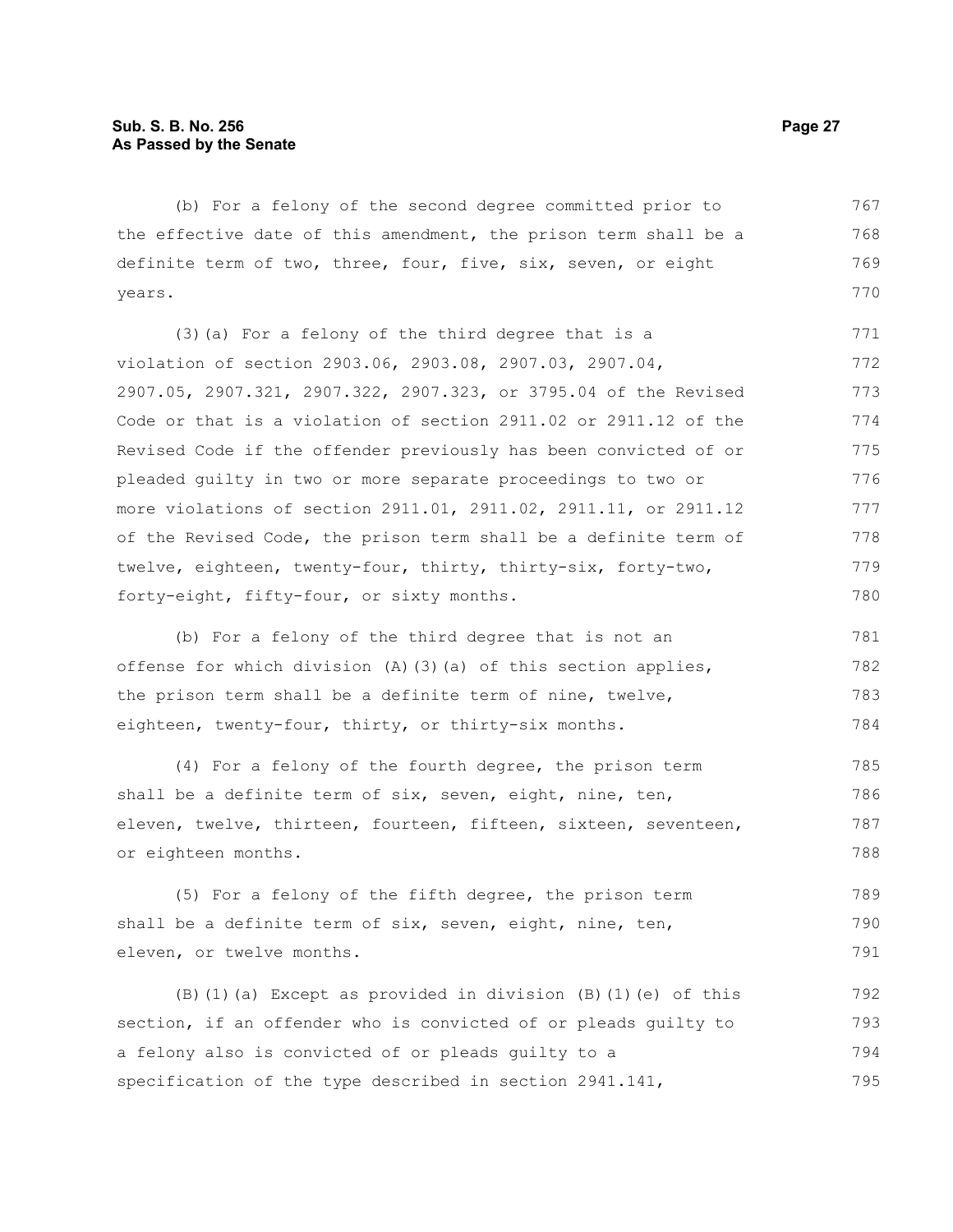| 2941.144, or 2941.145 of the Revised Code, the court shall       | 796 |
|------------------------------------------------------------------|-----|
| impose on the offender one of the following prison terms:        | 797 |
| (i) A prison term of six years if the specification is of        | 798 |
| the type described in division (A) of section 2941.144 of the    | 799 |
| Revised Code that charges the offender with having a firearm     | 800 |
| that is an automatic firearm or that was equipped with a firearm | 801 |
| muffler or suppressor on or about the offender's person or under | 802 |
| the offender's control while committing the offense;             | 803 |
| (ii) A prison term of three years if the specification is        | 804 |

of the type described in division (A) of section 2941.145 of the Revised Code that charges the offender with having a firearm on or about the offender's person or under the offender's control while committing the offense and displaying the firearm, brandishing the firearm, indicating that the offender possessed the firearm, or using it to facilitate the offense; 805 806 807 808 809 810

(iii) A prison term of one year if the specification is of the type described in division (A) of section 2941.141 of the Revised Code that charges the offender with having a firearm on or about the offender's person or under the offender's control while committing the offense; 811 812 813 814 815

(iv) A prison term of nine years if the specification is of the type described in division (D) of section 2941.144 of the Revised Code that charges the offender with having a firearm that is an automatic firearm or that was equipped with a firearm muffler or suppressor on or about the offender's person or under the offender's control while committing the offense and specifies that the offender previously has been convicted of or pleaded guilty to a specification of the type described in section 2941.141, 2941.144, 2941.145, 2941.146, or 2941.1412 of the Revised Code; 816 817 818 819 820 821 822 823 824 825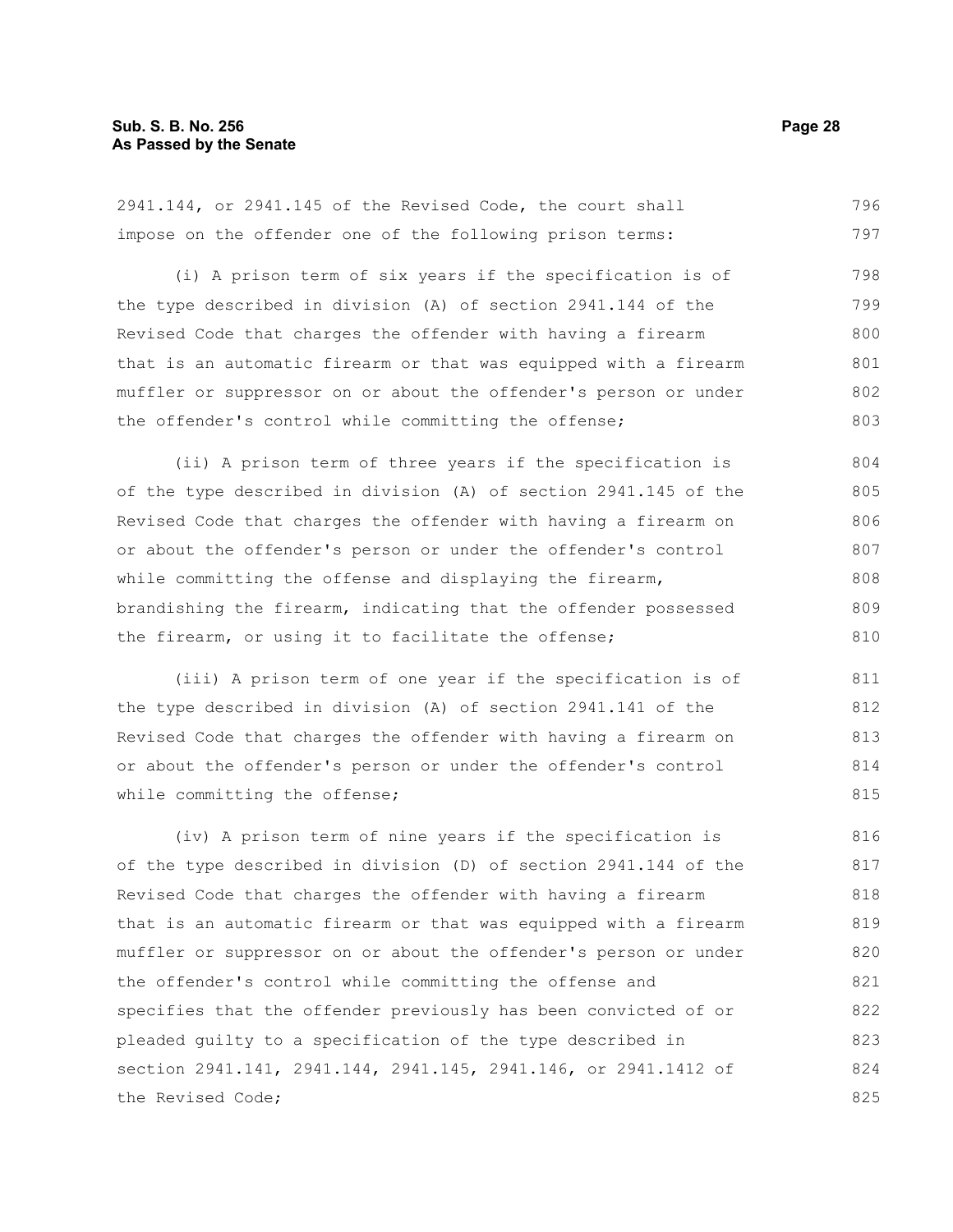#### **Sub. S. B. No. 256 Page 29 As Passed by the Senate**

(v) A prison term of fifty-four months if the specification is of the type described in division (D) of section 2941.145 of the Revised Code that charges the offender with having a firearm on or about the offender's person or under the offender's control while committing the offense and displaying the firearm, brandishing the firearm, indicating that the offender possessed the firearm, or using the firearm to facilitate the offense and that the offender previously has been convicted of or pleaded guilty to a specification of the type described in section 2941.141, 2941.144, 2941.145, 2941.146, or 2941.1412 of the Revised Code; 826 827 828 829 830 831 832 833 834 835 836

(vi) A prison term of eighteen months if the specification is of the type described in division (D) of section 2941.141 of the Revised Code that charges the offender with having a firearm on or about the offender's person or under the offender's control while committing the offense and that the offender previously has been convicted of or pleaded guilty to a specification of the type described in section 2941.141, 2941.144, 2941.145, 2941.146, or 2941.1412 of the Revised Code. 837 838 839 840 841 842 843 844

(b) If a court imposes a prison term on an offender under division (B)(1)(a) of this section, the prison term shall not be reduced pursuant to section 2967.19, section 2929.20, section 2967.193, or any other provision of Chapter 2967. or Chapter 5120. of the Revised Code. Except as provided in division (B)(1) (g) of this section, a court shall not impose more than one prison term on an offender under division (B)(1)(a) of this section for felonies committed as part of the same act or transaction. 845 846 847 848 849 850 851 852 853

(c)(i) Except as provided in division (B)(1)(e) of this section, if an offender who is convicted of or pleads guilty to 854 855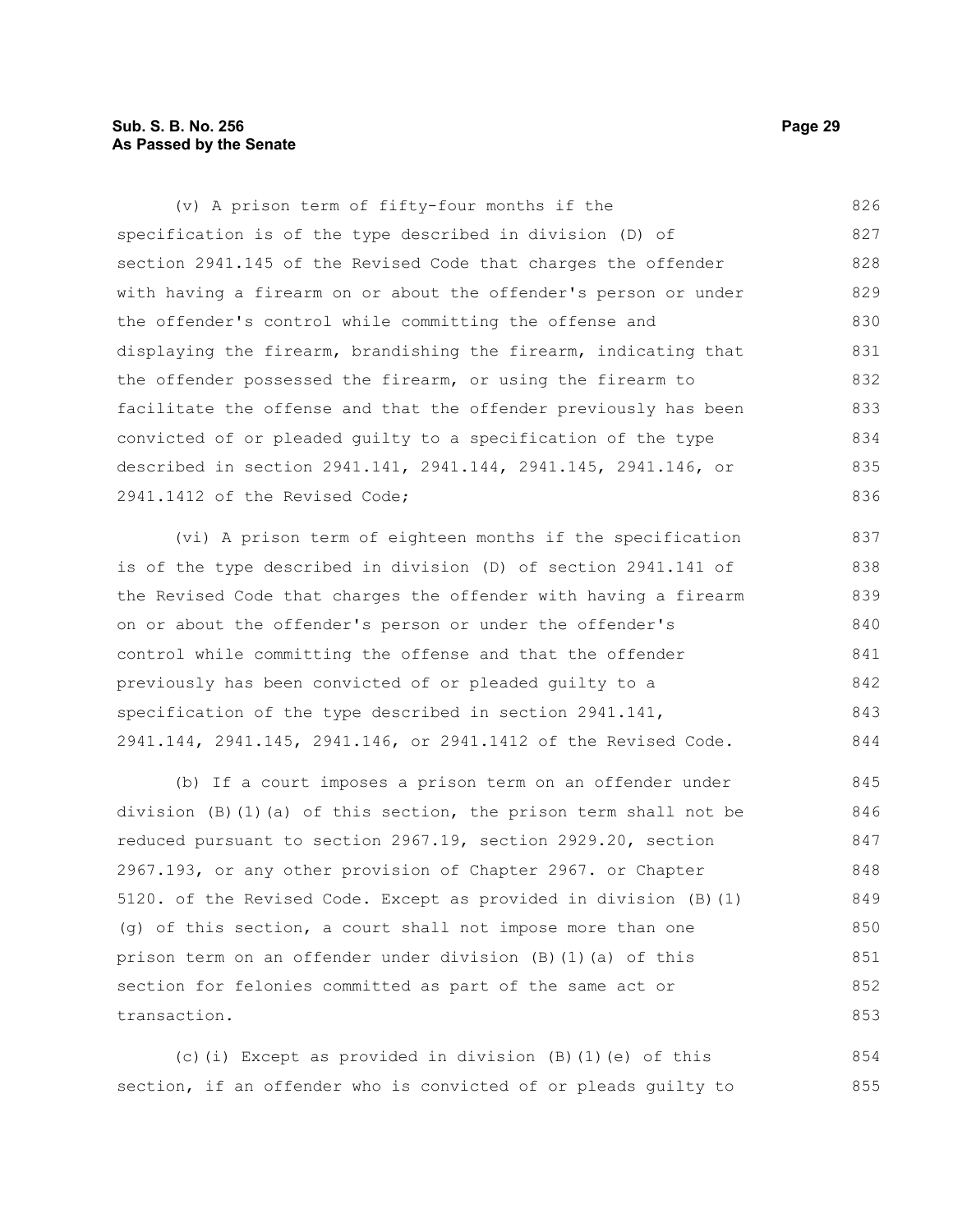#### **Sub. S. B. No. 256 Page 30 As Passed by the Senate**

a violation of section 2923.161 of the Revised Code or to a felony that includes, as an essential element, purposely or knowingly causing or attempting to cause the death of or physical harm to another, also is convicted of or pleads guilty to a specification of the type described in division (A) of section 2941.146 of the Revised Code that charges the offender with committing the offense by discharging a firearm from a motor vehicle other than a manufactured home, the court, after imposing a prison term on the offender for the violation of section 2923.161 of the Revised Code or for the other felony offense under division  $(A)$ ,  $(B)$   $(2)$ , or  $(B)$   $(3)$  of this section, shall impose an additional prison term of five years upon the offender that shall not be reduced pursuant to section 2929.20, section 2967.19, section 2967.193, or any other provision of Chapter 2967. or Chapter 5120. of the Revised Code. 856 857 858 859 860 861 862 863 864 865 866 867 868 869 870

(ii) Except as provided in division (B)(1)(e) of this section, if an offender who is convicted of or pleads guilty to a violation of section 2923.161 of the Revised Code or to a felony that includes, as an essential element, purposely or knowingly causing or attempting to cause the death of or physical harm to another, also is convicted of or pleads guilty to a specification of the type described in division (C) of section 2941.146 of the Revised Code that charges the offender with committing the offense by discharging a firearm from a motor vehicle other than a manufactured home and that the offender previously has been convicted of or pleaded guilty to a specification of the type described in section 2941.141, 2941.144, 2941.145, 2941.146, or 2941.1412 of the Revised Code, the court, after imposing a prison term on the offender for the violation of section 2923.161 of the Revised Code or for the other felony offense under division  $(A)$ ,  $(B)$   $(2)$ , or  $(3)$  of this 871 872 873 874 875 876 877 878 879 880 881 882 883 884 885 886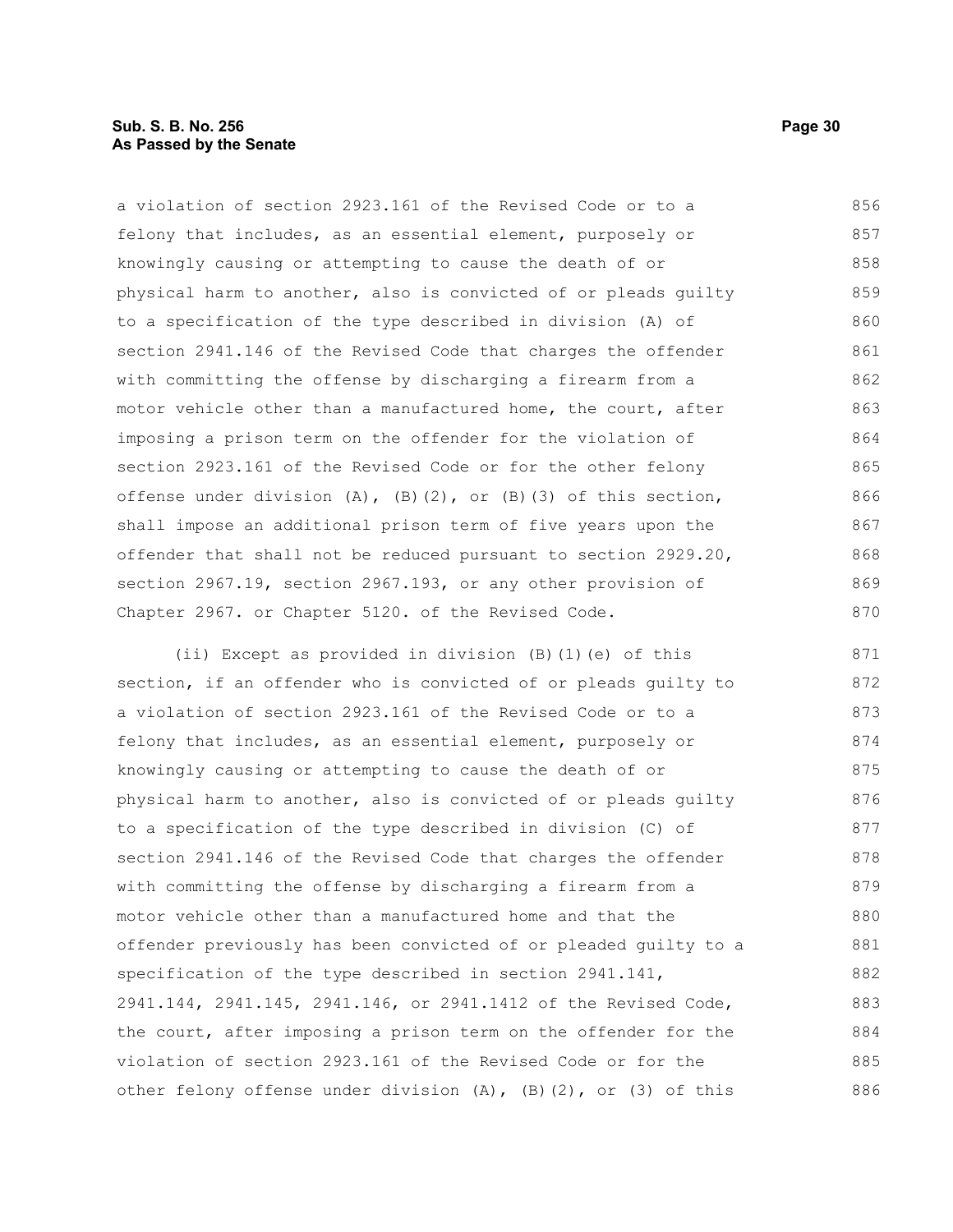section, shall impose an additional prison term of ninety months upon the offender that shall not be reduced pursuant to section 2929.20, 2967.19, 2967.193, or any other provision of Chapter 2967. or Chapter 5120. of the Revised Code. 887 888 889 890

(iii) A court shall not impose more than one additional prison term on an offender under division (B)(1)(c) of this section for felonies committed as part of the same act or transaction. If a court imposes an additional prison term on an offender under division (B)(1)(c) of this section relative to an offense, the court also shall impose a prison term under division  $(B)$  (1)(a) of this section relative to the same offense, provided the criteria specified in that division for imposing an additional prison term are satisfied relative to the offender and the offense.

(d) If an offender who is convicted of or pleads guilty to an offense of violence that is a felony also is convicted of or pleads guilty to a specification of the type described in section 2941.1411 of the Revised Code that charges the offender with wearing or carrying body armor while committing the felony offense of violence, the court shall impose on the offender an additional prison term of two years. The prison term so imposed, subject to divisions (C) to (I) of section 2967.19 of the Revised Code, shall not be reduced pursuant to section 2929.20, section 2967.19, section 2967.193, or any other provision of Chapter 2967. or Chapter 5120. of the Revised Code. A court shall not impose more than one prison term on an offender under division (B)(1)(d) of this section for felonies committed as part of the same act or transaction. If a court imposes an additional prison term under division (B)(1)(a) or (c) of this section, the court is not precluded from imposing an additional prison term under division (B)(1)(d) of this section. 901 902 903 904 905 906 907 908 909 910 911 912 913 914 915 916 917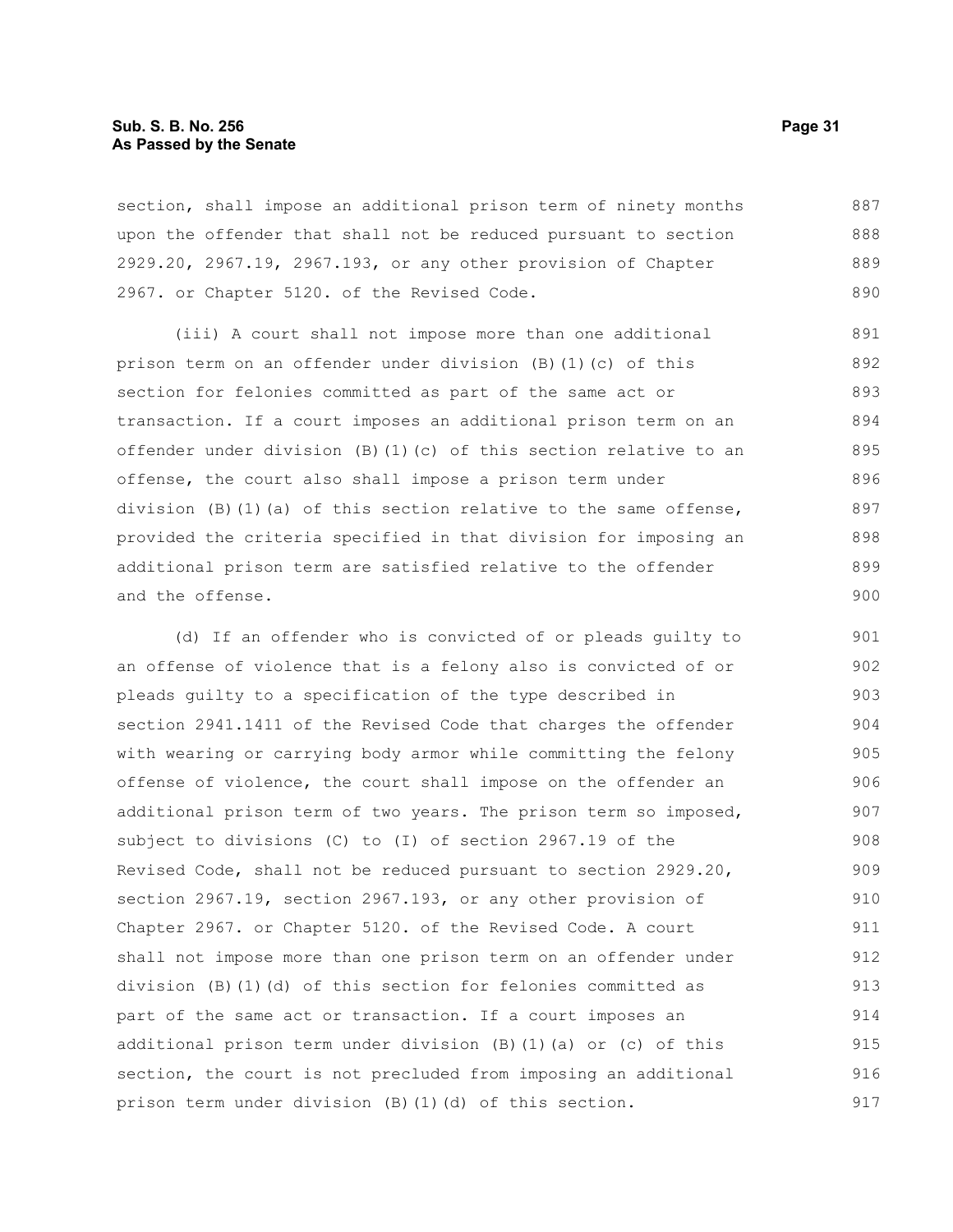#### **Sub. S. B. No. 256 Page 32 As Passed by the Senate**

(e) The court shall not impose any of the prison terms described in division (B)(1)(a) of this section or any of the additional prison terms described in division (B)(1)(c) of this section upon an offender for a violation of section 2923.12 or 2923.123 of the Revised Code. The court shall not impose any of the prison terms described in division (B)(1)(a) or (b) of this section upon an offender for a violation of section 2923.122 that involves a deadly weapon that is a firearm other than a dangerous ordnance, section 2923.16, or section 2923.121 of the Revised Code. The court shall not impose any of the prison terms described in division (B)(1)(a) of this section or any of the additional prison terms described in division (B)(1)(c) of this section upon an offender for a violation of section 2923.13 of the Revised Code unless all of the following apply: 918 919 920 921 922 923 924 925 926 927 928 929 930 931

(i) The offender previously has been convicted of aggravated murder, murder, or any felony of the first or second degree.

(ii) Less than five years have passed since the offender was released from prison or post-release control, whichever is later, for the prior offense. 935 936 937

(f)(i) If an offender is convicted of or pleads guilty to a felony that includes, as an essential element, causing or attempting to cause the death of or physical harm to another and also is convicted of or pleads guilty to a specification of the type described in division (A) of section 2941.1412 of the Revised Code that charges the offender with committing the offense by discharging a firearm at a peace officer as defined in section 2935.01 of the Revised Code or a corrections officer, as defined in section 2941.1412 of the Revised Code, the court, after imposing a prison term on the offender for the felony 938 939 940 941 942 943 944 945 946 947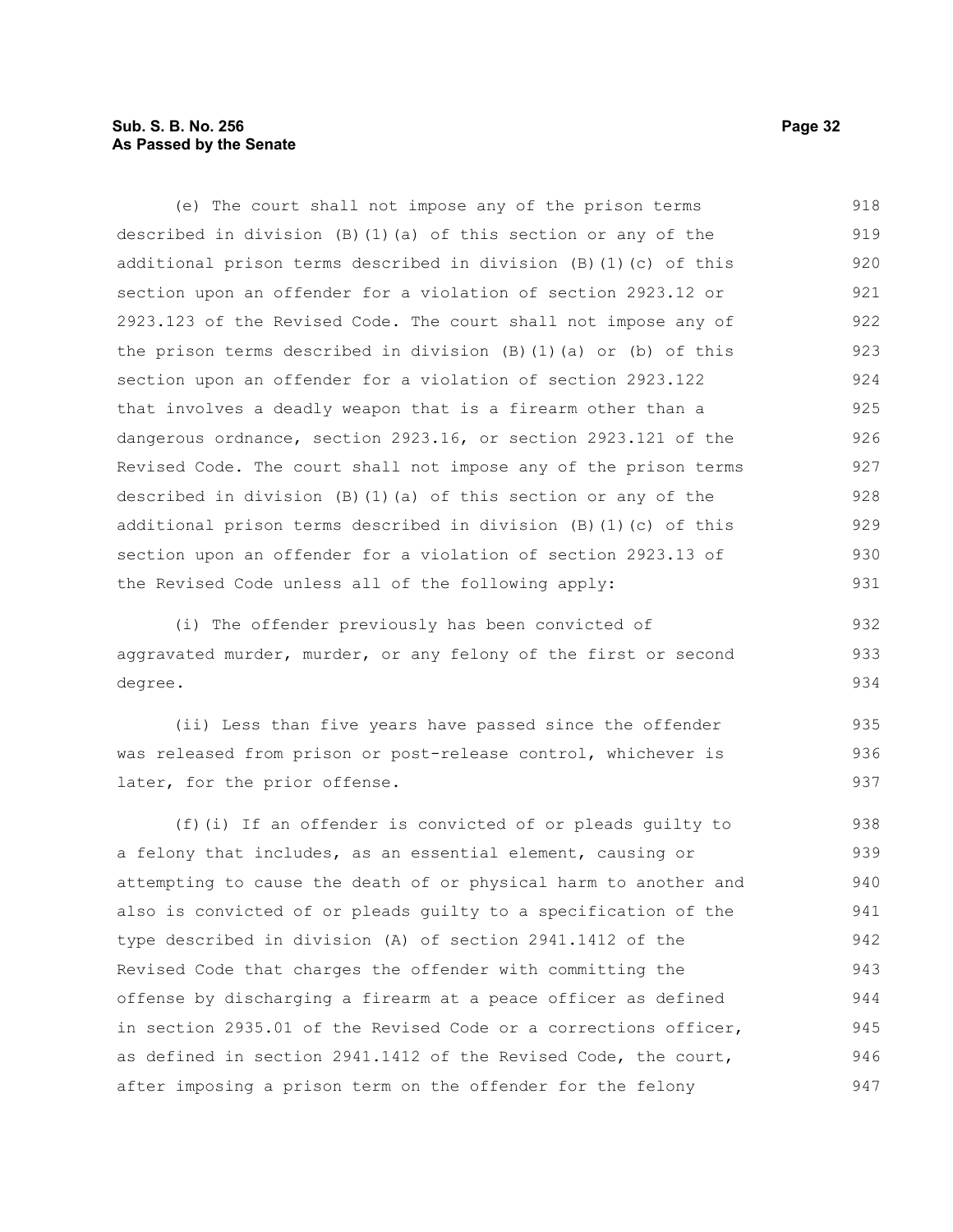#### **Sub. S. B. No. 256 Page 33 As Passed by the Senate**

offense under division  $(A)$ ,  $(B)$   $(2)$ , or  $(B)$   $(3)$  of this section, shall impose an additional prison term of seven years upon the offender that shall not be reduced pursuant to section 2929.20, section 2967.19, section 2967.193, or any other provision of Chapter 2967. or Chapter 5120. of the Revised Code. 948 949 950 951 952

(ii) If an offender is convicted of or pleads guilty to a felony that includes, as an essential element, causing or attempting to cause the death of or physical harm to another and also is convicted of or pleads guilty to a specification of the type described in division (B) of section 2941.1412 of the Revised Code that charges the offender with committing the offense by discharging a firearm at a peace officer, as defined in section 2935.01 of the Revised Code, or a corrections officer, as defined in section 2941.1412 of the Revised Code, and that the offender previously has been convicted of or pleaded guilty to a specification of the type described in section 2941.141, 2941.144, 2941.145, 2941.146, or 2941.1412 of the Revised Code, the court, after imposing a prison term on the offender for the felony offense under division (A), (B)(2), or (3) of this section, shall impose an additional prison term of one hundred twenty-six months upon the offender that shall not be reduced pursuant to section 2929.20, 2967.19, 2967.193, or any other provision of Chapter 2967. or 5120. of the Revised Code. 953 954 955 956 957 958 959 960 961 962 963 964 965 966 967 968 969 970 971

(iii) If an offender is convicted of or pleads guilty to two or more felonies that include, as an essential element, causing or attempting to cause the death or physical harm to another and also is convicted of or pleads guilty to a specification of the type described under division (B)(1)(f) of this section in connection with two or more of the felonies of which the offender is convicted or to which the offender pleads 972 973 974 975 976 977 978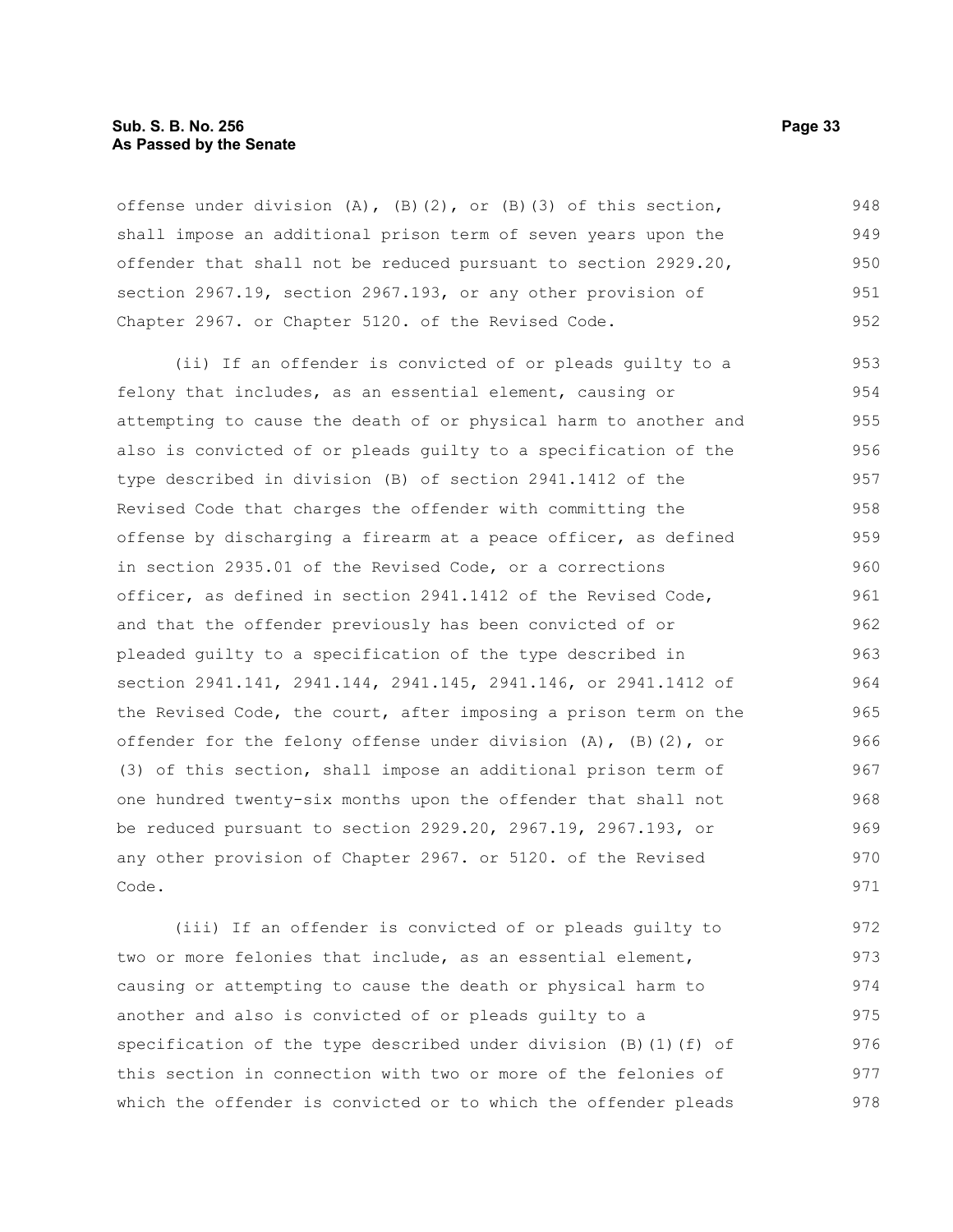#### **Sub. S. B. No. 256 Page 34 As Passed by the Senate**

guilty, the sentencing court shall impose on the offender the prison term specified under division (B)(1)(f) of this section for each of two of the specifications of which the offender is convicted or to which the offender pleads guilty and, in its discretion, also may impose on the offender the prison term specified under that division for any or all of the remaining specifications. If a court imposes an additional prison term on an offender under division  $(B)$  (1)(f) of this section relative to an offense, the court shall not impose a prison term under division  $(B)(1)(a)$  or  $(c)$  of this section relative to the same offense. 979 980 981 982 983 984 985 986 987 988 989

(g) If an offender is convicted of or pleads guilty to two or more felonies, if one or more of those felonies are aggravated murder, murder, attempted aggravated murder, attempted murder, aggravated robbery, felonious assault, or rape, and if the offender is convicted of or pleads guilty to a specification of the type described under division (B)(1)(a) of this section in connection with two or more of the felonies, the sentencing court shall impose on the offender the prison term specified under division (B)(1)(a) of this section for each of the two most serious specifications of which the offender is convicted or to which the offender pleads guilty and, in its discretion, also may impose on the offender the prison term specified under that division for any or all of the remaining specifications. 990 991 992 993 994 995 996 997 998 999 1000 1001 1002 1003

(2)(a) If division (B)(2)(b) of this section does not apply, the court may impose on an offender, in addition to the longest prison term authorized or required for the offense or, for offenses for which division (A)(1)(a) or (2)(a) of this section applies, in addition to the longest minimum prison term authorized or required for the offense, an additional definite 1004 1005 1006 1007 1008 1009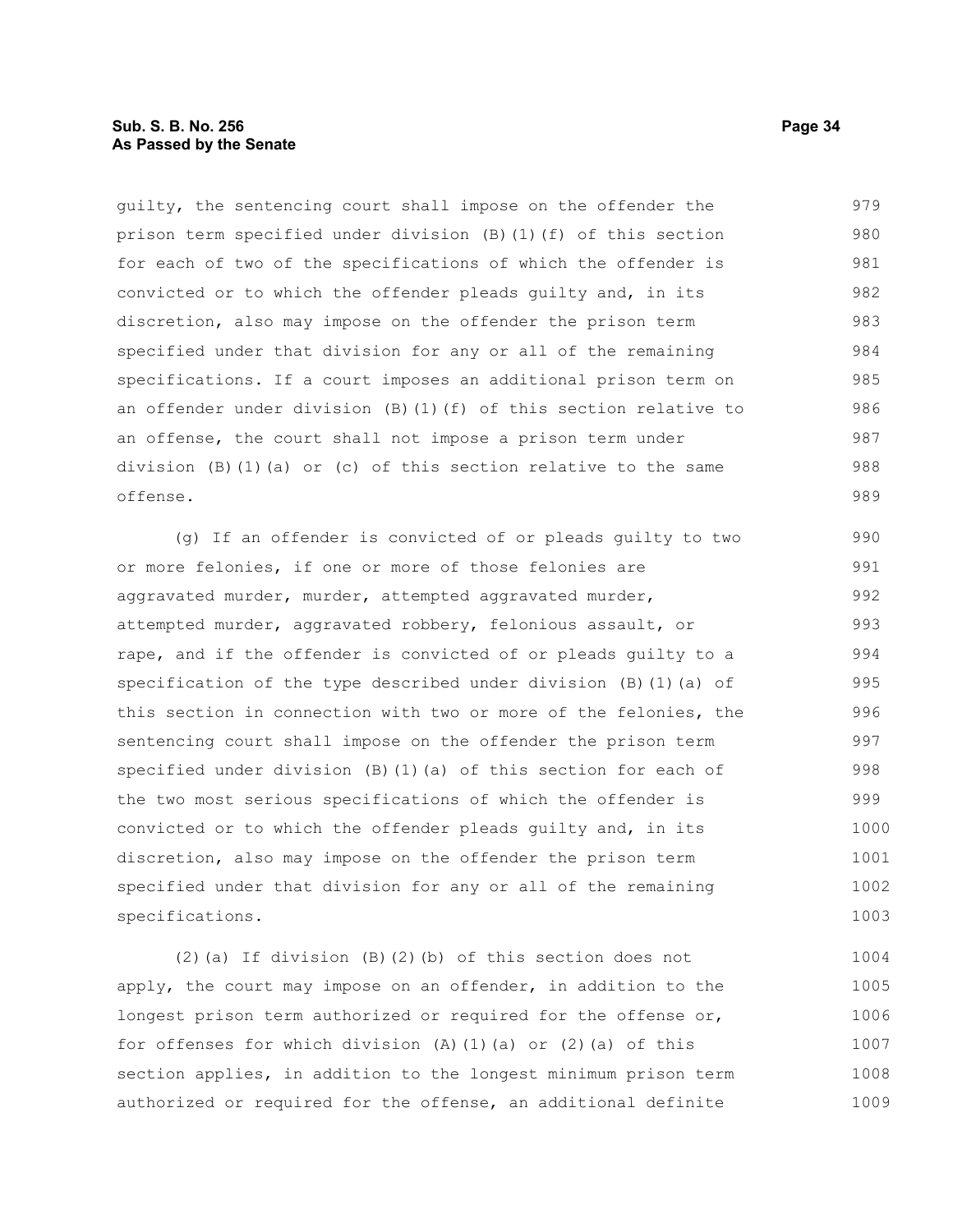prison term of one, two, three, four, five, six, seven, eight, nine, or ten years if all of the following criteria are met: 1010 1011

(i) The offender is convicted of or pleads guilty to a specification of the type described in section 2941.149 of the Revised Code that the offender is a repeat violent offender. 1012 1013 1014

(ii) The offense of which the offender currently is convicted or to which the offender currently pleads guilty is aggravated murder and the court does not impose a sentence of death or life imprisonment without parole, murder, terrorism and the court does not impose a sentence of life imprisonment without parole, any felony of the first degree that is an offense of violence and the court does not impose a sentence of life imprisonment without parole, or any felony of the second degree that is an offense of violence and the trier of fact finds that the offense involved an attempt to cause or a threat to cause serious physical harm to a person or resulted in serious physical harm to a person. 1015 1016 1017 1018 1019 1020 1021 1022 1023 1024 1025 1026

(iii) The court imposes the longest prison term for the offense or the longest minimum prison term for the offense, whichever is applicable, that is not life imprisonment without parole. 1027 1028 1029 1030

(iv) The court finds that the prison terms imposed pursuant to division (B)(2)(a)(iii) of this section and, if applicable, division (B)(1) or (3) of this section are inadequate to punish the offender and protect the public from future crime, because the applicable factors under section 2929.12 of the Revised Code indicating a greater likelihood of recidivism outweigh the applicable factors under that section indicating a lesser likelihood of recidivism. 1031 1032 1033 1034 1035 1036 1037 1038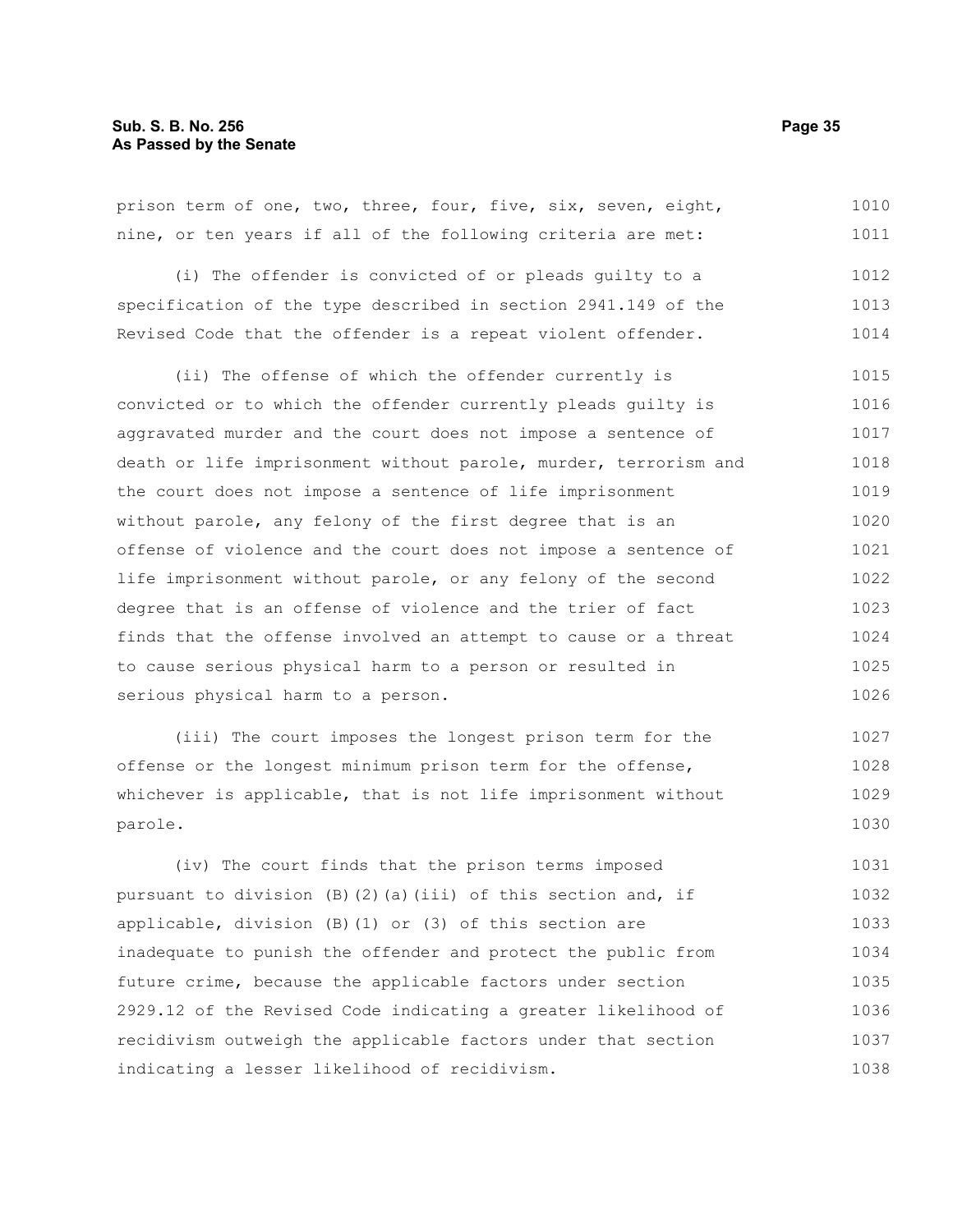#### **Sub. S. B. No. 256 Page 36 As Passed by the Senate**

(v) The court finds that the prison terms imposed pursuant to division  $(B)$   $(2)$   $(a)$   $(iii)$  of this section and, if applicable, division (B)(1) or (3) of this section are demeaning to the seriousness of the offense, because one or more of the factors under section 2929.12 of the Revised Code indicating that the offender's conduct is more serious than conduct normally constituting the offense are present, and they outweigh the applicable factors under that section indicating that the offender's conduct is less serious than conduct normally constituting the offense. 1039 1040 1041 1042 1043 1044 1045 1046 1047 1048

(b) The court shall impose on an offender the longest prison term authorized or required for the offense or, for offenses for which division  $(A)$   $(1)$   $(a)$  or  $(2)$   $(a)$  of this section applies, the longest minimum prison term authorized or required for the offense, and shall impose on the offender an additional definite prison term of one, two, three, four, five, six, seven, eight, nine, or ten years if all of the following criteria are met: 1049 1050 1051 1052 1053 1054 1055 1056

(i) The offender is convicted of or pleads guilty to a specification of the type described in section 2941.149 of the Revised Code that the offender is a repeat violent offender. 1057 1058 1059

(ii) The offender within the preceding twenty years has been convicted of or pleaded guilty to three or more offenses described in division (CC)(1) of section 2929.01 of the Revised Code, including all offenses described in that division of which the offender is convicted or to which the offender pleads guilty in the current prosecution and all offenses described in that division of which the offender previously has been convicted or to which the offender previously pleaded guilty, whether prosecuted together or separately. 1060 1061 1062 1063 1064 1065 1066 1067 1068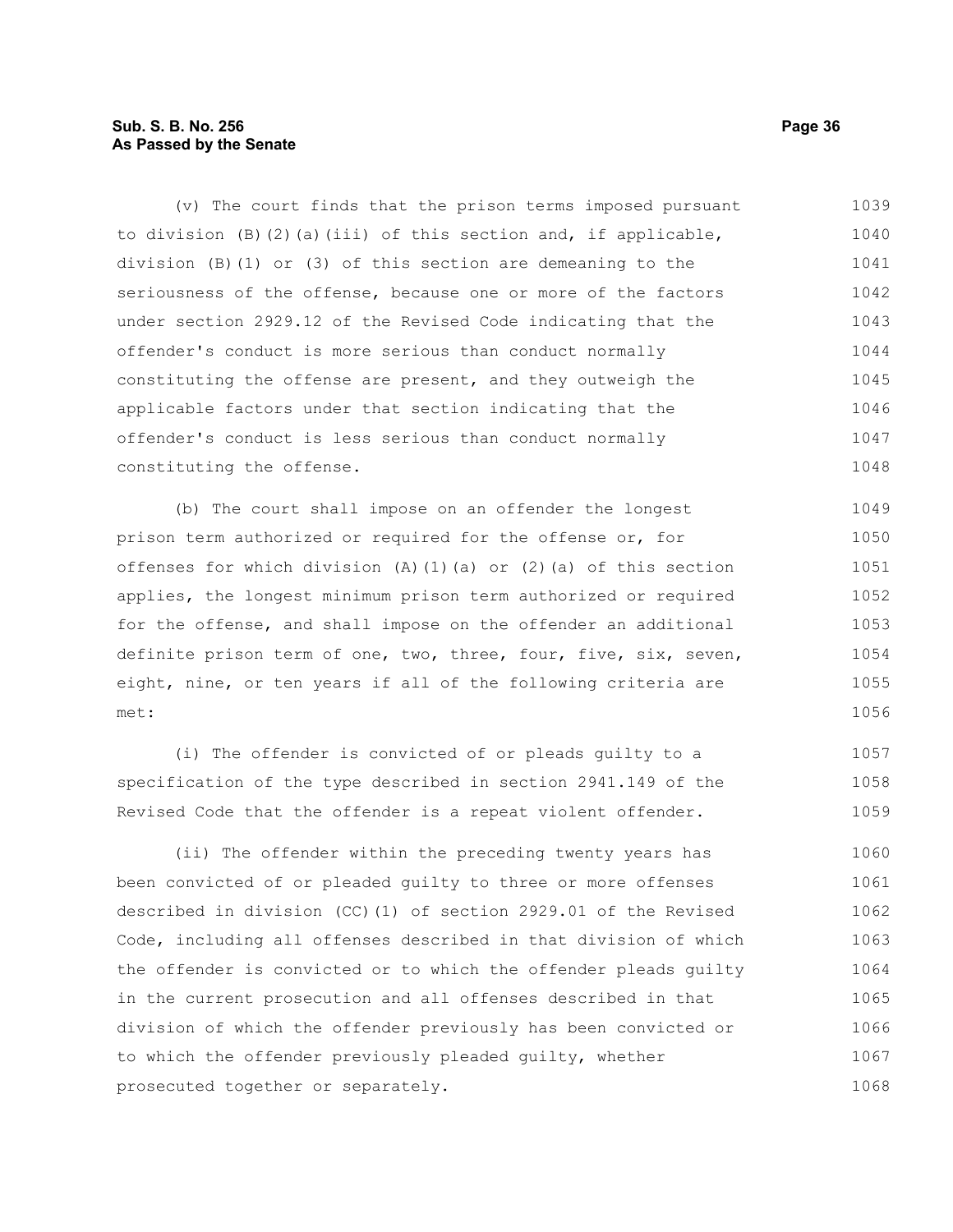# **Sub. S. B. No. 256 Page 37 As Passed by the Senate**

(iii) The offense or offenses of which the offender currently is convicted or to which the offender currently pleads guilty is aggravated murder and the court does not impose a sentence of death or life imprisonment without parole, murder, terrorism and the court does not impose a sentence of life imprisonment without parole, any felony of the first degree that is an offense of violence and the court does not impose a sentence of life imprisonment without parole, or any felony of the second degree that is an offense of violence and the trier of fact finds that the offense involved an attempt to cause or a threat to cause serious physical harm to a person or resulted in serious physical harm to a person. 1069 1070 1071 1072 1073 1074 1075 1076 1077 1078 1079 1080

(c) For purposes of division (B)(2)(b) of this section, two or more offenses committed at the same time or as part of the same act or event shall be considered one offense, and that one offense shall be the offense with the greatest penalty. 1081 1082 1083 1084

(d) A sentence imposed under division (B)(2)(a) or (b) of this section shall not be reduced pursuant to section 2929.20, section 2967.19, or section 2967.193, or any other provision of Chapter 2967. or Chapter 5120. of the Revised Code. The offender shall serve an additional prison term imposed under division (B) (2)(a) or (b) of this section consecutively to and prior to the prison term imposed for the underlying offense. 1085 1086 1087 1088 1089 1090 1091

(e) When imposing a sentence pursuant to division (B)(2) (a) or (b) of this section, the court shall state its findings explaining the imposed sentence. 1092 1093 1094

(3) Except when an offender commits a violation of section 2903.01 or 2907.02 of the Revised Code and the penalty imposed for the violation is life imprisonment or commits a violation of section 2903.02 of the Revised Code, if the offender commits a 1095 1096 1097 1098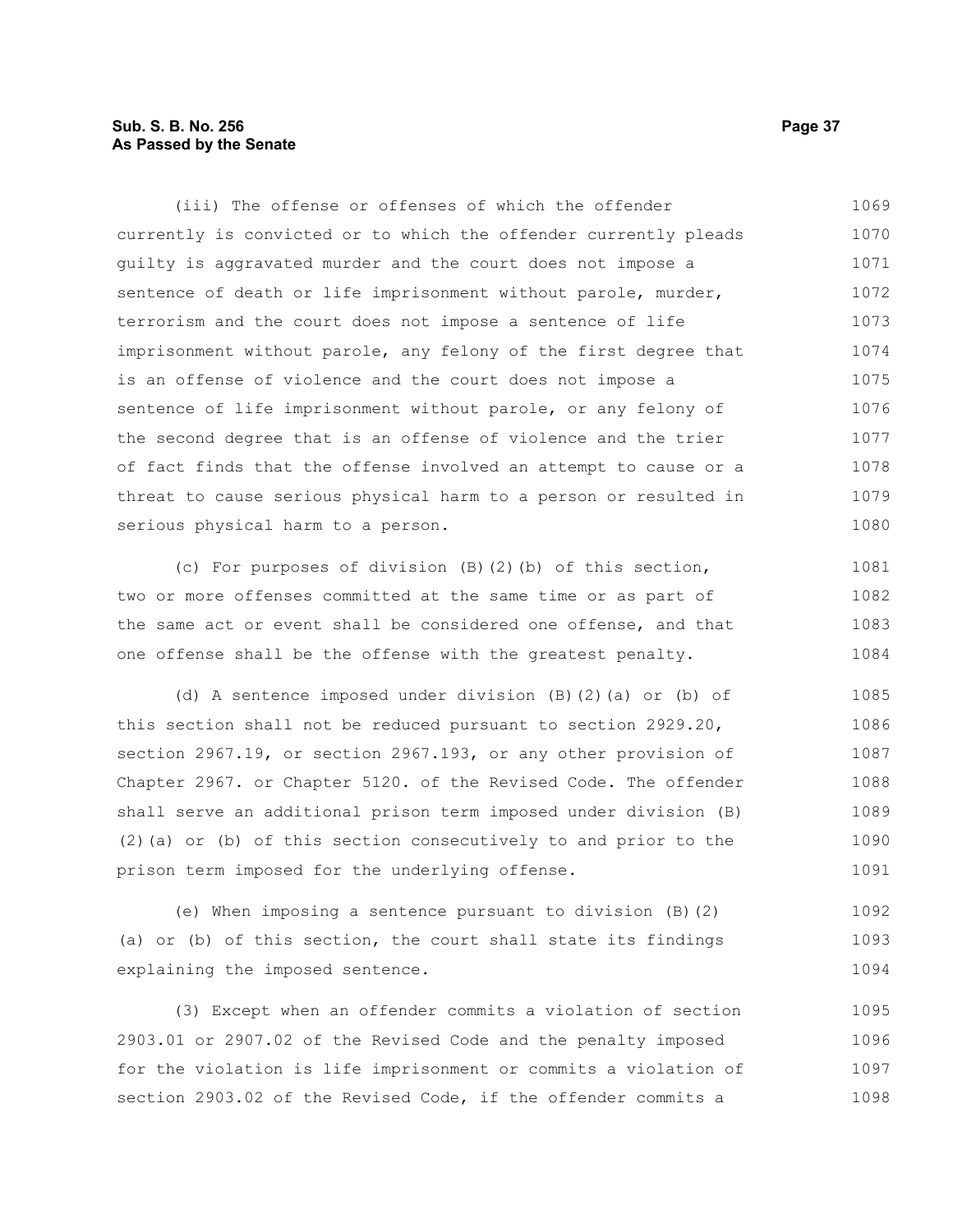violation of section 2925.03 or 2925.11 of the Revised Code and that section classifies the offender as a major drug offender, if the offender commits a violation of section 2925.05 of the Revised Code and division  $(E)$  (1) of that section classifies the offender as a major drug offender, if the offender commits a felony violation of section 2925.02, 2925.04, 2925.05, 2925.36, 3719.07, 3719.08, 3719.16, 3719.161, 4729.37, or 4729.61, division (C) or (D) of section 3719.172, division (E) of section 4729.51, or division (J) of section 4729.54 of the Revised Code that includes the sale, offer to sell, or possession of a schedule I or II controlled substance, with the exception of marihuana, and the court imposing sentence upon the offender finds that the offender is guilty of a specification of the type described in division (A) of section 2941.1410 of the Revised Code charging that the offender is a major drug offender, if the court imposing sentence upon an offender for a felony finds that the offender is guilty of corrupt activity with the most serious offense in the pattern of corrupt activity being a felony of the first degree, or if the offender is guilty of an attempted violation of section 2907.02 of the Revised Code and, had the offender completed the violation of section 2907.02 of the Revised Code that was attempted, the offender would have been subject to a sentence of life imprisonment or life imprisonment without parole for the violation of section 2907.02 of the Revised Code, the court shall impose upon the offender for the felony violation a mandatory prison term determined as described in this division that, subject to divisions (C) to (I) of section 2967.19 of the Revised Code, cannot be reduced pursuant to section 2929.20, section 2967.19, or any other provision of Chapter 2967. or 5120. of the Revised Code. The mandatory prison term shall be the maximum definite prison term prescribed in division (A)(1)(b) of this section for a felony of the first 1099 1100 1101 1102 1103 1104 1105 1106 1107 1108 1109 1110 1111 1112 1113 1114 1115 1116 1117 1118 1119 1120 1121 1122 1123 1124 1125 1126 1127 1128 1129 1130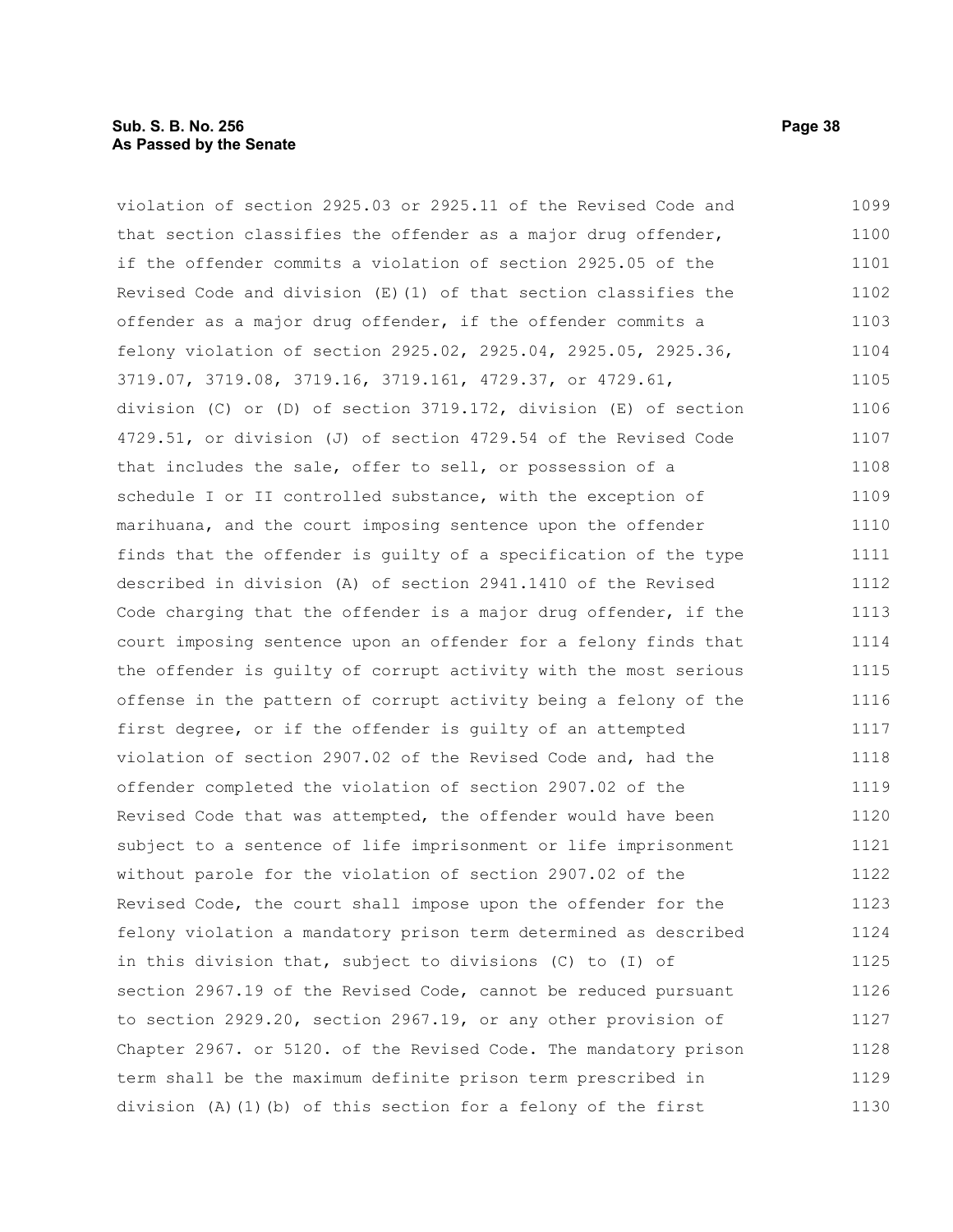degree, except that for offenses for which division (A)(1)(a) of this section applies, the mandatory prison term shall be the longest minimum prison term prescribed in that division for the offense. 1131 1132 1133 1134

(4) If the offender is being sentenced for a third or fourth degree felony OVI offense under division (G)(2) of section 2929.13 of the Revised Code, the sentencing court shall impose upon the offender a mandatory prison term in accordance with that division. In addition to the mandatory prison term, if the offender is being sentenced for a fourth degree felony OVI offense, the court, notwithstanding division (A)(4) of this section, may sentence the offender to a definite prison term of not less than six months and not more than thirty months, and if the offender is being sentenced for a third degree felony OVI offense, the sentencing court may sentence the offender to an additional prison term of any duration specified in division (A) (3) of this section. In either case, the additional prison term imposed shall be reduced by the sixty or one hundred twenty days imposed upon the offender as the mandatory prison term. The total of the additional prison term imposed under division (B) (4) of this section plus the sixty or one hundred twenty days imposed as the mandatory prison term shall equal a definite term in the range of six months to thirty months for a fourth degree felony OVI offense and shall equal one of the authorized prison terms specified in division (A)(3) of this section for a third degree felony OVI offense. If the court imposes an additional prison term under division (B)(4) of this section, the offender shall serve the additional prison term after the offender has served the mandatory prison term required for the offense. In addition to the mandatory prison term or mandatory and additional prison term imposed as described in division (B)(4) 1135 1136 1137 1138 1139 1140 1141 1142 1143 1144 1145 1146 1147 1148 1149 1150 1151 1152 1153 1154 1155 1156 1157 1158 1159 1160 1161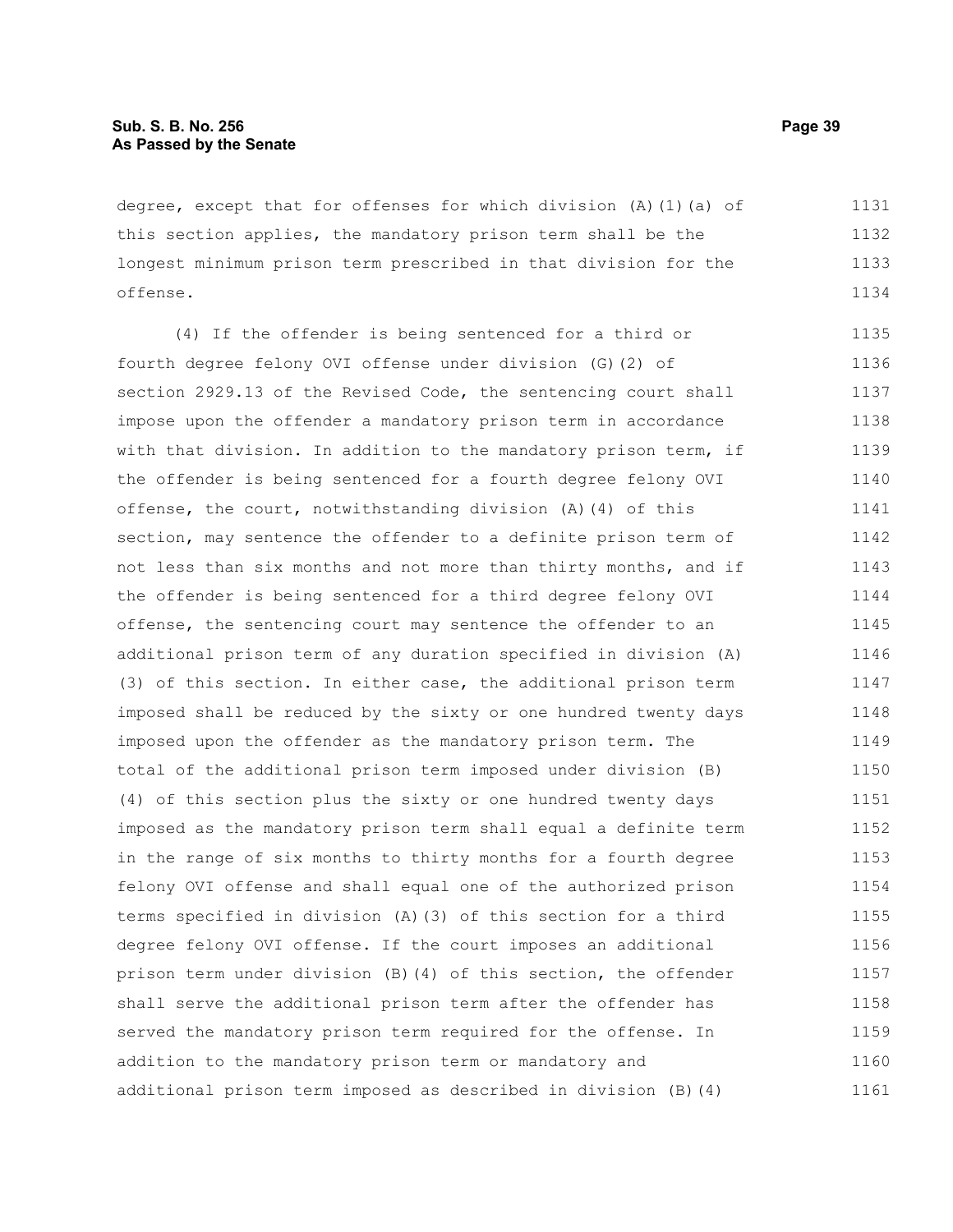## **Sub. S. B. No. 256 Page 40 As Passed by the Senate**

of this section, the court also may sentence the offender to a community control sanction under section 2929.16 or 2929.17 of the Revised Code, but the offender shall serve all of the prison terms so imposed prior to serving the community control sanction. 1162 1163 1164 1165 1166

If the offender is being sentenced for a fourth degree felony OVI offense under division (G)(1) of section 2929.13 of the Revised Code and the court imposes a mandatory term of local incarceration, the court may impose a prison term as described in division (A)(1) of that section. 1167 1168 1169 1170 1171

(5) If an offender is convicted of or pleads guilty to a violation of division (A)(1) or (2) of section 2903.06 of the Revised Code and also is convicted of or pleads guilty to a specification of the type described in section 2941.1414 of the Revised Code that charges that the victim of the offense is a peace officer, as defined in section 2935.01 of the Revised Code, or an investigator of the bureau of criminal identification and investigation, as defined in section 2903.11 of the Revised Code, the court shall impose on the offender a prison term of five years. If a court imposes a prison term on an offender under division (B)(5) of this section, the prison term, subject to divisions (C) to (I) of section 2967.19 of the Revised Code, shall not be reduced pursuant to section 2929.20, section 2967.19, section 2967.193, or any other provision of Chapter 2967. or Chapter 5120. of the Revised Code. A court shall not impose more than one prison term on an offender under division (B)(5) of this section for felonies committed as part of the same act. 1172 1173 1174 1175 1176 1177 1178 1179 1180 1181 1182 1183 1184 1185 1186 1187 1188 1189

(6) If an offender is convicted of or pleads guilty to a violation of division (A)(1) or (2) of section 2903.06 of the 1190 1191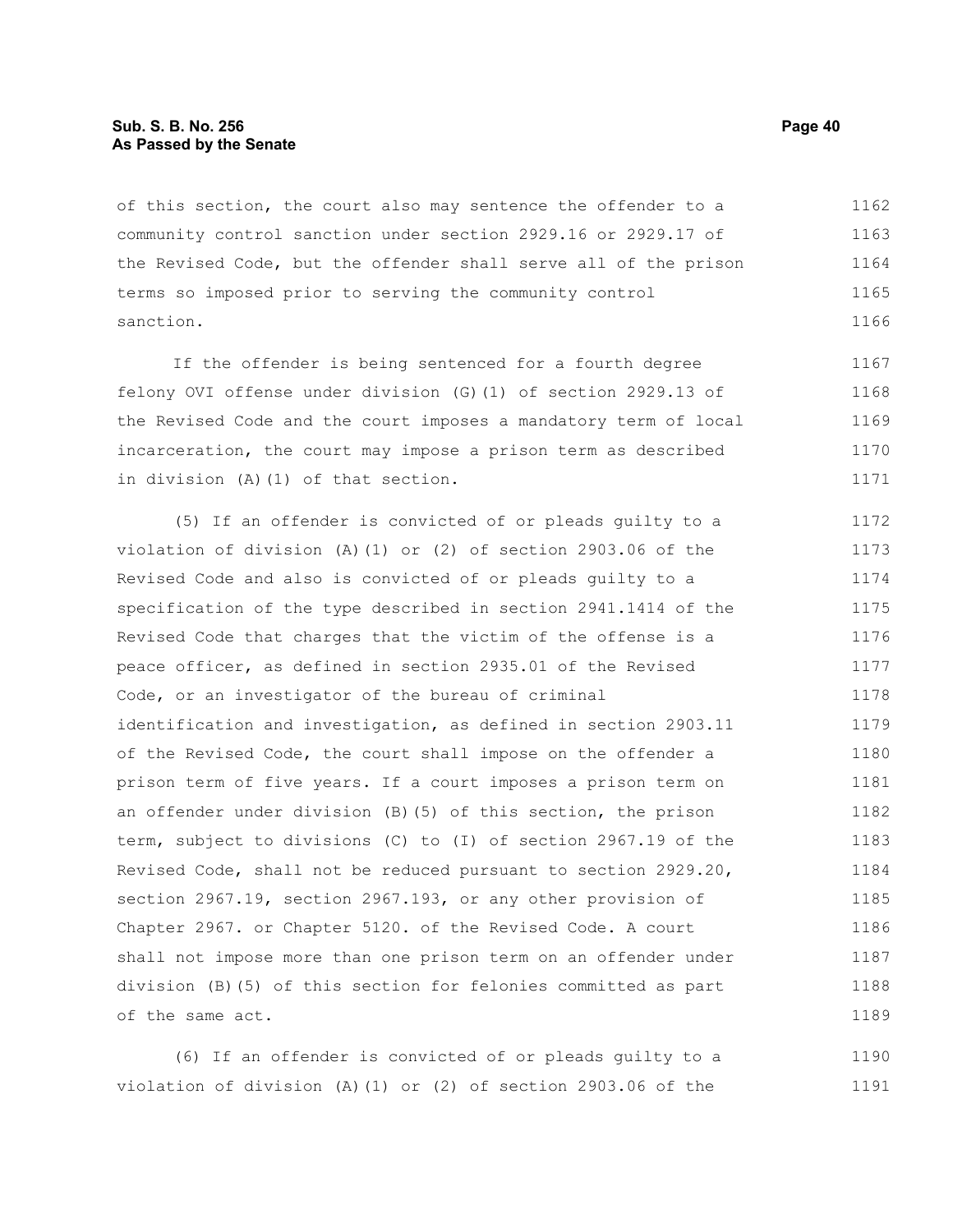### **Sub. S. B. No. 256 Page 41 As Passed by the Senate**

Revised Code and also is convicted of or pleads guilty to a specification of the type described in section 2941.1415 of the Revised Code that charges that the offender previously has been convicted of or pleaded guilty to three or more violations of division (A) or (B) of section 4511.19 of the Revised Code or an equivalent offense, as defined in section 2941.1415 of the Revised Code, or three or more violations of any combination of those divisions and offenses, the court shall impose on the offender a prison term of three years. If a court imposes a prison term on an offender under division (B)(6) of this section, the prison term, subject to divisions (C) to (I) of section 2967.19 of the Revised Code, shall not be reduced pursuant to section 2929.20, section 2967.19, section 2967.193, or any other provision of Chapter 2967. or Chapter 5120. of the Revised Code. A court shall not impose more than one prison term on an offender under division (B)(6) of this section for felonies committed as part of the same act. 1192 1193 1194 1195 1196 1197 1198 1199 1200 1201 1202 1203 1204 1205 1206 1207 1208

(7)(a) If an offender is convicted of or pleads guilty to a felony violation of section 2905.01, 2905.02, 2907.21, 2907.22, or 2923.32, division (A)(1) or (2) of section 2907.323 involving a minor, or division  $(B)$   $(1)$ ,  $(2)$ ,  $(3)$ ,  $(4)$ , or  $(5)$  of section 2919.22 of the Revised Code and also is convicted of or pleads guilty to a specification of the type described in section 2941.1422 of the Revised Code that charges that the offender knowingly committed the offense in furtherance of human trafficking, the court shall impose on the offender a mandatory prison term that is one of the following: 1209 1210 1211 1212 1213 1214 1215 1216 1217 1218

(i) If the offense is a felony of the first degree, a definite prison term of not less than five years and not greater than eleven years, except that if the offense is a felony of the first degree committed on or after the effective date of this 1219 1220 1221 1222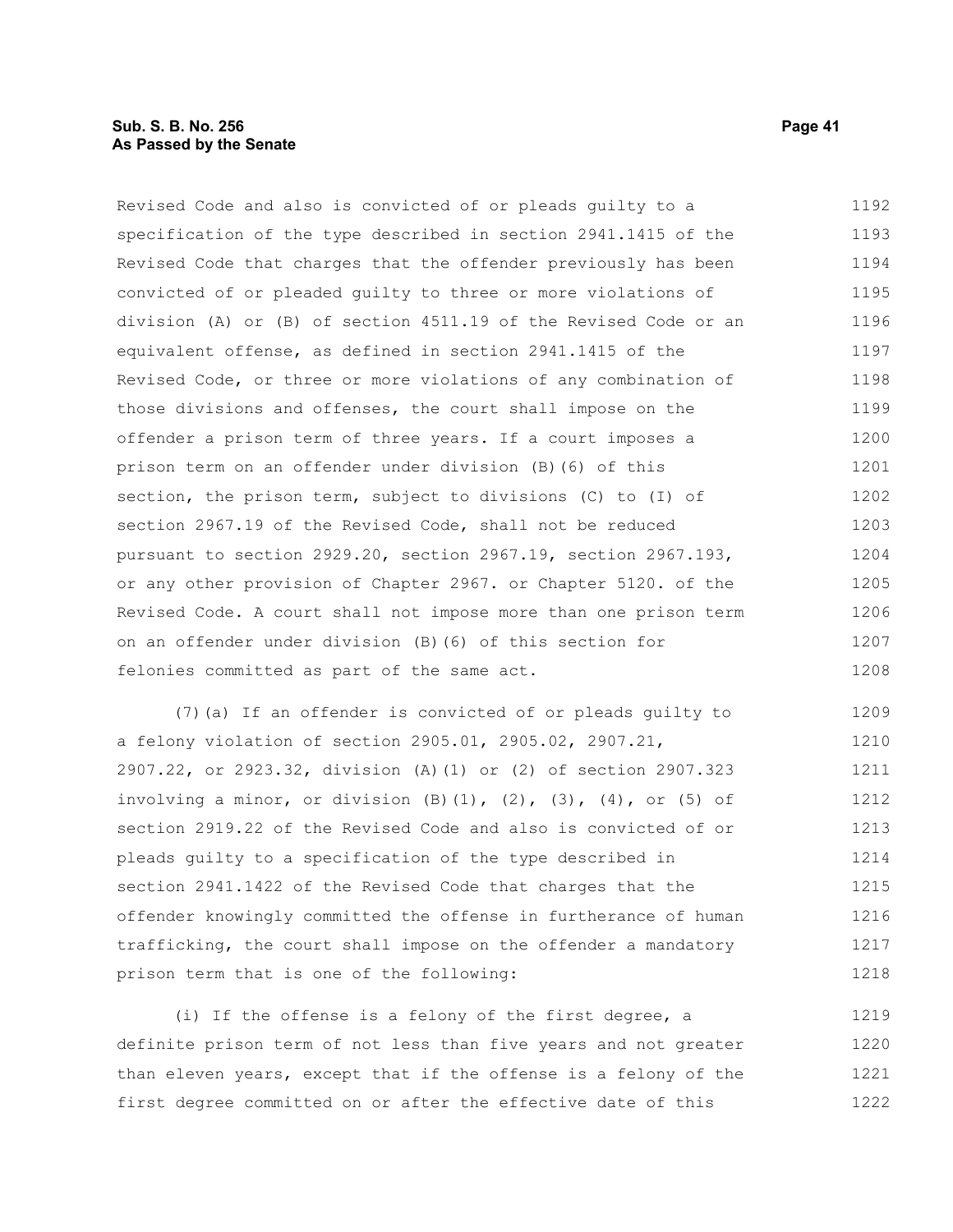amendment, the court shall impose as the minimum prison term a mandatory term of not less than five years and not greater than eleven years; 1223 1224 1225

(ii) If the offense is a felony of the second or third degree, a definite prison term of not less than three years and not greater than the maximum prison term allowed for the offense by division  $(A)$   $(2)$   $(b)$  or  $(3)$  of this section, except that if the offense is a felony of the second degree committed on or after the effective date of this amendment, the court shall impose as the minimum prison term a mandatory term of not less than three years and not greater than eight years; 1226 1227 1228 1229 1230 1231 1232 1233

(iii) If the offense is a felony of the fourth or fifth degree, a definite prison term that is the maximum prison term allowed for the offense by division (A) of section 2929.14 of the Revised Code. 1234 1235 1236 1237

(b) Subject to divisions (C) to (I) of section 2967.19 of the Revised Code, the prison term imposed under division (B)(7) (a) of this section shall not be reduced pursuant to section 2929.20, section 2967.19, section 2967.193, or any other provision of Chapter 2967. of the Revised Code. A court shall not impose more than one prison term on an offender under division (B)(7)(a) of this section for felonies committed as part of the same act, scheme, or plan. 1238 1239 1240 1241 1242 1243 1244 1245

(8) If an offender is convicted of or pleads guilty to a felony violation of section 2903.11, 2903.12, or 2903.13 of the Revised Code and also is convicted of or pleads guilty to a specification of the type described in section 2941.1423 of the Revised Code that charges that the victim of the violation was a woman whom the offender knew was pregnant at the time of the violation, notwithstanding the range prescribed in division (A) 1246 1247 1248 1249 1250 1251 1252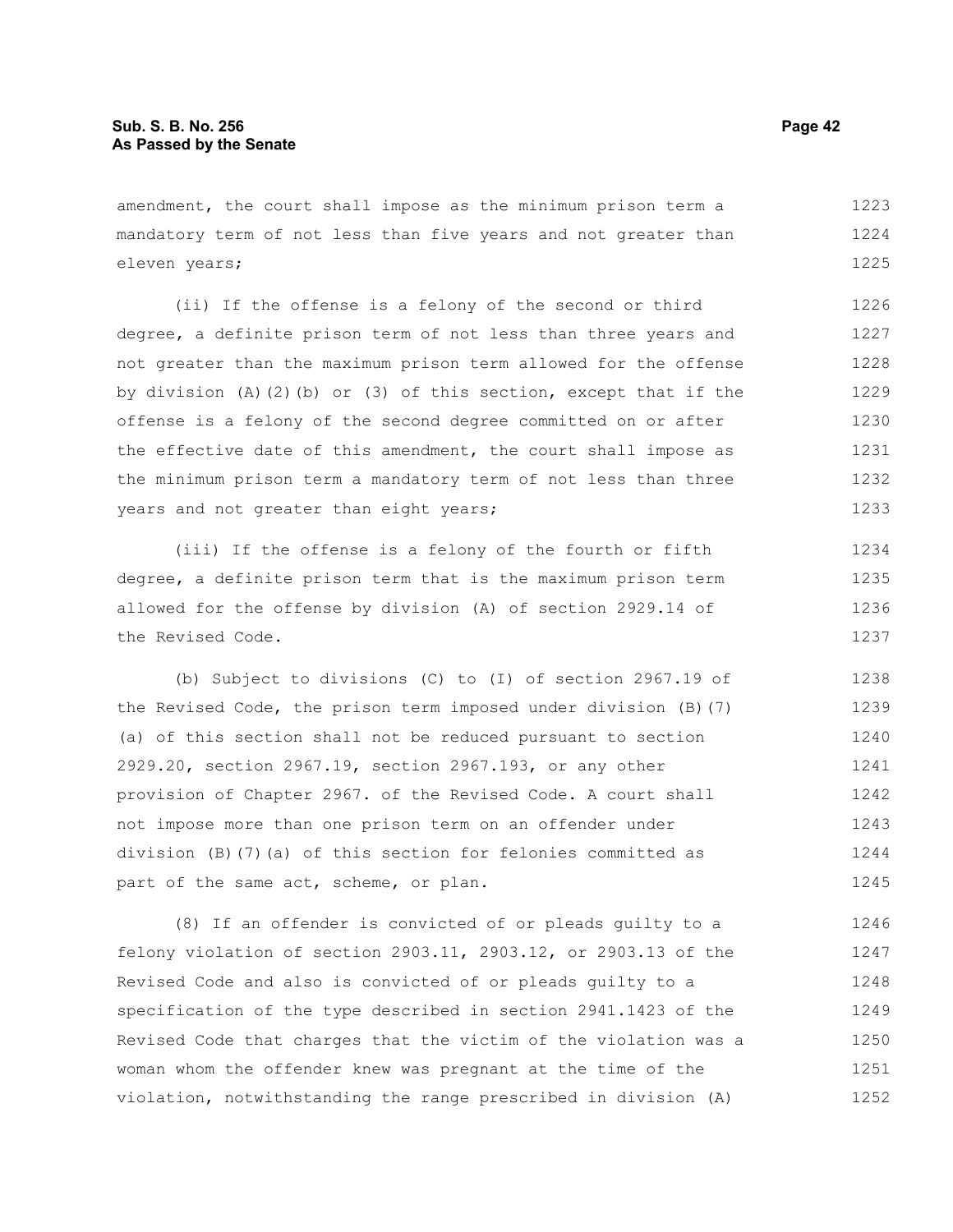## **Sub. S. B. No. 256 Page 43 As Passed by the Senate**

of this section as the definite prison term or minimum prison term for felonies of the same degree as the violation, the court shall impose on the offender a mandatory prison term that is either a definite prison term of six months or one of the prison terms prescribed in division (A) of this section for felonies of the same degree as the violation, except that if the violation is a felony of the first or second degree committed on or after the effective date of this amendment, the court shall impose as the minimum prison term under division (A)(1)(a) or (2)(a) of this section a mandatory term that is one of the terms prescribed in that division, whichever is applicable, for the offense. 1253 1254 1255 1256 1257 1258 1259 1260 1261 1262 1263 1264

(9)(a) If an offender is convicted of or pleads guilty to a violation of division (A)(1) or (2) of section 2903.11 of the Revised Code and also is convicted of or pleads guilty to a specification of the type described in section 2941.1425 of the Revised Code, the court shall impose on the offender a mandatory prison term of six years if either of the following applies: 1265 1266 1267 1268 1269 1270

(i) The violation is a violation of division (A)(1) of section 2903.11 of the Revised Code and the specification charges that the offender used an accelerant in committing the violation and the serious physical harm to another or to another's unborn caused by the violation resulted in a permanent, serious disfigurement or permanent, substantial incapacity; 1271 1272 1273 1274 1275 1276 1277

(ii) The violation is a violation of division (A)(2) of section 2903.11 of the Revised Code and the specification charges that the offender used an accelerant in committing the violation, that the violation caused physical harm to another or to another's unborn, and that the physical harm resulted in a 1278 1279 1280 1281 1282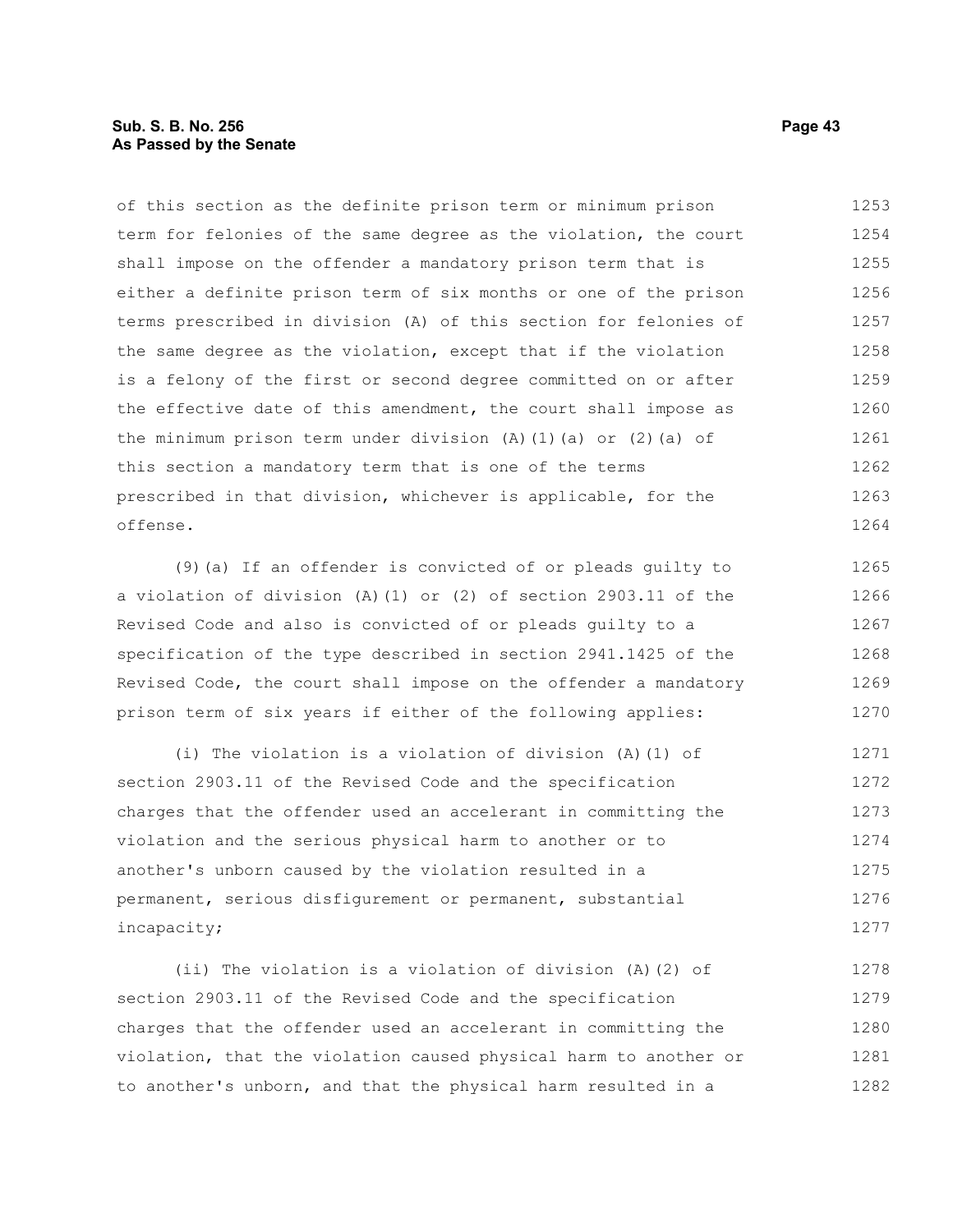permanent, serious disfigurement or permanent, substantial incapacity. 1283 1284

(b) If a court imposes a prison term on an offender under division (B)(9)(a) of this section, the prison term shall not be reduced pursuant to section 2929.20, section 2967.19, section 2967.193, or any other provision of Chapter 2967. or Chapter 5120. of the Revised Code. A court shall not impose more than one prison term on an offender under division (B)(9) of this section for felonies committed as part of the same act. 1285 1286 1287 1288 1289 1290 1291

(c) The provisions of divisions (B)(9) and (C)(6) of this section and of division (D)(2) of section 2903.11, division (F) (20) of section 2929.13, and section 2941.1425 of the Revised Code shall be known as "Judy's Law." 1292 1293 1294 1295

(10) If an offender is convicted of or pleads guilty to a violation of division (A) of section 2903.11 of the Revised Code and also is convicted of or pleads guilty to a specification of the type described in section 2941.1426 of the Revised Code that charges that the victim of the offense suffered permanent disabling harm as a result of the offense and that the victim was under ten years of age at the time of the offense, regardless of whether the offender knew the age of the victim, the court shall impose upon the offender an additional definite prison term of six years. A prison term imposed on an offender under division (B)(10) of this section shall not be reduced pursuant to section 2929.20, section 2967.193, or any other provision of Chapter 2967. or Chapter 5120. of the Revised Code. If a court imposes an additional prison term on an offender under this division relative to a violation of division (A) of section 2903.11 of the Revised Code, the court shall not impose any other additional prison term on the offender relative to the 1296 1297 1298 1299 1300 1301 1302 1303 1304 1305 1306 1307 1308 1309 1310 1311 1312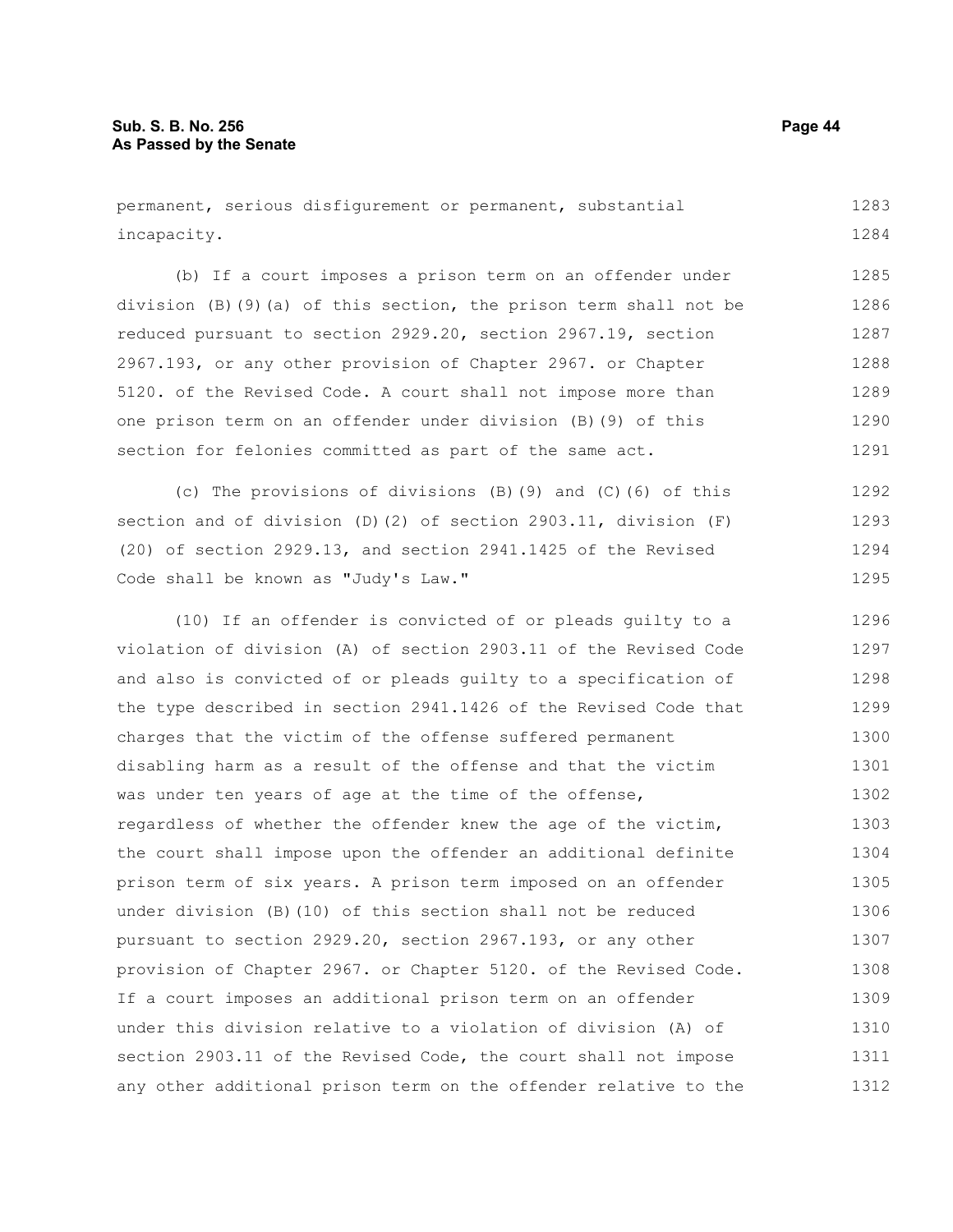(11) If an offender is convicted of or pleads guilty to a felony violation of section 2925.03 or 2925.05 of the Revised Code or a felony violation of section 2925.11 of the Revised Code for which division (C)(11) of that section applies in determining the sentence for the violation, if the drug involved in the violation is a fentanyl-related compound or a compound, mixture, preparation, or substance containing a fentanyl-related compound, and if the offender also is convicted of or pleads guilty to a specification of the type described in division (B) of section 2941.1410 of the Revised Code that charges that the offender is a major drug offender, in addition to any other penalty imposed for the violation, the court shall impose on the offender a mandatory prison term of three, four, five, six, seven, or eight years. If a court imposes a prison term on an offender under division (B)(11) of this section, the prison term, subject to divisions (C) to (I) of section 2967.19 of the Revised Code, shall not be reduced pursuant to section 2929.20, 2967.19, or 2967.193, or any other provision of Chapter 2967. or 5120. of the Revised Code. A court shall not impose more than one prison term on an offender under division (B)(11) of this section for felonies committed as part of the same act. 1314 1315 1316 1317 1318 1319 1320 1321 1322 1323 1324 1325 1326 1327 1328 1329 1330 1331 1332 1333 1334

(C)(1)(a) Subject to division (C)(1)(b) of this section, if a mandatory prison term is imposed upon an offender pursuant to division (B)(1)(a) of this section for having a firearm on or about the offender's person or under the offender's control while committing a felony, if a mandatory prison term is imposed upon an offender pursuant to division (B)(1)(c) of this section for committing a felony specified in that division by discharging a firearm from a motor vehicle, or if both types of mandatory prison terms are imposed, the offender shall serve any 1335 1336 1337 1338 1339 1340 1341 1342 1343

1313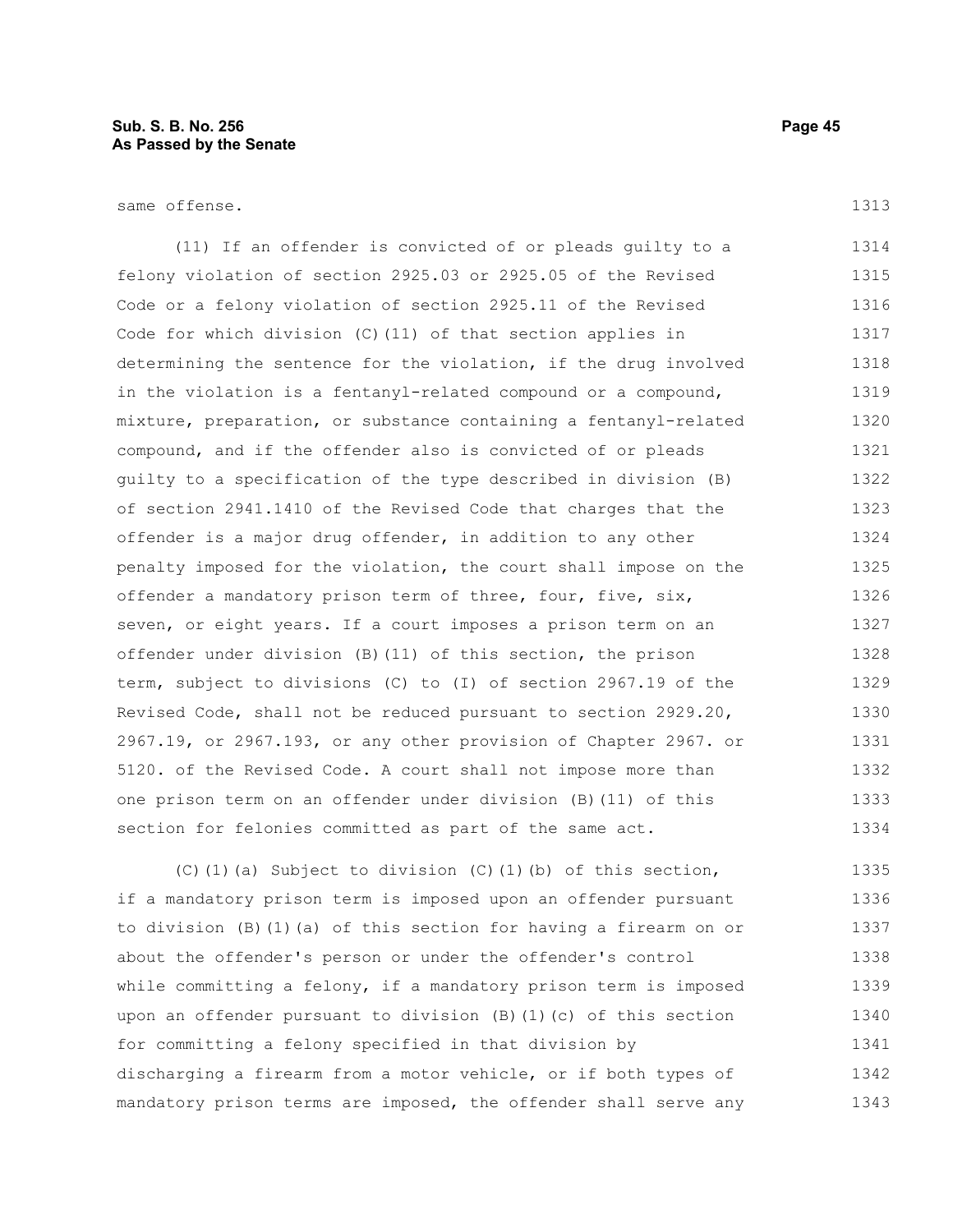mandatory prison term imposed under either division consecutively to any other mandatory prison term imposed under either division or under division (B)(1)(d) of this section, consecutively to and prior to any prison term imposed for the underlying felony pursuant to division  $(A)$ ,  $(B)$   $(2)$ , or  $(B)$   $(3)$  of this section or any other section of the Revised Code, and consecutively to any other prison term or mandatory prison term previously or subsequently imposed upon the offender. 1344 1345 1346 1347 1348 1349 1350 1351

(b) If a mandatory prison term is imposed upon an offender pursuant to division (B)(1)(d) of this section for wearing or carrying body armor while committing an offense of violence that is a felony, the offender shall serve the mandatory term so imposed consecutively to any other mandatory prison term imposed under that division or under division (B)(1)(a) or (c) of this section, consecutively to and prior to any prison term imposed for the underlying felony under division (A), (B)(2), or (B)(3) of this section or any other section of the Revised Code, and consecutively to any other prison term or mandatory prison term previously or subsequently imposed upon the offender. 1352 1353 1354 1355 1356 1357 1358 1359 1360 1361 1362

(c) If a mandatory prison term is imposed upon an offender pursuant to division (B)(1)(f) of this section, the offender shall serve the mandatory prison term so imposed consecutively to and prior to any prison term imposed for the underlying felony under division  $(A)$ ,  $(B)$   $(2)$ , or  $(B)$   $(3)$  of this section or any other section of the Revised Code, and consecutively to any other prison term or mandatory prison term previously or subsequently imposed upon the offender. 1363 1364 1365 1366 1367 1368 1369 1370

(d) If a mandatory prison term is imposed upon an offender pursuant to division (B)(7) or (8) of this section, the offender shall serve the mandatory prison term so imposed consecutively 1371 1372 1373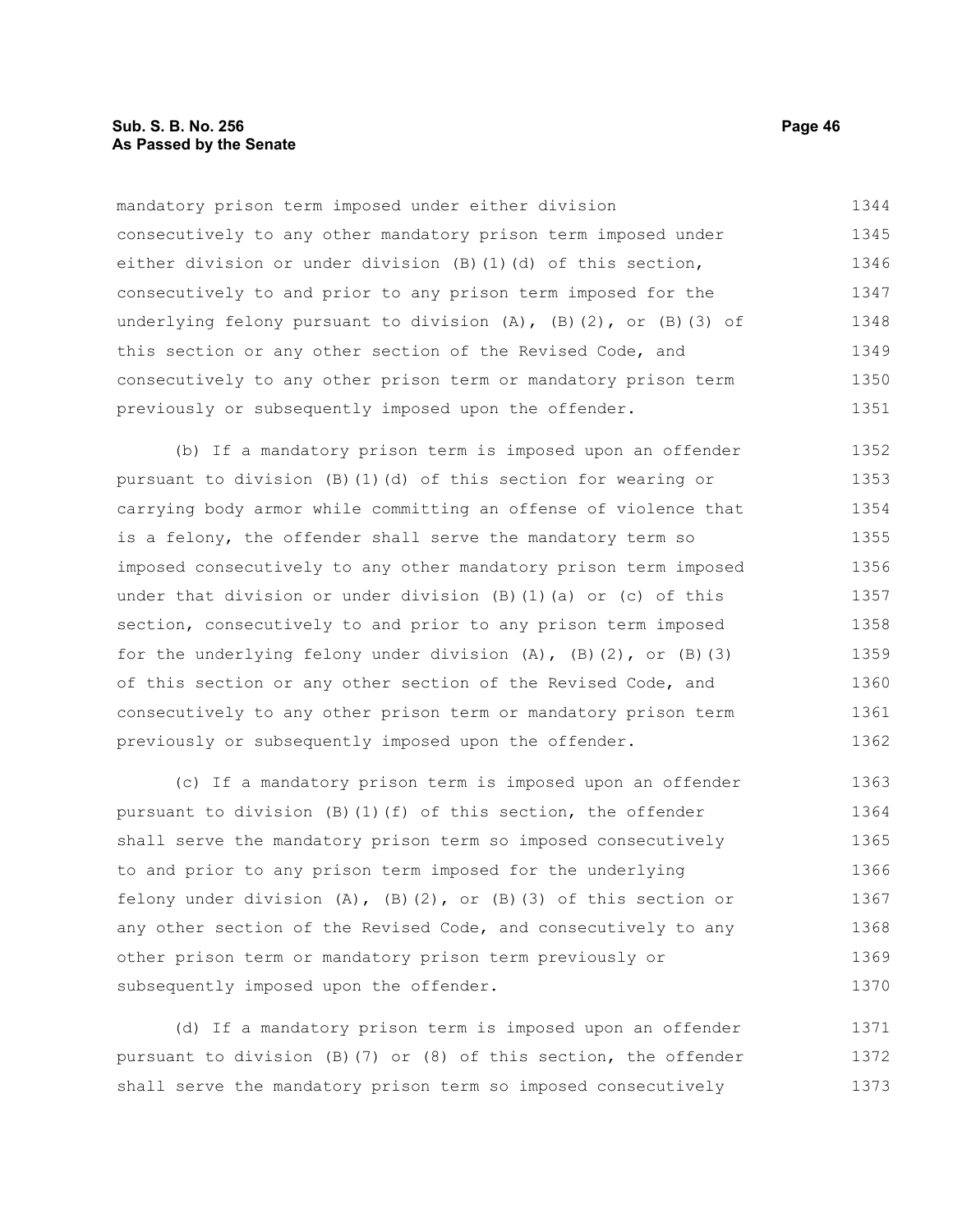### **Sub. S. B. No. 256 Page 47 As Passed by the Senate**

to any other mandatory prison term imposed under that division or under any other provision of law and consecutively to any other prison term or mandatory prison term previously or subsequently imposed upon the offender. 1374 1375 1376 1377

(e) If a mandatory prison term is imposed upon an offender pursuant to division (B)(11) of this section, the offender shall serve the mandatory prison term consecutively to any other mandatory prison term imposed under that division, consecutively to and prior to any prison term imposed for the underlying felony, and consecutively to any other prison term or mandatory prison term previously or subsequently imposed upon the offender. 1378 1379 1380 1381 1382 1383 1384 1385

(2) If an offender who is an inmate in a jail, prison, or other residential detention facility violates section 2917.02, 2917.03, or 2921.35 of the Revised Code or division (A)(1) or (2) of section 2921.34 of the Revised Code, if an offender who is under detention at a detention facility commits a felony violation of section 2923.131 of the Revised Code, or if an offender who is an inmate in a jail, prison, or other residential detention facility or is under detention at a detention facility commits another felony while the offender is an escapee in violation of division (A)(1) or (2) of section 2921.34 of the Revised Code, any prison term imposed upon the offender for one of those violations shall be served by the offender consecutively to the prison term or term of imprisonment the offender was serving when the offender committed that offense and to any other prison term previously or subsequently imposed upon the offender. 1386 1387 1388 1389 1390 1391 1392 1393 1394 1395 1396 1397 1398 1399 1400 1401

(3) If a prison term is imposed for a violation of division (B) of section 2911.01 of the Revised Code, a violation 1402 1403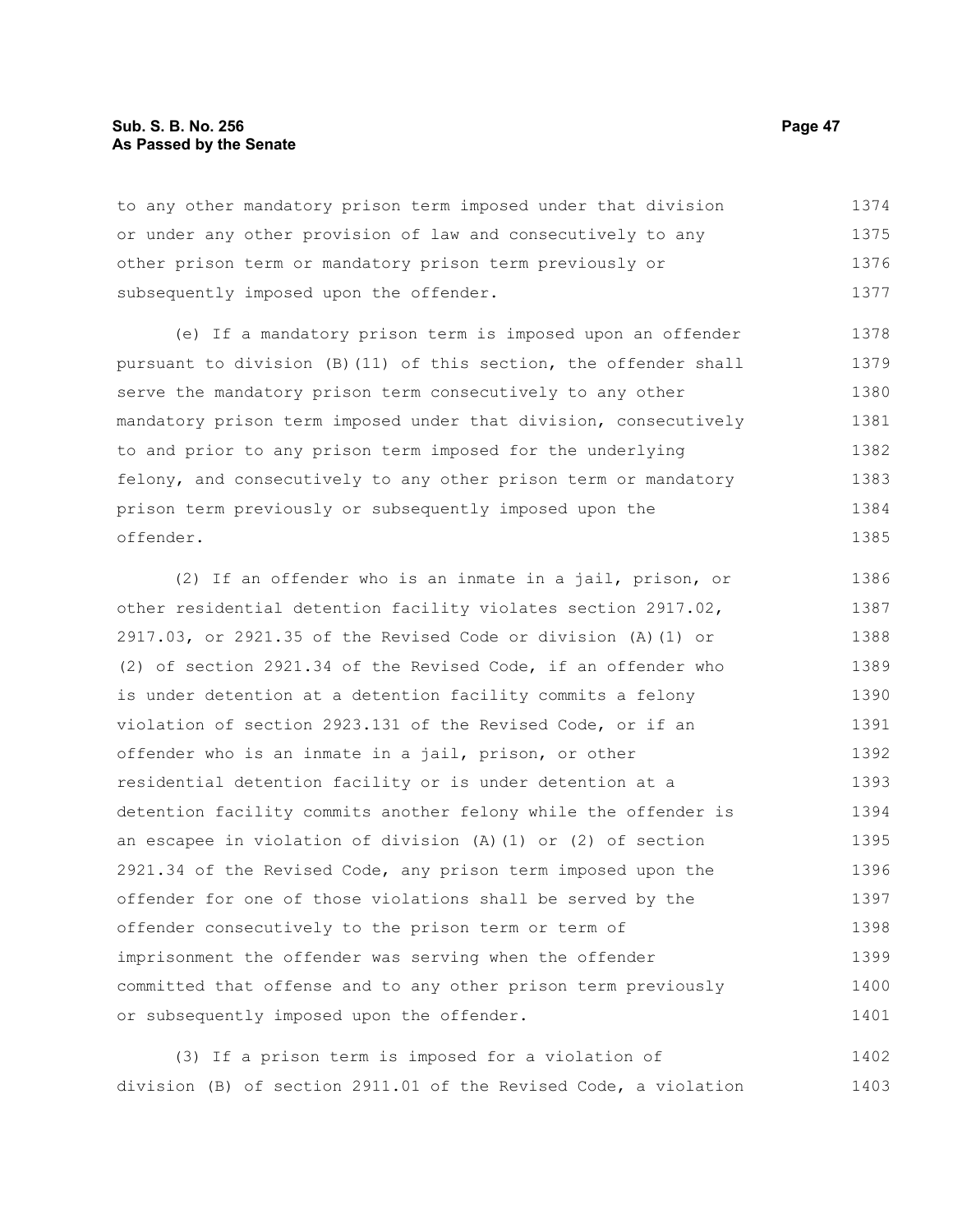### **Sub. S. B. No. 256 Page 48 As Passed by the Senate**

of division (A) of section 2913.02 of the Revised Code in which the stolen property is a firearm or dangerous ordnance, or a felony violation of division (B) of section 2921.331 of the Revised Code, the offender shall serve that prison term consecutively to any other prison term or mandatory prison term previously or subsequently imposed upon the offender. 1404 1405 1406 1407 1408 1409

(4) If multiple prison terms are imposed on an offender for convictions of multiple offenses, the court may require the offender to serve the prison terms consecutively if the court finds that the consecutive service is necessary to protect the public from future crime or to punish the offender and that consecutive sentences are not disproportionate to the seriousness of the offender's conduct and to the danger the offender poses to the public, and if the court also finds any of the following: 1410 1411 1412 1413 1414 1415 1416 1417 1418

(a) The offender committed one or more of the multiple offenses while the offender was awaiting trial or sentencing, was under a sanction imposed pursuant to section 2929.16, 2929.17, or 2929.18 of the Revised Code, or was under postrelease control for a prior offense. 1419 1420 1421 1422 1423

(b) At least two of the multiple offenses were committed as part of one or more courses of conduct, and the harm caused by two or more of the multiple offenses so committed was so great or unusual that no single prison term for any of the offenses committed as part of any of the courses of conduct adequately reflects the seriousness of the offender's conduct. 1424 1425 1426 1427 1428 1429

(c) The offender's history of criminal conduct demonstrates that consecutive sentences are necessary to protect the public from future crime by the offender. 1430 1431 1432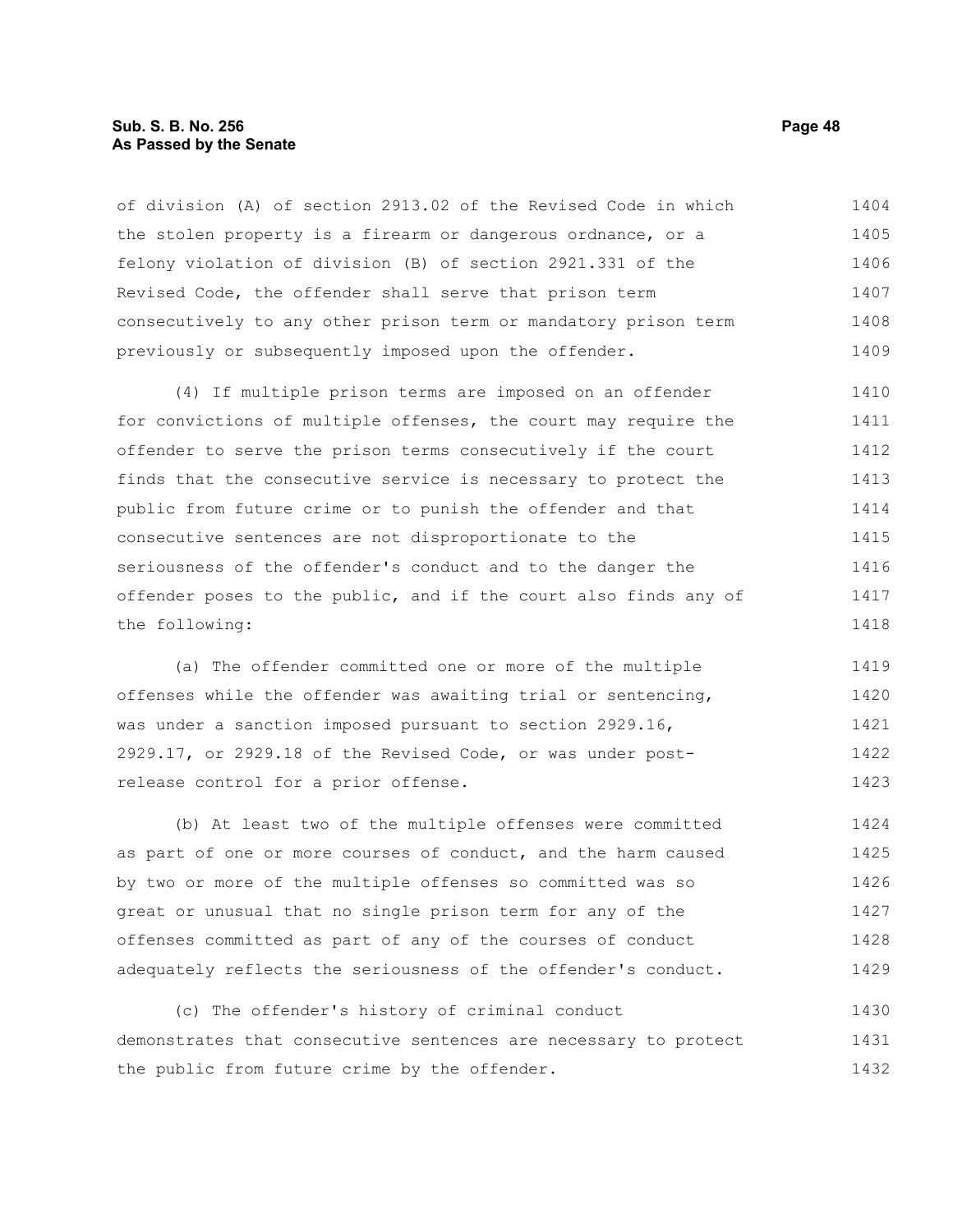## **Sub. S. B. No. 256 Page 49 As Passed by the Senate**

(5) If a mandatory prison term is imposed upon an offender pursuant to division (B)(5) or (6) of this section, the offender shall serve the mandatory prison term consecutively to and prior to any prison term imposed for the underlying violation of division (A)(1) or (2) of section 2903.06 of the Revised Code pursuant to division (A) of this section or section 2929.142 of the Revised Code. If a mandatory prison term is imposed upon an offender pursuant to division (B)(5) of this section, and if a mandatory prison term also is imposed upon the offender pursuant to division (B)(6) of this section in relation to the same violation, the offender shall serve the mandatory prison term imposed pursuant to division (B)(5) of this section consecutively to and prior to the mandatory prison term imposed pursuant to division (B)(6) of this section and consecutively to and prior to any prison term imposed for the underlying violation of division (A)(1) or (2) of section 2903.06 of the Revised Code pursuant to division (A) of this section or section 2929.142 of the Revised Code. 1433 1434 1435 1436 1437 1438 1439 1440 1441 1442 1443 1444 1445 1446 1447 1448 1449 1450

(6) If a mandatory prison term is imposed on an offender pursuant to division (B)(9) of this section, the offender shall serve the mandatory prison term consecutively to and prior to any prison term imposed for the underlying violation of division (A)(1) or (2) of section 2903.11 of the Revised Code and consecutively to and prior to any other prison term or mandatory prison term previously or subsequently imposed on the offender. 1451 1452 1453 1454 1455 1456 1457

(7) If a mandatory prison term is imposed on an offender pursuant to division (B)(10) of this section, the offender shall serve that mandatory prison term consecutively to and prior to any prison term imposed for the underlying felonious assault. Except as otherwise provided in division (C) of this section, any other prison term or mandatory prison term previously or 1458 1459 1460 1461 1462 1463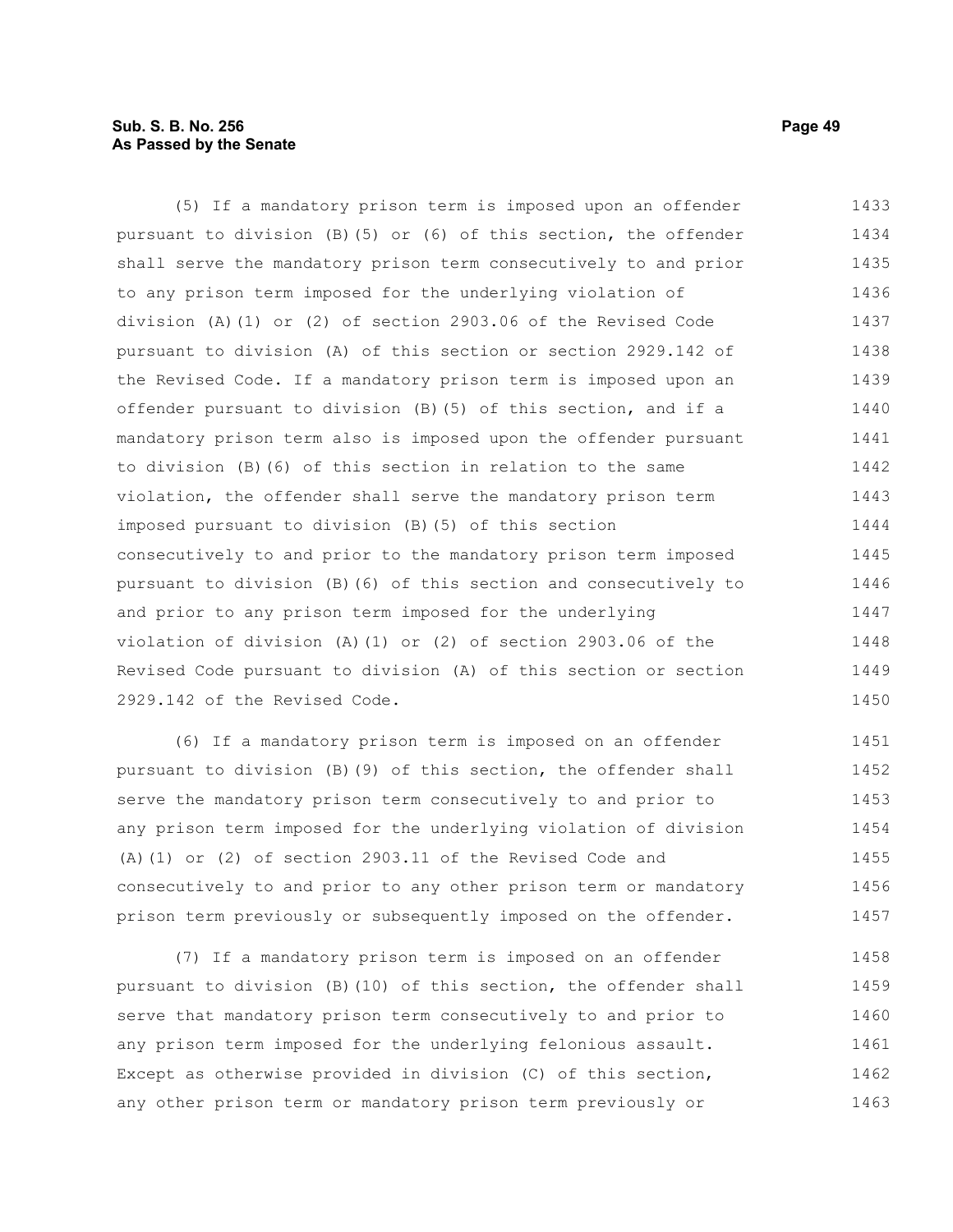subsequently imposed upon the offender may be served concurrently with, or consecutively to, the prison term imposed pursuant to division (B)(10) of this section. 1464 1465 1466

(8) Any prison term imposed for a violation of section 2903.04 of the Revised Code that is based on a violation of section 2925.03 or 2925.11 of the Revised Code or on a violation of section 2925.05 of the Revised Code that is not funding of marihuana trafficking shall run consecutively to any prison term imposed for the violation of section 2925.03 or 2925.11 of the Revised Code or for the violation of section 2925.05 of the Revised Code that is not funding of marihuana trafficking. 1467 1468 1469 1470 1471 1472 1473 1474

(9) When consecutive prison terms are imposed pursuant to division (C)(1), (2), (3), (4), (5), (6), (7), or (8) or division (H)(1) or (2) of this section, subject to division (C) (10) of this section, the term to be served is the aggregate of all of the terms so imposed. 1475 1476 1477 1478 1479

(10) When a court sentences an offender to a non-life felony indefinite prison term, any definite prison term or mandatory definite prison term previously or subsequently imposed on the offender in addition to that indefinite sentence that is required to be served consecutively to that indefinite sentence shall be served prior to the indefinite sentence. 1480 1481 1482 1483 1484 1485

(11) If a court is sentencing an offender for a felony of the first or second degree, if division  $(A)$   $(1)$   $(a)$  or  $(2)$   $(a)$  of this section applies with respect to the sentencing for the offense, and if the court is required under the Revised Code section that sets forth the offense or any other Revised Code provision to impose a mandatory prison term for the offense, the court shall impose the required mandatory prison term as the minimum term imposed under division  $(A)$   $(1)$   $(a)$  or  $(2)$   $(a)$  of this 1486 1487 1488 1489 1490 1491 1492 1493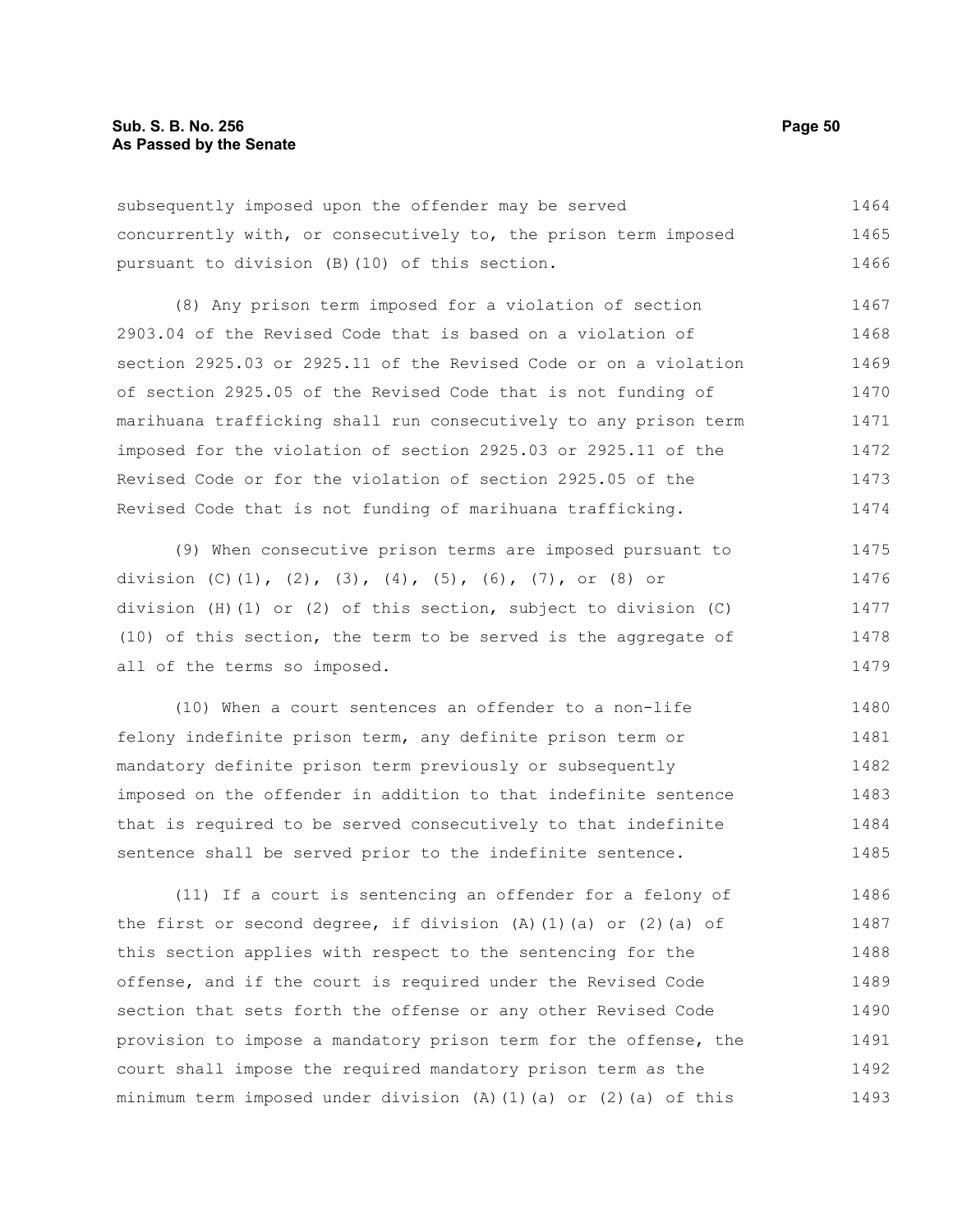section, whichever is applicable.

(D)(1) If a court imposes a prison term, other than a term of life imprisonment, for a felony of the first degree, for a felony of the second degree, for a felony sex offense, or for a felony of the third degree that is an offense of violence and that is not a felony sex offense, it shall include in the sentence a requirement that the offender be subject to a period of post-release control after the offender's release from imprisonment, in accordance with section 2967.28 of the Revised Code. If a court imposes a sentence including a prison term of a type described in this division on or after July 11, 2006, the failure of a court to include a post-release control requirement in the sentence pursuant to this division does not negate, limit, or otherwise affect the mandatory period of post-release control that is required for the offender under division (B) of section 2967.28 of the Revised Code. Section 2929.191 of the Revised Code applies if, prior to July 11, 2006, a court imposed a sentence including a prison term of a type described in this division and failed to include in the sentence pursuant to this division a statement regarding post-release control. 1495 1496 1497 1498 1499 1500 1501 1502 1503 1504 1505 1506 1507 1508 1509 1510 1511 1512 1513

(2) If a court imposes a prison term for a felony of the third, fourth, or fifth degree that is not subject to division (D)(1) of this section, it shall include in the sentence a requirement that the offender be subject to a period of postrelease control after the offender's release from imprisonment, in accordance with that division, if the parole board determines that a period of post-release control is necessary. Section 2929.191 of the Revised Code applies if, prior to July 11, 2006, a court imposed a sentence including a prison term of a type described in this division and failed to include in the sentence pursuant to this division a statement regarding post-release 1514 1515 1516 1517 1518 1519 1520 1521 1522 1523 1524

1494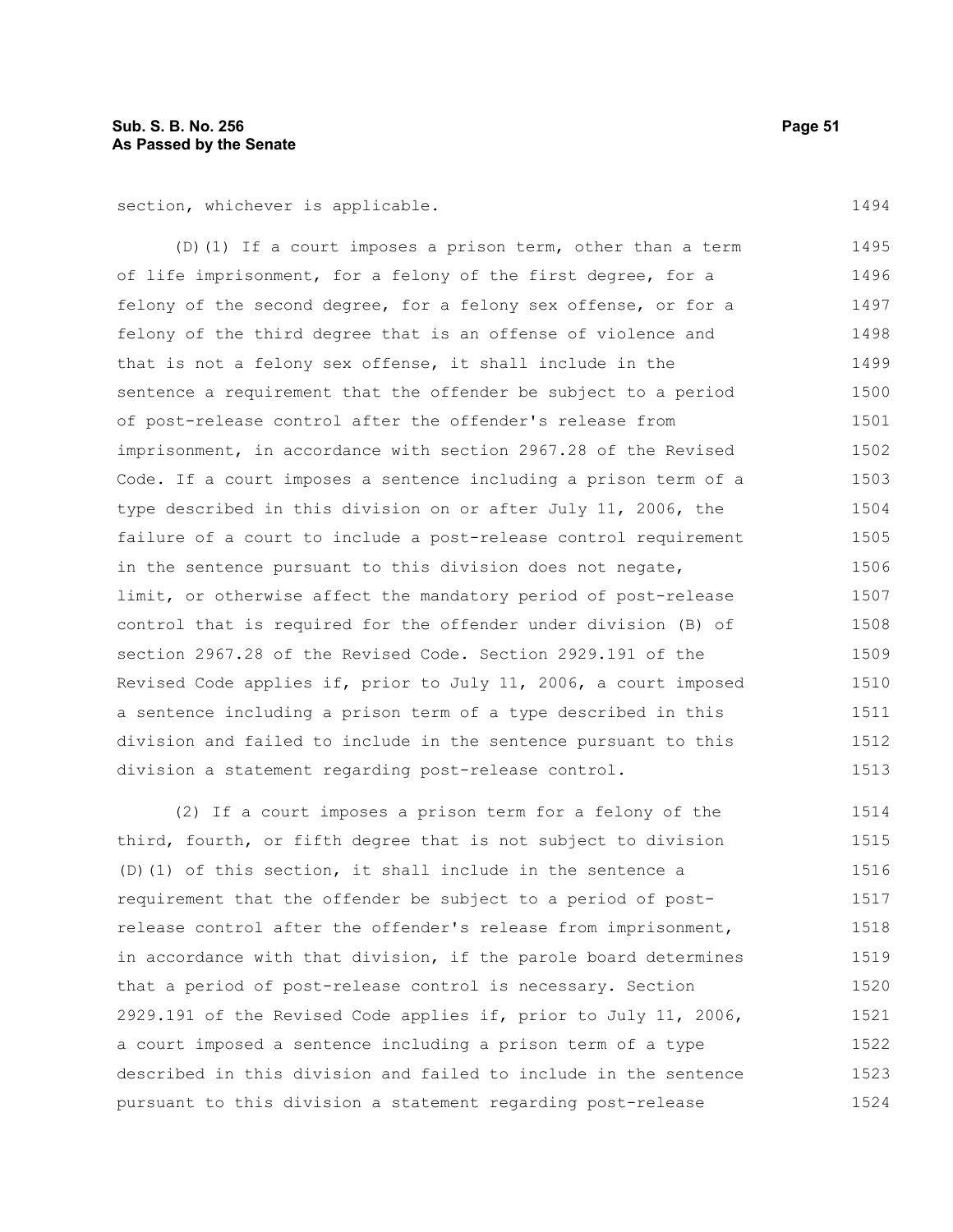(E) The court shall impose sentence upon the offender in accordance with section 2971.03 of the Revised Code, and Chapter 2971. of the Revised Code applies regarding the prison term or term of life imprisonment without parole imposed upon the offender and the service of that term of imprisonment if any of the following apply: 1526 1527 1528 1529 1530 1531

(1) A person is convicted of or pleads guilty to a violent sex offense or a designated homicide, assault, or kidnapping offense, and, in relation to that offense, the offender is adjudicated a sexually violent predator. 1532 1533 1534 1535

(2) A person is convicted of or pleads guilty to a violation of division (A)(1)(b) of section 2907.02 of the Revised Code committed on or after January 2, 2007, and either the court does not impose a sentence of life without parole when authorized pursuant to division (B) of section 2907.02 of the Revised Code, or division (B) of section 2907.02 of the Revised Code provides that the court shall not sentence the offender pursuant to section 2971.03 of the Revised Code. 1536 1537 1538 1539 1540 1541 1542 1543

(3) A person is convicted of or pleads guilty to attempted rape committed on or after January 2, 2007, and a specification of the type described in section 2941.1418, 2941.1419, or 2941.1420 of the Revised Code. 1544 1545 1546 1547

(4) A person is convicted of or pleads guilty to a violation of section 2905.01 of the Revised Code committed on or after January 1, 2008, and that section requires the court to sentence the offender pursuant to section 2971.03 of the Revised Code. 1548 1549 1550 1551 1552

(5) A person is convicted of or pleads guilty to

1553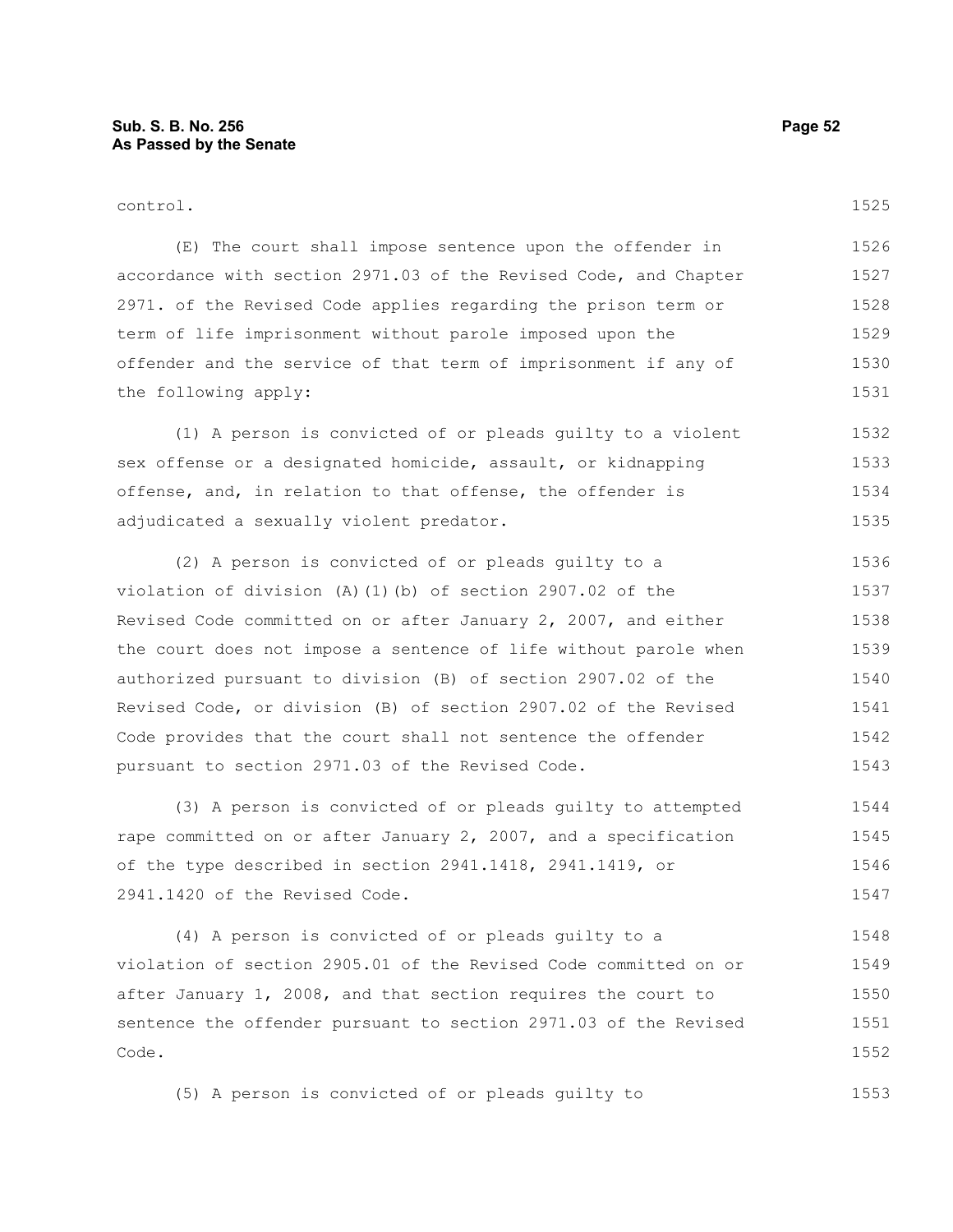aggravated murder committed on or after January 1, 2008, and division (A)(2)(b)(ii) of section 2929.022, division (A)(1)(e), (C)(1)(a)(v), (C)(2)(a)(ii), (D)(2)(b), (D)(3)(a)(iv), or (E)(1) (d) of section 2929.03, or division (A) or (B) of section 2929.06 of the Revised Code requires the court to sentence the offender pursuant to division (B)(3) of section 2971.03 of the Revised Code. 1554 1555 1556 1557 1558 1559 1560

(6) A person is convicted of or pleads guilty to murder committed on or after January 1, 2008, and division (B)(2) of section 2929.02 of the Revised Code requires the court to sentence the offender pursuant to section 2971.03 of the Revised Code. 1561 1562 1563 1564 1565

(F) If a person who has been convicted of or pleaded guilty to a felony is sentenced to a prison term or term of imprisonment under this section, sections 2929.02 to 2929.06 of the Revised Code, section 2929.142 of the Revised Code, section 2971.03 of the Revised Code, or any other provision of law, section 5120.163 of the Revised Code applies regarding the person while the person is confined in a state correctional institution. 1566 1567 1568 1569 1570 1571 1572 1573

(G) If an offender who is convicted of or pleads guilty to a felony that is an offense of violence also is convicted of or pleads guilty to a specification of the type described in section 2941.142 of the Revised Code that charges the offender with having committed the felony while participating in a criminal gang, the court shall impose upon the offender an additional prison term of one, two, or three years. 1574 1575 1576 1577 1578 1579 1580

(H)(1) If an offender who is convicted of or pleads guilty to aggravated murder, murder, or a felony of the first, second, or third degree that is an offense of violence also is convicted 1581 1582 1583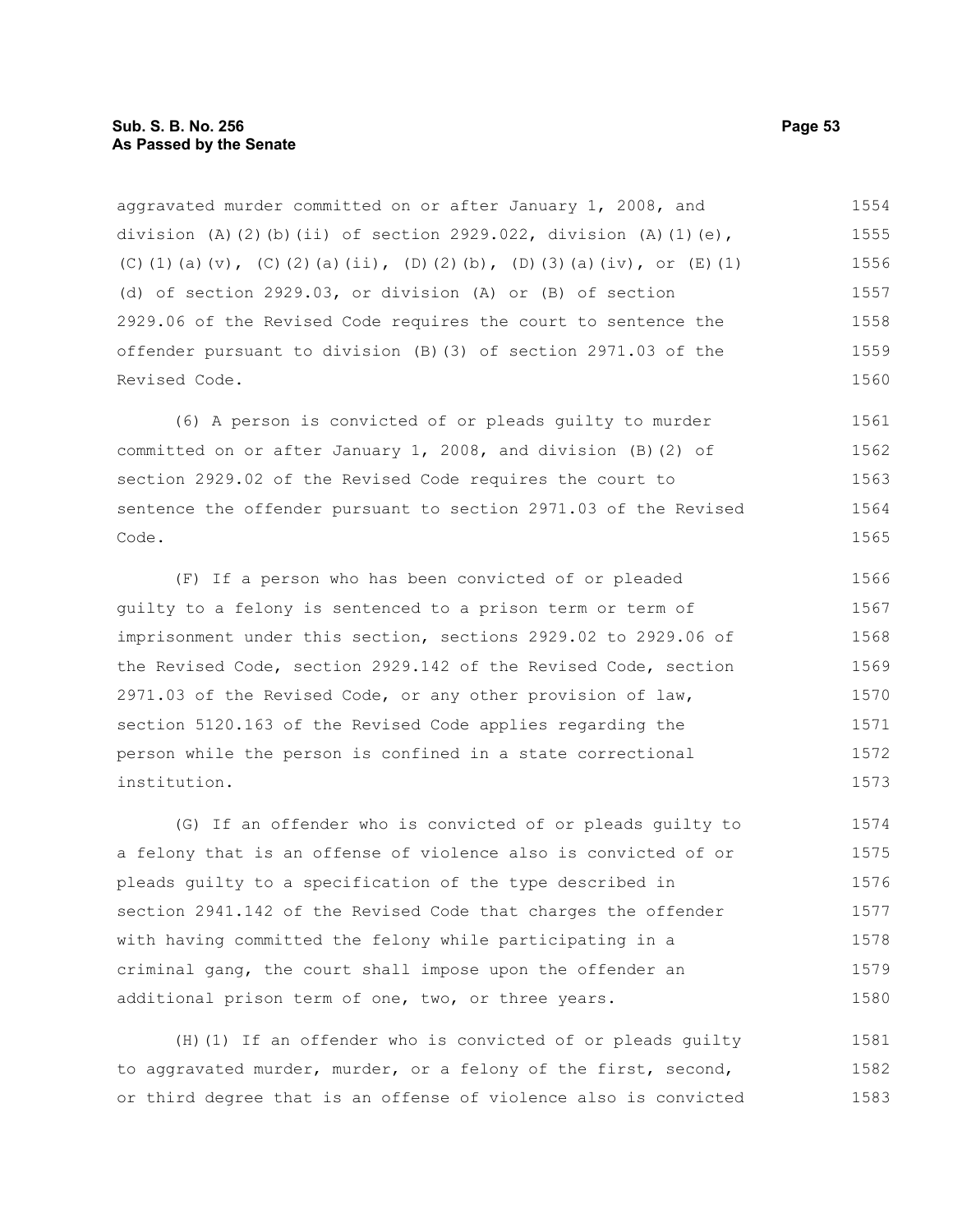### **Sub. S. B. No. 256 Page 54 As Passed by the Senate**

of or pleads guilty to a specification of the type described in section 2941.143 of the Revised Code that charges the offender with having committed the offense in a school safety zone or towards a person in a school safety zone, the court shall impose upon the offender an additional prison term of two years. The offender shall serve the additional two years consecutively to and prior to the prison term imposed for the underlying offense. 1584 1585 1586 1587 1588 1589 1590

(2)(a) If an offender is convicted of or pleads guilty to a felony violation of section 2907.22, 2907.24, 2907.241, or 2907.25 of the Revised Code and to a specification of the type described in section 2941.1421 of the Revised Code and if the court imposes a prison term on the offender for the felony violation, the court may impose upon the offender an additional prison term as follows: 1591 1592 1593 1594 1595 1596 1597

(i) Subject to division (H)(2)(a)(ii) of this section, an additional prison term of one, two, three, four, five, or six months; 1598 1599 1600

(ii) If the offender previously has been convicted of or pleaded guilty to one or more felony or misdemeanor violations of section 2907.22, 2907.23, 2907.24, 2907.241, or 2907.25 of the Revised Code and also was convicted of or pleaded guilty to a specification of the type described in section 2941.1421 of the Revised Code regarding one or more of those violations, an additional prison term of one, two, three, four, five, six, seven, eight, nine, ten, eleven, or twelve months. 1601 1602 1603 1604 1605 1606 1607 1608

(b) In lieu of imposing an additional prison term under division (H)(2)(a) of this section, the court may directly impose on the offender a sanction that requires the offender to wear a real-time processing, continual tracking electronic monitoring device during the period of time specified by the 1609 1610 1611 1612 1613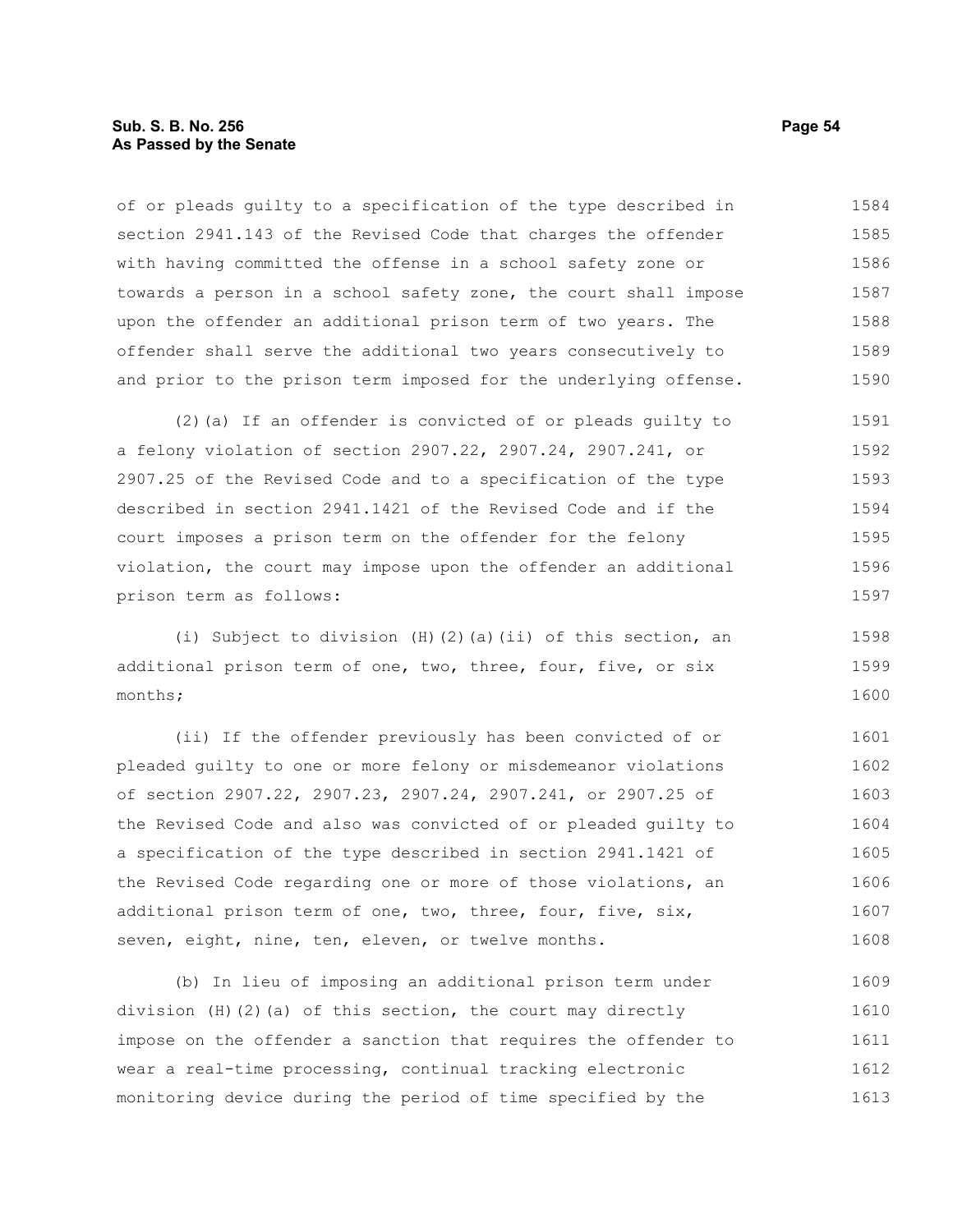## **Sub. S. B. No. 256 Page 55 As Passed by the Senate**

court. The period of time specified by the court shall equal the duration of an additional prison term that the court could have imposed upon the offender under division (H)(2)(a) of this section. A sanction imposed under this division shall commence on the date specified by the court, provided that the sanction shall not commence until after the offender has served the prison term imposed for the felony violation of section 2907.22, 2907.24, 2907.241, or 2907.25 of the Revised Code and any residential sanction imposed for the violation under section 2929.16 of the Revised Code. A sanction imposed under this division shall be considered to be a community control sanction for purposes of section 2929.15 of the Revised Code, and all provisions of the Revised Code that pertain to community control sanctions shall apply to a sanction imposed under this division, except to the extent that they would by their nature be clearly inapplicable. The offender shall pay all costs associated with a sanction imposed under this division, including the cost of the use of the monitoring device. 1614 1615 1616 1617 1618 1619 1620 1621 1622 1623 1624 1625 1626 1627 1628 1629 1630 1631

(I) At the time of sentencing, the court may recommend the offender for placement in a program of shock incarceration under section 5120.031 of the Revised Code or for placement in an intensive program prison under section 5120.032 of the Revised Code, disapprove placement of the offender in a program of shock incarceration or an intensive program prison of that nature, or make no recommendation on placement of the offender. In no case shall the department of rehabilitation and correction place the offender in a program or prison of that nature unless the department determines as specified in section 5120.031 or 5120.032 of the Revised Code, whichever is applicable, that the offender is eligible for the placement. 1632 1633 1634 1635 1636 1637 1638 1639 1640 1641 1642 1643

If the court disapproves placement of the offender in a 1644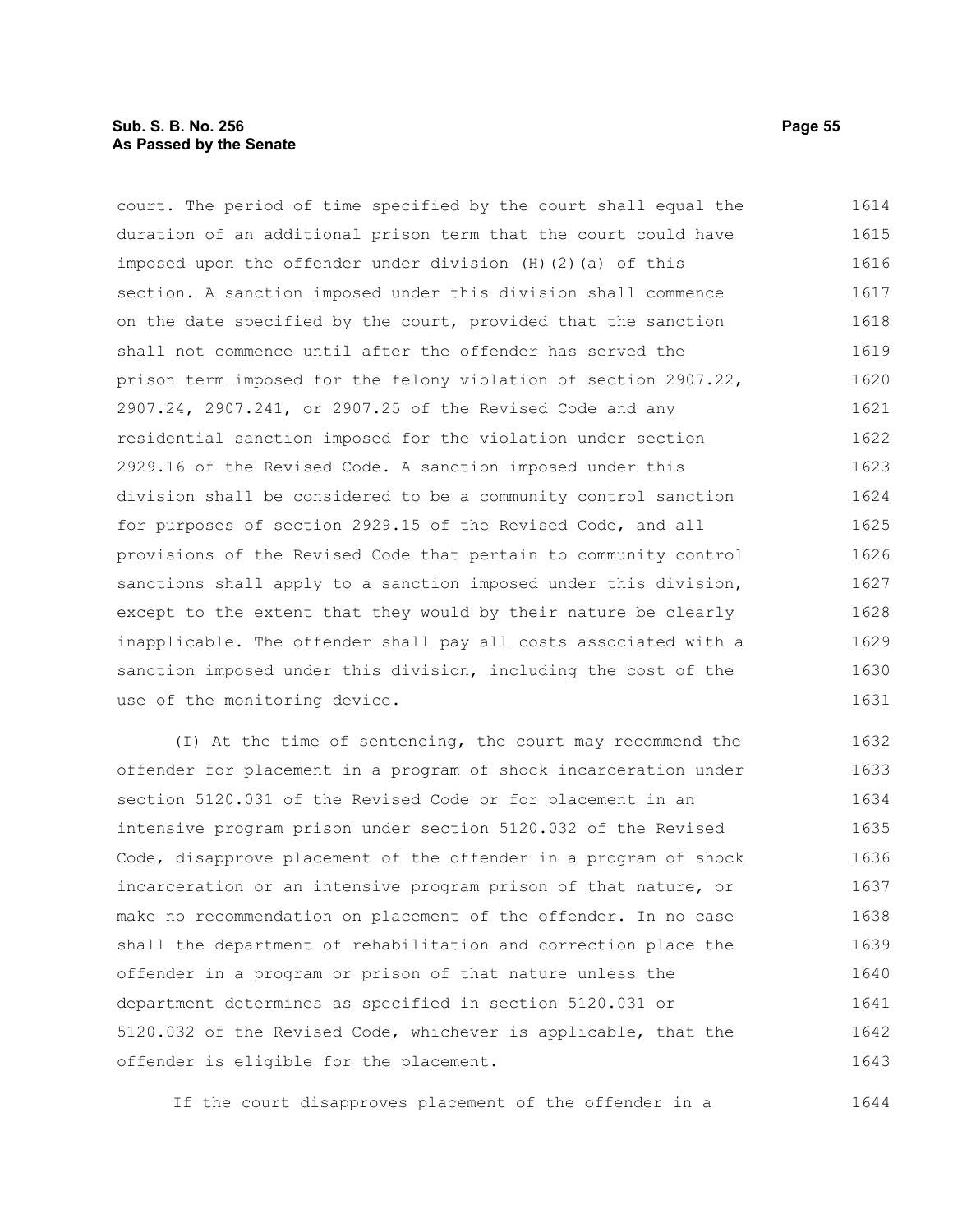# **Sub. S. B. No. 256 Page 56 As Passed by the Senate**

program or prison of that nature, the department of rehabilitation and correction shall not place the offender in any program of shock incarceration or intensive program prison. 1645 1646 1647

If the court recommends placement of the offender in a program of shock incarceration or in an intensive program prison, and if the offender is subsequently placed in the recommended program or prison, the department shall notify the court of the placement and shall include with the notice a brief description of the placement. 1648 1649 1650 1651 1652 1653

If the court recommends placement of the offender in a program of shock incarceration or in an intensive program prison and the department does not subsequently place the offender in the recommended program or prison, the department shall send a notice to the court indicating why the offender was not placed in the recommended program or prison. 1654 1655 1656 1657 1658 1659

If the court does not make a recommendation under this division with respect to an offender and if the department determines as specified in section 5120.031 or 5120.032 of the Revised Code, whichever is applicable, that the offender is eligible for placement in a program or prison of that nature, the department shall screen the offender and determine if there is an available program of shock incarceration or an intensive program prison for which the offender is suited. If there is an available program of shock incarceration or an intensive program prison for which the offender is suited, the department shall notify the court of the proposed placement of the offender as specified in section 5120.031 or 5120.032 of the Revised Code and shall include with the notice a brief description of the placement. The court shall have ten days from receipt of the notice to disapprove the placement. 1660 1661 1662 1663 1664 1665 1666 1667 1668 1669 1670 1671 1672 1673 1674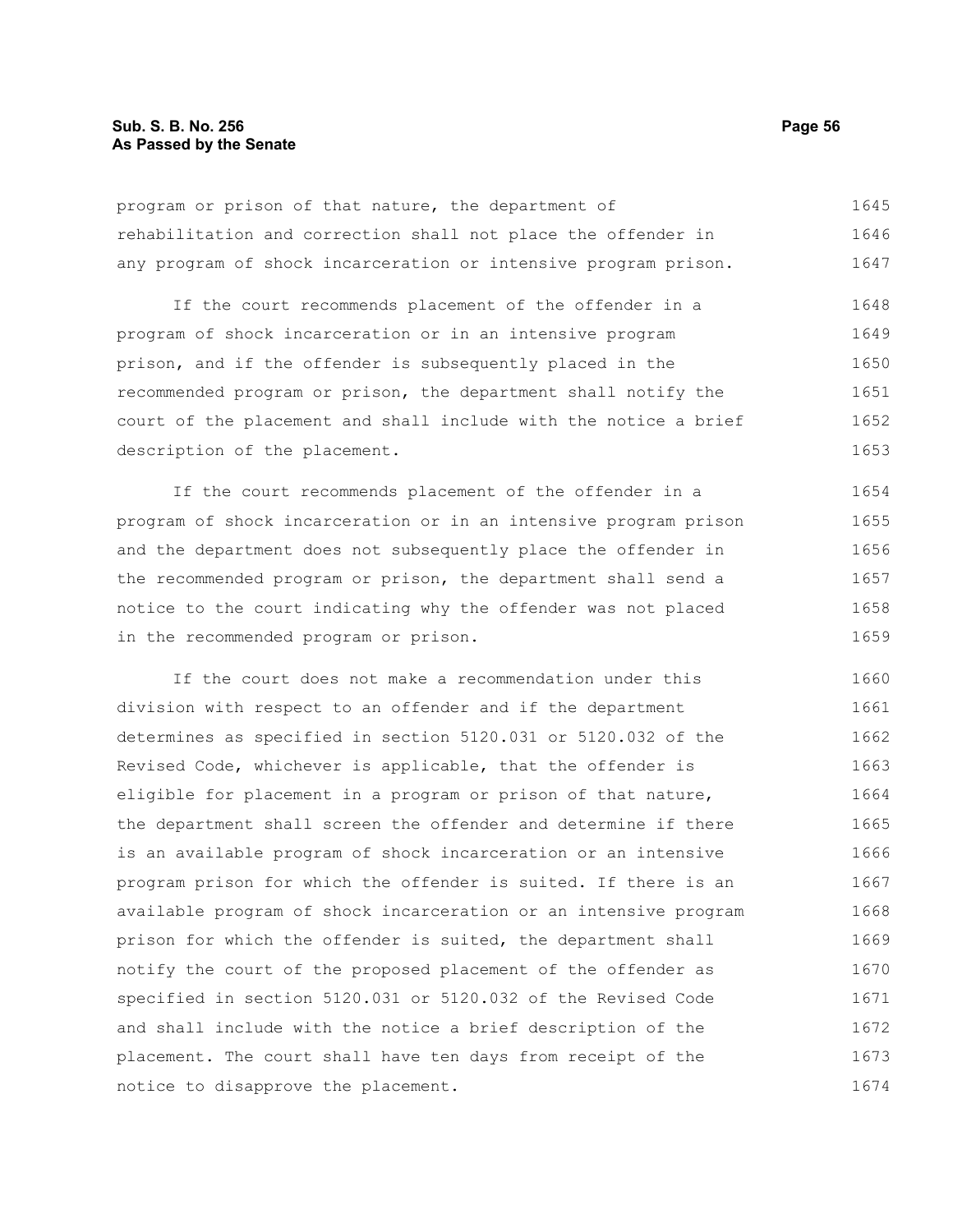### **Sub. S. B. No. 256 Page 57 As Passed by the Senate**

(J) If a person is convicted of or pleads guilty to aggravated vehicular homicide in violation of division (A)(1) of section 2903.06 of the Revised Code and division (B)(2)(c) of that section applies, the person shall be sentenced pursuant to section 2929.142 of the Revised Code. 1675 1676 1677 1678 1679

(K)(1) The court shall impose an additional mandatory prison term of two, three, four, five, six, seven, eight, nine, ten, or eleven years on an offender who is convicted of or pleads guilty to a violent felony offense if the offender also is convicted of or pleads guilty to a specification of the type described in section 2941.1424 of the Revised Code that charges that the offender is a violent career criminal and had a firearm on or about the offender's person or under the offender's control while committing the presently charged violent felony offense and displayed or brandished the firearm, indicated that the offender possessed a firearm, or used the firearm to facilitate the offense. The offender shall serve the prison term imposed under this division consecutively to and prior to the prison term imposed for the underlying offense. The prison term shall not be reduced pursuant to section 2929.20 or 2967.19 or any other provision of Chapter 2967. or 5120. of the Revised Code. A court may not impose more than one sentence under division (B)(2)(a) of this section and this division for acts committed as part of the same act or transaction. 1680 1681 1682 1683 1684 1685 1686 1687 1688 1689 1690 1691 1692 1693 1694 1695 1696 1697 1698

(2) As used in division (K)(1) of this section, "violent career criminal" and "violent felony offense" have the same meanings as in section 2923.132 of the Revised Code. 1699 1700 1701

| (L) If an offender receives or received a sentence of life      | 1702 |
|-----------------------------------------------------------------|------|
| imprisonment without parole, a sentence of life imprisonment, a | 1703 |
| definite sentence, or a sentence to an indefinite prison term   | 1704 |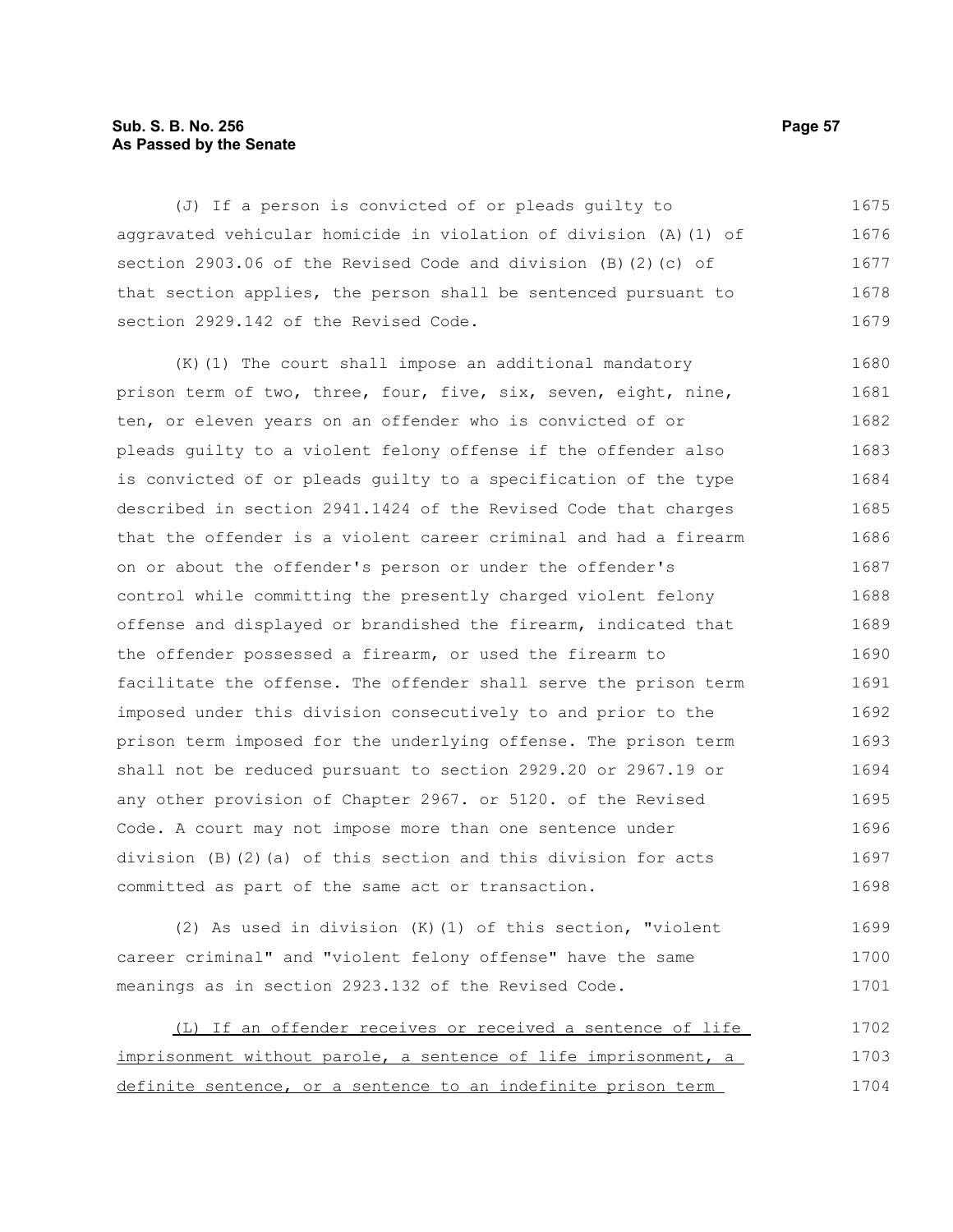| under this chapter for a felony offense that was committed when  | 1705 |
|------------------------------------------------------------------|------|
| the offender was under eighteen years of age, the offender's     | 1706 |
| parole eligibility shall be determined under section 2967.132 of | 1707 |
| the Revised Code.                                                | 1708 |
| Sec. 2929.19. (A) The court shall hold a sentencing              | 1709 |
| hearing before imposing a sentence under this chapter upon an    | 1710 |
| offender who was convicted of or pleaded guilty to a felony and  | 1711 |
| before resentencing an offender who was convicted of or pleaded  | 1712 |
| quilty to a felony and whose case was remanded pursuant to       | 1713 |
| section 2953.07 or 2953.08 of the Revised Code. At the hearing,  | 1714 |
| the offender, the prosecuting attorney, the victim or the        | 1715 |
| victim's representative in accordance with section 2930.14 of    | 1716 |
| the Revised Code, and, with the approval of the court, any other | 1717 |
| person may present information relevant to the imposition of     | 1718 |
| sentence in the case. The court shall inform the offender of the | 1719 |
| verdict of the jury or finding of the court and ask the offender | 1720 |
| whether the offender has anything to say as to why sentence      | 1721 |
| should not be imposed upon the offender.                         | 1722 |
| (B) (1) At the sentencing hearing, the court, before             | 1723 |
| imposing sentence, shall consider do all of the following:       | 1724 |
| (a) Consider the record, any information presented at the        | 1725 |
| hearing by any person pursuant to division (A) of this section,  | 1726 |
| and, if one was prepared, the presentence investigation report   | 1727 |
| made pursuant to section 2951.03 of the Revised Code or Criminal | 1728 |
| Rule 32.2, and any victim impact statement made pursuant to      | 1729 |
| section 2947.051 of the Revised Code;                            | 1730 |
| (b) If the offense was committed when the offender was           | 1731 |
| under eighteen years of age, in addition to other factors        | 1732 |
| considered, consider youth and its characteristics as mitigating | 1733 |
| factors, including:                                              | 1734 |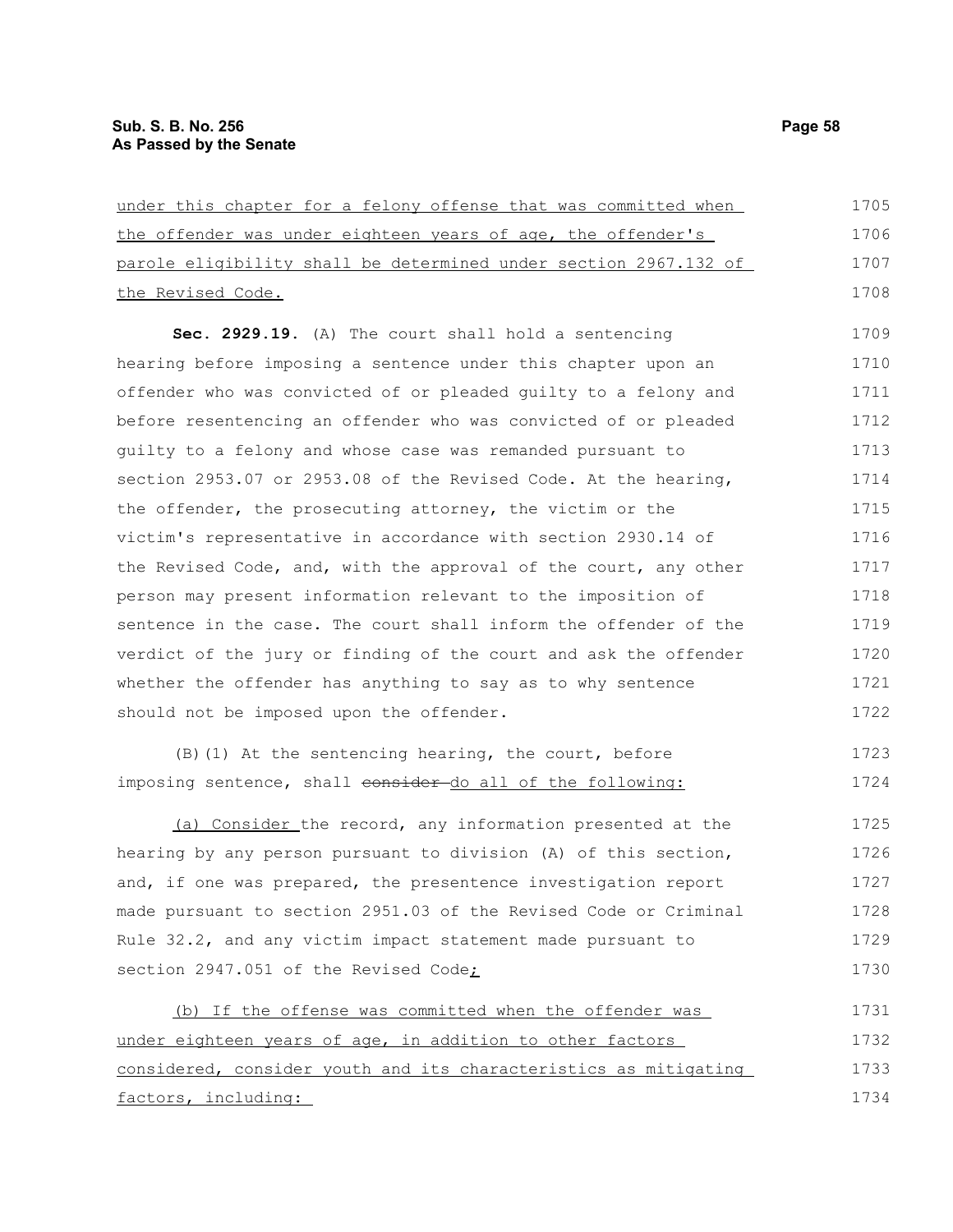| (i) The chronological age of the offender at the time of         | 1735 |
|------------------------------------------------------------------|------|
| the offense and that age's hallmark features, including          | 1736 |
| intellectual capacity, immaturity, impetuosity, and a failure to | 1737 |
| appreciate risks and consequences;                               | 1738 |
| (ii) The family and home environment of the offender at          | 1739 |
| the time of the offense, the offender's inability to control the | 1740 |
| offender's surroundings, a history of trauma regarding the       | 1741 |
| offender, and the offender's school and special education        | 1742 |
| history;                                                         | 1743 |
| (iii) The circumstances of the offense, including the            | 1744 |
| extent of the offender's participation in the conduct and the    | 1745 |
| way familial and peer pressures may have impacted the offender's | 1746 |
| conduct;                                                         | 1747 |
| (iv) Whether the offender might have been charged and            | 1748 |
| convicted of a lesser offense if not for the incompetencies      | 1749 |
| associated with youth, such as the offender's inability to deal  | 1750 |
| with police officers and prosecutors during the offender's       | 1751 |
| interrogation or possible plea agreement or the offender's       | 1752 |
| inability to assist the offender's own attorney;                 | 1753 |
| (v) Examples of the offender's rehabilitation, including         | 1754 |
| any subsequent growth or increase in maturity during             | 1755 |
| confinement.                                                     | 1756 |
| (2) Subject to division (B) (3) of this section, if the          | 1757 |
| sentencing court determines at the sentencing hearing that a     | 1758 |
| prison term is necessary or required, the court shall do all of  | 1759 |
| the following:                                                   | 1760 |
| (a) Impose a stated prison term and, if the court imposes        | 1761 |
| a mandatory prison term, notify the offender that the prison     | 1762 |
| term is a mandatory prison term;                                 | 1763 |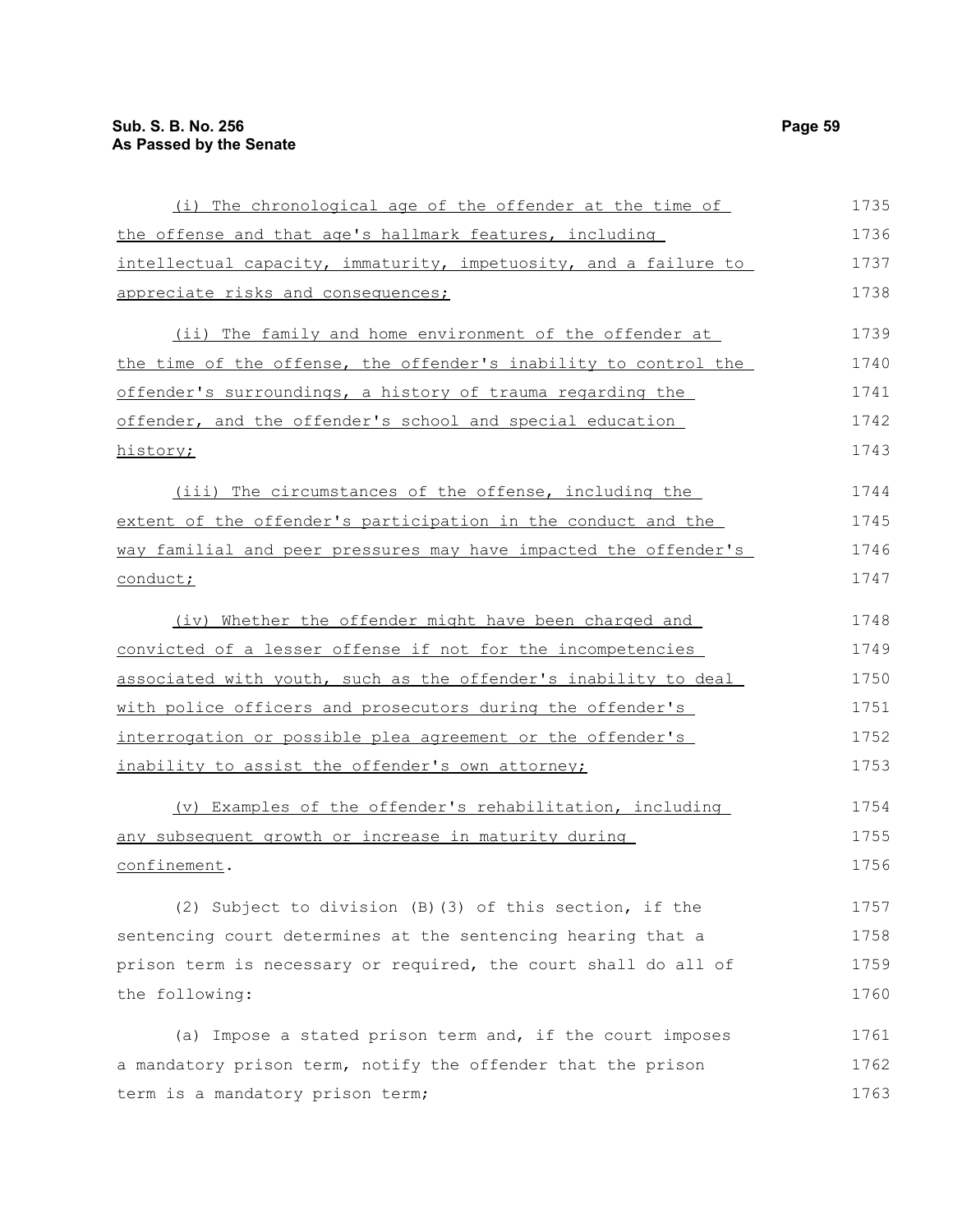# **Sub. S. B. No. 256 Page 60 As Passed by the Senate**

(b) In addition to any other information, include in the sentencing entry the name and section reference to the offense or offenses, the sentence or sentences imposed and whether the sentence or sentences contain mandatory prison terms, if sentences are imposed for multiple counts whether the sentences are to be served concurrently or consecutively, and the name and section reference of any specification or specifications for which sentence is imposed and the sentence or sentences imposed for the specification or specifications; 1764 1765 1766 1767 1768 1769 1770 1771 1772

(c) If the prison term is a non-life felony indefinite prison term, notify the offender of all of the following: 1773 1774

(i) That it is rebuttably presumed that the offender will be released from service of the sentence on the expiration of the minimum prison term imposed as part of the sentence or on the offender's presumptive earned early release date, as defined in section 2967.271 of the Revised Code, whichever is earlier; 1775 1776 1777 1778 1779

(ii) That the department of rehabilitation and correction may rebut the presumption described in division  $(B)$   $(2)$   $(c)$   $(i)$  of this section if, at a hearing held under section 2967.271 of the Revised Code, the department makes specified determinations regarding the offender's conduct while confined, the offender's rehabilitation, the offender's threat to society, the offender's restrictive housing, if any, while confined, and the offender's security classification; 1780 1781 1782 1783 1784 1785 1786 1787

(iii) That if, as described in division  $(B)$  (2)(c)(ii) of this section, the department at the hearing makes the specified determinations and rebuts the presumption, the department may maintain the offender's incarceration after the expiration of that minimum term or after that presumptive earned early release date for the length of time the department determines to be 1788 1789 1790 1791 1792 1793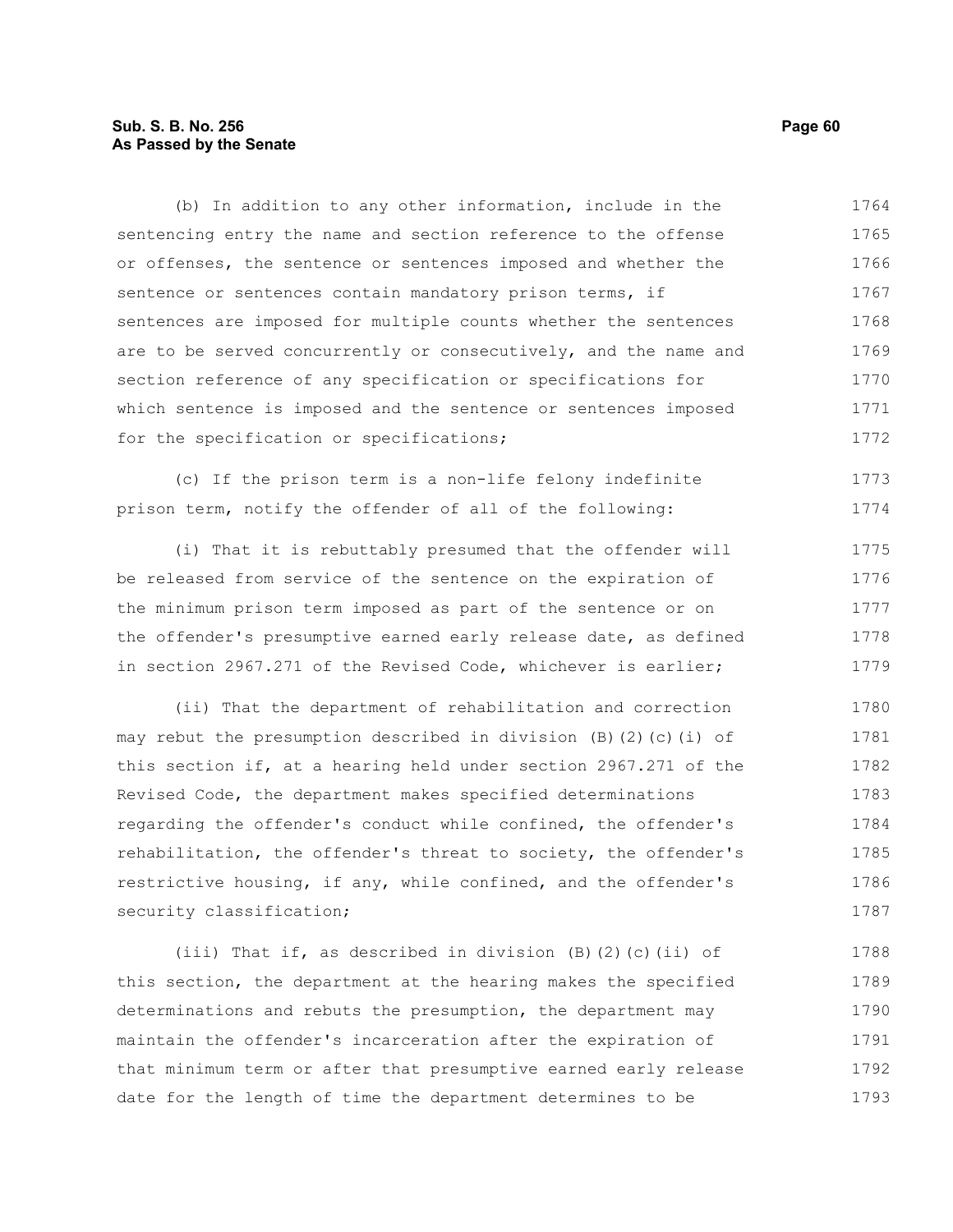(iv) That the department may make the specified determinations and maintain the offender's incarceration under the provisions described in divisions (B)(2)(c)(i) and (ii) of this section more than one time, subject to the limitation specified in section 2967.271 of the Revised Code; 1796 1797 1798 1799 1800

(v) That if the offender has not been released prior to the expiration of the offender's maximum prison term imposed as part of the sentence, the offender must be released upon the expiration of that term. 1801 1802 1803 1804

(d) Notify the offender that the offender will be supervised under section 2967.28 of the Revised Code after the offender leaves prison if the offender is being sentenced, other than to a sentence of life imprisonment, for a felony of the first degree or second degree, for a felony sex offense, or for a felony of the third degree that is an offense of violence and is not a felony sex offense. This division applies with respect to all prison terms imposed for an offense of a type described in this division, including a non-life felony indefinite prison term and including a term imposed for any offense of a type described in this division that is a risk reduction sentence, as defined in section 2967.28 of the Revised Code. If a court imposes a sentence including a prison term of a type described in division  $(B)$   $(2)$   $(d)$  of this section on or after July 11, 2006, the failure of a court to notify the offender pursuant to division (B)(2)(d) of this section that the offender will be supervised under section 2967.28 of the Revised Code after the offender leaves prison or to include in the judgment of conviction entered on the journal a statement to that effect 1805 1806 1807 1808 1809 1810 1811 1812 1813 1814 1815 1816 1817 1818 1819 1820 1821 1822 1823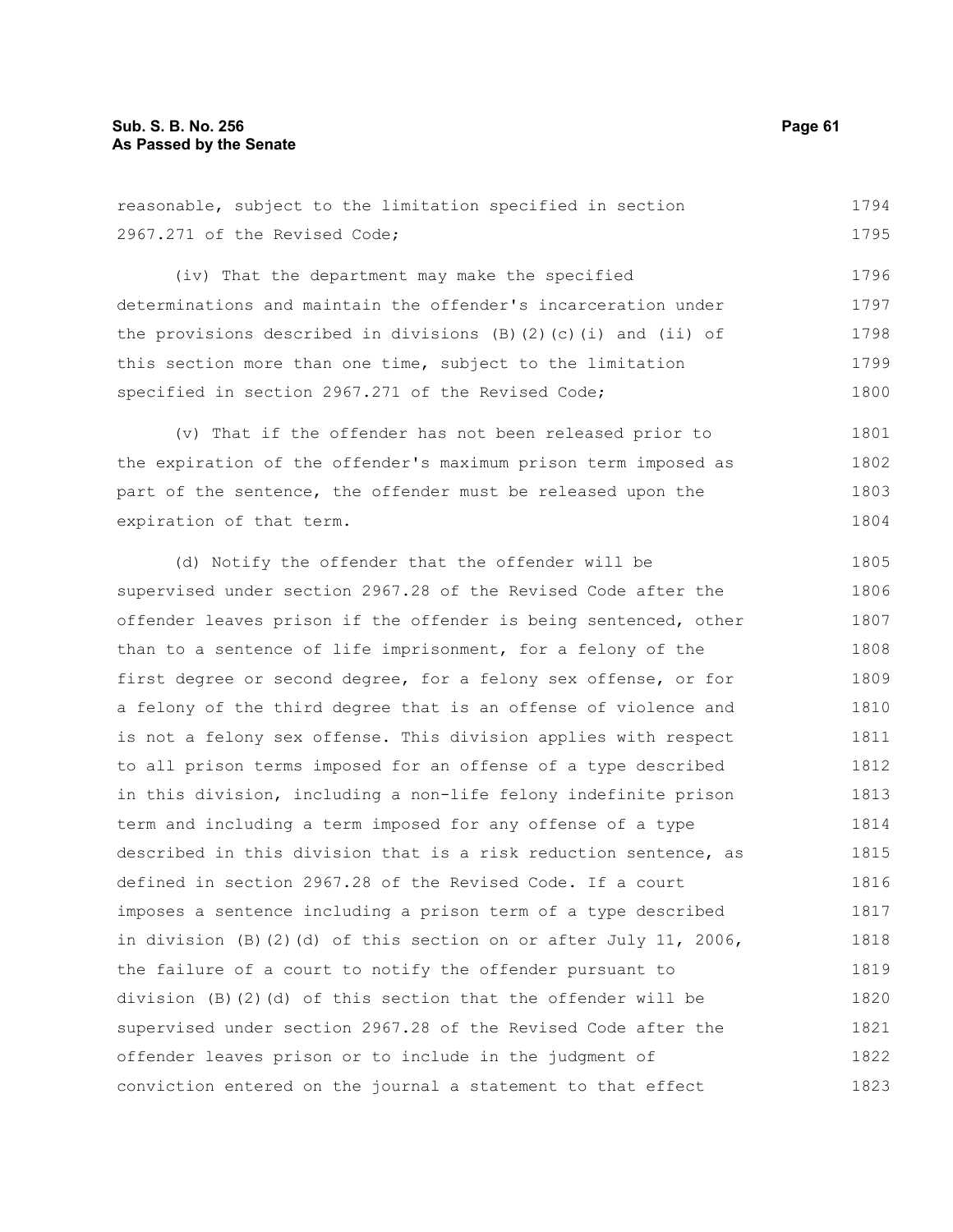does not negate, limit, or otherwise affect the mandatory period of supervision that is required for the offender under division (B) of section 2967.28 of the Revised Code. Section 2929.191 of the Revised Code applies if, prior to July 11, 2006, a court imposed a sentence including a prison term of a type described in division  $(B)$   $(2)$   $(d)$  of this section and failed to notify the offender pursuant to division (B)(2)(d) of this section regarding post-release control or to include in the judgment of conviction entered on the journal or in the sentence a statement regarding post-release control. 1824 1825 1826 1827 1828 1829 1830 1831 1832 1833

(e) Notify the offender that the offender may be supervised under section 2967.28 of the Revised Code after the offender leaves prison if the offender is being sentenced for a felony of the third, fourth, or fifth degree that is not subject to division (B)(2)(d) of this section. This division applies with respect to all prison terms imposed for an offense of a type described in this division, including a term imposed for any such offense that is a risk reduction sentence, as defined in section 2967.28 of the Revised Code. Section 2929.191 of the Revised Code applies if, prior to July 11, 2006, a court imposed a sentence including a prison term of a type described in division (B)(2)(e) of this section and failed to notify the offender pursuant to division (B)(2)(e) of this section regarding post-release control or to include in the judgment of conviction entered on the journal or in the sentence a statement regarding post-release control. 1834 1835 1836 1837 1838 1839 1840 1841 1842 1843 1844 1845 1846 1847 1848 1849

(f) Notify the offender that, if a period of supervision is imposed following the offender's release from prison, as described in division  $(B)$   $(2)$   $(d)$  or  $(e)$  of this section, and if the offender violates that supervision or a condition of postrelease control imposed under division (B) of section 2967.131 1850 1851 1852 1853 1854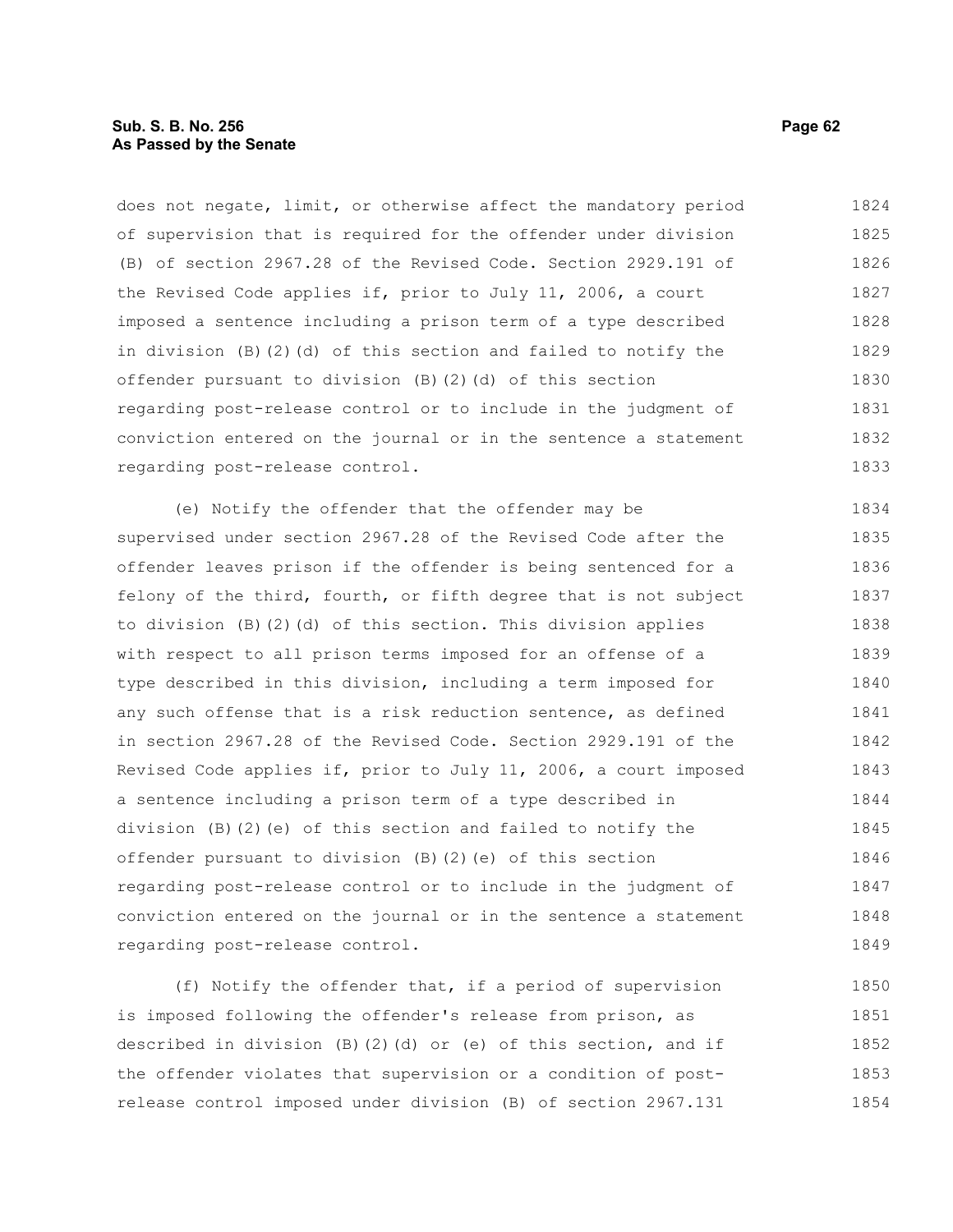### **Sub. S. B. No. 256 Page 63 As Passed by the Senate**

of the Revised Code, the parole board may impose a prison term, as part of the sentence, of up to one-half of the definite prison term originally imposed upon the offender as the offender's stated prison term or up to one-half of the minimum prison term originally imposed upon the offender as part of the offender's stated non-life felony indefinite prison term. If a court imposes a sentence including a prison term on or after July 11, 2006, the failure of a court to notify the offender pursuant to division  $(B)(2)(f)$  of this section that the parole board may impose a prison term as described in division (B)(2) (f) of this section for a violation of that supervision or a condition of post-release control imposed under division (B) of section 2967.131 of the Revised Code or to include in the judgment of conviction entered on the journal a statement to that effect does not negate, limit, or otherwise affect the authority of the parole board to so impose a prison term for a violation of that nature if, pursuant to division (D)(1) of section 2967.28 of the Revised Code, the parole board notifies the offender prior to the offender's release of the board's authority to so impose a prison term. Section 2929.191 of the Revised Code applies if, prior to July 11, 2006, a court imposed a sentence including a prison term and failed to notify the offender pursuant to division (B)(2)(f) of this section regarding the possibility of the parole board imposing a prison term for a violation of supervision or a condition of postrelease control. 1855 1856 1857 1858 1859 1860 1861 1862 1863 1864 1865 1866 1867 1868 1869 1870 1871 1872 1873 1874 1875 1876 1877 1878 1879 1880

(g)(i) Determine, notify the offender of, and include in the sentencing entry the total number of days, including the sentencing date but excluding conveyance time, that the offender has been confined for any reason arising out of the offense for which the offender is being sentenced and by which the 1881 1882 1883 1884 1885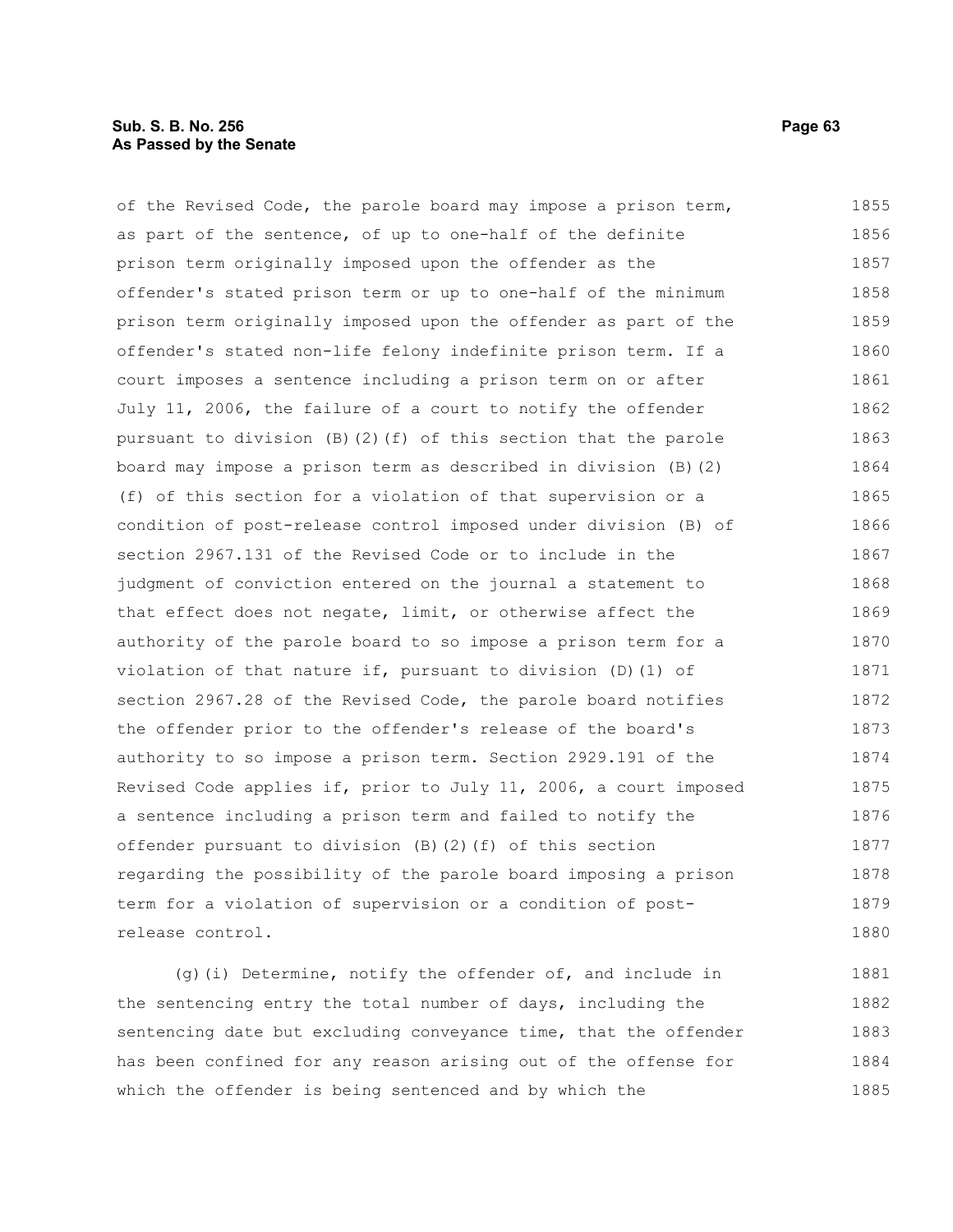department of rehabilitation and correction must reduce the definite prison term imposed on the offender as the offender's stated prison term or, if the offense is an offense for which a non-life felony indefinite prison term is imposed under division (A)(1)(a) or (2)(a) of section  $2929.14$  of the Revised Code, the minimum and maximum prison terms imposed on the offender as part of that non-life felony indefinite prison term, under section 2967.191 of the Revised Code. The court's calculation shall not include the number of days, if any, that the offender served in the custody of the department of rehabilitation and correction arising out of any prior offense for which the prisoner was convicted and sentenced. 1886 1887 1888 1889 1890 1891 1892 1893 1894 1895 1896 1897

(ii) In making a determination under division  $(B)$   $(2)$   $(q)$   $(i)$ of this section, the court shall consider the arguments of the parties and conduct a hearing if one is requested. 1898 1899 1900

(iii) The sentencing court retains continuing jurisdiction to correct any error not previously raised at sentencing in making a determination under division  $(B)$   $(2)$   $(g)$   $(i)$  of this section. The offender may, at any time after sentencing, file a motion in the sentencing court to correct any error made in making a determination under division (B)(2)(g)(i) of this section, and the court may in its discretion grant or deny that motion. If the court changes the number of days in its determination or redetermination, the court shall cause the entry granting that change to be delivered to the department of rehabilitation and correction without delay. Sections 2931.15 and 2953.21 of the Revised Code do not apply to a motion made under this section. 1901 1902 1903 1904 1905 1906 1907 1908 1909 1910 1911 1912 1913

(iv) An inaccurate determination under division (B)(2)(g) (i) of this section is not grounds for setting aside the 1914 1915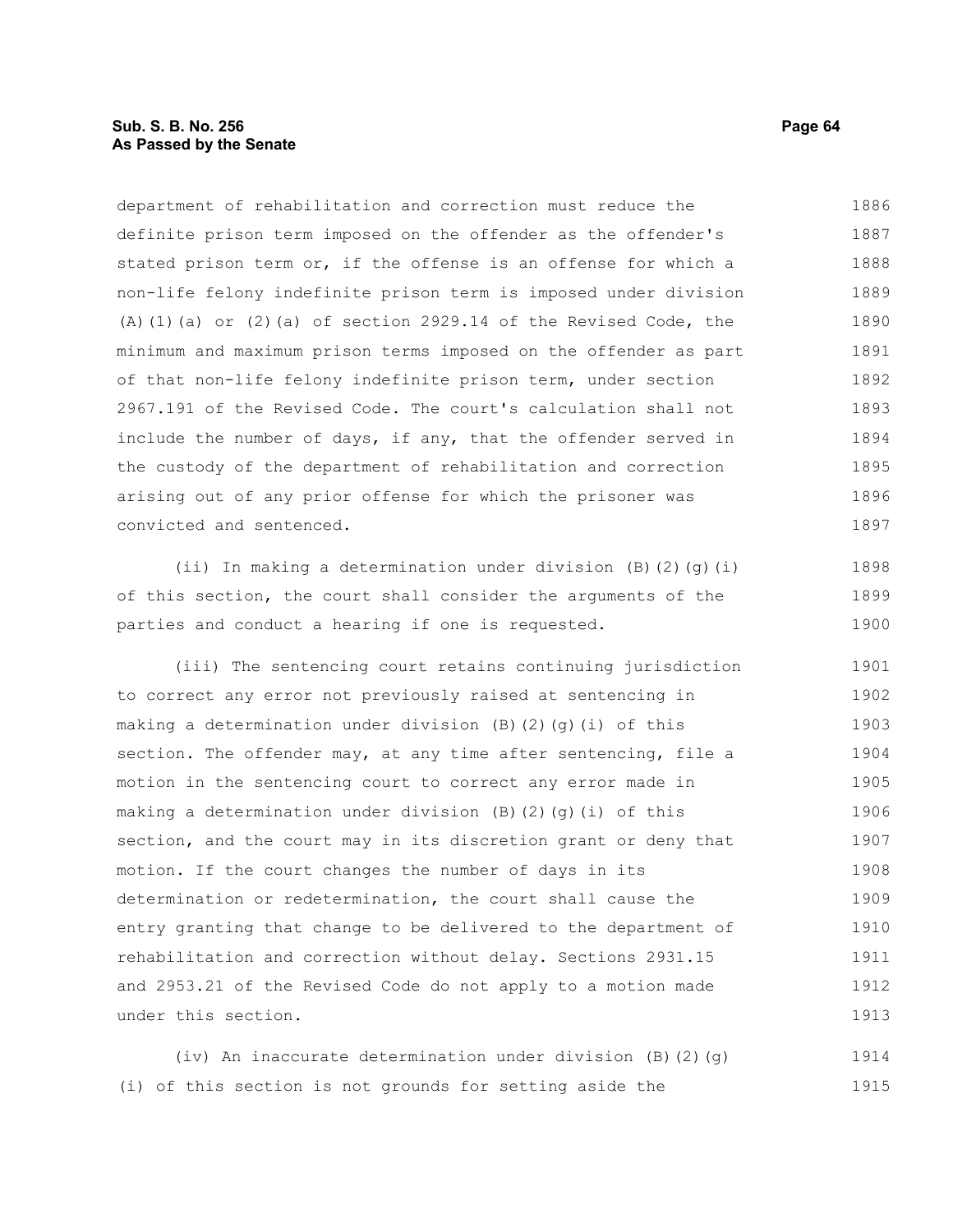offender's conviction or sentence and does not otherwise render the sentence void or voidable. (v) The department of rehabilitation and correction shall rely upon the latest journal entry of the court in determining the total days of local confinement for purposes of division (B) 1916 1917 1918 1919 1920

(2)(f)(i) to (iii) of this section and section 2967.191 of the Revised Code. 1921 1922

(3)(a) The court shall include in the offender's sentence a statement that the offender is a tier III sex offender/childvictim offender, and the court shall comply with the requirements of section 2950.03 of the Revised Code if any of the following apply: 1923 1924 1925 1926 1927

(i) The offender is being sentenced for a violent sex offense or designated homicide, assault, or kidnapping offense that the offender committed on or after January 1, 1997, and the offender is adjudicated a sexually violent predator in relation to that offense. 1928 1929 1930 1931 1932

(ii) The offender is being sentenced for a sexually oriented offense that the offender committed on or after January 1, 1997, and the offender is a tier III sex offender/childvictim offender relative to that offense. 1933 1934 1935 1936

(iii) The offender is being sentenced on or after July 31, 2003, for a child-victim oriented offense, and the offender is a tier III sex offender/child-victim offender relative to that offense. 1937 1938 1939 1940

(iv) The offender is being sentenced under section 2971.03 of the Revised Code for a violation of division (A)(1)(b) of section 2907.02 of the Revised Code committed on or after January 2, 2007. 1941 1942 1943 1944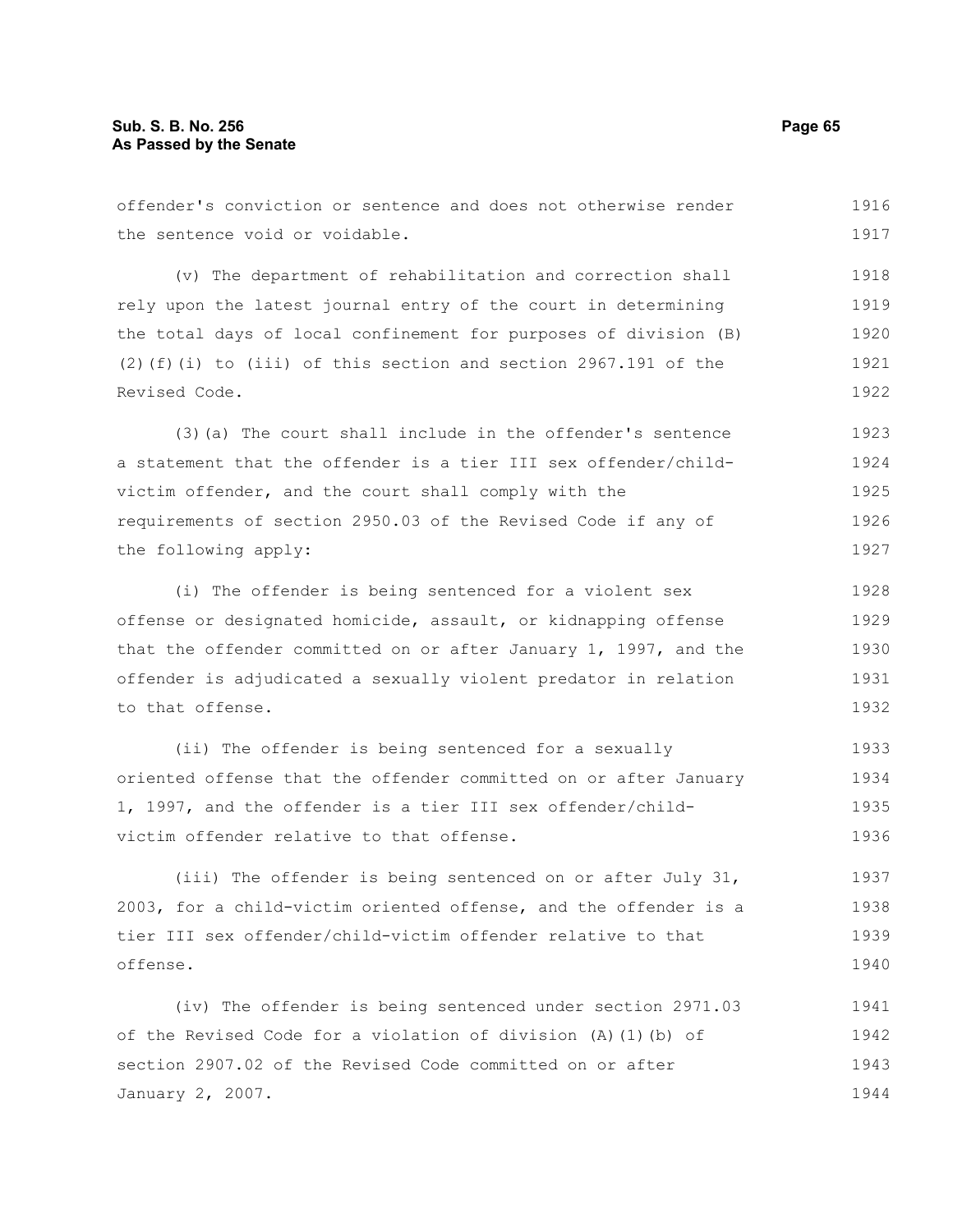(v) The offender is sentenced to a term of life without parole under division (B) of section 2907.02 of the Revised Code. 1945 1946 1947

(vi) The offender is being sentenced for attempted rape committed on or after January 2, 2007, and a specification of the type described in section 2941.1418, 2941.1419, or 2941.1420 of the Revised Code. 1948 1949 1950 1951

(vii) The offender is being sentenced under division (B)  $(3)(a)$ ,  $(b)$ ,  $(c)$ , or  $(d)$  of section 2971.03 of the Revised Code for an offense described in those divisions committed on or after January 1, 2008. 1952 1953 1954 1955

(b) Additionally, if any criterion set forth in divisions (B)(3)(a)(i) to (vii) of this section is satisfied, in the circumstances described in division (E) of section 2929.14 of the Revised Code, the court shall impose sentence on the offender as described in that division. 1956 1957 1958 1959 1960

(4) If the sentencing court determines at the sentencing hearing that a community control sanction should be imposed and the court is not prohibited from imposing a community control sanction, the court shall impose a community control sanction. The court shall notify the offender that, if the conditions of the sanction are violated, if the offender commits a violation of any law, or if the offender leaves this state without the permission of the court or the offender's probation officer, the court may impose a longer time under the same sanction, may impose a more restrictive sanction, or may impose a prison term on the offender and shall indicate the specific prison term that may be imposed as a sanction for the violation, as selected by the court from the range of prison terms for the offense pursuant to section 2929.14 of the Revised Code and as described 1961 1962 1963 1964 1965 1966 1967 1968 1969 1970 1971 1972 1973 1974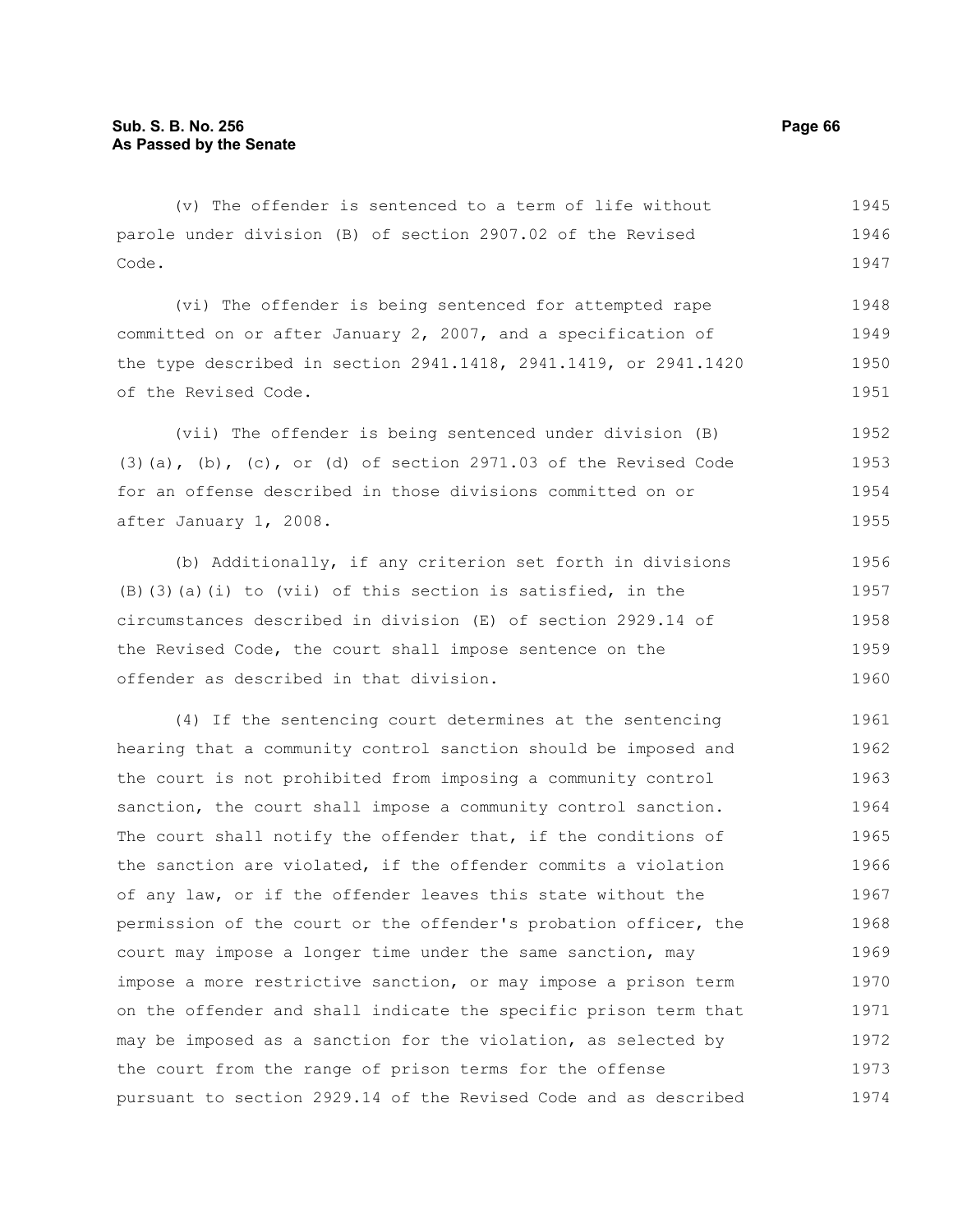in section 2929.15 of the Revised Code.

(5) Before imposing a financial sanction under section 2929.18 of the Revised Code or a fine under section 2929.32 of the Revised Code, the court shall consider the offender's present and future ability to pay the amount of the sanction or fine. 1976 1977 1978 1979 1980

(6) If the sentencing court sentences the offender to a sanction of confinement pursuant to section 2929.14 or 2929.16 of the Revised Code that is to be served in a local detention facility, as defined in section 2929.36 of the Revised Code, and if the local detention facility is covered by a policy adopted pursuant to section 307.93, 341.14, 341.19, 341.21, 341.23, 753.02, 753.04, 753.16, 2301.56, or 2947.19 of the Revised Code and section 2929.37 of the Revised Code, both of the following apply: 1981 1982 1983 1984 1985 1986 1987 1988 1989

(a) The court shall specify both of the following as part of the sentence: 1990 1991

(i) If the offender is presented with an itemized bill pursuant to section 2929.37 of the Revised Code for payment of the costs of confinement, the offender is required to pay the bill in accordance with that section. 1992 1993 1994 1995

(ii) If the offender does not dispute the bill described in division  $(B)$   $(6)$   $(a)$   $(i)$  of this section and does not pay the bill by the times specified in section 2929.37 of the Revised Code, the clerk of the court may issue a certificate of judgment against the offender as described in that section. 1996 1997 1998 1999 2000

(b) The sentence automatically includes any certificate of judgment issued as described in division (B)(6)(a)(ii) of this section. 2001 2002 2003

1975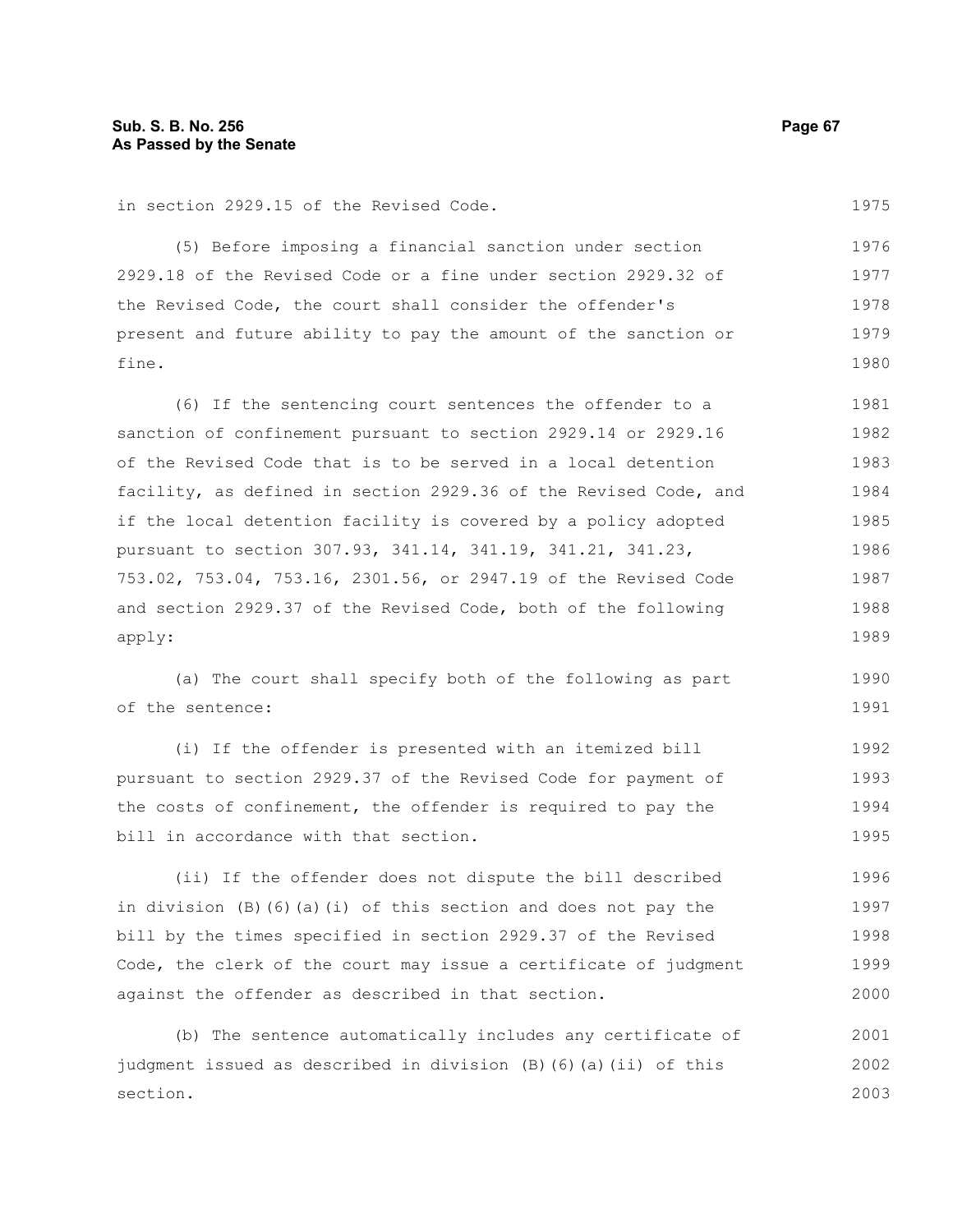# **Sub. S. B. No. 256 Page 68 As Passed by the Senate**

(7) The failure of the court to notify the offender that a prison term is a mandatory prison term pursuant to division (B) (2)(a) of this section or to include in the sentencing entry any information required by division (B)(2)(b) of this section does not affect the validity of the imposed sentence or sentences. If the sentencing court notifies the offender at the sentencing hearing that a prison term is mandatory but the sentencing entry does not specify that the prison term is mandatory, the court may complete a corrected journal entry and send copies of the corrected entry to the offender and the department of rehabilitation and correction, or, at the request of the state, the court shall complete a corrected journal entry and send copies of the corrected entry to the offender and department of rehabilitation and correction. 2004 2005 2006 2007 2008 2009 2010 2011 2012 2013 2014 2015 2016 2017

(C)(1) If the offender is being sentenced for a fourth degree felony OVI offense under division (G)(1) of section 2929.13 of the Revised Code, the court shall impose the mandatory term of local incarceration in accordance with that division, shall impose a mandatory fine in accordance with division (B)(3) of section 2929.18 of the Revised Code, and, in addition, may impose additional sanctions as specified in sections 2929.15, 2929.16, 2929.17, and 2929.18 of the Revised Code. The court shall not impose a prison term on the offender except that the court may impose a prison term upon the offender as provided in division (A)(1) of section 2929.13 of the Revised Code. 2018 2019 2020 2021 2022 2023 2024 2025 2026 2027 2028 2029

(2) If the offender is being sentenced for a third or fourth degree felony OVI offense under division (G)(2) of section 2929.13 of the Revised Code, the court shall impose the mandatory prison term in accordance with that division, shall impose a mandatory fine in accordance with division (B)(3) of 2030 2031 2032 2033 2034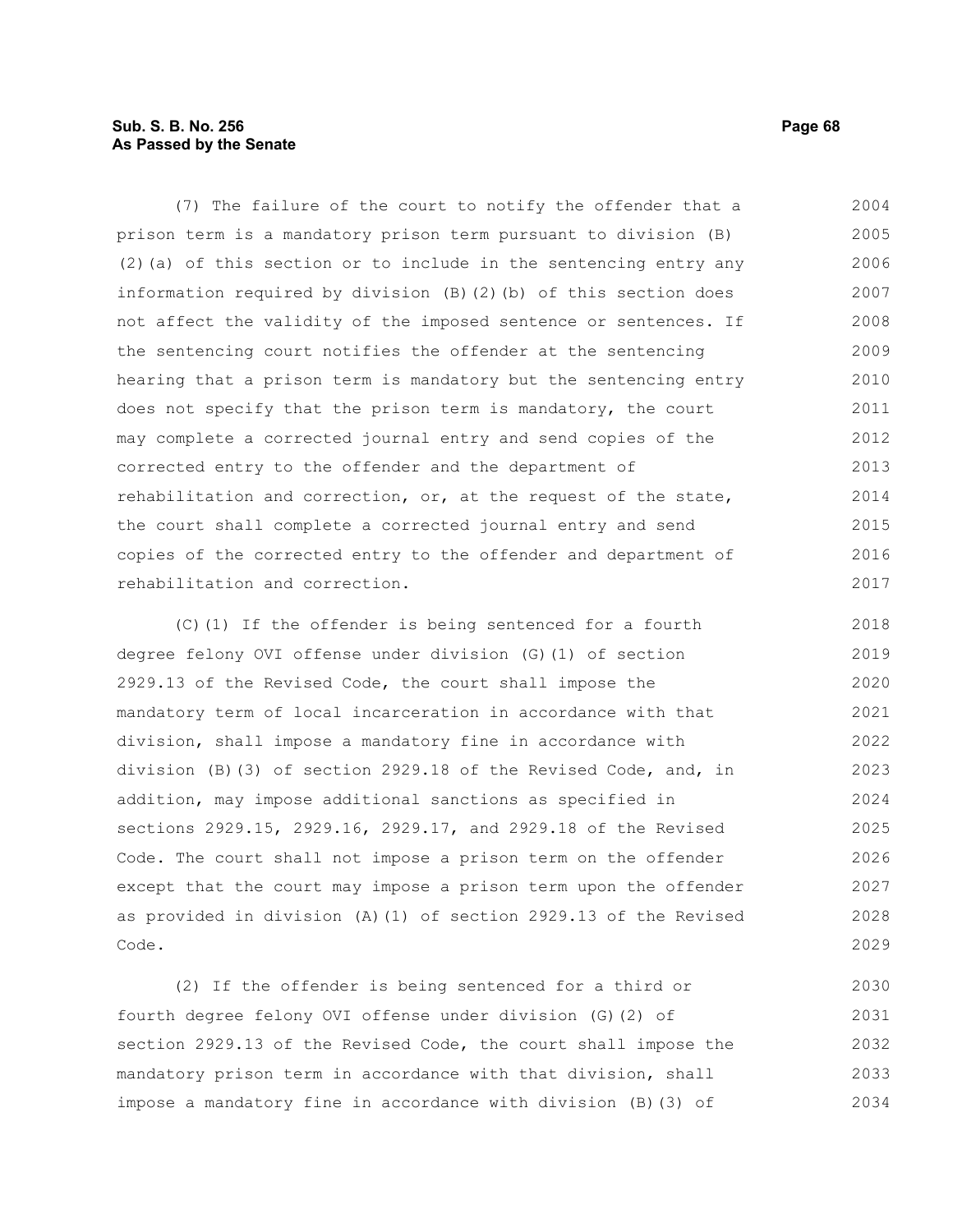## **Sub. S. B. No. 256 Page 69 As Passed by the Senate**

section 2929.18 of the Revised Code, and, in addition, may impose an additional prison term as specified in section 2929.14 of the Revised Code. In addition to the mandatory prison term or mandatory prison term and additional prison term the court imposes, the court also may impose a community control sanction on the offender, but the offender shall serve all of the prison terms so imposed prior to serving the community control sanction. 2035 2036 2037 2038 2039 2040 2041 2042

(D) The sentencing court, pursuant to division (I)(1) of section 2929.14 of the Revised Code, may recommend placement of the offender in a program of shock incarceration under section 5120.031 of the Revised Code or an intensive program prison under section 5120.032 of the Revised Code, disapprove placement of the offender in a program or prison of that nature, or make no recommendation. If the court recommends or disapproves placement, it shall make a finding that gives its reasons for its recommendation or disapproval. 2043 2044 2045 2046 2047 2048 2049 2050 2051

**Sec. 2967.13.** (A) Except as provided in division (G) of this section or section 2967.132 of the Revised Code, a prisoner serving a sentence of imprisonment for life for an offense committed on or after July 1, 1996, is not entitled to any earned credit under section 2967.193 of the Revised Code and becomes eligible for parole as follows: 2052 2053 2054 2055 2056 2057

(1) If a sentence of imprisonment for life was imposed for the offense of murder, at the expiration of the prisoner's minimum term; 2058 2059 2060

(2) If a sentence of imprisonment for life with parole eligibility after serving twenty years of imprisonment was imposed pursuant to section 2929.022 or 2929.03 of the Revised Code, after serving a term of twenty years; 2061 2062 2063 2064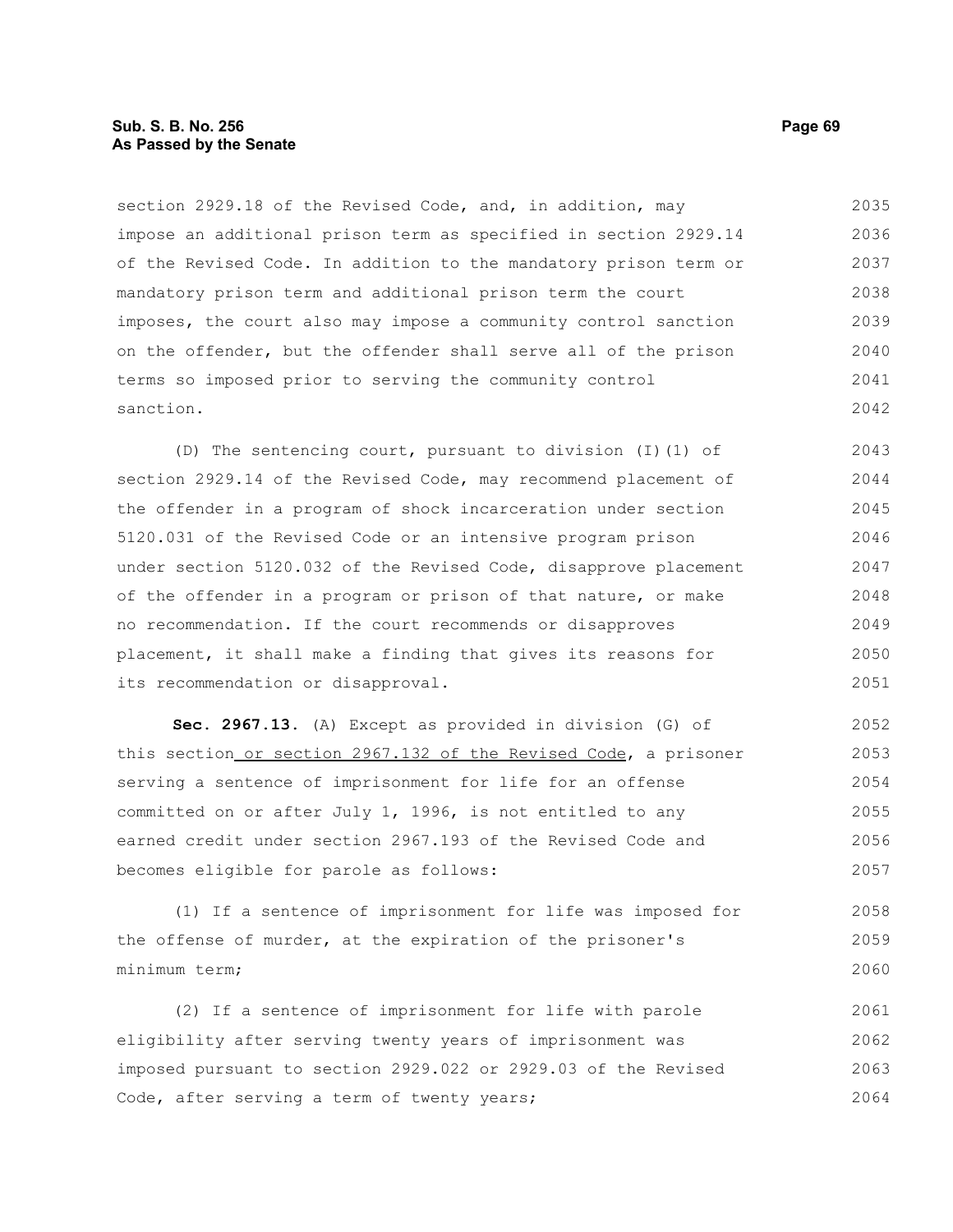## **Sub. S. B. No. 256 Page 70 As Passed by the Senate**

(3) If a sentence of imprisonment for life with parole eligibility after serving twenty-five full years of imprisonment was imposed pursuant to section 2929.022 or 2929.03 of the Revised Code, after serving a term of twenty-five full years; 2065 2066 2067 2068

(4) If a sentence of imprisonment for life with parole eligibility after serving thirty full years of imprisonment was imposed pursuant to section 2929.022 or 2929.03 of the Revised Code, after serving a term of thirty full years; 2069 2070 2071 2072

(5) If a sentence of imprisonment for life was imposed for rape, after serving a term of ten full years' imprisonment; 2073 2074

(6) If a sentence of imprisonment for life with parole eligibility after serving fifteen years of imprisonment was imposed for a violation of section 2927.24 of the Revised Code, after serving a term of fifteen years. 2075 2076 2077 2078

(B) Except as provided in division (G) of this section or section 2967.132 of the Revised Code, a prisoner serving a sentence of imprisonment for life with parole eligibility after serving twenty years of imprisonment or a sentence of imprisonment for life with parole eligibility after serving twenty-five full years or thirty full years of imprisonment imposed pursuant to section 2929.022 or 2929.03 of the Revised Code for an offense committed on or after July 1, 1996, consecutively to any other term of imprisonment, becomes eligible for parole after serving twenty years, twenty full years, or thirty full years, as applicable, as to each such sentence of life imprisonment, which shall not be reduced for earned credits under section 2967.193 of the Revised Code, plus the term or terms of the other sentences consecutively imposed or, if one of the other sentences is another type of life sentence with parole eligibility, the number of years before 2079 2080 2081 2082 2083 2084 2085 2086 2087 2088 2089 2090 2091 2092 2093 2094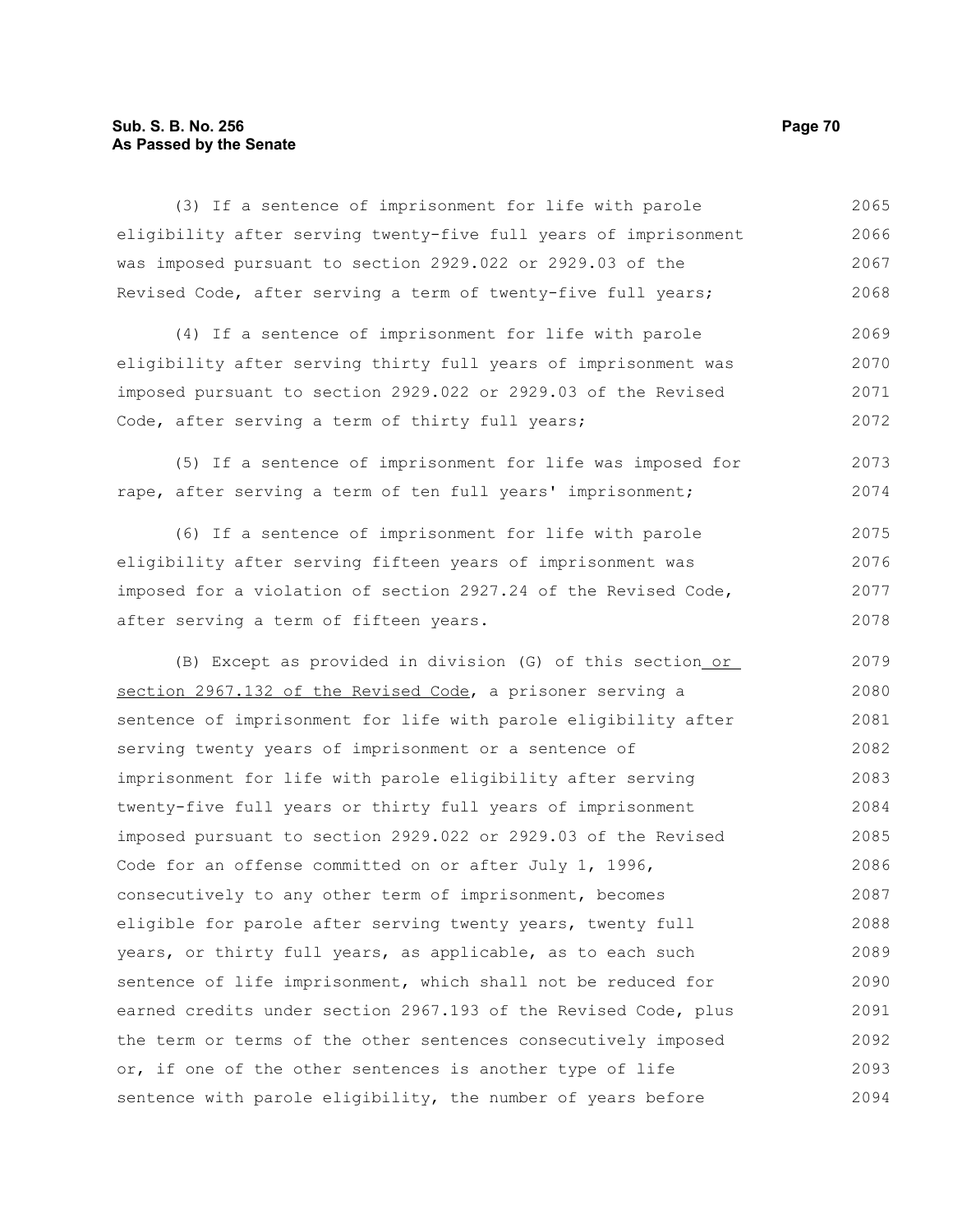parole eligibility for that sentence.

(C) Except as provided in division (G) of this section or section 2967.132 of the Revised Code, a prisoner serving consecutively two or more sentences in which an indefinite term of imprisonment is imposed becomes eligible for parole upon the expiration of the aggregate of the minimum terms of the sentences. 2096 2097 2098 2099 2100 2101

(D) Except as provided in division (G) of this section or section 2967.132 of the Revised Code, a prisoner serving a term of imprisonment who is described in division (A) of section 2967.021 of the Revised Code becomes eligible for parole as described in that division or, if the prisoner is serving a definite term of imprisonment, shall be released as described in that division. 2102 2103 2104 2105 2106 2107 2108

(E) A Except as provided in section 2967.132 of the Revised Code, a prisoner serving a sentence of life imprisonment without parole imposed pursuant to section 2907.02 or section 2929.03 or 2929.06 of the Revised Code is not eligible for parole and shall be imprisoned until death. 2109 2110 2111 2112 2113

(F) A prisoner serving a stated prison term that is a nonlife felony indefinite prison term shall be released in accordance with sections 2967.271 and 2967.28 of the Revised Code. A prisoner serving a stated prison term of any other nature shall be released in accordance with section 2967.28 of the Revised Code. 2114 2115 2116 2117 2118 2119

(G) A Except as provided in section 2967.132 of the Revised Code, a prisoner serving a prison term or term of life imprisonment without parole imposed pursuant to section 2971.03 of the Revised Code never becomes eligible for parole during 2120 2121 2122 2123

2095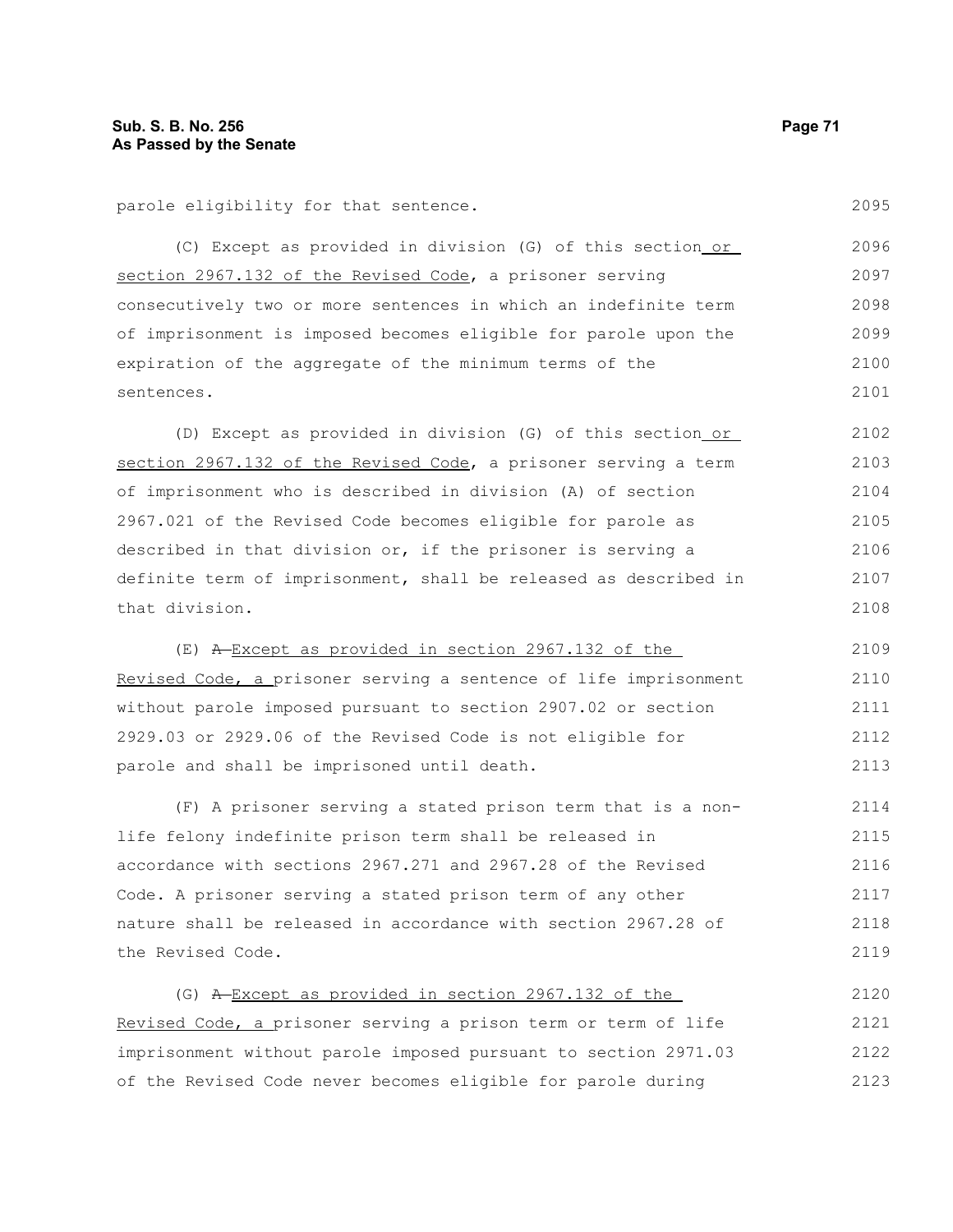| that term of imprisonment.                                       | 2124 |
|------------------------------------------------------------------|------|
| Sec. 2967.132. (A) As used in this section:                      | 2125 |
| (1) "Aggravated homicide offense" means any of the               | 2126 |
| following that involved the purposeful killing of three or more  | 2127 |
| persons, when the offender is the principal offender in each     | 2128 |
| offense:                                                         | 2129 |
| (a) Aggravated murder;                                           | 2130 |
| (b) Any other offense or combination of offenses that            | 2131 |
| involved the purposeful killing of three or more persons.        | 2132 |
| (2) "Homicide offense" means a violation of section              | 2133 |
| 2903.02, 2903.03, 2903.04, or 2903.041 of the Revised Code or a  | 2134 |
| violation of section 2903.01 of the Revised Code that is not an  | 2135 |
| aggravated homicide offense.                                     | 2136 |
| (B) This section applies to any prisoner serving a prison        | 2137 |
| sentence for one or more offenses committed when the prisoner    | 2138 |
| was under eighteen years of age. Regardless of whether the       | 2139 |
| prisoner's stated prison term includes mandatory time, this      | 2140 |
| section shall apply automatically and cannot be limited by the   | 2141 |
| sentencing court.                                                | 2142 |
| (C) Notwithstanding any provision of the Revised Code to         | 2143 |
| the contrary, and regardless of when the offense or offenses     | 2144 |
| were committed and when the sentence was imposed, a prisoner who | 2145 |
| is serving a prison sentence for an offense other than an        | 2146 |
| aggravated homicide offense and who was under eighteen years of  | 2147 |
| age at the time of the offense, or who is serving consecutive    | 2148 |
| prison sentences for multiple offenses none of which is an       | 2149 |
| aggravated homicide offense and who was under eighteen years of  | 2150 |
| age at the time of the offenses, is eligible for parole as       | 2151 |
| follows:                                                         | 2152 |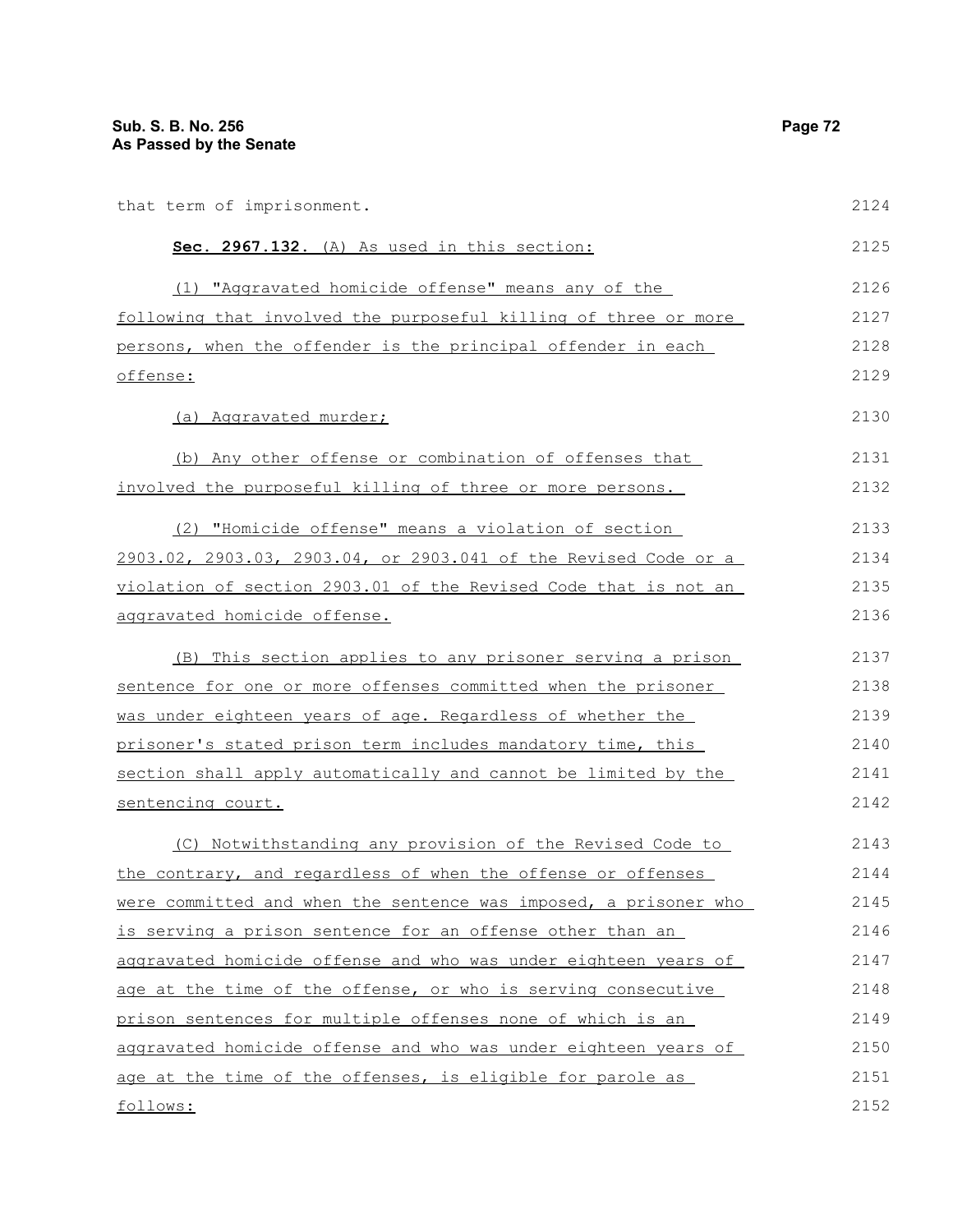| (1) Except as provided in division (C) (2) or (3) of this        | 2153 |
|------------------------------------------------------------------|------|
| section, the prisoner is eligible for parole after serving       | 2154 |
| eighteen years in prison.                                        | 2155 |
| (2) Except as provided in division (C) (3) of this section,      | 2156 |
| if the prisoner is serving a sentence for one or more homicide   | 2157 |
| offenses, none of which are an aggravated homicide offense, the  | 2158 |
| prisoner is eligible for parole after serving twenty-five years  | 2159 |
| in prison.                                                       | 2160 |
| (3) If the prisoner is serving a sentence for one or more        | 2161 |
| offenses and the sentence permits parole earlier than the parole | 2162 |
| eligibility date specified in division (C)(1) or (2) of this     | 2163 |
| section, the prisoner is eligible for parole after serving the   | 2164 |
| period of time in prison that is specified in the sentence.      | 2165 |
| (D) If the prisoner is serving a sentence for an                 | 2166 |
| aggravated homicide offense, or for a violation of section       | 2167 |
| 2909.24 of the Revised Code when the most serious underlying     | 2168 |
| specified offense the defendant committed in the violation was   | 2169 |
| aggravated murder or murder, the prisoner is not eligible for    | 2170 |
| parole review other than in accordance with the sentence imposed | 2171 |
| for the offense.                                                 | 2172 |
| (E)(1) Once a prisoner is eligible for parole pursuant to        | 2173 |
| division (C) or (D) of this section, the parole board, within a  | 2174 |
| reasonable time after the prisoner becomes eligible, shall       | 2175 |
| conduct a hearing to consider the prisoner's release on parole   | 2176 |
| under parole supervision. The board shall conduct the hearing in | 2177 |
| accordance with Chapters 2930., 2967., and 5149. of the Revised  | 2178 |
| Code and in accordance with the board's policies and procedures. | 2179 |
| Those policies and procedures must permit the prisoner's         | 2180 |
| privately retained counsel or the state public defender to       | 2181 |
| appear at the prisoner's hearing to make a statement in support  | 2182 |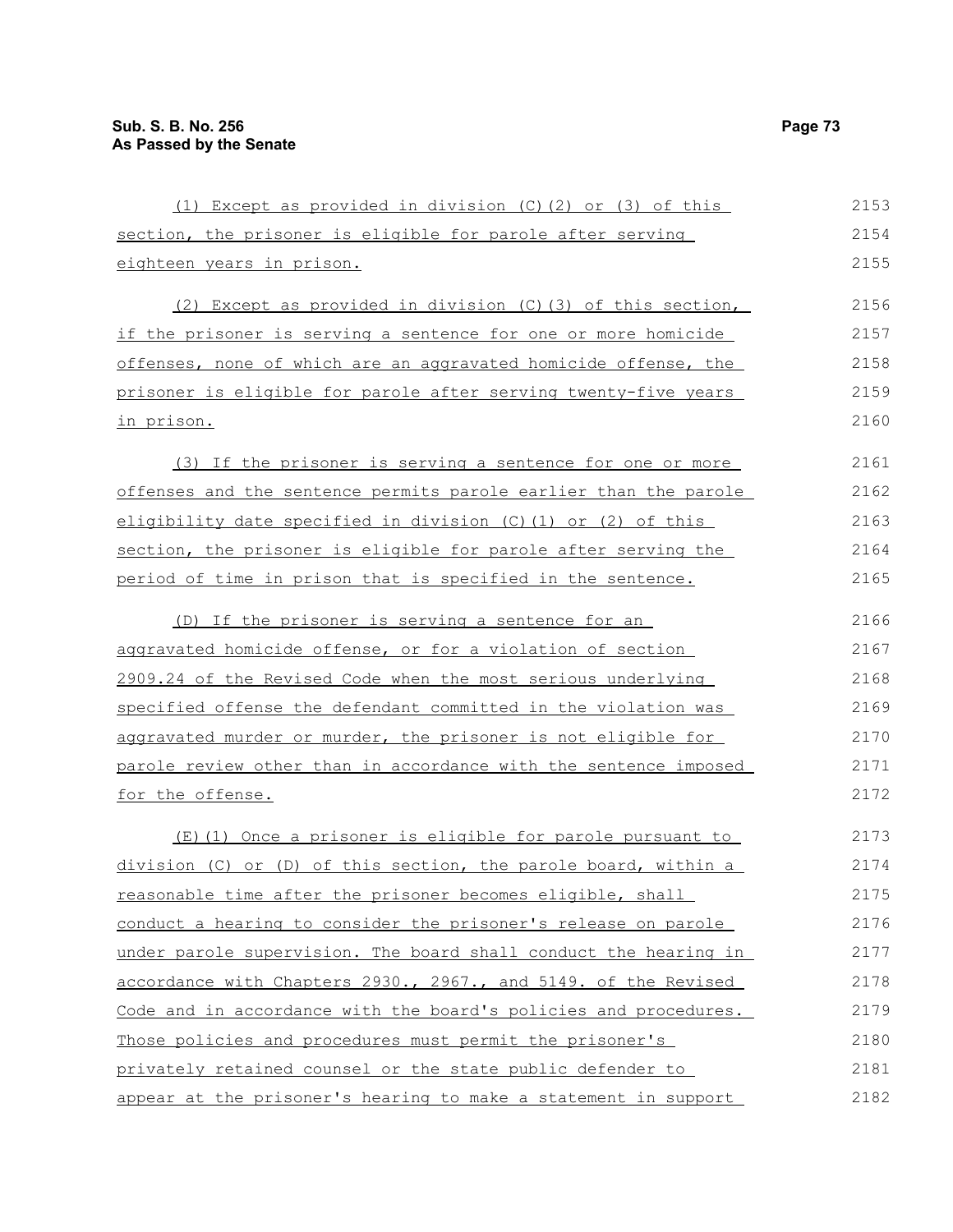| of the prisoner's release.                                       | 2183 |
|------------------------------------------------------------------|------|
| (2) The parole board shall ensure that the review process        | 2184 |
| provides the prisoner a meaningful opportunity to obtain         | 2185 |
| release. In addition to any other factors the board is required  | 2186 |
| or authorized to consider by rule or statute, the board shall    | 2187 |
| consider the following factors as mitigating factors:            | 2188 |
| (a) The chronological age of the prisoner at the time of         | 2189 |
| the offense and that age's hallmark features, including          | 2190 |
| intellectual capacity, immaturity, impetuosity, and a failure to | 2191 |
| appreciate risks and consequences;                               | 2192 |
| (b) The family and home environment of the prisoner at the       | 2193 |
| time of the offense, the prisoner's inability to control the     | 2194 |
| prisoner's surroundings, a history of trauma regarding the       | 2195 |
| prisoner, and the prisoner's school and special education        | 2196 |
| history;                                                         | 2197 |
| (c) The circumstances of the offense, including the extent       | 2198 |
| of the prisoner's participation in the conduct and the way       | 2199 |
| familial and peer pressures may have impacted the prisoner's     | 2200 |
| conduct;                                                         | 2201 |
| (d) Whether the prisoner might have been charged and             | 2202 |
| convicted of a lesser offense if not for the incompetencies      | 2203 |
| associated with youth such as the prisoner's inability to deal   | 2204 |
| with police officers and prosecutors during the prisoner's       | 2205 |
| interrogation or possible plea agreement, or the prisoner's      | 2206 |
| inability to assist the prisoner's own attorney;                 | 2207 |
| (e) Examples of the prisoner's rehabilitation, including         | 2208 |
| any subsequent growth or increase in maturity during             | 2209 |
| imprisonment.                                                    | 2210 |
| (F) In accordance with section 2967.131 of the Revised           | 2211 |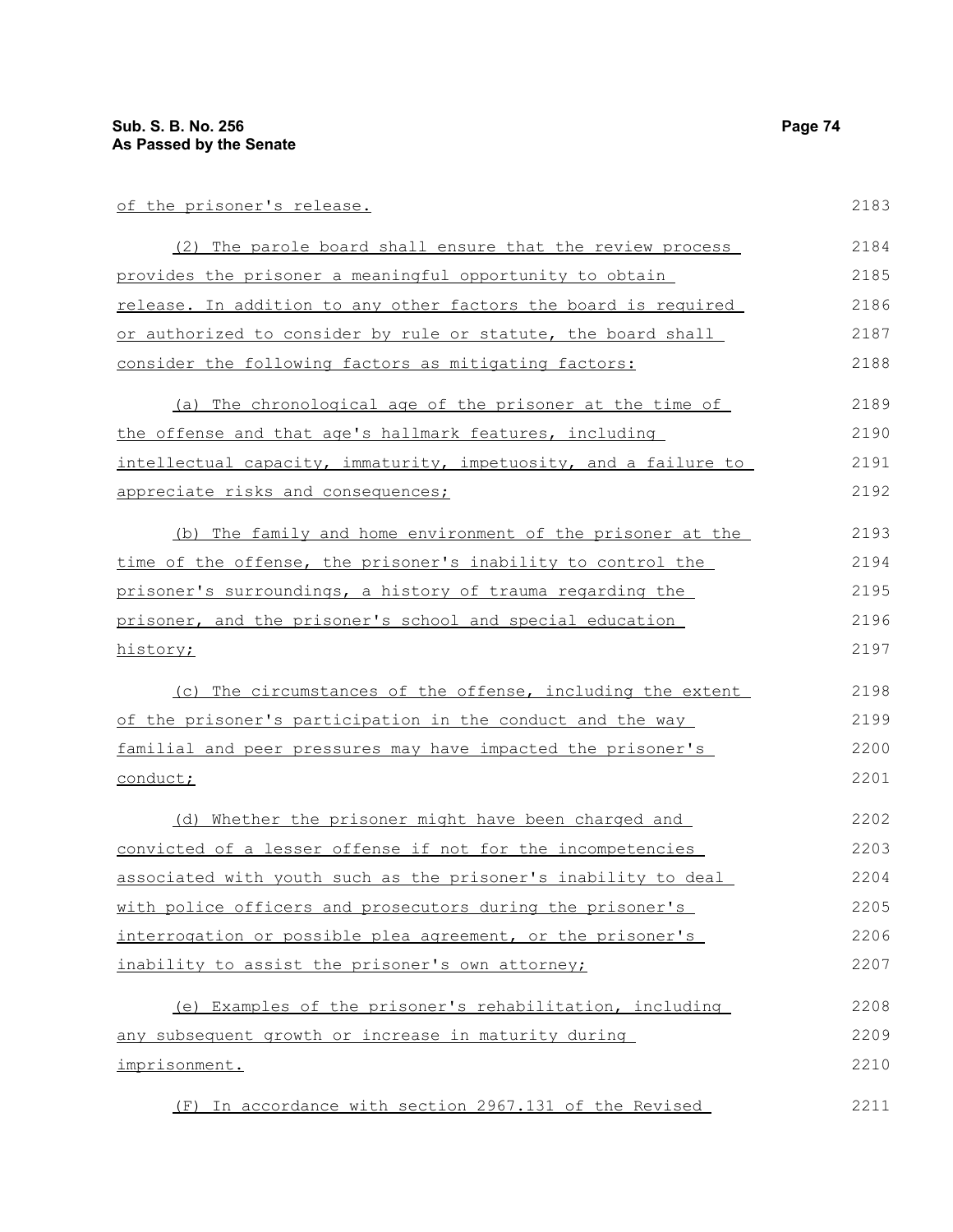| Code, the parole board shall impose appropriate terms and        | 2212 |
|------------------------------------------------------------------|------|
| conditions of release upon each prisoner granted a parole under  | 2213 |
| this section.                                                    | 2214 |
| (G) If the parole board denies release on parole pursuant        | 2215 |
| to this section, the board shall conduct a subsequent release    | 2216 |
| review not later than five years after release was denied.       | 2217 |
| (H) In addition to any notice required by rule or statute,       | 2218 |
| the parole board shall notify the state public defender, the     | 2219 |
| victim, and the appropriate prosecuting attorney of a prisoner's | 2220 |
| eligibility for review under this section at least sixty days    | 2221 |
| before the board begins any review or proceedings involving that | 2222 |
| prisoner under this section.                                     | 2223 |
| (I) This section shall apply to determine the parole             | 2224 |
| eligibility of all prisoners described in this section who       | 2225 |
| committed an offense prior to, on, or after the effective date   | 2226 |
| of this section, regardless of when the prisoner committed or    | 2227 |
| was sentenced for the offense.                                   | 2228 |
| Sec. 2971.03. (A) Notwithstanding divisions (A) and (D) of       | 2229 |
| section 2929.14, section 2929.02, 2929.03, 2929.06, 2929.13, or  | 2230 |
| another section of the Revised Code, other than divisions (B)    | 2231 |
| and (C) of section 2929.14 of the Revised Code, that authorizes  | 2232 |
| or requires a specified prison term or a mandatory prison term   | 2233 |
| for a person who is convicted of or pleads guilty to a felony or | 2234 |
| that specifies the manner and place of service of a prison term  | 2235 |
| or term of imprisonment, the court shall impose a sentence upon  | 2236 |
| a person who is convicted of or pleads guilty to a violent sex   | 2237 |
| offense and who also is convicted of or pleads guilty to a       | 2238 |
| sexually violent predator specification that was included in the | 2239 |
| indictment, count in the indictment, or information charging     | 2240 |
| that offense, and upon a person who is convicted of or pleads    | 2241 |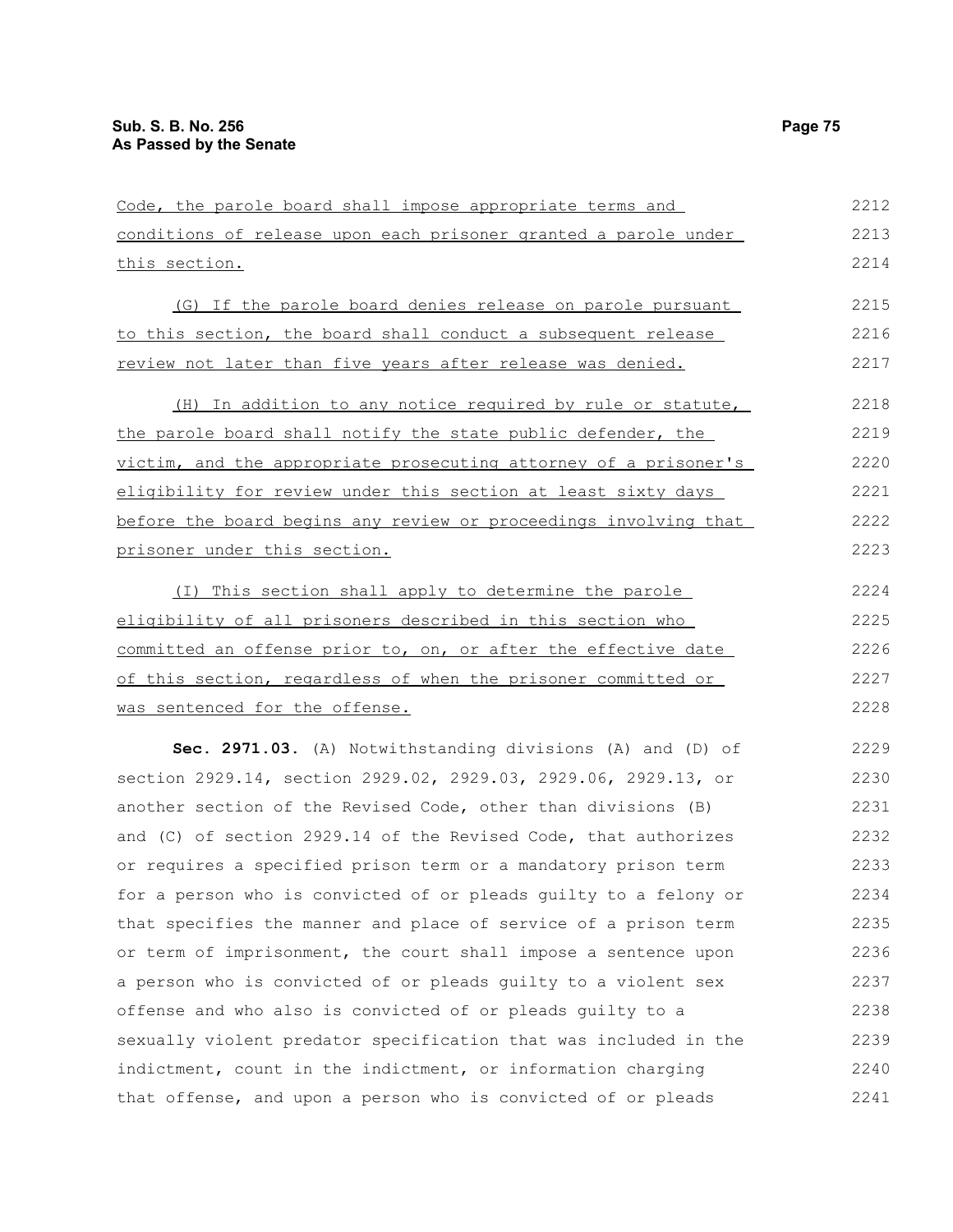#### **Sub. S. B. No. 256 Page 76 As Passed by the Senate**

guilty to a designated homicide, assault, or kidnapping offense and also is convicted of or pleads guilty to both a sexual motivation specification and a sexually violent predator specification that were included in the indictment, count in the indictment, or information charging that offense, as follows: 2242 2243 2244 2245 2246

(1)  $H$ -Except as provided in division (A)(5) of this section, if the offense for which the sentence is being imposed is aggravated murder and if the court does not impose upon the offender a sentence of death, it shall impose upon the offender a term of life imprisonment without parole. If the court sentences the offender to death and the sentence of death is vacated, overturned, or otherwise set aside, the court shall impose upon the offender a term of life imprisonment without parole.

(2)  $H$ Except as provided in division (A)(5) of this section, if the offense for which the sentence is being imposed is murder; or if the offense is rape committed in violation of division (A)(1)(b) of section 2907.02 of the Revised Code when the offender purposely compelled the victim to submit by force or threat of force, when the victim was less than ten years of age, when the offender previously has been convicted of or pleaded guilty to either rape committed in violation of that division or a violation of an existing or former law of this state, another state, or the United States that is substantially similar to division (A)(1)(b) of section 2907.02 of the Revised Code, or when the offender during or immediately after the commission of the rape caused serious physical harm to the victim; or if the offense is an offense other than aggravated murder or murder for which a term of life imprisonment may be imposed, it shall impose upon the offender a term of life imprisonment without parole. 2256 2257 2258 2259 2260 2261 2262 2263 2264 2265 2266 2267 2268 2269 2270 2271 2272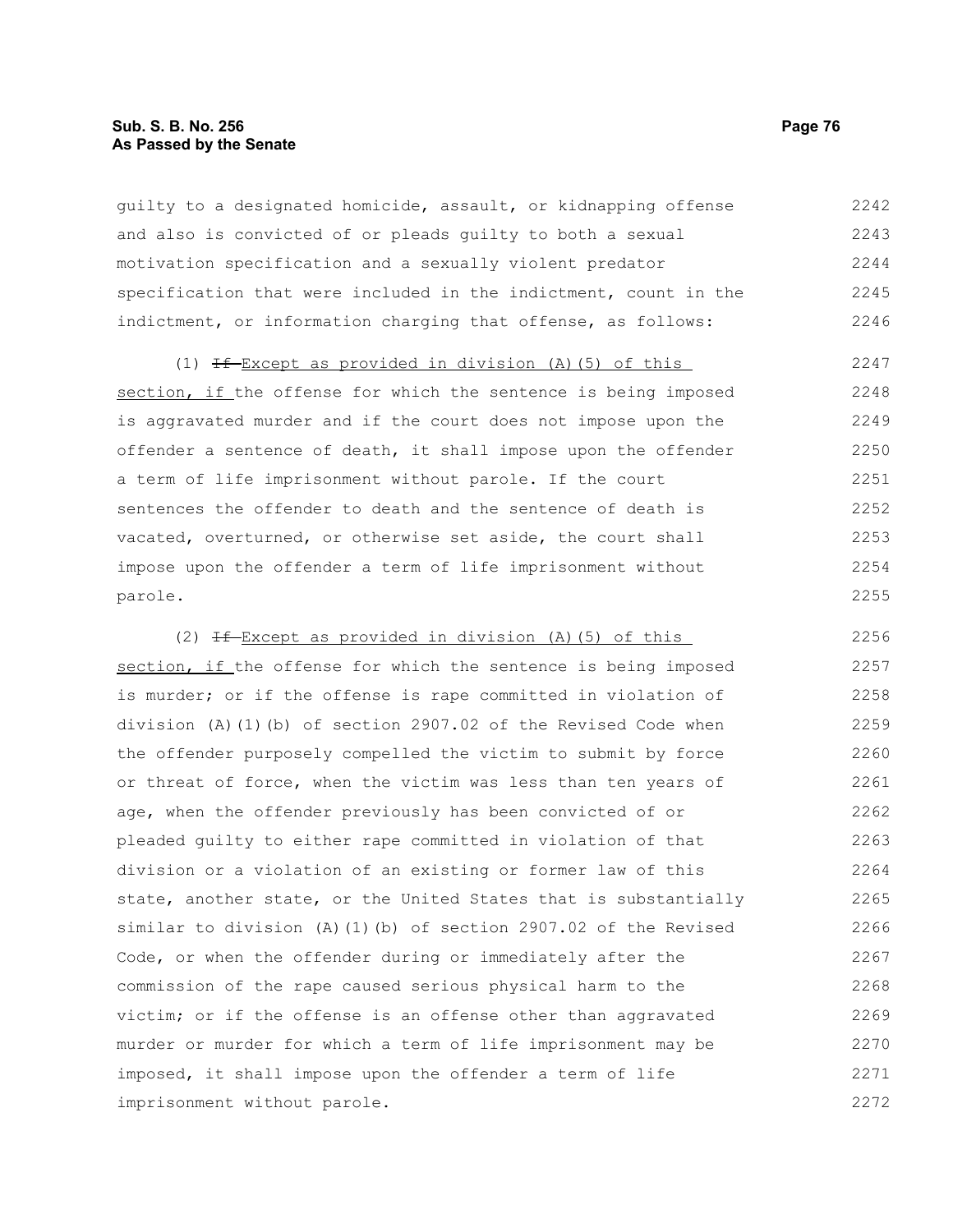# **Sub. S. B. No. 256 Page 77 As Passed by the Senate**

(3)(a) Except as otherwise provided in division (A)(3)(b), (c), (d), or (e) or (A)(4) of this section, if the offense for which the sentence is being imposed is an offense other than aggravated murder, murder, or rape and other than an offense for which a term of life imprisonment may be imposed, it shall impose an indefinite prison term consisting of a minimum term fixed by the court as described in this division, but not less than two years, and a maximum term of life imprisonment. Except as otherwise specified in this division, the minimum term shall be fixed by the court from among the range of terms available as a definite term for the offense. If the offense is a felony of the first or second degree committed on or after-the effectivedate of this amendment March 22, 2019, the minimum term shall be fixed by the court from among the range of terms available as a minimum term for the offense under division  $(A)$   $(1)$   $(a)$  or  $(2)$   $(a)$ of that section. 2273 2274 2275 2276 2277 2278 2279 2280 2281 2282 2283 2284 2285 2286 2287 2288

(b) Except as otherwise provided in division (A)(4) of this section, if the offense for which the sentence is being imposed is kidnapping that is a felony of the first degree, it shall impose an indefinite prison term as follows: 2289 2290 2291 2292

(i) If the kidnapping is committed on or after January 1, 2008, and the victim of the offense is less than thirteen years of age, except as otherwise provided in this division, it shall impose an indefinite prison term consisting of a minimum term of fifteen years and a maximum term of life imprisonment. If the kidnapping is committed on or after January 1, 2008, the victim of the offense is less than thirteen years of age, and the offender released the victim in a safe place unharmed, it shall impose an indefinite prison term consisting of a minimum term of ten years and a maximum term of life imprisonment. 2293 2294 2295 2296 2297 2298 2299 2300 2301 2302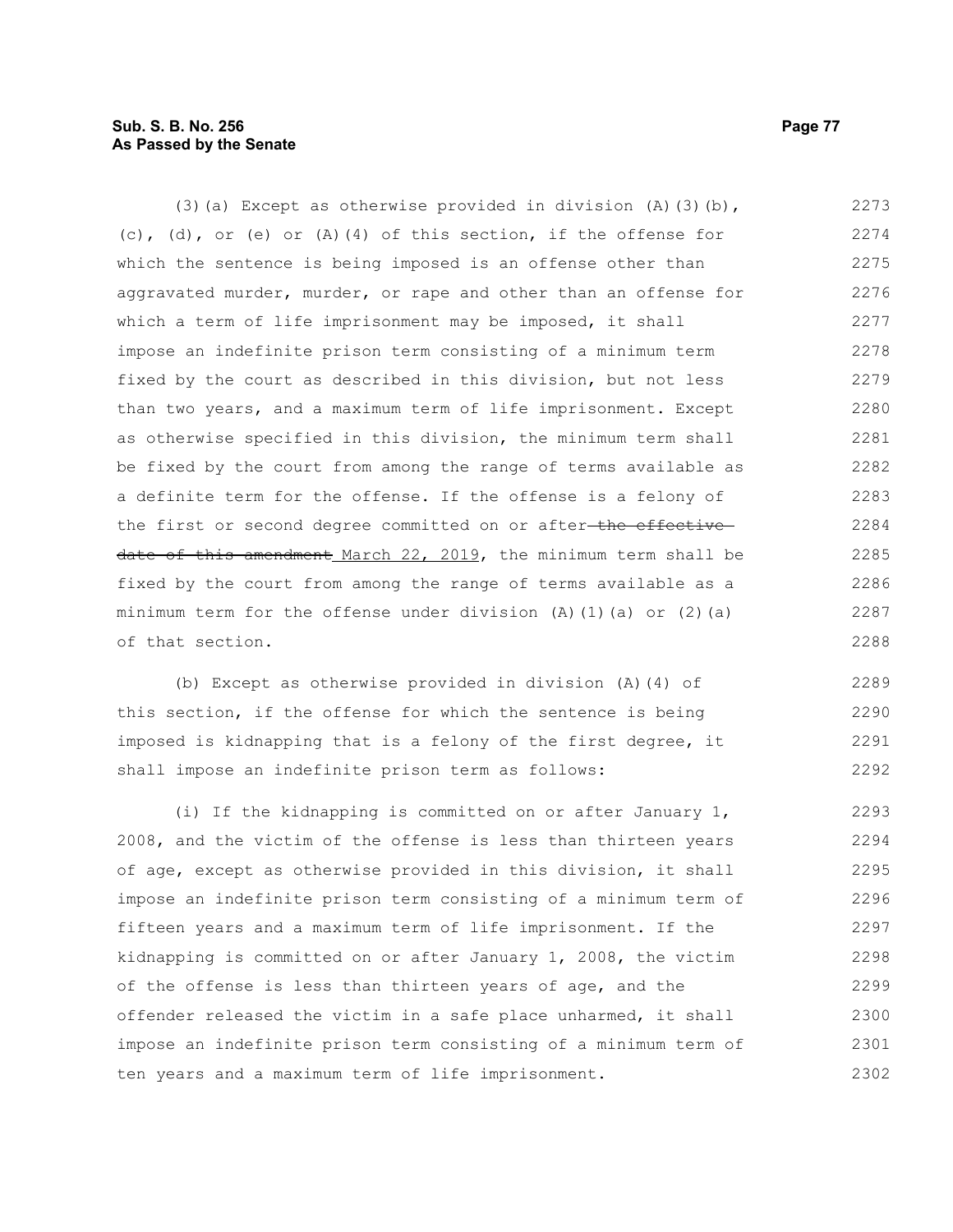# **Sub. S. B. No. 256 Page 78 As Passed by the Senate**

(ii) If the kidnapping is committed prior to January 1, 2008, or division (A)(3)(b)(i) of this section does not apply, it shall impose an indefinite term consisting of a minimum term fixed by the court that is not less than ten years and a maximum term of life imprisonment. 2303 2304 2305 2306 2307

(c) Except as otherwise provided in division (A)(4) of this section, if the offense for which the sentence is being imposed is kidnapping that is a felony of the second degree, it shall impose an indefinite prison term consisting of a minimum term fixed by the court that is not less than eight years, and a maximum term of life imprisonment. 2308 2309 2310 2311 2312 2313

(d) Except as otherwise provided in division (A)(4) of this section, if the offense for which the sentence is being imposed is rape for which a term of life imprisonment is not imposed under division (A)(2) of this section or division (B) of section 2907.02 of the Revised Code, it shall impose an indefinite prison term as follows: 2314 2315 2316 2317 2318 2319

(i) If the rape is committed on or after January 2, 2007, in violation of division (A)(1)(b) of section 2907.02 of the Revised Code, it shall impose an indefinite prison term consisting of a minimum term of twenty-five years and a maximum term of life imprisonment. 2320 2321 2322 2323 2324

(ii) If the rape is committed prior to January 2, 2007, or the rape is committed on or after January 2, 2007, other than in violation of division (A)(1)(b) of section 2907.02 of the Revised Code, it shall impose an indefinite prison term consisting of a minimum term fixed by the court that is not less than ten years, and a maximum term of life imprisonment. 2325 2326 2327 2328 2329 2330

(e) Except as otherwise provided in division (A)(4) of 2331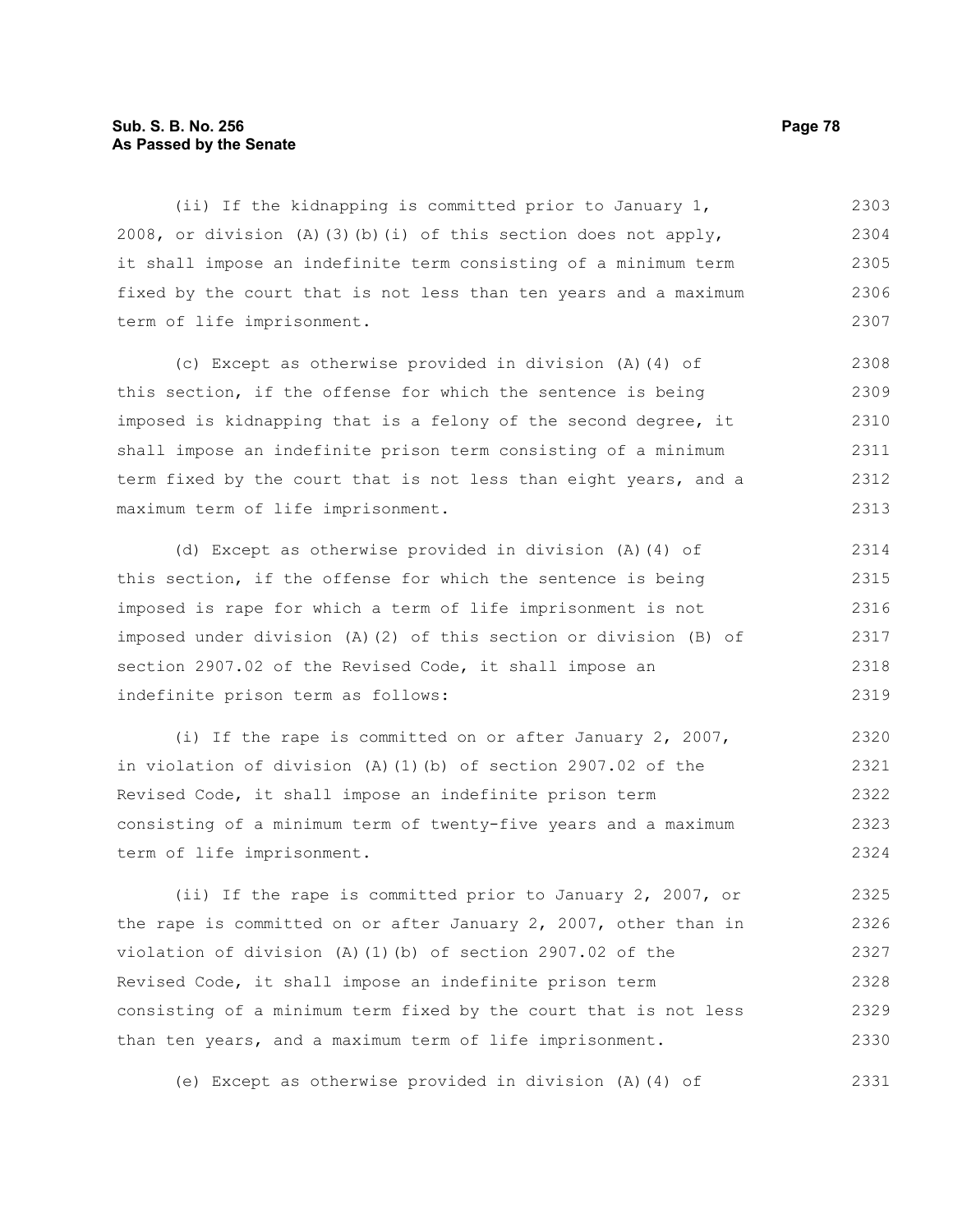this section, if the offense for which sentence is being imposed is attempted rape, it shall impose an indefinite prison term as follows: 2332 2333 2334

(i) Except as otherwise provided in division (A)(3)(e) (ii), (iii), or (iv) of this section, it shall impose an indefinite prison term pursuant to division (A)(3)(a) of this section. 2335 2336 2337 2338

(ii) If the attempted rape for which sentence is being imposed was committed on or after January 2, 2007, and if the offender also is convicted of or pleads guilty to a specification of the type described in section 2941.1418 of the Revised Code, it shall impose an indefinite prison term consisting of a minimum term of five years and a maximum term of twenty-five years. 2339 2340 2341 2342 2343 2344 2345

(iii) If the attempted rape for which sentence is being imposed was committed on or after January 2, 2007, and if the offender also is convicted of or pleads guilty to a specification of the type described in section 2941.1419 of the Revised Code, it shall impose an indefinite prison term consisting of a minimum term of ten years and a maximum of life imprisonment. 2346 2347 2348 2349 2350 2351 2352

(iv) If the attempted rape for which sentence is being imposed was committed on or after January 2, 2007, and if the offender also is convicted of or pleads guilty to a specification of the type described in section 2941.1420 of the Revised Code, it shall impose an indefinite prison term consisting of a minimum term of fifteen years and a maximum of life imprisonment. 2353 2354 2355 2356 2357 2358 2359

(4) For Except as provided in division (A)(5) of this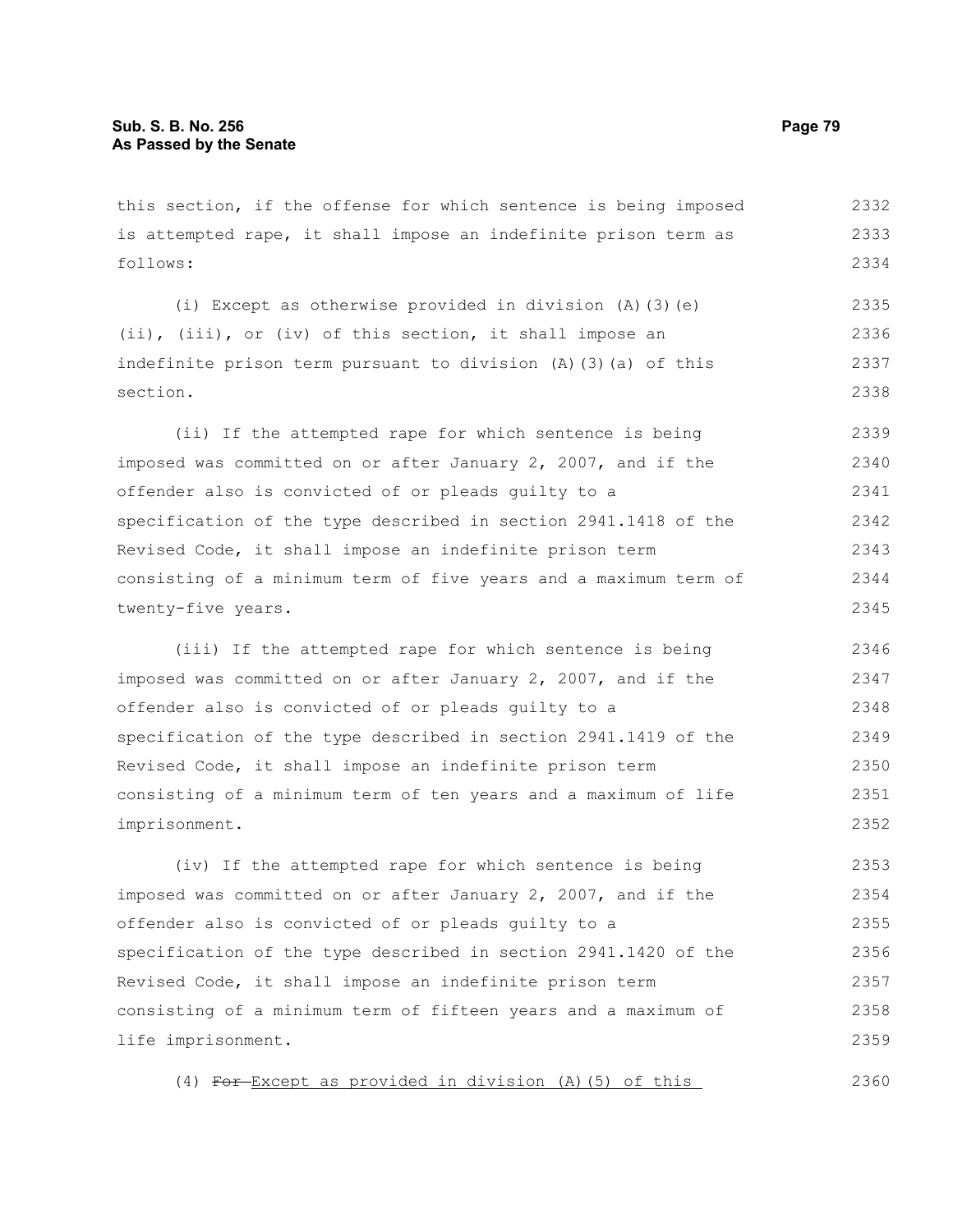section, for any offense for which the sentence is being imposed, if the offender previously has been convicted of or pleaded guilty to a violent sex offense and also to a sexually violent predator specification that was included in the indictment, count in the indictment, or information charging that offense, or previously has been convicted of or pleaded guilty to a designated homicide, assault, or kidnapping offense and also to both a sexual motivation specification and a sexually violent predator specification that were included in the indictment, count in the indictment, or information charging that offense, it shall impose upon the offender a term of life imprisonment without parole. (5) Notwithstanding divisions (A)(1), (2), and (4) of this section, the court shall not impose a sentence of life imprisonment without parole upon any person for an offense that was committed when the person was under eighteen years of age. In any case described in division  $(A)$   $(1)$ ,  $(2)$ , or  $(4)$  of this 2361 2362 2363 2364 2365 2366 2367 2368 2369 2370 2371 2372 2373 2374 2375 2376 2377

section, if the offense was committed when the person was under eighteen years of age, the court shall impose an indefinite prison term consisting of a minimum term of thirty years and a maximum term of life imprisonment. 2378 2379 2380 2381

(B)(1) Notwithstanding section 2929.13, division (A) or (D) of section 2929.14, or another section of the Revised Code other than division (B) of section 2907.02 or divisions (B) and (C) of section 2929.14 of the Revised Code that authorizes or requires a specified prison term or a mandatory prison term for a person who is convicted of or pleads guilty to a felony or that specifies the manner and place of service of a prison term or term of imprisonment, if a person is convicted of or pleads guilty to a violation of division (A)(1)(b) of section 2907.02 of the Revised Code committed on or after January 2, 2007, if 2382 2383 2384 2385 2386 2387 2388 2389 2390 2391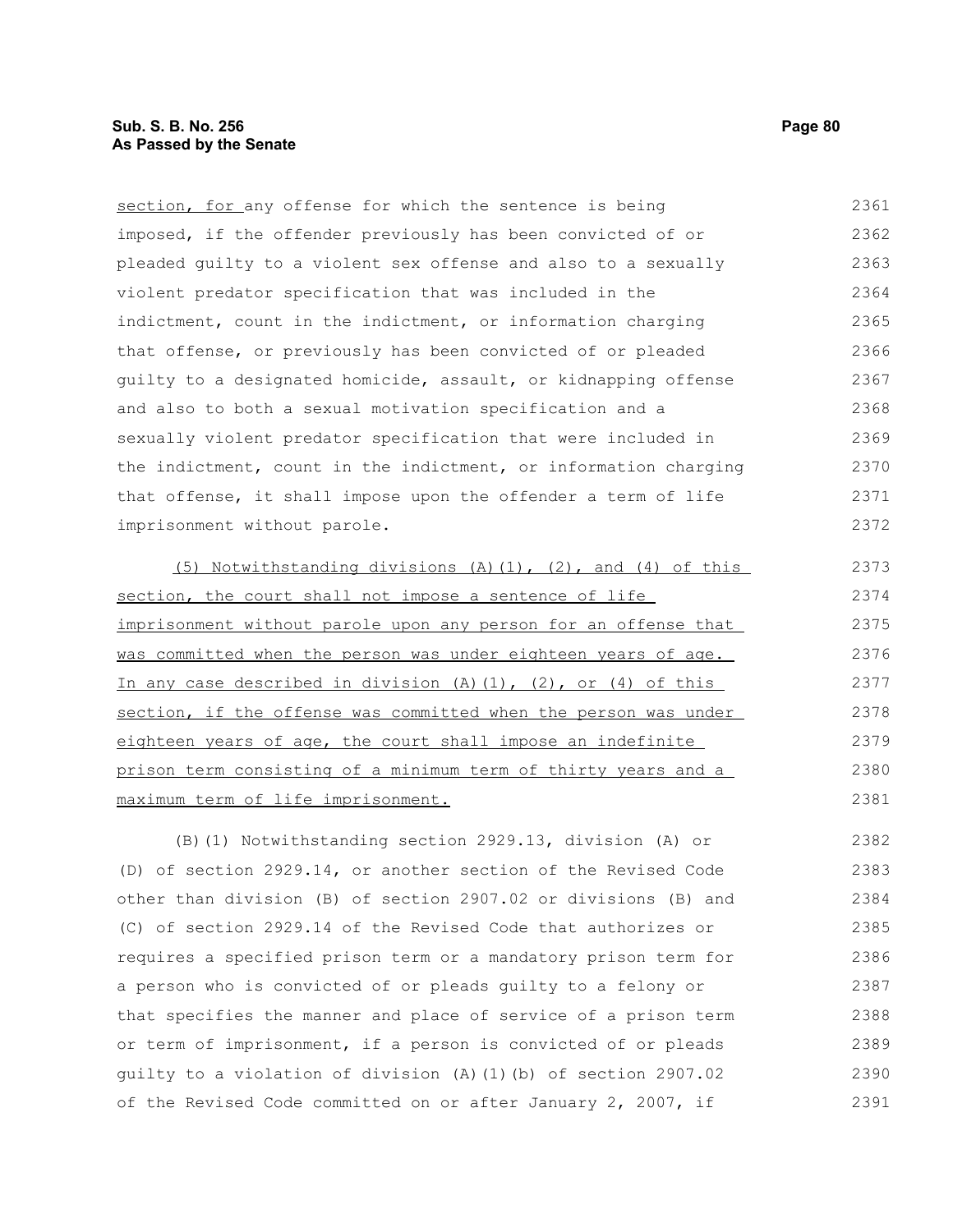# **Sub. S. B. No. 256 Page 81 As Passed by the Senate**

division (A) of this section does not apply regarding the person, and if the court does not impose a sentence of life without parole when authorized pursuant to division (B) of section 2907.02 of the Revised Code, the court shall impose upon the person an indefinite prison term consisting of one of the following: 2392 2393 2394 2395 2396 2397

(a) Except as otherwise required in division (B)(1)(b) or (c) of this section, a minimum term of ten years and a maximum term of life imprisonment. 2398 2399 2400

(b) If the victim was less than ten years of age, a minimum term of fifteen years and a maximum of life imprisonment. 2401 2402 2403

(c) If the offender purposely compels the victim to submit by force or threat of force, or if the offender previously has been convicted of or pleaded guilty to violating division (A)(1) (b) of section 2907.02 of the Revised Code or to violating an existing or former law of this state, another state, or the United States that is substantially similar to division (A)(1) (b) of that section, or if the offender during or immediately after the commission of the offense caused serious physical harm to the victim, a minimum term of twenty-five years and a maximum of life imprisonment. 2404 2405 2406 2407 2408 2409 2410 2411 2412 2413

(2) Notwithstanding section 2929.13, division (A) or (D) of section 2929.14, or another section of the Revised Code other than divisions (B) and (C) of section 2929.14 of the Revised Code that authorizes or requires a specified prison term or a mandatory prison term for a person who is convicted of or pleads guilty to a felony or that specifies the manner and place of service of a prison term or term of imprisonment and except as otherwise provided in division (B) of section 2907.02 of the 2414 2415 2416 2417 2418 2419 2420 2421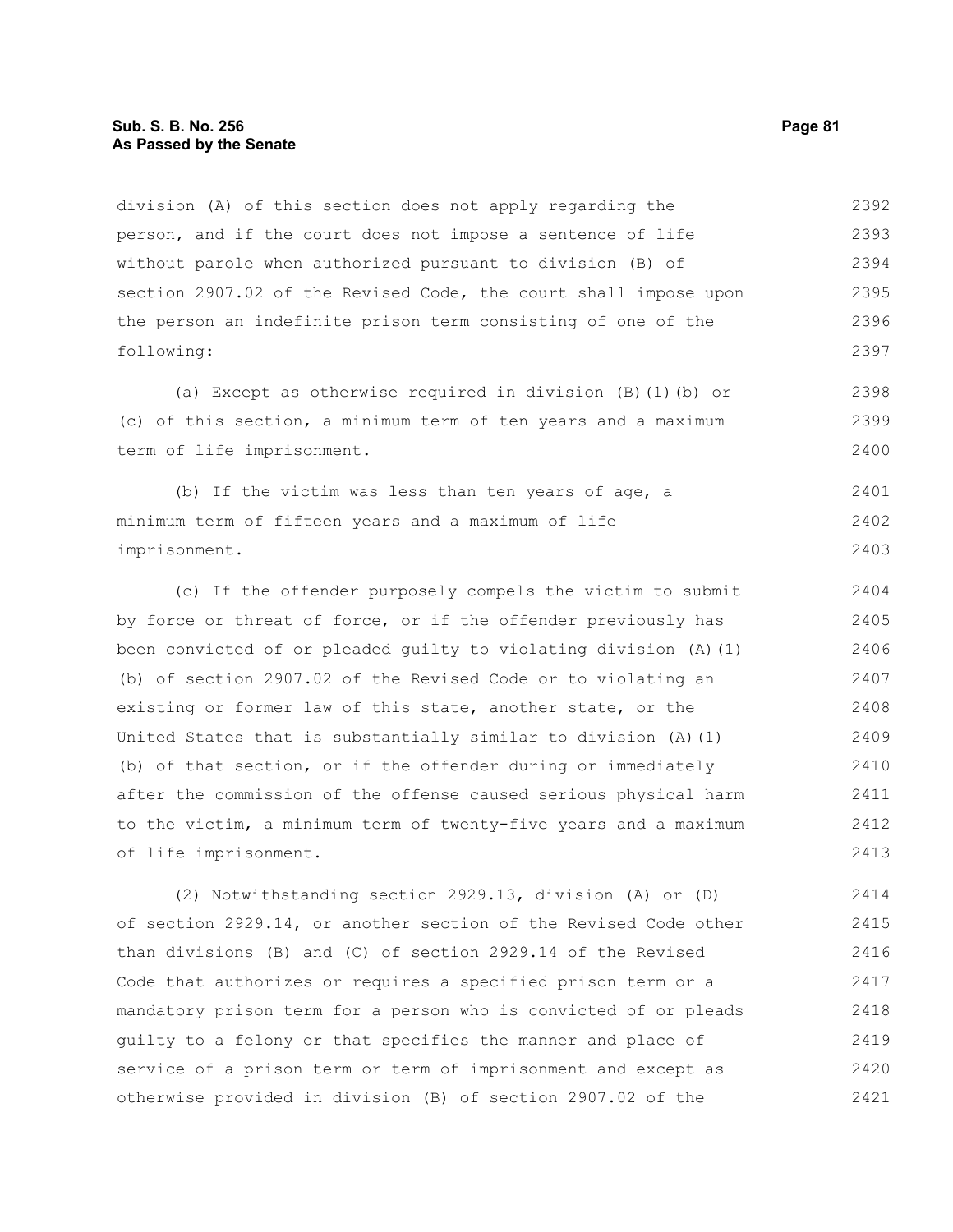### **Sub. S. B. No. 256 Page 82 As Passed by the Senate**

Revised Code, if a person is convicted of or pleads guilty to attempted rape committed on or after January 2, 2007, and if division (A) of this section does not apply regarding the person, the court shall impose upon the person an indefinite prison term consisting of one of the following: 2422 2423 2424 2425 2426

(a) If the person also is convicted of or pleads guilty to a specification of the type described in section 2941.1418 of the Revised Code, the court shall impose upon the person an indefinite prison term consisting of a minimum term of five years and a maximum term of twenty-five years. 2427 2428 2429 2430 2431

(b) If the person also is convicted of or pleads guilty to a specification of the type described in section 2941.1419 of the Revised Code, the court shall impose upon the person an indefinite prison term consisting of a minimum term of ten years and a maximum term of life imprisonment. 2432 2433 2434 2435 2436

(c) If the person also is convicted of or pleads guilty to a specification of the type described in section 2941.1420 of the Revised Code, the court shall impose upon the person an indefinite prison term consisting of a minimum term of fifteen years and a maximum term of life imprisonment. 2437 2438 2439 2440 2441

(3) Notwithstanding section 2929.13, division (A) or (D) of section 2929.14, or another section of the Revised Code other than divisions (B) and (C) of section 2929.14 of the Revised Code that authorizes or requires a specified prison term or a mandatory prison term for a person who is convicted of or pleads guilty to a felony or that specifies the manner and place of service of a prison term or term of imprisonment, if a person is convicted of or pleads guilty to an offense described in division (B)(3)(a), (b), (c), or (d) of this section committed on or after January 1, 2008, if the person also is convicted of 2442 2443 2444 2445 2446 2447 2448 2449 2450 2451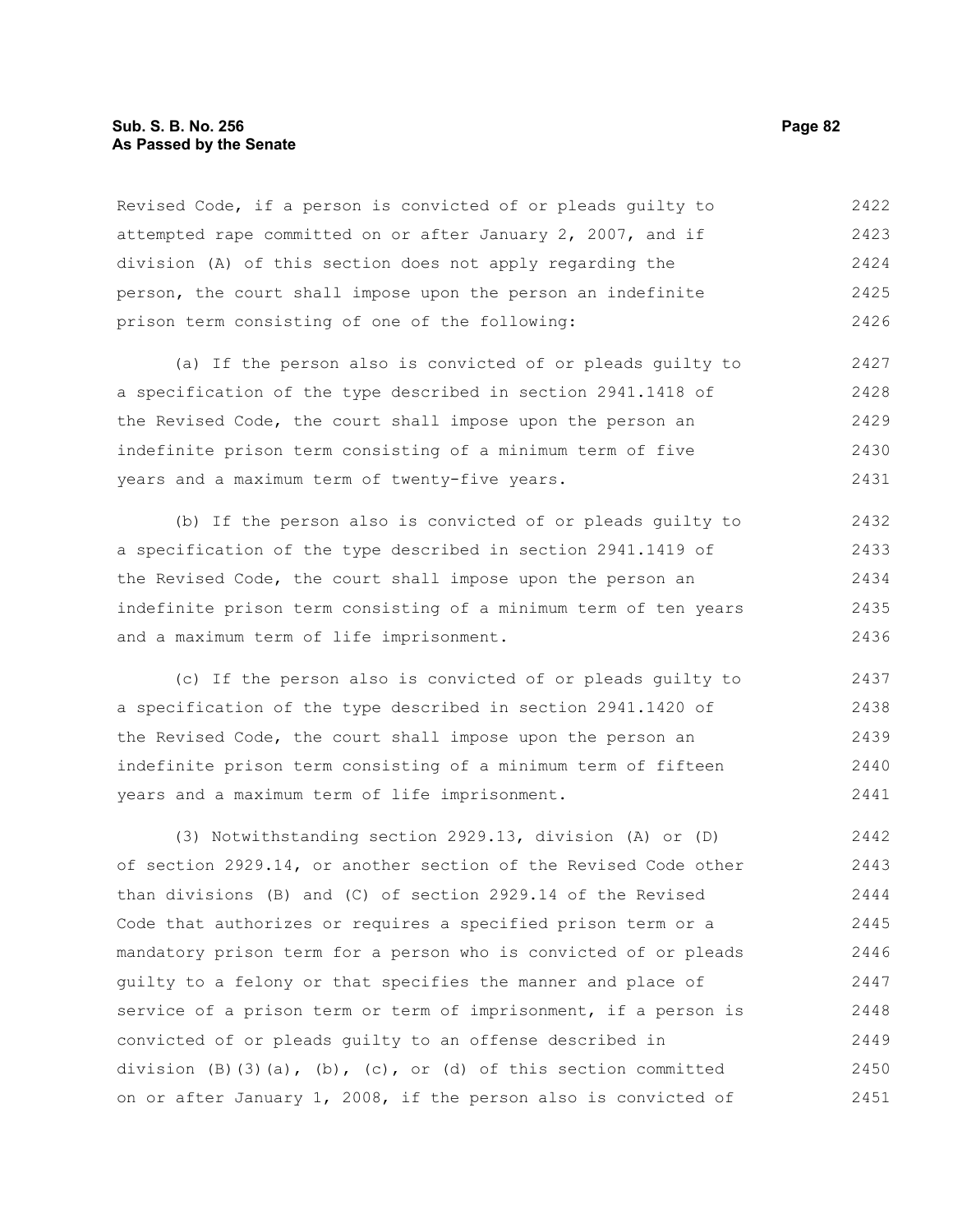### **Sub. S. B. No. 256 Page 83 As Passed by the Senate**

or pleads guilty to a sexual motivation specification that was included in the indictment, count in the indictment, or information charging that offense, and if division (A) of this section does not apply regarding the person, the court shall impose upon the person an indefinite prison term consisting of one of the following: 2452 2453 2454 2455 2456 2457

(a) An indefinite prison term consisting of a minimum of ten years and a maximum term of life imprisonment if the offense for which the sentence is being imposed is kidnapping, the victim of the offense is less than thirteen years of age, and the offender released the victim in a safe place unharmed; 2458 2459 2460 2461 2462

(b) An indefinite prison term consisting of a minimum of fifteen years and a maximum term of life imprisonment if the offense for which the sentence is being imposed is kidnapping when the victim of the offense is less than thirteen years of age and division  $(B)$   $(3)$   $(a)$  of this section does not apply; 2463 2464 2465 2466 2467

(c) An indefinite term consisting of a minimum of thirty years and a maximum term of life imprisonment if the offense for which the sentence is being imposed is aggravated murder, when the victim of the offense is less than thirteen years of age, a sentence of death or life imprisonment without parole is not imposed for the offense, and division  $(A)$   $(2)$   $(b)$   $(ii)$  of section 2929.022, division (A)(1)(e), (C)(1)(a)(v), (C)(2)(a)(ii), (D) (2)(b), (D)(3)(a)(iv), or (E)(1)(d) of section 2929.03, or division (A) or (B) of section 2929.06 of the Revised Code requires that the sentence for the offense be imposed pursuant to this division; 2468 2469 2470 2471 2472 2473 2474 2475 2476 2477 2478

(d) An indefinite prison term consisting of a minimum of thirty years and a maximum term of life imprisonment if the offense for which the sentence is being imposed is murder when 2479 2480 2481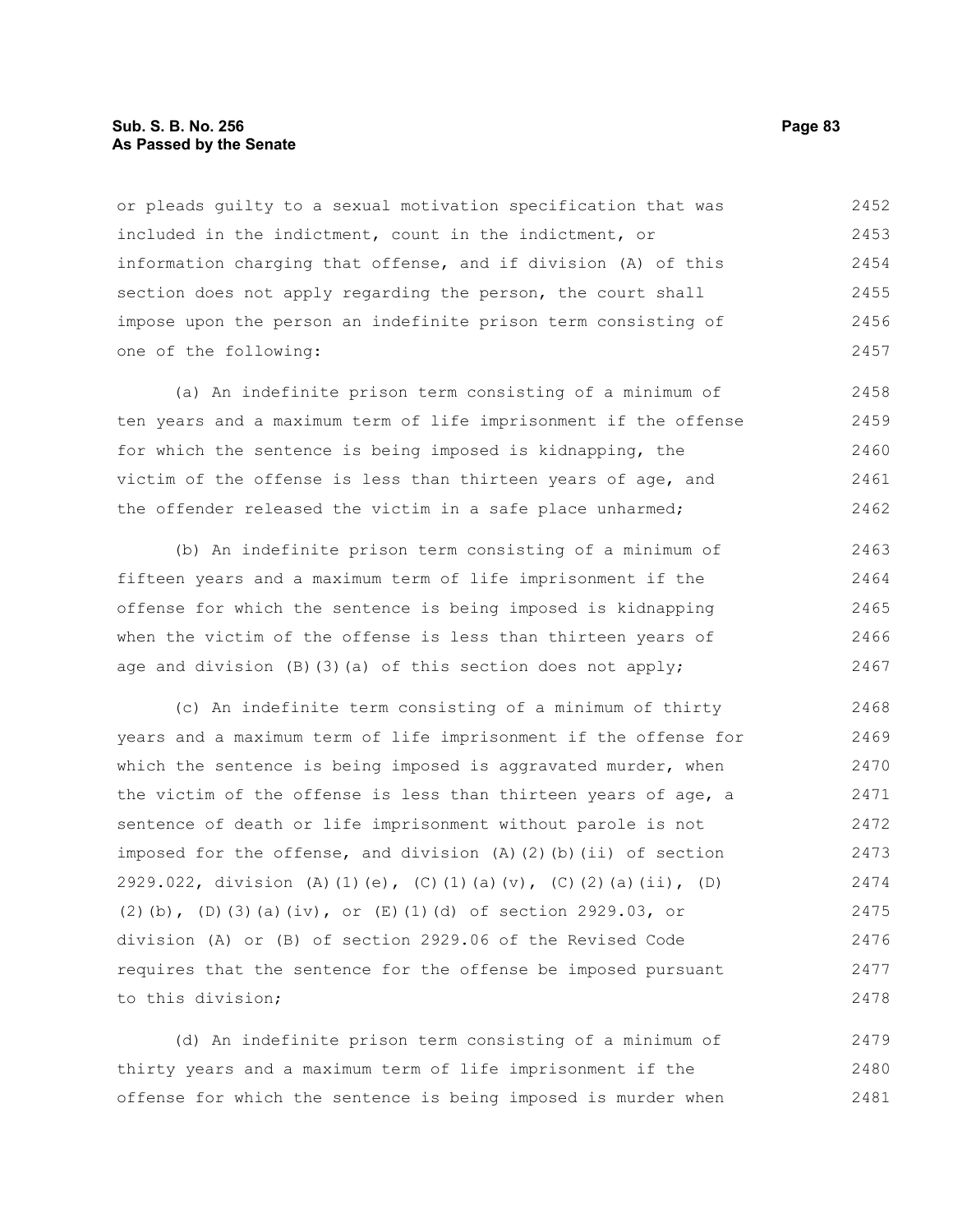the victim of the offense is less than thirteen years of age. (C)(1) If the offender is sentenced to a prison term pursuant to division (A)(3), (B)(1)(a), (b), or (c), (B)(2)(a), (b), or (c), or  $(B)$ (3)(a), (b), (c), or (d) of this section, the parole board shall have control over the offender's service of the term during the entire term unless the parole board terminates its control in accordance with section 2971.04 of the Revised Code. (2) Except as provided in division (C)(3)  $or$  (G) of this section, an offender sentenced to a prison term or term of life imprisonment without parole pursuant to division (A) of this section shall serve the entire prison term or term of life imprisonment in a state correctional institution. The offender is not eligible for judicial release under section 2929.20 of the Revised Code. (3) For a prison term imposed pursuant to division (A)(3), (B)(1)(a), (b), or (c), (B)(2)(a), (b), or (c), or (B)(3)(a), 2482 2483 2484 2485 2486 2487 2488 2489 2490 2491 2492 2493 2494 2495 2496 2497 2498

(b), (c), or (d) of this section, subject to the application of division (G) of this section, the court, in accordance with section 2971.05 of the Revised Code, may terminate the prison term or modify the requirement that the offender serve the entire term in a state correctional institution if all of the following apply: 2499 2500 2501 2502 2503 2504

(a) The offender has served at least the minimum term imposed as part of that prison term. 2505 2506

(b) The parole board, pursuant to section 2971.04 of the Revised Code, has terminated its control over the offender's service of that prison term. 2507 2508 2509

(c) The court has held a hearing and found, by clear and 2510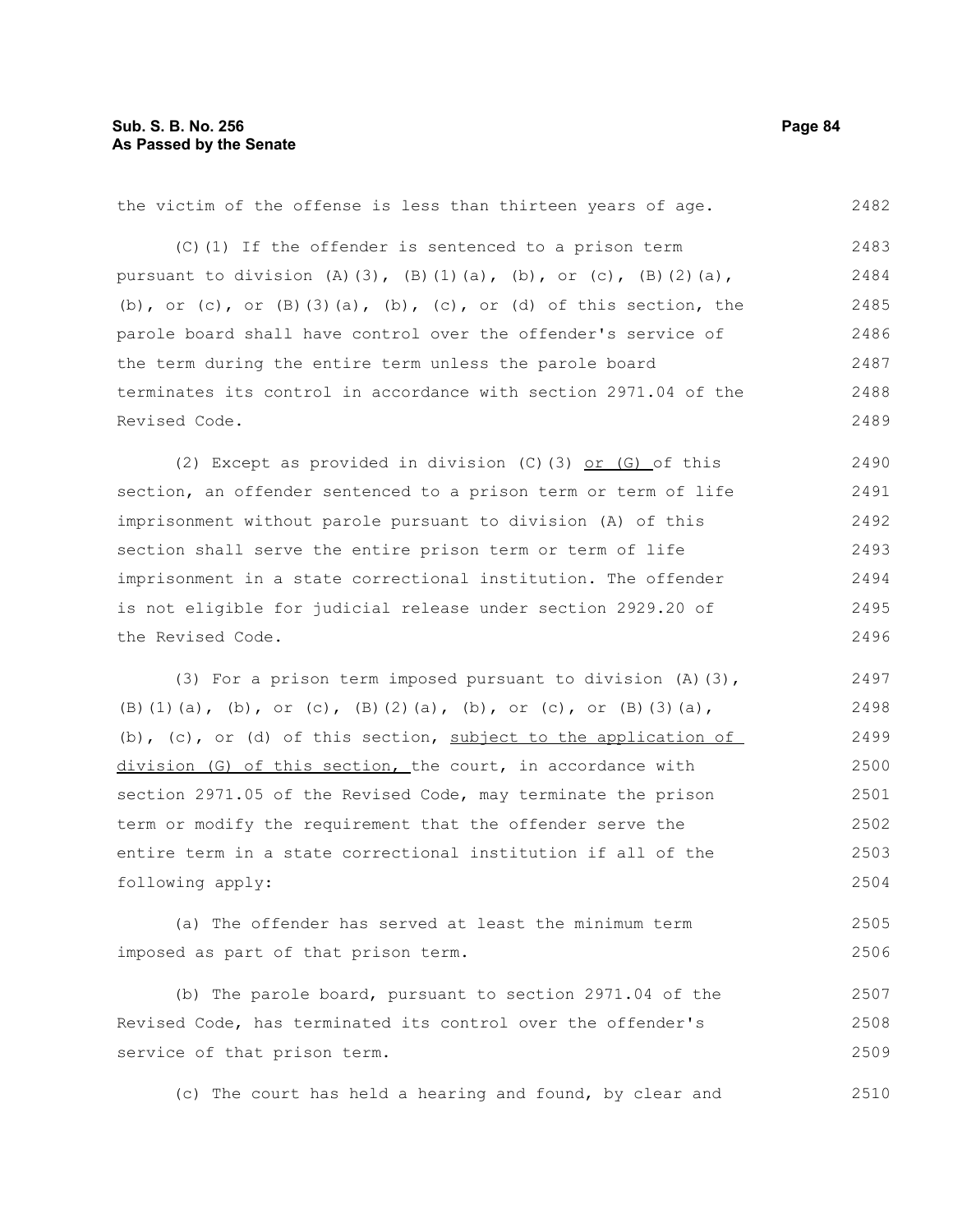section.

| convincing evidence, one of the following:                                | 2511 |
|---------------------------------------------------------------------------|------|
| (i) In the case of termination of the prison term, that                   | 2512 |
| the offender is unlikely to commit a sexually violent offense in          | 2513 |
| the future;                                                               | 2514 |
| (ii) In the case of modification of the requirement, that                 | 2515 |
| the offender does not represent a substantial risk of physical            | 2516 |
| harm to others.                                                           | 2517 |
| (4) An-Except as provided in division (G) of this section,                | 2518 |
| an offender who has been sentenced to a term of life                      | 2519 |
| imprisonment without parole pursuant to division $(A)$ $(1)$ , $(2)$ , or | 2520 |
| (4) of this section shall not be released from the term of life           | 2521 |
| imprisonment or be permitted to serve a portion of it in a place          | 2522 |
| other than a state correctional institution.                              | 2523 |
| (D) If a court sentences an offender to a prison term or                  | 2524 |
| term of life imprisonment without parole pursuant to division             | 2525 |
| (A) of this section and the court also imposes on the offender            | 2526 |
| one or more additional prison terms pursuant to division (B) of           | 2527 |
| section 2929.14 of the Revised Code, all of the additional                | 2528 |
| prison terms shall be served consecutively with, and prior to,            | 2529 |
| the prison term or term of life imprisonment without parole               | 2530 |
| imposed upon the offender pursuant to division (A) of this                | 2531 |

(E) If the offender is convicted of or pleads guilty to two or more offenses for which a prison term or term of life imprisonment without parole is required to be imposed pursuant to division (A) of this section, divisions (A) to (D) of this section shall be applied for each offense. All minimum terms imposed upon the offender pursuant to division (A)(3) or (B) of this section for those offenses shall be aggregated and served 2533 2534 2535 2536 2537 2538 2539

2511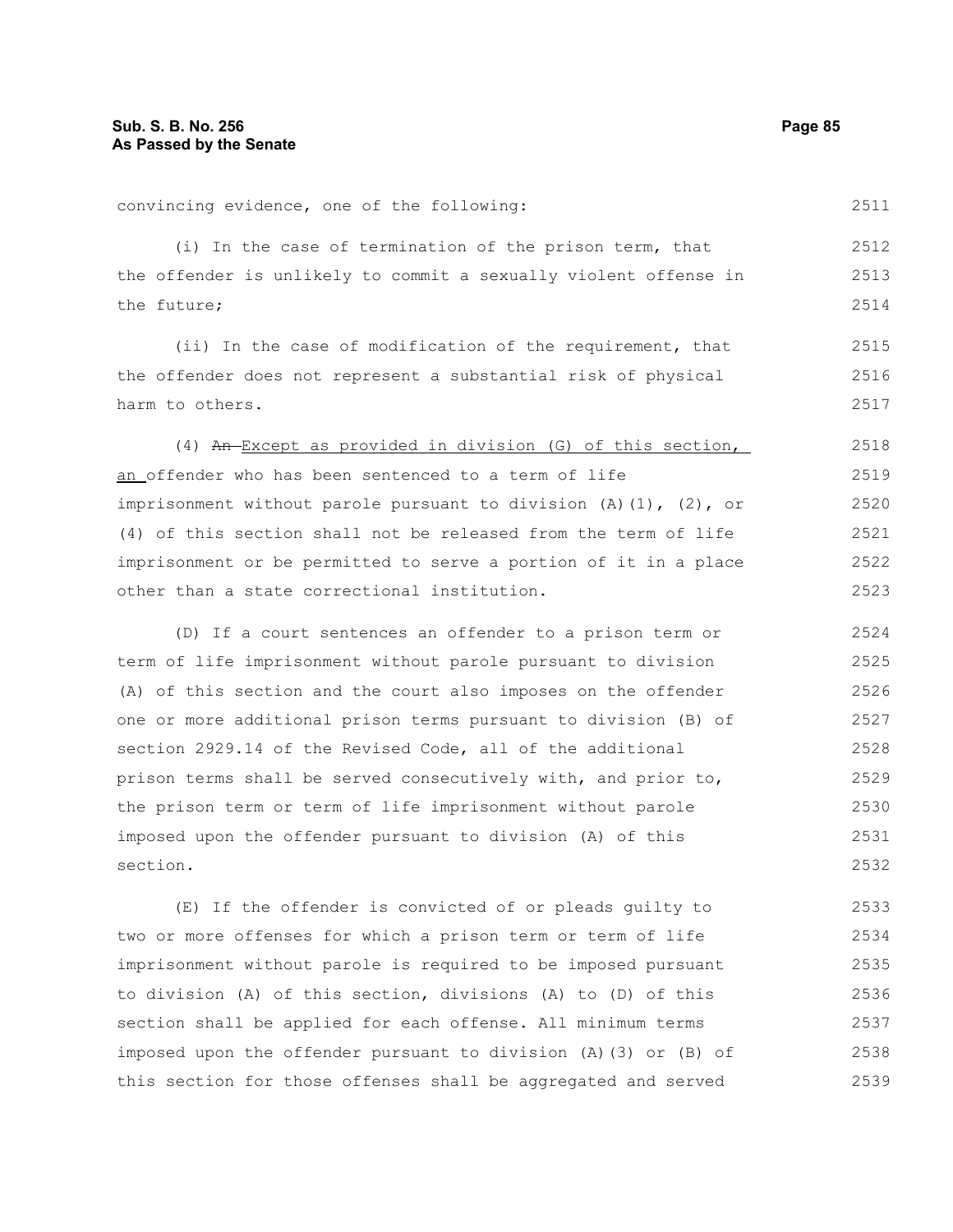# **Sub. S. B. No. 256 Page 86 As Passed by the Senate**

consecutively, as if they were a single minimum term imposed under that division. 2540 2541

(F)(1) If an offender is convicted of or pleads guilty to a violent sex offense and also is convicted of or pleads guilty to a sexually violent predator specification that was included in the indictment, count in the indictment, or information charging that offense, or is convicted of or pleads guilty to a designated homicide, assault, or kidnapping offense and also is convicted of or pleads guilty to both a sexual motivation specification and a sexually violent predator specification that were included in the indictment, count in the indictment, or information charging that offense, the conviction of or plea of guilty to the offense and the sexually violent predator specification automatically classifies the offender as a tier III sex offender/child-victim offender for purposes of Chapter 2950. of the Revised Code. 2542 2543 2544 2545 2546 2547 2548 2549 2550 2551 2552 2553 2554 2555

(2) If an offender is convicted of or pleads guilty to committing on or after January 2, 2007, a violation of division (A)(1)(b) of section 2907.02 of the Revised Code and either the offender is sentenced under section 2971.03 of the Revised Code or a sentence of life without parole is imposed under division (B) of section 2907.02 of the Revised Code, the conviction of or plea of guilty to the offense automatically classifies the offender as a tier III sex offender/child-victim offender for purposes of Chapter 2950. of the Revised Code. 2556 2557 2558 2559 2560 2561 2562 2563 2564

(3) If a person is convicted of or pleads guilty to committing on or after January 2, 2007, attempted rape and also is convicted of or pleads guilty to a specification of the type described in section 2941.1418, 2941.1419, or 2941.1420 of the Revised Code, the conviction of or plea of guilty to the offense 2565 2566 2567 2568 2569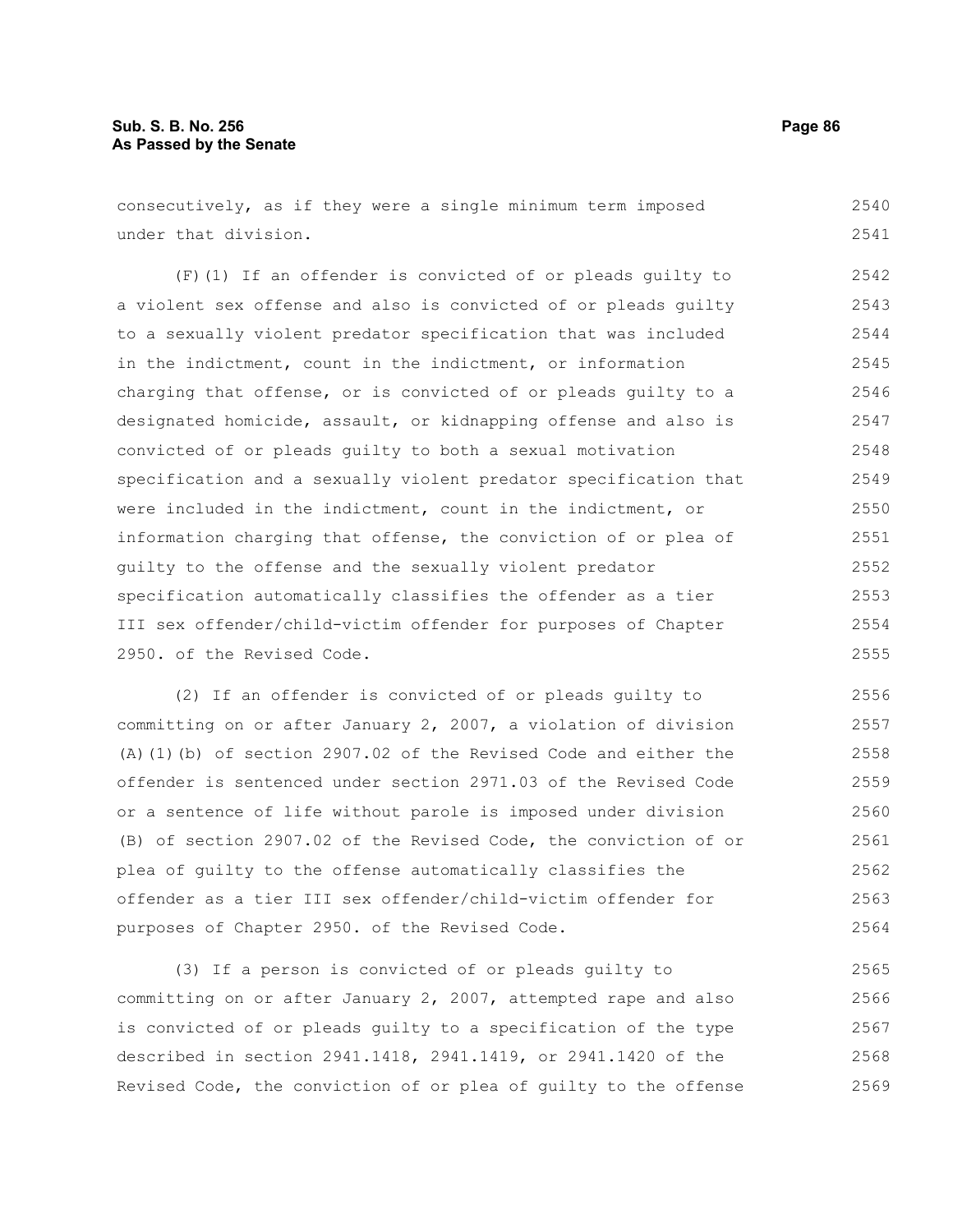and the specification automatically classify the offender as a tier III sex offender/child-victim offender for purposes of Chapter 2950. of the Revised Code. 2570 2571 2572

(4) If a person is convicted of or pleads guilty to one of the offenses described in division  $(B)$   $(3)$   $(a)$ ,  $(b)$ ,  $(c)$ , or  $(d)$ of this section and a sexual motivation specification related to the offense and the victim of the offense is less than thirteen years of age, the conviction of or plea of guilty to the offense automatically classifies the offender as a tier III sex offender/child-victim offender for purposes of Chapter 2950. of the Revised Code. 2573 2574 2575 2576 2577 2578 2579 2580

(G) Notwithstanding divisions (A) to (E) of this section, if an offender receives or received a sentence of life imprisonment without parole, a definite sentence, or a sentence to an indefinite prison term under this chapter for an offense committed when the offender was under eighteen years of age, the offender is eligible for parole and the offender's parole eligibility shall be determined under section 2967.132 of the Revised Code. 2581 2582 2583 2584 2585 2586 2587 2588

**Sec. 5149.101.** (A)(1) A board hearing officer, a board member, or the office of victims' services may petition the board for a full board hearing that relates to the proposed parole or re-parole of a prisoner, including any prisoner described in section 2967.132 of the Revised Code. At a meeting of the board at which a majority of board members are present, the majority of those present shall determine whether a full board hearing shall be held. 2589 2590 2591 2592 2593 2594 2595 2596

(2) A victim of a violation of section 2903.01 or 2903.02 of the Revised Code, an offense of violence that is a felony of the first, second, or third degree, or an offense punished by a 2597 2598 2599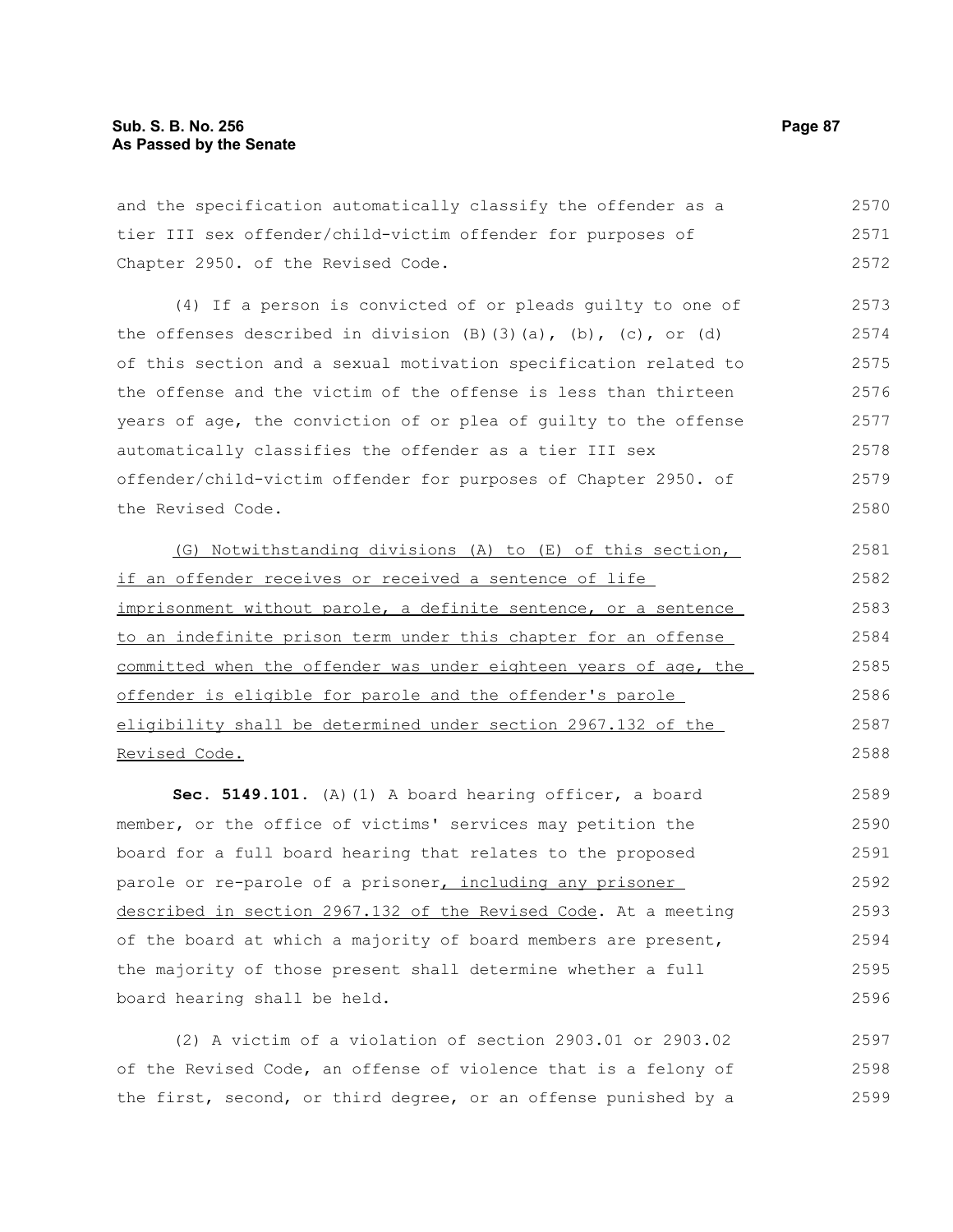# **Sub. S. B. No. 256 Page 88 As Passed by the Senate**

sentence of life imprisonment, the victim's representative, or any person described in division (B)(5) of this section may request the board to hold a full board hearing that relates to the proposed parole or re-parole of the person that committed the violation. If a victim, victim's representative, or other person requests a full board hearing pursuant to this division, the board shall hold a full board hearing. 2600 2601 2602 2603 2604 2605 2606

At least thirty days before the full hearing, except as otherwise provided in this division, the board shall give notice of the date, time, and place of the hearing to the victim regardless of whether the victim has requested the notification. The notice of the date, time, and place of the hearing shall not be given under this division to a victim if the victim has requested pursuant to division (B)(2) of section 2930.03 of the Revised Code that the notice not be provided to the victim. At least thirty days before the full board hearing and regardless of whether the victim has requested that the notice be provided or not be provided under this division to the victim, the board shall give similar notice to the prosecuting attorney in the case, the law enforcement agency that arrested the prisoner if any officer of that agency was a victim of the offense, and, if different than the victim, the person who requested the full hearing. If the prosecuting attorney has not previously been sent an institutional summary report with respect to the prisoner, upon the request of the prosecuting attorney, the board shall include with the notice sent to the prosecuting attorney an institutional summary report that covers the offender's participation while confined in a state correctional institution in training, work, and other rehabilitative activities and any disciplinary action taken against the offender while so confined. Upon the request of a law 2607 2608 2609 2610 2611 2612 2613 2614 2615 2616 2617 2618 2619 2620 2621 2622 2623 2624 2625 2626 2627 2628 2629 2630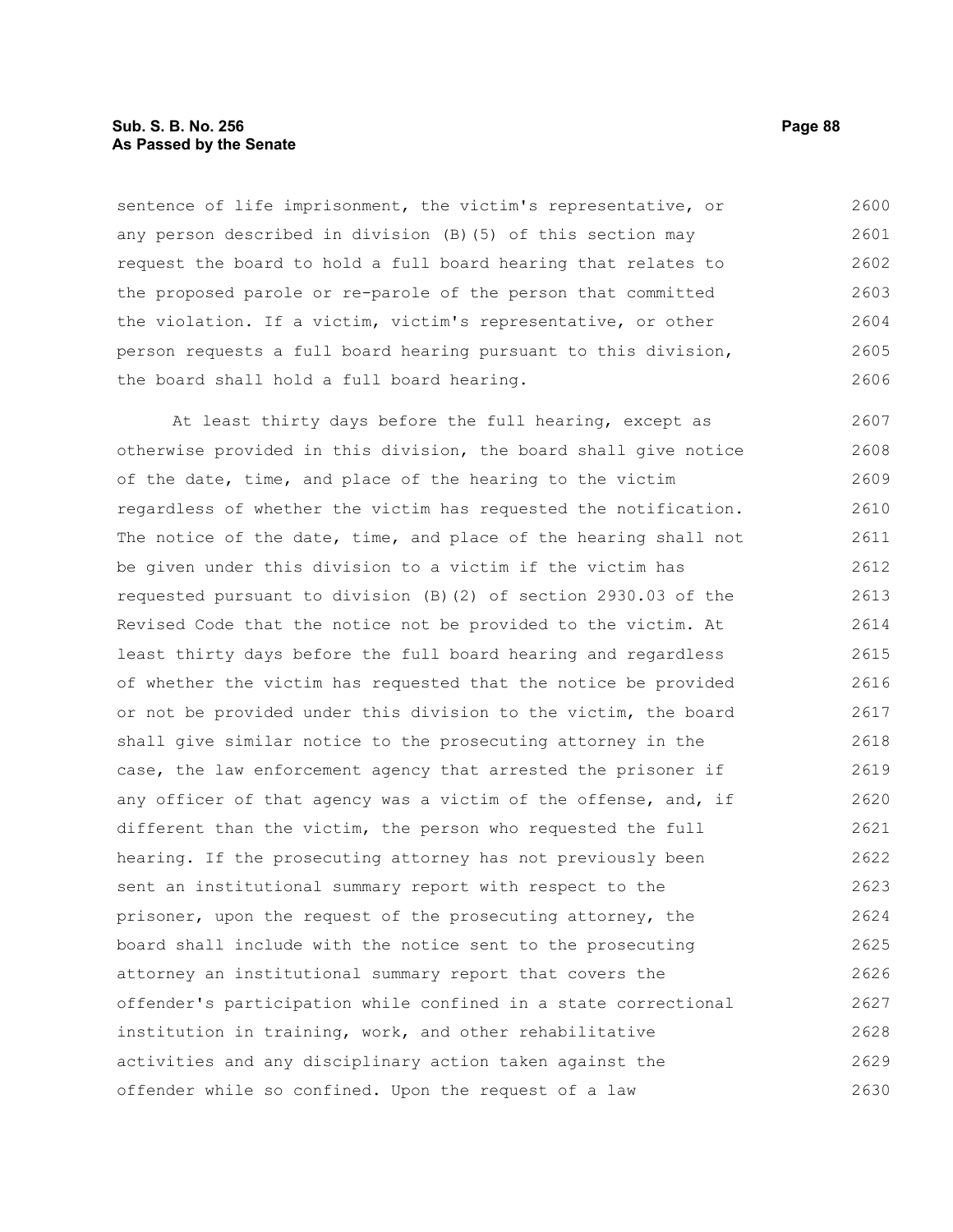enforcement agency that has not previously been sent an institutional summary report with respect to the prisoner, the board also shall send a copy of the institutional summary report to the law enforcement agency. If notice is to be provided as described in this division, the board may give the notice by any reasonable means, including regular mail, telephone, and electronic mail, in accordance with division (D)(1) of section 2930.16 of the Revised Code. If the notice is based on an offense committed prior to the effective date of this amendment-March 22, 2013, the notice also shall include the opt-out information described in division (D)(1) of section 2930.16 of the Revised Code. The board, in accordance with division (D)(2) of section 2930.16 of the Revised Code, shall keep a record of all attempts to provide the notice, and of all notices provided, under this division. 2631 2632 2633 2634 2635 2636 2637 2638 2639 2640 2641 2642 2643 2644 2645

The preceding paragraph, and the notice-related provisions of divisions  $(E)$  (2) and  $(K)$  of section 2929.20, division (D)(1) of section 2930.16, division (H) of section 2967.12, division  $(E)$ (1)(b) of section 2967.19, division (A)(3)(b) of section 2967.26, and division (D)(1) of section 2967.28 of the Revised Code enacted in the act in which this paragraph was enacted, shall be known as "Roberta's Law." 2646 2647 2648 2649 2650 2651 2652

(B) At a full board hearing that relates to the proposed parole or re-parole of a prisoner and that has been petitioned for or requested in accordance with division (A) of this section, the parole board shall permit the following persons to appear and to give testimony or to submit written statements:

(1) The prosecuting attorney of the county in which the original indictment against the prisoner was found and members of any law enforcement agency that assisted in the prosecution 2658 2659 2660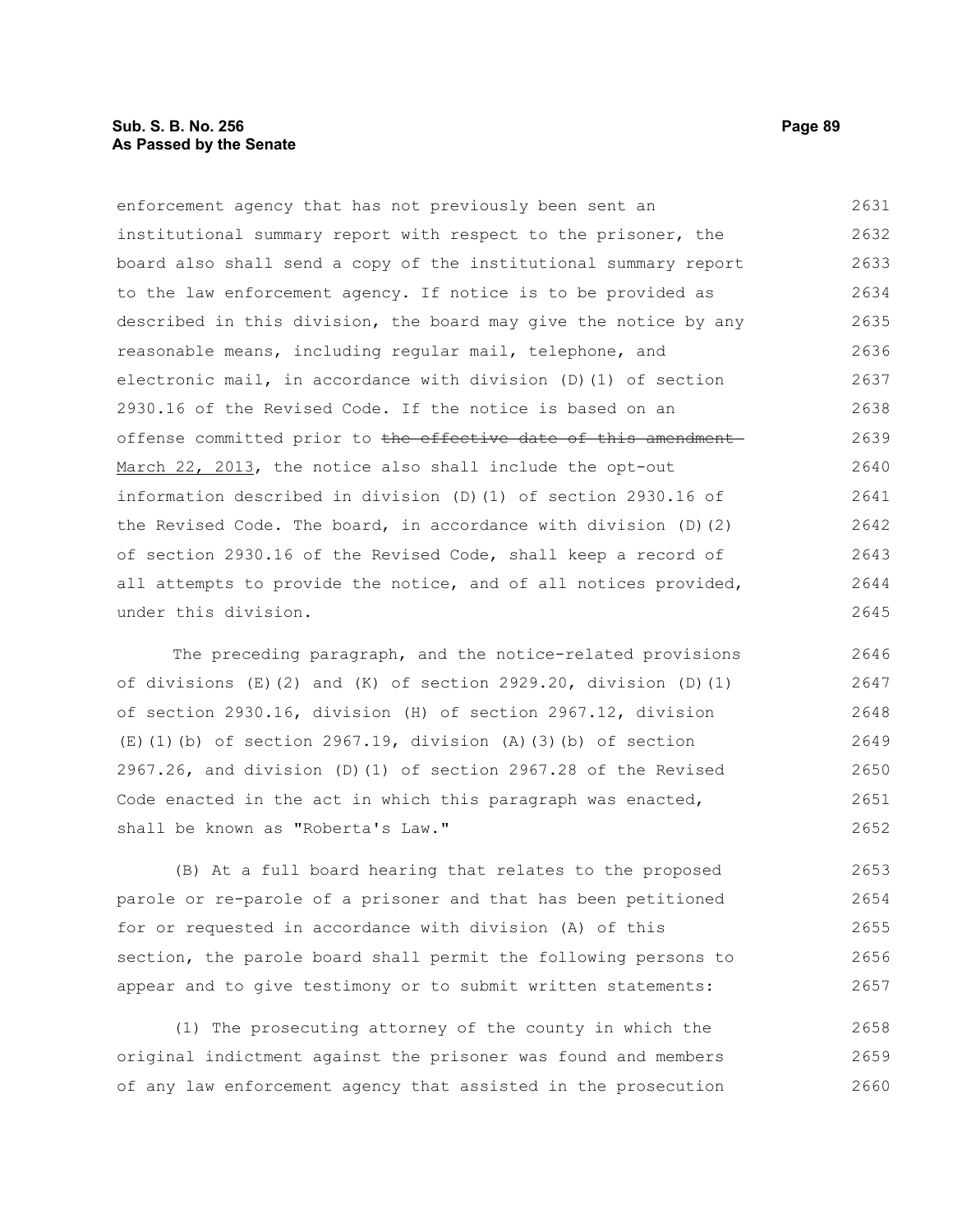of the original offense; (2) The judge of the court of common pleas who imposed the original sentence of incarceration upon the prisoner, or the judge's successor; (3) The victim of the original offense for which the prisoner is serving the sentence or the victim's representative designated pursuant to section 2930.02 of the Revised Code; (4) The victim of any behavior that resulted in parole being revoked; (5) With respect to a full board hearing held pursuant to division (A)(2) of this section, all of the following: (a) The spouse of the victim of the original offense; (b) The parent or parents of the victim of the original offense; (c) The sibling of the victim of the original offense; (d) The child or children of the victim of the original offense. (6) Counsel or some other person designated by the prisoner as a representative, as described in division (C) of this section. (C) Except as otherwise provided in this division, a full board hearing of the parole board is not subject to section 121.22 of the Revised Code. The persons who may attend a full board hearing are the persons described in divisions (B)(1) to (6) of this section, and representatives of the press, radio and television stations, and broadcasting networks who are members 2661 2662 2663 2664 2665 2666 2667 2668 2669 2670 2671 2672 2673 2674 2675 2676 2677 2678 2679 2680 2681 2682 2683 2684 2685 2686

of a generally recognized professional media organization.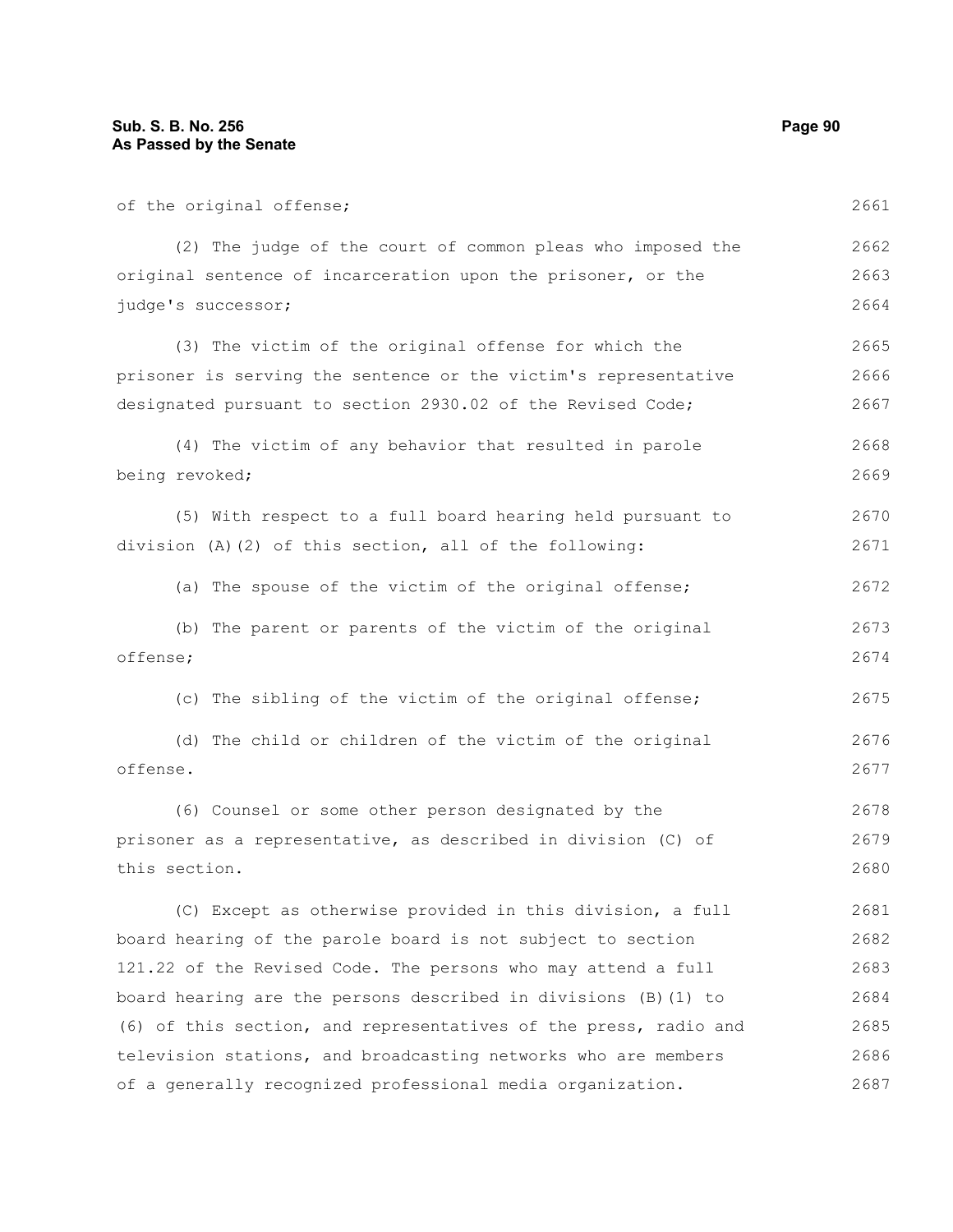# **Sub. S. B. No. 256 Page 91 As Passed by the Senate**

At the request of a person described in division (B)(3) of this section, representatives of the news media described in this division shall be excluded from the hearing while that person is giving testimony at the hearing. The prisoner being considered for parole has no right to be present at the hearing, but may be represented by counsel or some other person designated by the prisoner. 2688 2689 2690 2691 2692 2693 2694

If there is an objection at a full board hearing to a recommendation for the parole of a prisoner, the board may approve or disapprove the recommendation or defer its decision until a subsequent full board hearing. The board may permit interested persons other than those listed in this division and division (B) of this section to attend full board hearings pursuant to rules adopted by the adult parole authority. 2695 2696 2697 2698 2699 2700 2701

(D) If the victim of the original offense died as a result of the offense and the offense was aggravated murder, murder, an offense of violence that is a felony of the first, second, or third degree, or an offense punished by a sentence of life imprisonment, the family of the victim may show at a full board hearing a video recording not exceeding five minutes in length memorializing the victim. 2702 2703 2704 2705 2706 2707 2708

(E) The adult parole authority shall adopt rules for the implementation of this section. The rules shall specify reasonable restrictions on the number of media representatives that may attend a hearing, based on considerations of space, and other procedures designed to accomplish an effective, orderly process for full board hearings. 2709 2710 2711 2712 2713 2714

**Section 2.** That existing sections 2907.02, 2909.24, 2929.02, 2929.03, 2929.06, 2929.14, 2929.19, 2967.13, 2971.03, and 5149.101 of the Revised Code are hereby repealed. 2715 2716 2717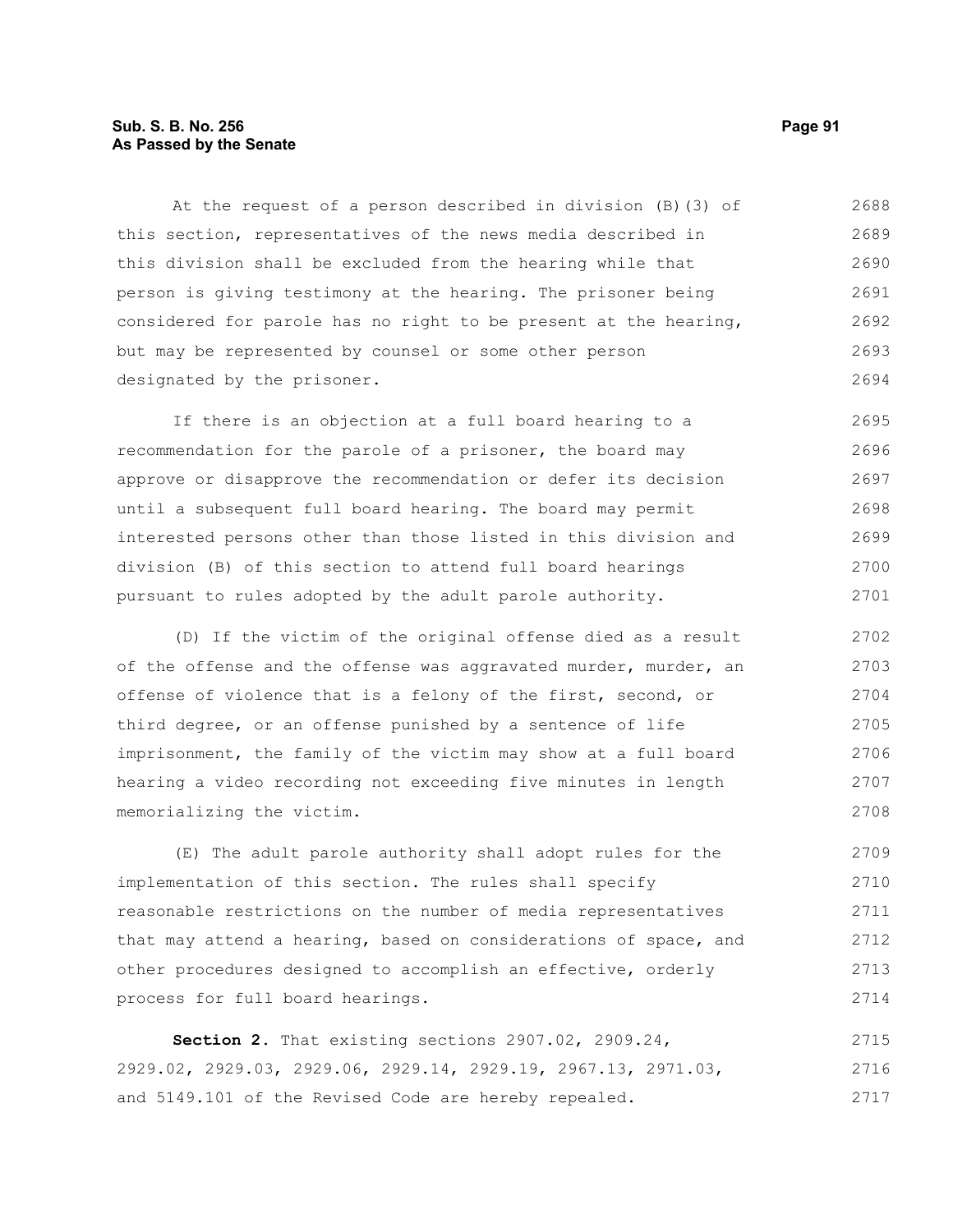**Section 3.** That the version of section 2907.02 of the Revised Code that is scheduled to take effect March 22, 2020, be amended to read as follows: 2718 2719 2720

**Sec. 2907.02.** (A)(1) No person shall engage in sexual conduct with another who is not the spouse of the offender or who is the spouse of the offender but is living separate and apart from the offender, when any of the following applies: 2721 2722 2723 2724

(a) For the purpose of preventing resistance, the offender substantially impairs the other person's judgment or control by administering any drug, intoxicant, or controlled substance to the other person surreptitiously or by force, threat of force, or deception. 2725 2726 2727 2728 2729

(b) The other person is less than thirteen years of age, whether or not the offender knows the age of the other person. 2730 2731

(c) The other person's ability to resist or consent is substantially impaired because of a mental or physical condition or because of advanced age, and the offender knows or has reasonable cause to believe that the other person's ability to resist or consent is substantially impaired because of a mental or physical condition or because of advanced age. 2732 2733 2734 2735 2736 2737

(2) No person shall engage in sexual conduct with another when the offender purposely compels the other person to submit by force or threat of force. 2738 2739 2740

(B) Whoever violates this section is guilty of rape, a felony of the first degree. If the offender under division (A) (1)(a) of this section substantially impairs the other person's judgment or control by administering any controlled substance, as defined in section 3719.01 of the Revised Code, to the other person surreptitiously or by force, threat of force, or 2741 2742 2743 2744 2745 2746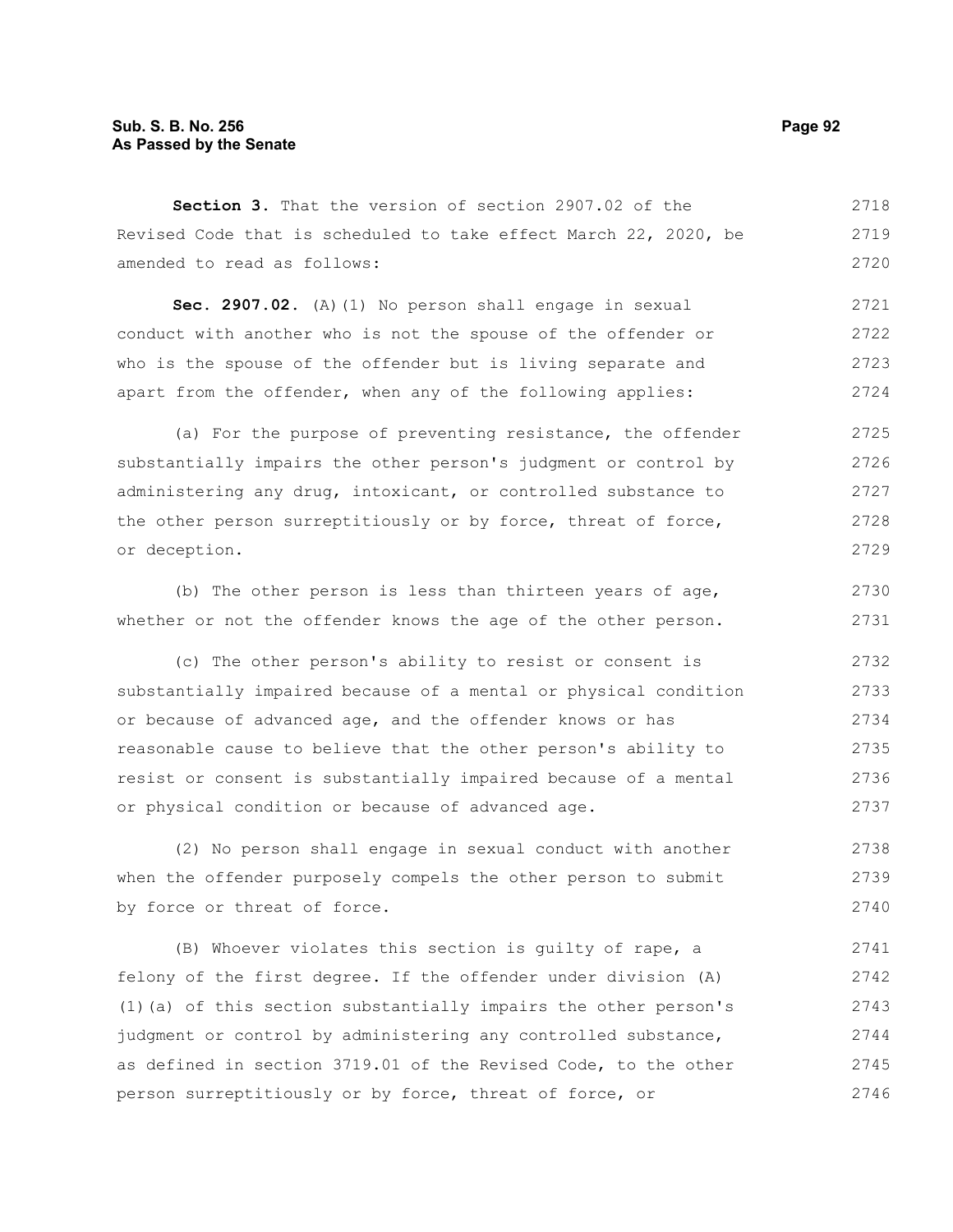### **Sub. S. B. No. 256 Page 93 As Passed by the Senate**

deception, the prison term imposed upon the offender shall be one of the definite prison terms prescribed for a felony of the first degree in division (A)(1)(b) of section 2929.14 of the Revised Code that is not less than five years, except that if the violation is committed on or after-the effective date ofthis amendment March 22, 2019, the court shall impose as the minimum prison term for the offense a mandatory prison term that is one of the minimum terms prescribed for a felony of the first degree in division (A)(1)(a) of section 2929.14 of the Revised Code that is not less than five years. Except as otherwise provided in this division, notwithstanding sections 2929.11 to 2929.14 of the Revised Code, an offender under division  $(A)$  (1) (b) of this section shall be sentenced to a prison term or term of life imprisonment pursuant to section 2971.03 of the Revised Code. If an offender is convicted of or pleads guilty to a violation of division  $(A)$   $(1)$   $(b)$  of this section, if the offender was less than sixteen years of age at the time the offender committed the violation of that division, and if the offender during or immediately after the commission of the offense did not cause serious physical harm to the victim, the victim was ten years of age or older at the time of the commission of the violation, and the offender has not previously been convicted of or pleaded guilty to a violation of this section or a substantially similar existing or former law of this state, another state, or the United States, the court shall not sentence the offender to a prison term or term of life imprisonment pursuant to section 2971.03 of the Revised Code, and instead the court shall sentence the offender as otherwise provided in this division. If an offender under division (A)(1) (b) of this section previously has been convicted of or pleaded guilty to violating division (A)(1)(b) of this section or to violating an existing or former law of this state, another 2747 2748 2749 2750 2751 2752 2753 2754 2755 2756 2757 2758 2759 2760 2761 2762 2763 2764 2765 2766 2767 2768 2769 2770 2771 2772 2773 2774 2775 2776 2777 2778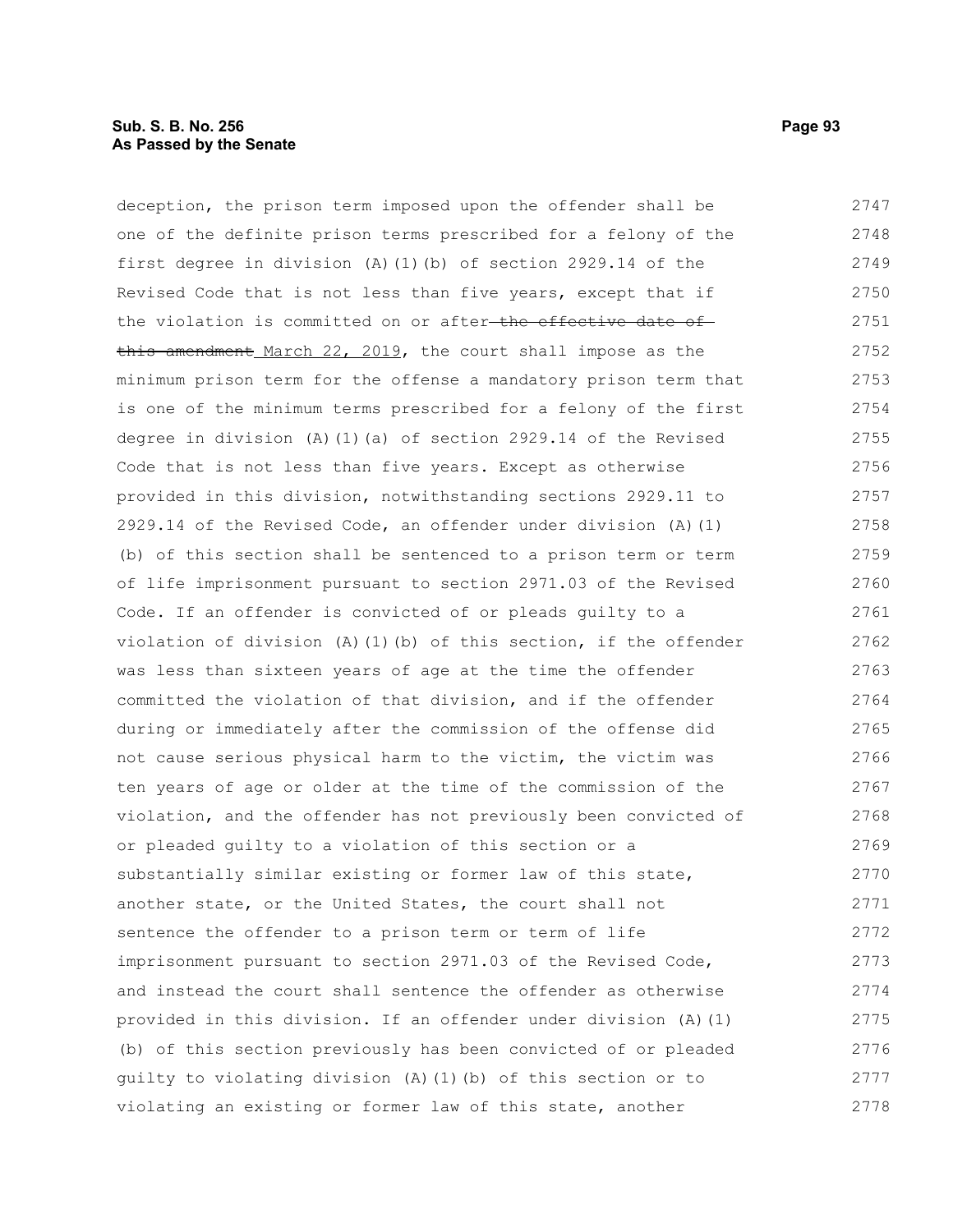| state, or the United States that is substantially similar to          | 2779 |
|-----------------------------------------------------------------------|------|
| division $(A)$ $(1)$ $(b)$ of this section, if the offender during or | 2780 |
| immediately after the commission of the offense caused serious        | 2781 |
| physical harm to the victim, or if the victim under division (A)      | 2782 |
| $(1)$ (b) of this section is less than ten years of age, in lieu of   | 2783 |
| sentencing the offender to a prison term or term of life              | 2784 |
| imprisonment pursuant to section 2971.03 of the Revised Code,         | 2785 |
| except as otherwise provided in this division, the court may          | 2786 |
| impose upon the offender a term of life without parole. If the        | 2787 |
| court imposes a term of life without parole pursuant to this          | 2788 |
| division, division (F) of section 2971.03 of the Revised Code         | 2789 |
| applies, and the offender automatically is classified a tier III      | 2790 |
| sex offender/child-victim offender, as described in that              | 2791 |
| division. A court shall not impose a term of life without parole      | 2792 |
| on an offender for rape if the offender was under eighteen years      | 2793 |
| of age at the time of the offense.                                    | 2794 |
|                                                                       |      |

(C) A victim need not prove physical resistance to the offender in prosecutions under this section.

(D) Evidence of specific instances of the victim's sexual activity, opinion evidence of the victim's sexual activity, and reputation evidence of the victim's sexual activity shall not be admitted under this section unless it involves evidence of the origin of semen, pregnancy, or disease, or the victim's past sexual activity with the offender, and only to the extent that the court finds that the evidence is material to a fact at issue in the case and that its inflammatory or prejudicial nature does not outweigh its probative value. 2797 2798 2799 2800 2801 2802 2803 2804 2805

Evidence of specific instances of the defendant's sexual activity, opinion evidence of the defendant's sexual activity, and reputation evidence of the defendant's sexual activity shall 2806 2807 2808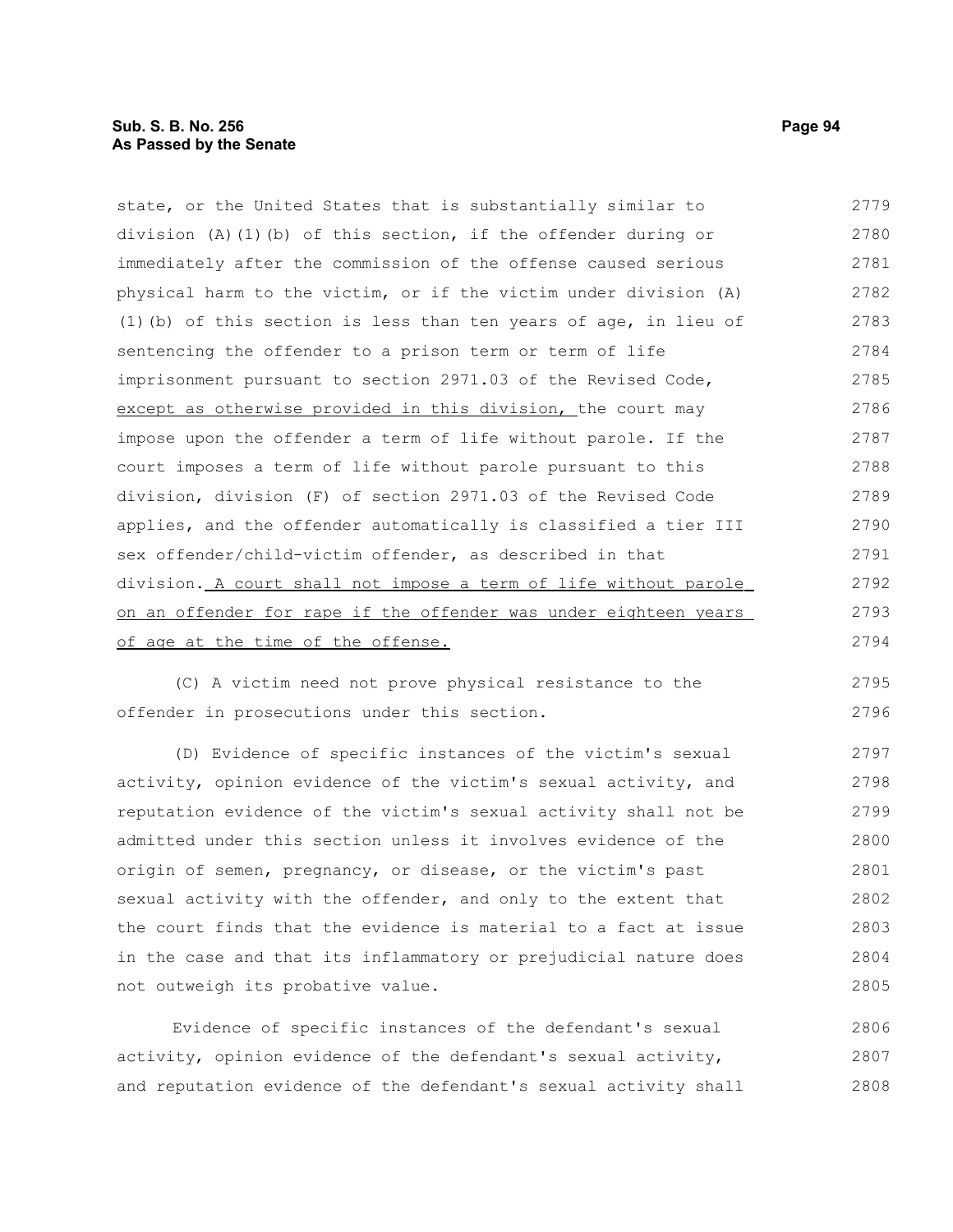# **Sub. S. B. No. 256 Page 95 As Passed by the Senate**

not be admitted under this section unless it involves evidence of the origin of semen, pregnancy, or disease, the defendant's past sexual activity with the victim, or is admissible against the defendant under section 2945.59 of the Revised Code, and only to the extent that the court finds that the evidence is material to a fact at issue in the case and that its inflammatory or prejudicial nature does not outweigh its probative value. 2809 2810 2811 2812 2813 2814 2815 2816

(E) Prior to taking testimony or receiving evidence of any sexual activity of the victim or the defendant in a proceeding under this section, the court shall resolve the admissibility of the proposed evidence in a hearing in chambers, which shall be held at or before preliminary hearing and not less than three days before trial, or for good cause shown during the trial. 2817 2818 2819 2820 2821 2822

(F) Upon approval by the court, the victim may be represented by counsel in any hearing in chambers or other proceeding to resolve the admissibility of evidence. If the victim is indigent or otherwise is unable to obtain the services of counsel, the court, upon request, may appoint counsel to represent the victim without cost to the victim. 2823 2824 2825 2826 2827 2828

(G) It is not a defense to a charge under division (A)(2) of this section that the offender and the victim were married or were cohabiting at the time of the commission of the offense. 2829 2830 2831

**Section 4.** That the version of existing section 2907.02 of the Revised Code that is scheduled to take effect March 22, 2020, is hereby repealed. 2832 2833 2834

**Section 5.** That Sections 3 and 4 of this act shall take effect on March 22, 2020. 2835 2836

**Section 6.** (A) The amendments to sections 2907.02, 2837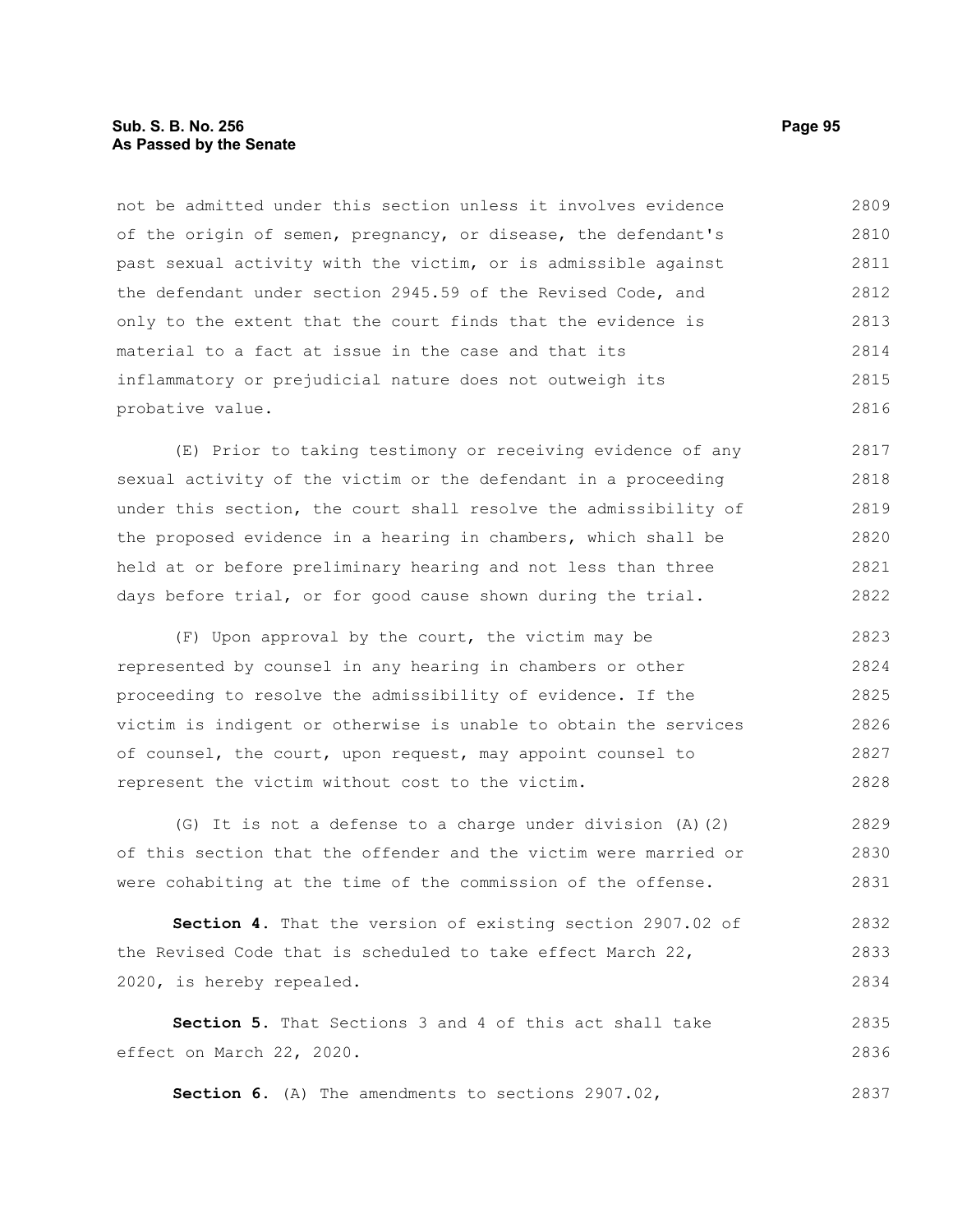### **Sub. S. B. No. 256 Page 96 As Passed by the Senate**

2909.24, 2929.03, 2929.06, 2929.19, divisions (A) and (B) of section 2929.02, and division (A) of section 2971.03 of the Revised Code made in Sections 1 and 2 of this act, the enactment of division (A) of section 2929.07 of the Revised Code made in Sections 1 and 2 of this act, and the amendments to the version of section 2907.02 of the Revised Code that takes effect March 22, 2020, made in Sections 3 and 4 of this act, apply to both of the following: 2838 2839 2840 2841 2842 2843 2844 2845

(1) All offenses described in those provisions that are committed on or after the effective date of this section; 2846 2847

(2) All offenses described in those provisions that were committed prior to the effective date of this section if, as of the effective date of this section, the offender has not been sentenced for the particular offense. 2848 2849 2850 2851

(B) The amendments to sections 2967.13, 5149.101, division (C) of section 2929.02, division (L) of section 2929.14, and divisions (C) and (G) of section 2971.03 of the Revised Code and the enactment of section 2967.132 and division (B) of section 2929.07 of the Revised Code made in Sections 1 and 2 of this act apply to all offenses, offenders, and prisoners described in those provisions, regardless of when the offender or prisoner committed, or was sentenced for, the offense. 2852 2853 2854 2855 2856 2857 2858 2859

**Section 7.** The General Assembly, applying the principle stated in division (B) of section 1.52 of the Revised Code that amendments are to be harmonized if reasonably capable of simultaneous operation, finds that the following sections, presented in this act as composites of the sections as amended by the acts indicated, are the resulting versions of the sections in effect prior to the effective date of the sections as presented in this act: 2860 2861 2862 2863 2864 2865 2866 2867